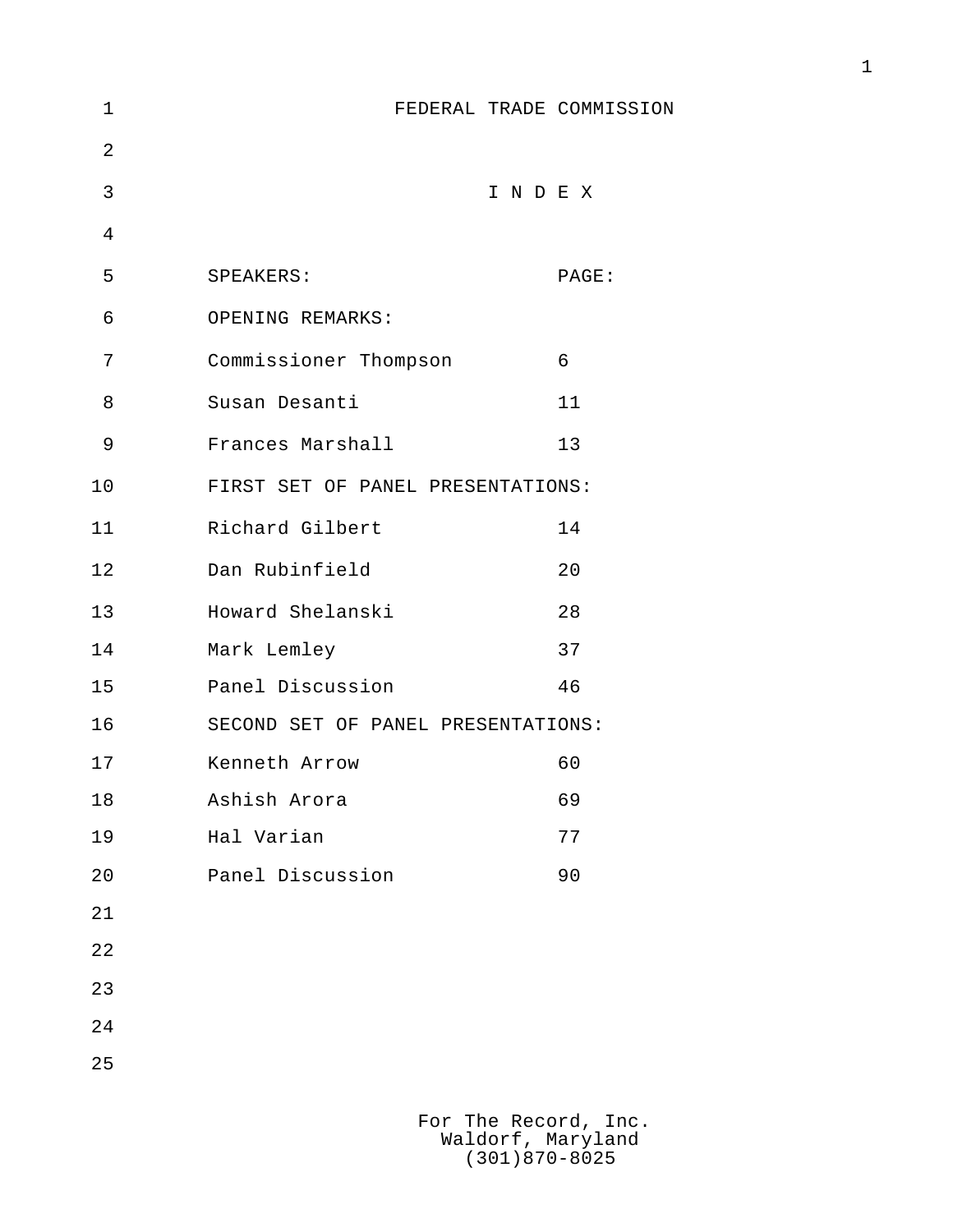| $\mathbf 1$ | FEDERAL TRADE COMMISSION                        |
|-------------|-------------------------------------------------|
| 2           |                                                 |
| 3           | COMPETITION AND INTELLECTUAL<br>$\rightarrow$   |
| 4           | PROPERTY LAW AND POLICY IN<br>$\left( \right)$  |
| 5           | THE KNOWLEDGE-BASED ECONOMY<br>$\left( \right)$ |
| 6           | $\mathcal{C}$                                   |
| 7           | FEBRUARY 25, 2002                               |
| 8           |                                                 |
| 9           | Wells Fargo Room                                |
| 10          | Haas School of Business                         |
| 11          | University of California                        |
| 12          | Berkeley, California                            |
| 13          |                                                 |
| 14          | The workshop in the above-entitled matter       |
| 15          | commenced at 1:00 p.m.                          |
| 16          |                                                 |
| 17          |                                                 |
| 18          |                                                 |
| 19          |                                                 |
| 20          |                                                 |
| 21          |                                                 |
| 22          |                                                 |
| 23          |                                                 |
| 24          |                                                 |
| 25          |                                                 |
|             | For The Record, Inc.                            |
|             | Waldorf, Maryland                               |

2

(301)870-8025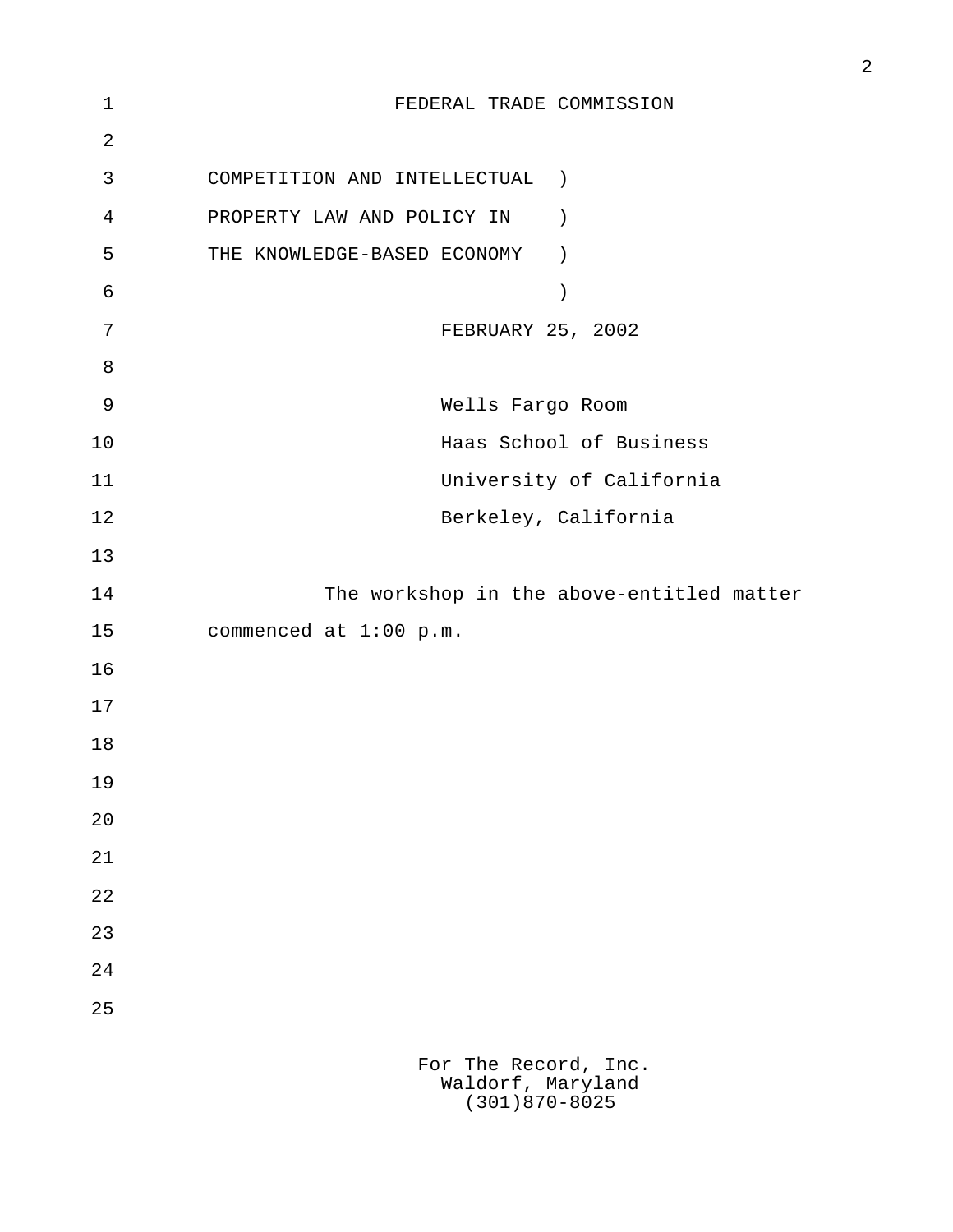| $\mathbf 1$  | PROCEEDINGS                                               |
|--------------|-----------------------------------------------------------|
| $\mathbf{2}$ |                                                           |
| 3            | COMMISSIONER THOMPSON: Thank you. I am glad               |
| 4            | you were all able to find your way here. Our Court        |
| 5            | Reporter did not. And it goes to show that even the best  |
| 6            | plans -- but thank you very much.                         |
| 7            | On behalf of the Commission and my colleagues             |
| 8            | at DOJ, it is a pleasure to welcome you here to the West  |
| 9            | Coast Session of our hearings on Intellectual Property.   |
| 10           | It is a great honor to be here amongst such distinguished |
| 11           | company discussing really important topics. But I hope    |
| 12           | we will also have some fun in this process trading ideas  |
| 13           | and learning from each other.                             |
| 14           | I would like to start out by extending special            |
| 15           | thanks to Susan DeSanti, our Deputy General Counsel for   |
| 16           | policy studies and her dedicated staff, and our           |
| 17           | colleagues at the Department of Justice who all have      |
| 18           | worked so hard to put this ground breaking forum          |
| 19           | together. Thank you very much.                            |
| 20           | I would also like to thank our administrative             |
| 21           | host, Bob Barde, and the folks here at Berkeley for       |
| 22           | extending their hospitality and allowing us to invade     |
| 23           | their                                                     |
| 24           | space.                                                    |
| 25           | Now being here at Berkeley reminds me of a very           |
|              | For The Record, Inc.                                      |

3

 Waldorf, Maryland (301)870-8025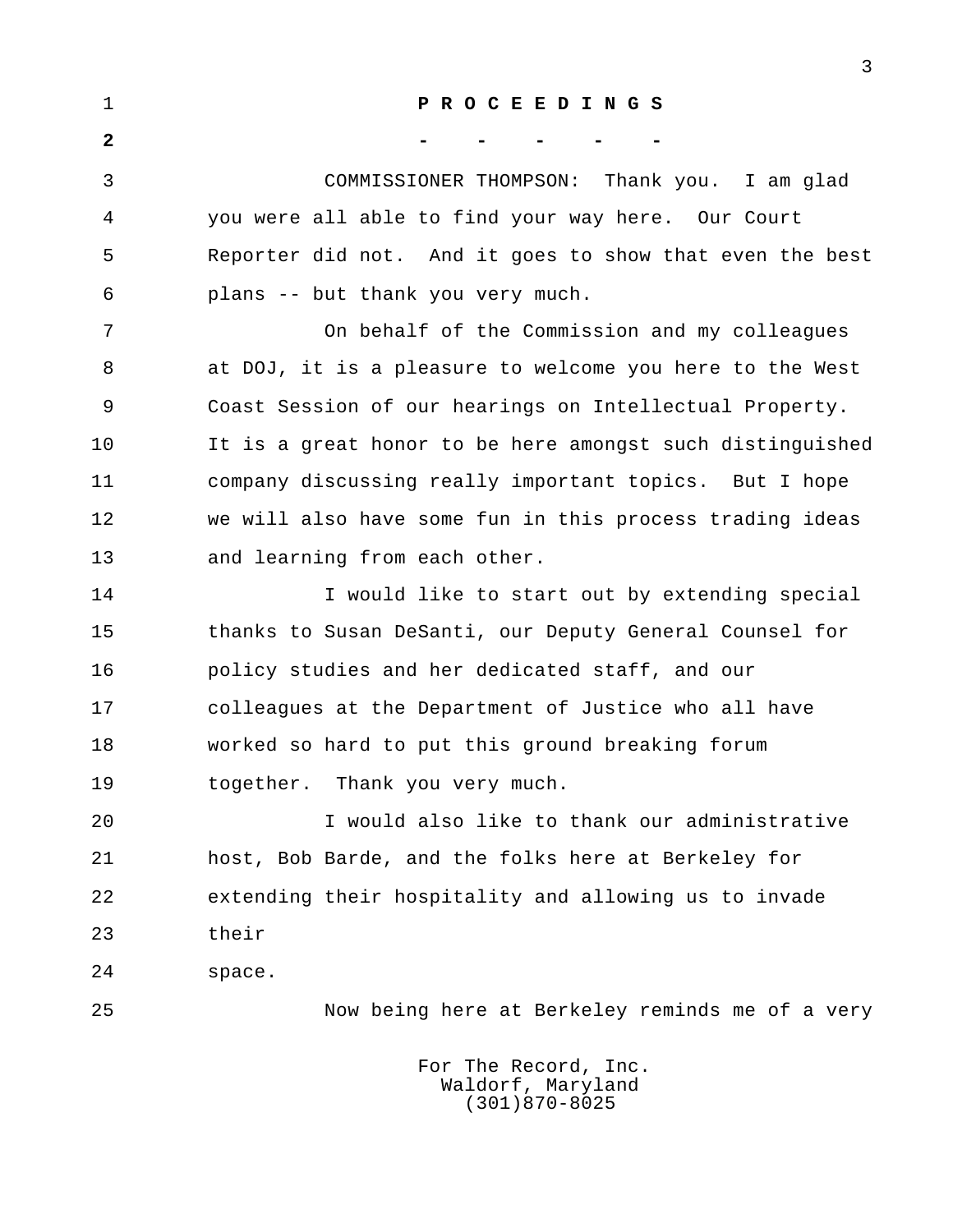1 important conclusion that was reached by the students 2 that I had in a Graduate Public Policy Workshop at 3 Princeton several years ago. That class was examining 4 the important issues surrounding the next generation 5 Internet that is expected to operate at speeds multiples 6 faster than current Internet speeds.

7 And that class was surprised to conclude that 8 almost all of the important Public Policy decisions that 9 we will confront in looking at NGI and the future of 10 Information Technology will not be decided at some later 11 date, but instead are being decided right now. And I 12 think the same holds true for the many policy issues 13 surrounding Intellectual Property generally -- patent, 14 copyright, and licensing issues that will drive the 15 future in areas such as Communications, Publishing, 16 Music, Entertainment and Biotechnology and I could go on.

17 So it is no exaggeration that, in many senses, 18 the people in this room have the ability to make a 19 tremendous impact on the direction of our economy, 20 whether we call it the "Old Economy," the "New Economy," 21 or the "New New Economy." I would be thankful to have an 22 economy right now.

 23 Most of you here know a little bit about the 24 FTC. It is a small little agency in Washington of about 25 1,000 lawyers and economists and other staff people. We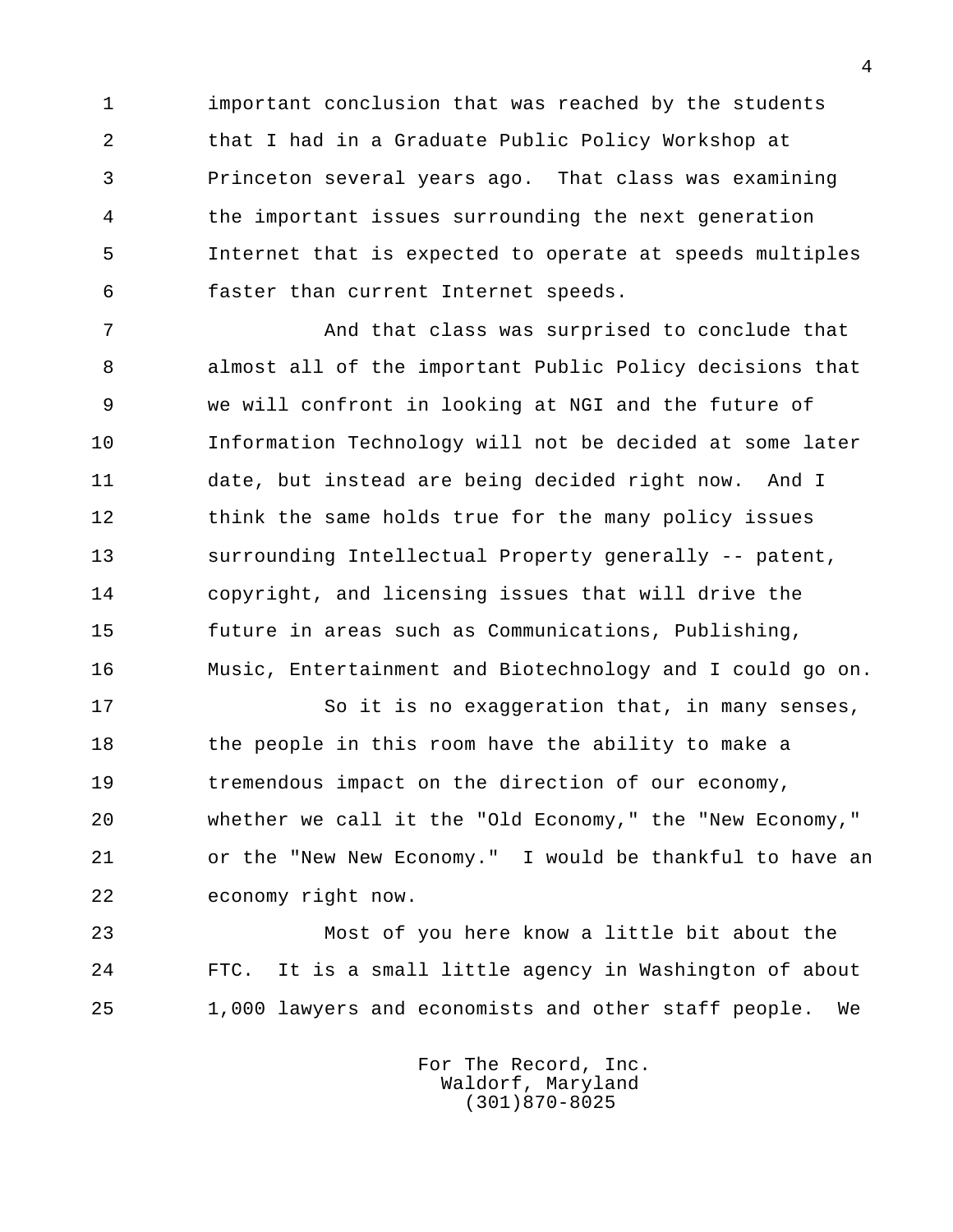1 have a dual mandate because we act as the country's 2 primary Consumer Protection Agency. But at the same time 3 we are also charged with promoting competition through 4 the enforcement of American Antitrust laws.

 5 While the Commission's direct mission is to 6 protect competition and consumers, this mission also 7 provides a platform opportunity because a truly 8 competitive marketplace values and promotes opportunities 9 for the skilled, creative and innovative, to be rewarded 10 for their talent. In that sense, the worlds of 11 Intellectual Property and Antitrust are not very 12 different.

 13 Let me underscore that point and explain just a 14 little further. In the case of the New Economy, whether 15 Internet-related, E-Commerce, or other technology or 16 biotechnology-based markets, the impact of consumer 17 protection and antitrust laws may be particularly 18 significant as open competition and consumer trust are 19 both essential to realize short term market growth and 20 long term market potential.

 21 So what does competition and intellectual 22 property mean for the future of the New Economy, 23 separating apart the legal sector? That was a joke. 24 Reflecting on where we have been in the past several 25 months, we have seen a dot.com shake-out and an economic

> For The Record, Inc. Waldorf, Maryland (301)870-8025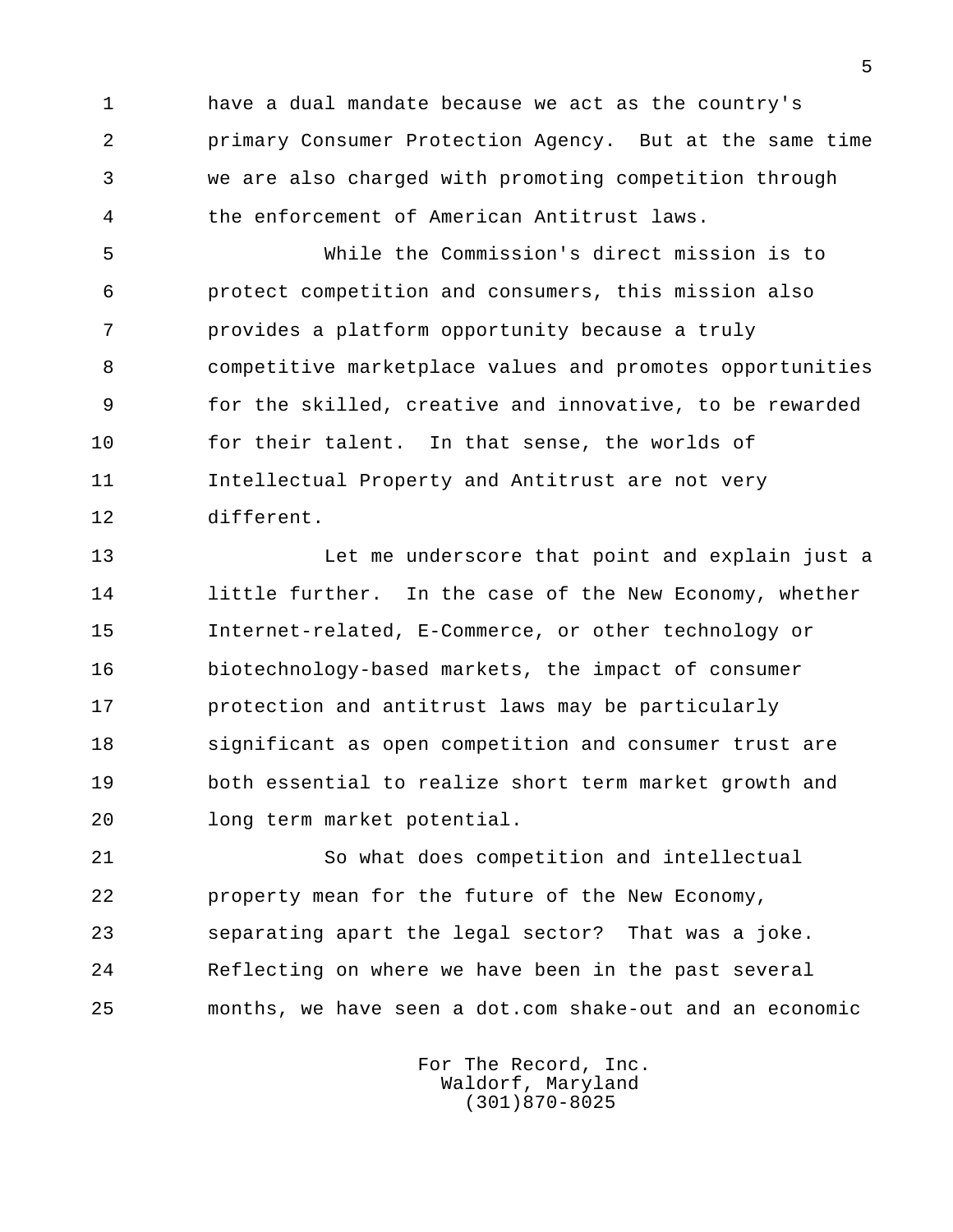1 recession, and these events have had a particularly 2 significant impact here in the Bay Area.

 3 But what we have also seen is an increase in 4 collective wisdom, I will say, with a renewed focus on 5 value, a more consumer-based orientation, with an 6 increased attention to evolution, as well as revolution, 7 and these changes not only affect high technology 8 industries, but also the off-line world.

 9 For these reasons, Intellectual Property and 10 how we treat it has never been more important, how we 11 handle these issue especially in the context of rapidly 12 changing technologies, presents a tremendous challenge 13 for both Antitrust and Intellectual Property disciplines. 14 Now, although I say that Antitrust and Intellectual 15 Property laws are largely symbiotic, I recognize that, in 16 the past, proponents of the respective documents have 17 sometimes regarded each other with a little bit of 18 suspicion. And it may be tempting to regarding the area 19 of Intellectual Property as a zero sum game with clear 20 winners and losers.

 21 For example, some have argued that in the past, 22 the pendulum has swung too far in favor of limiting the 23 scope of Intellectual Property, resulting in reduced 24 incentives to innovate, rather than enhancing those 25 incentives. And others have now claimed that the

> For The Record, Inc. Waldorf, Maryland (301)870-8025

 $\overline{6}$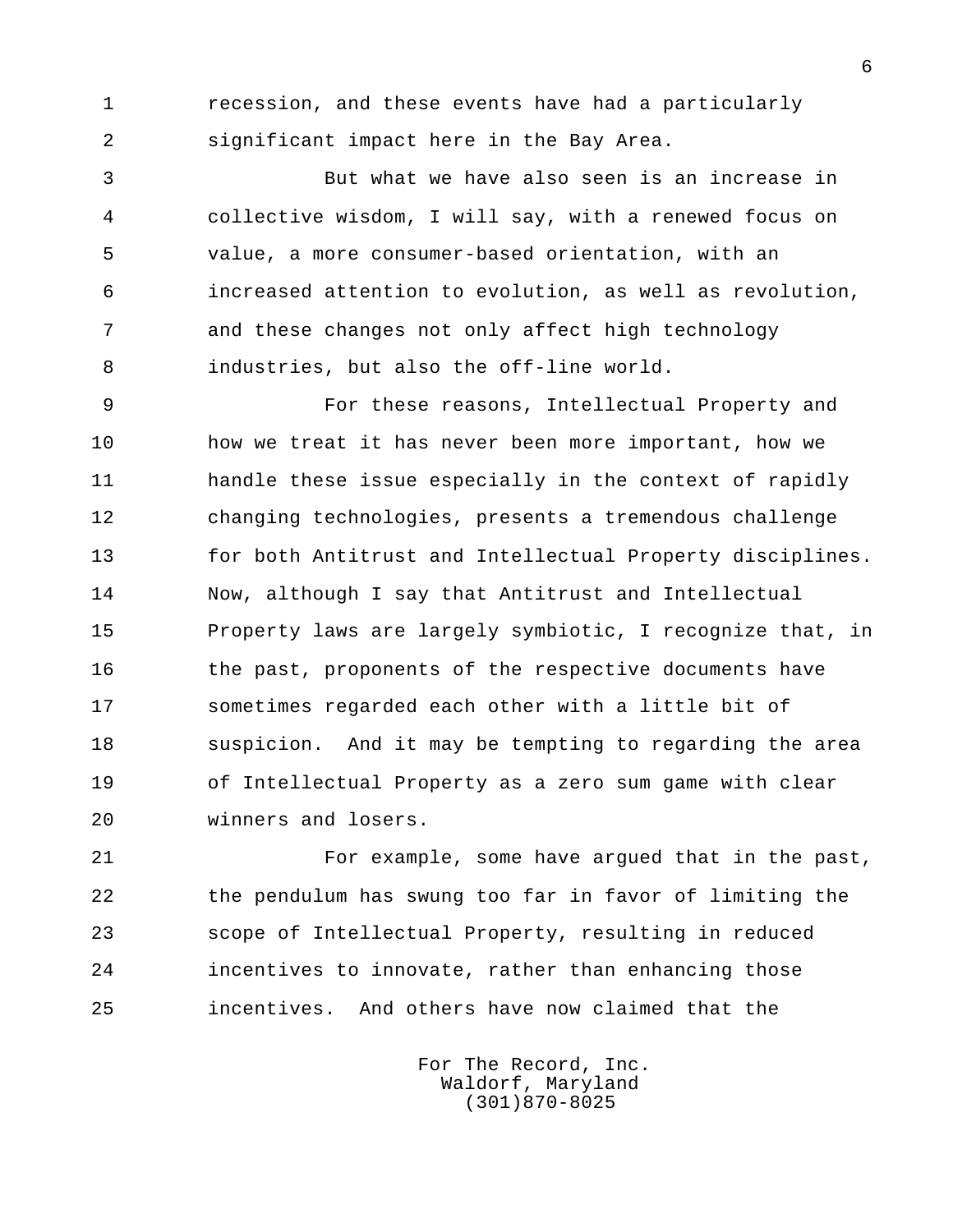1 pendulum has swung too far the other way and that the 2 recent proliferation of patents and restrictive licensing 3 schemes has created a patent thicket that stifles 4 innovation.

 5 Now part of reconciling the topical tension 6 between Antitrust and Intellectual Property may be 7 recognizing that the doctrines are indeed harmonious 8 because they both enhance public welfare by encouraging 9 competition. The challenge, then, is striking the right 10 balance, which in most controversies, as in this one, is 11 probably some place in the middle. So what will be 12 instructive here in striking that middle balance is 13 applying what we have all learned from our experiences at 14 the outer edges of the curve, and how we apply those 15 learnings going forward.

 16 In addition, economics has increasingly been 17 recognized as a potential bridge between I.P. and 18 Antitrust and may provide one means to help illuminate 19 the middle road. We are hoping that our esteemed guests 20 here today might share their own light on that subject, 21 as well as identify additional issues for us to explore.

 22 So to conclude, I think that we have to 23 recognize that all of us in Antitrust have recently had 24 significant and extensive histories in complex cases 25 involving the competitive use of intellectual property.

> For The Record, Inc. Waldorf, Maryland (301)870-8025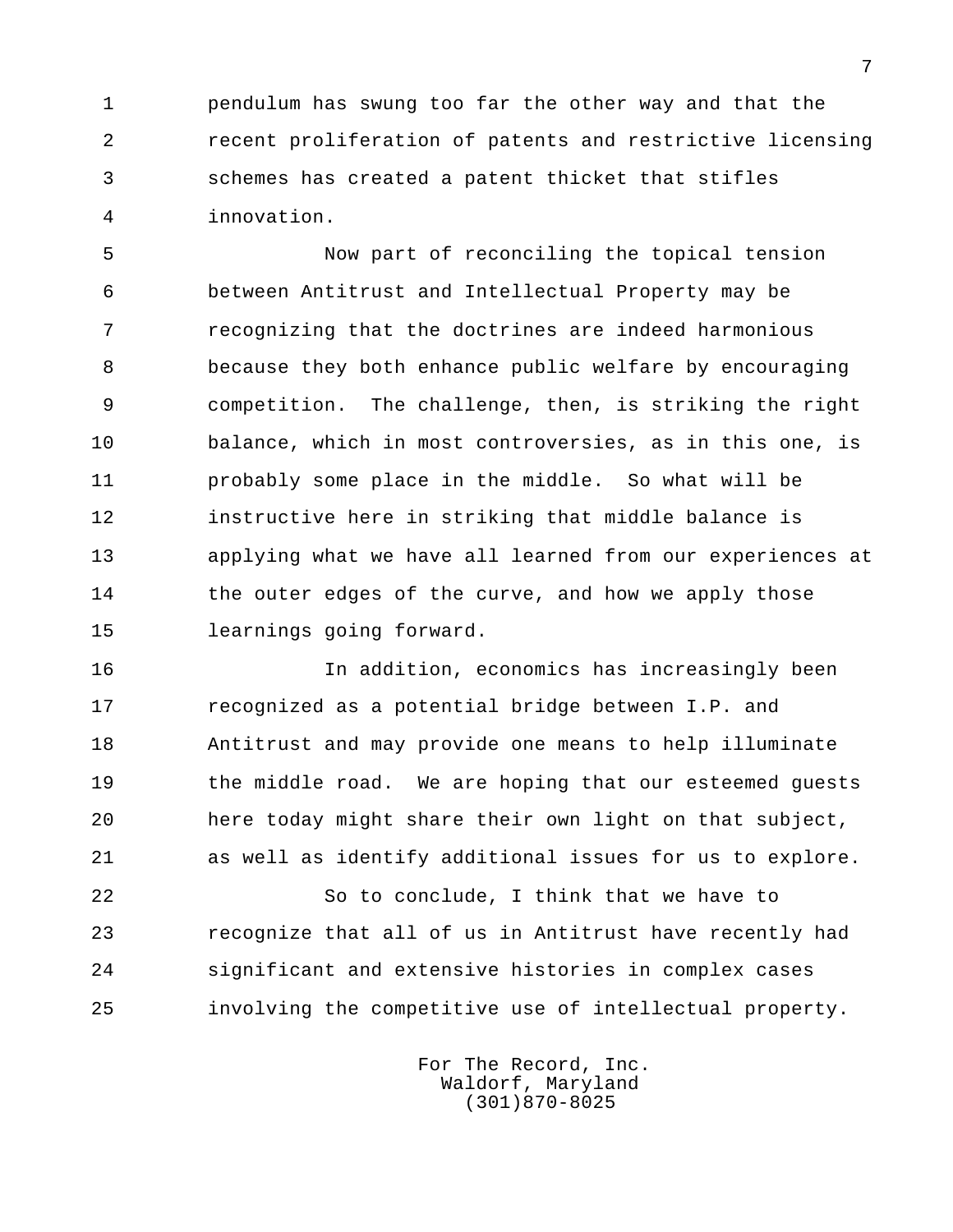1 I mean, I can think of just looking back at recent times 2 of the things that we looked at in mergers such as 3 AOL/Time Warner, or in investigations like Intel or 4 Dell. So it is not so distant that we considered those 5 issues.

 6 So we at the Commission remain alert to 7 Antitrust issues involving intellectual property, but we 8 also have to recognize that in a fast moving marketplace 9 we have much to learn. While we have been generally 10 cautious in our approach to New Economy and Intellectual 11 Property questions, we attempt to apply an appropriate 12 degree of circumspection and balance because I strongly 13 believe that in achieving benefits to consumers and 14 industry alike, we have to have a balanced and 15 transparent and forward-looking approach to policy 16 problems by using interactive forums like this one, as 17 well as working groups, industry self regulation, and 18 from time to time, a little strong law enforcement.

 19 For these reasons, I look forward to hearing 20 what all of our generous and distinguished panels have to 21 tell us. And I am also interested in hearing your 22 questions. So let the games begin.

 23 MS. DeSANTI: Thank you very much, Commissioner 24 Thompson. I am Susan DeSanti and I also want to thank 25 the Competition Policy Center and the Berkeley Center for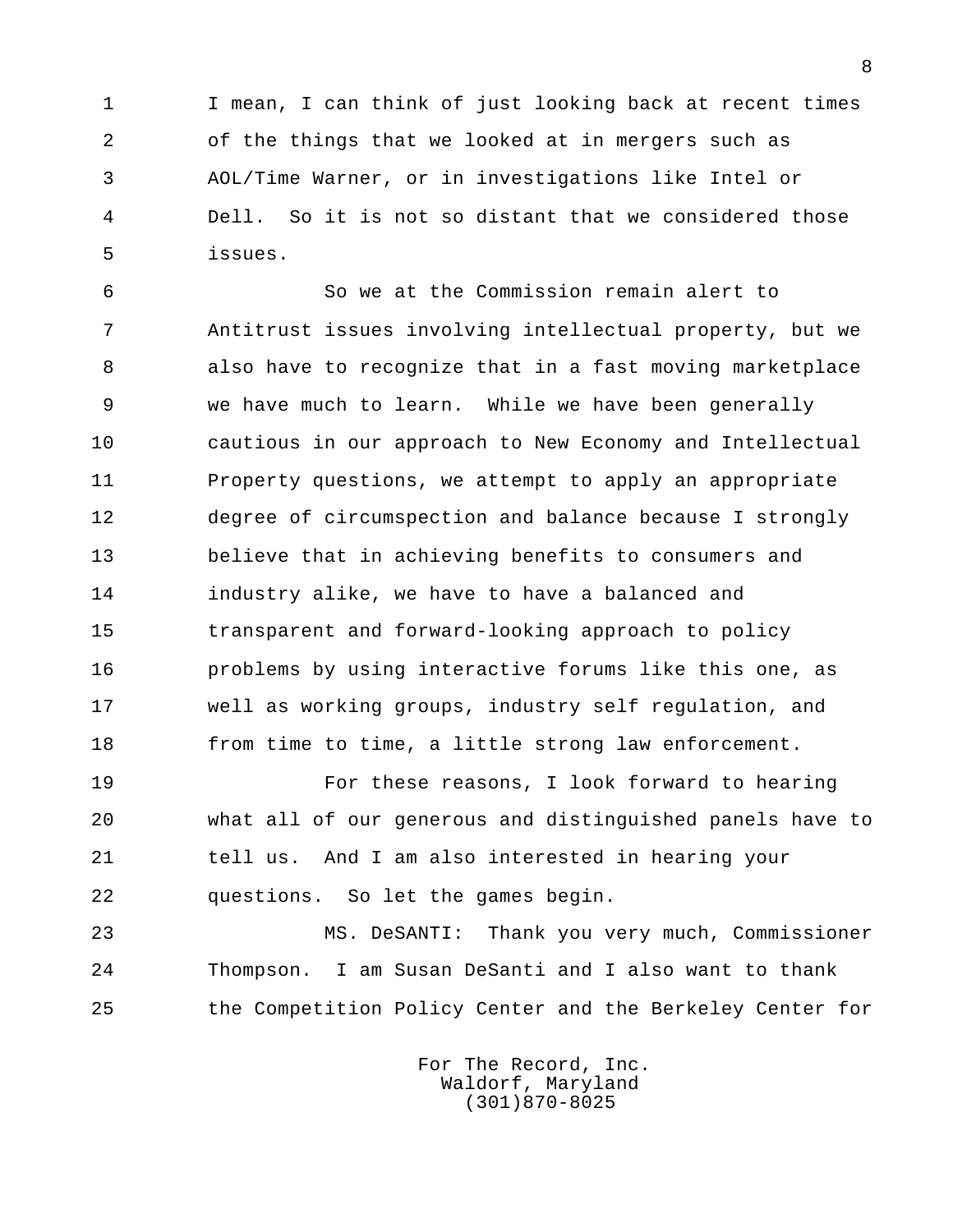1 Law and Technology, very gracious and helpful hosts, and 2 generous hosts. Many people have made this possible and 3 we appreciate it.

 4 Basically we thought that we should not be 5 doing hearings on intellectual property and competition 6 policy without coming to what has been a center for much 7 of the innovation that has gone on, as well as a lot of 8 the thinking about innovation and how best to understand 9 it.

 10 This week, we hope to get two important 11 perspectives, perspectives from economists, perspectives 12 from business. The basic questions for today's panel 13 involve does competition spur innovation? And if so, 14 how? What are the policy implications? You all know 15 this is not a simple question. In addition, it leads to 16 questions about the role of patents in encouraging or 17 hindering competition that may foster innovation.

 18 So from the very start, we meet ourselves 19 coming and going as we start to look into these issues. 20 We are here to listen and learn, and you will see that we 21 are asking questions rather than making definitive 22 statements. We are hoping we will learn a lot from these 23 hearings. In structuring today's panel, I had two 24 problems, 1) everybody here is a headliner. These are 25 all people who should be the centerpiece of any panel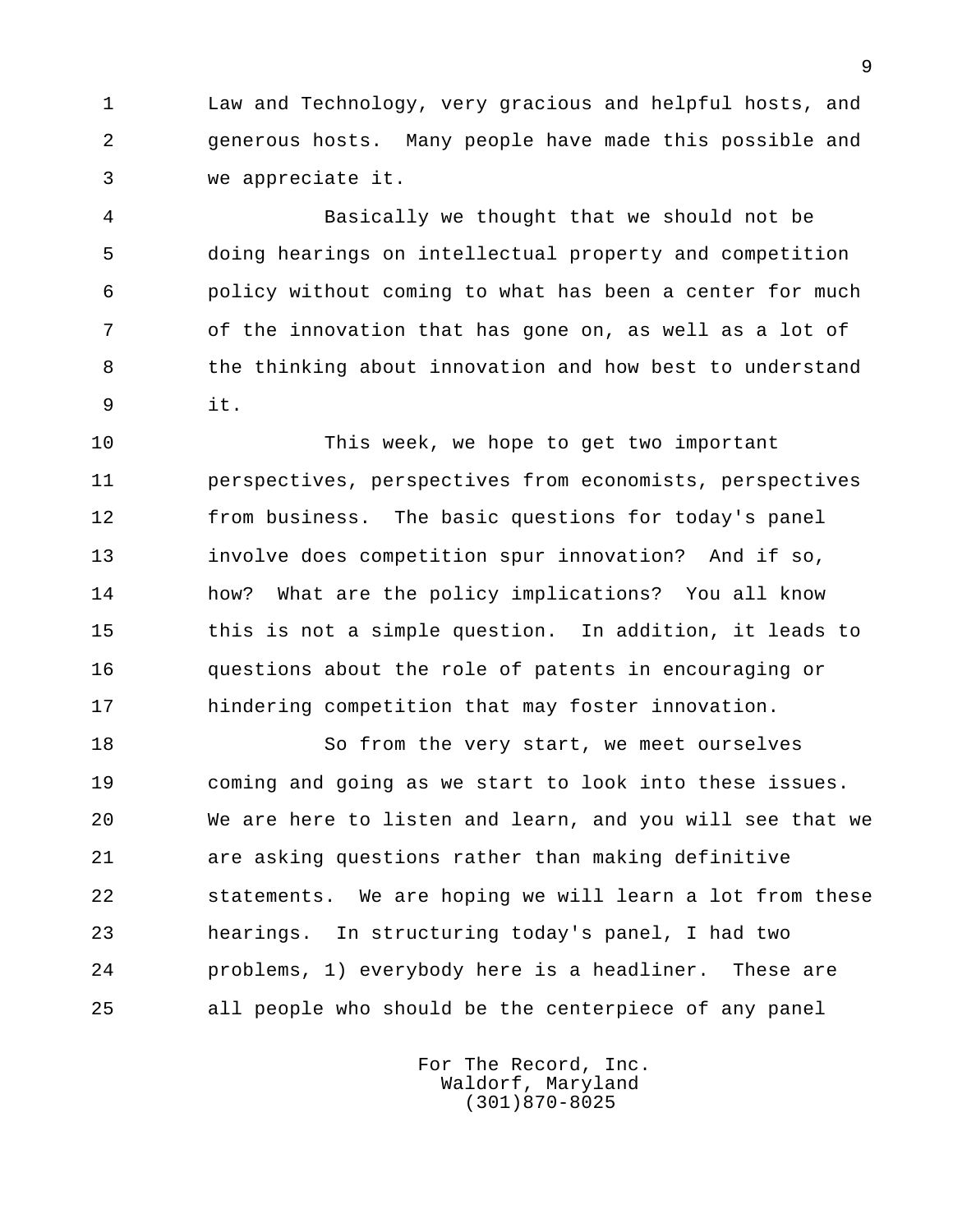1 that you have. So that was my first problem.

 2 And, in addition, each one of their 3 presentations, I believe, compliments and builds on the 4 other. So we are going to have a somewhat arbitrary 5 order. We will have four presentations and then we will 6 have a discussion for 45 minutes, and we will then have a 7 break for 15 minutes, probably around 3:00 to 3:15, and 8 then we will have another three presentations and finish 9 up with a discussion through to 4:30.

 10 Before I go any farther, I do want to introduce 11 the other people who are on this panel from the 12 Government. There is Hillary Greene from the FTC Staff, 13 Sue Majewski from DOJ, Ray Chen from the Patent and 14 Trademark Office, and I also want to give the opportunity 15 to Frances Marshall to speak. Frances is the person at 16 the DOJ Antitrust Division who is leading up their 17 effort. Frances?

 18 MS. MARSHALL: Thanks, Susan. I just want to 19 take a couple minutes to say good afternoon to everyone. 20 We also thank the Competition and Policy Center and 21 Berkeley Center for Law and Technology for making these 22 sessions possible and for providing this beautiful venue. 23 It is really wonderful to be here. I am delighted to be 24 here and do look forward to the series of interesting 25 presentations and discussions through Thursday. In the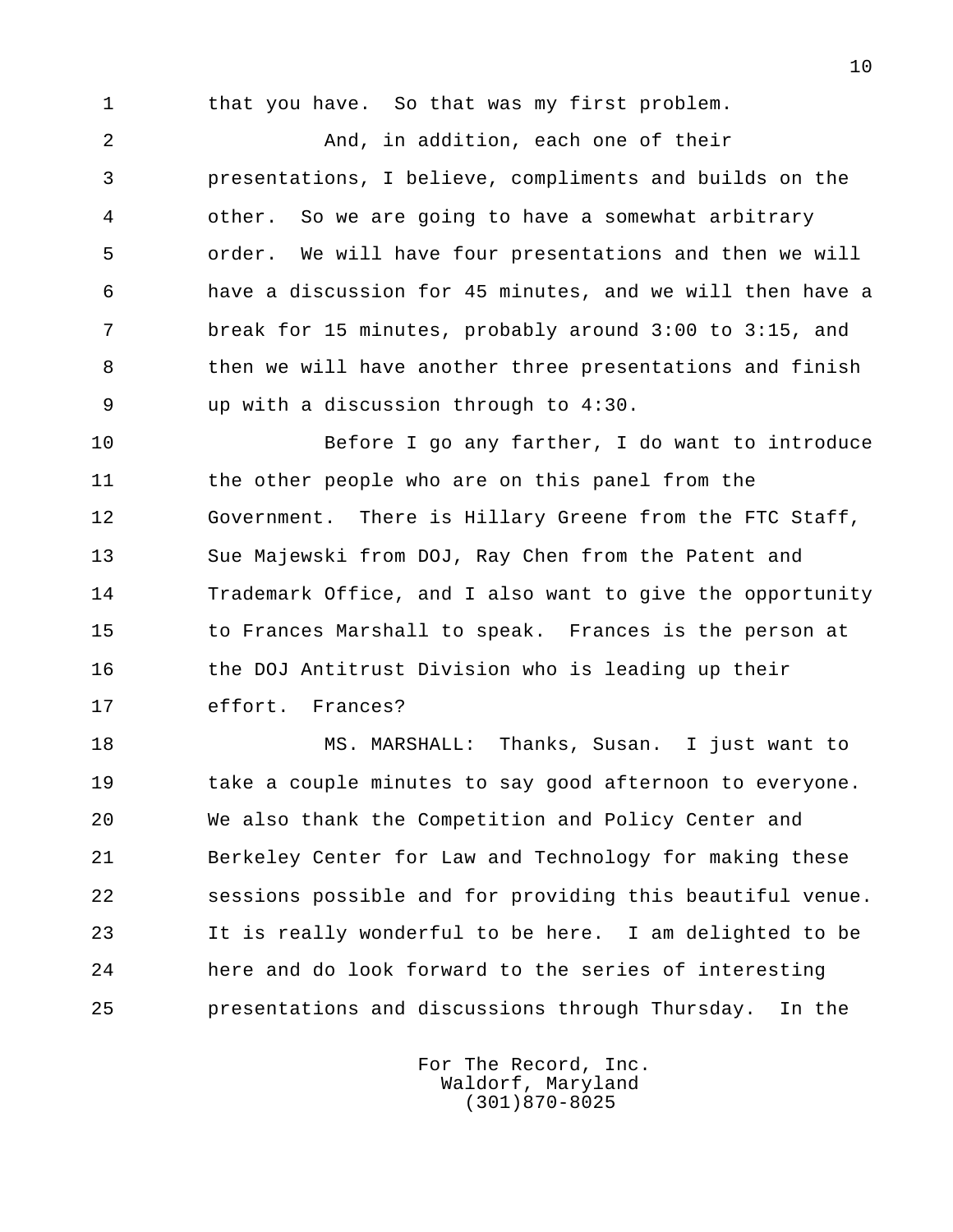1 afternoon as we continue to examine the effects of how 2 tradition in patent law and policy on innovations and 3 other aspects of continued welfare. But thank you, 4 Susan.

 5 MS. DeSANTI: Thank you, Frances. All right, 6 and now let the games begin. Our first presenter will be 7 Professor Richard Gilbert. Rich is Professor of 8 Economics at the University of California at Berkeley. 9 From 1993 until May of '95, he was the Deputy Assistant 10 Attorney General for Economics in the Antitrust Division 11 of the U.S. Department of Justice, where he basically 12 became the father of the Intellectual Property Guidelines 13 that were jointly adopted by DOJ and FTC. He has 14 extensive research in this area, far too numerous to 15 mention all of his articles, but it basically focuses 16 among other things on Antitrust Economics, Intellectual 17 Property, and Research and Development.

18 Rich?

 19 MR. GILBERT: Thank you, Susan. First, I am 20 delighted to welcome our friends and colleagues from 21 Washington to our little town of Berkeley. Here you can 22 be both inside and outside the beltway because we do not 23 have a beltway, but we are very delighted that we can 24 have an opportunity to debate these very important issues 25 here on Berkeley soil. I would like to discuss a

> For The Record, Inc. Waldorf, Maryland (301)870-8025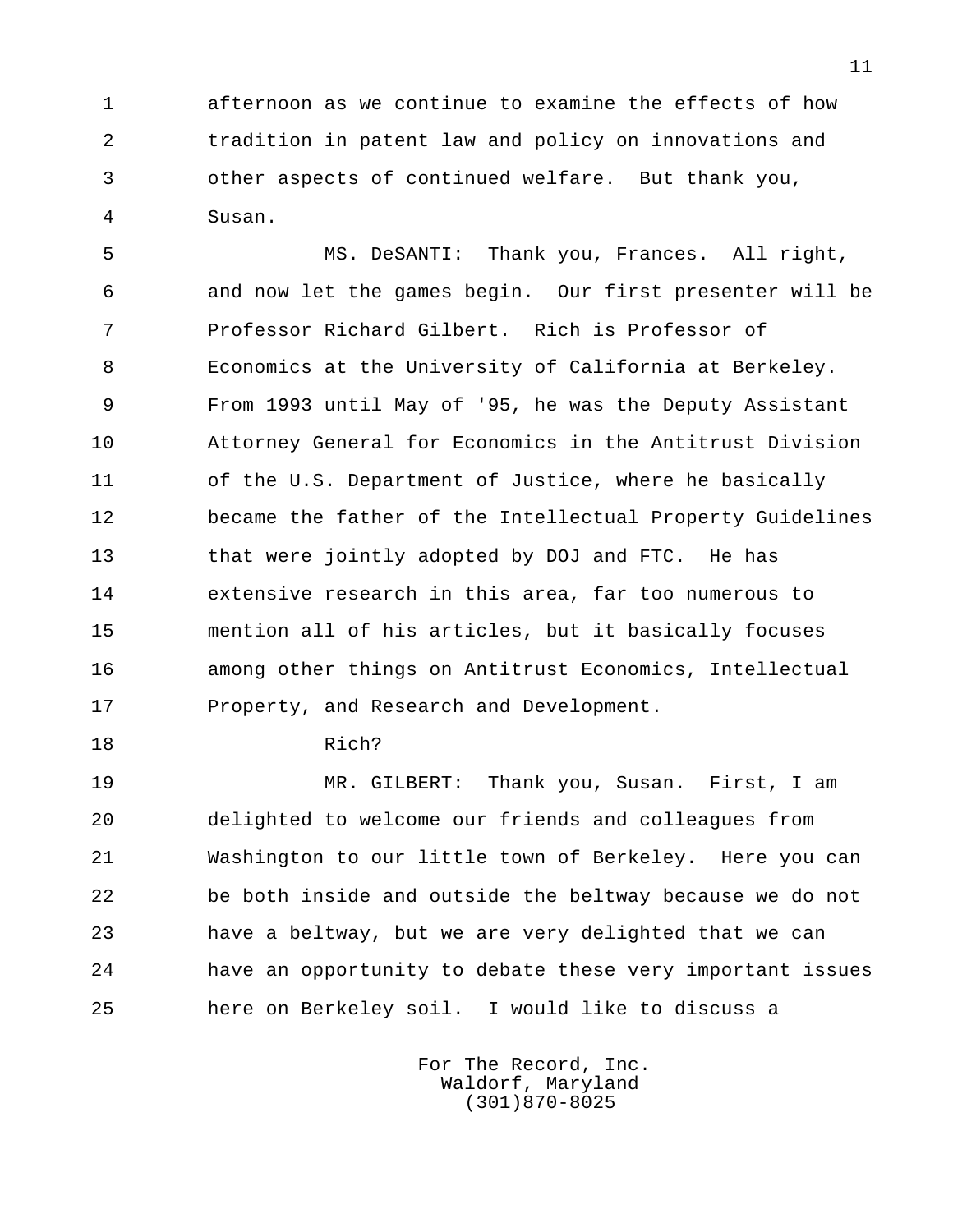1 question that we have heard a great deal, particularly as 2 intellectual policy and R&D policy developed in the 3 former administration and that is whether innovation 4 should continue to have a role in merger policy.

5 **19 And that is a question that we are all likely**  6 to ask with the new Administration. And arguments for 7 the importance of innovation from market performance, 8 there are many analyses that relate economic growth to 9 investments in Research and Development and human 10 capital. This is all about the analysis of the residual 11 and total factor productivity measurements.

 12 For example, showing that once you subtract out 13 that contributions of capital labor and ordinary inputs, 14 a whole lot is leftover, much of which appears to 15 correlate with the research and development and human 16 capital. There is also a great deal of anecdotal 17 evidence that competition promotes innovation. You can 18 find it in almost any industry from the software 19 industry. There is the competition that occurred between 20 digital researches, DR Dos and Microsoft's MS-DOS, and 21 new upgrades while DR DOS was a potent competitor. There 22 is the competition between Netscape and Internet 23 Explorer.

 24 You can look at the races that have occurred 25 and the timing of new product upgrades for Intel and AMD

> For The Record, Inc. Waldorf, Maryland (301)870-8025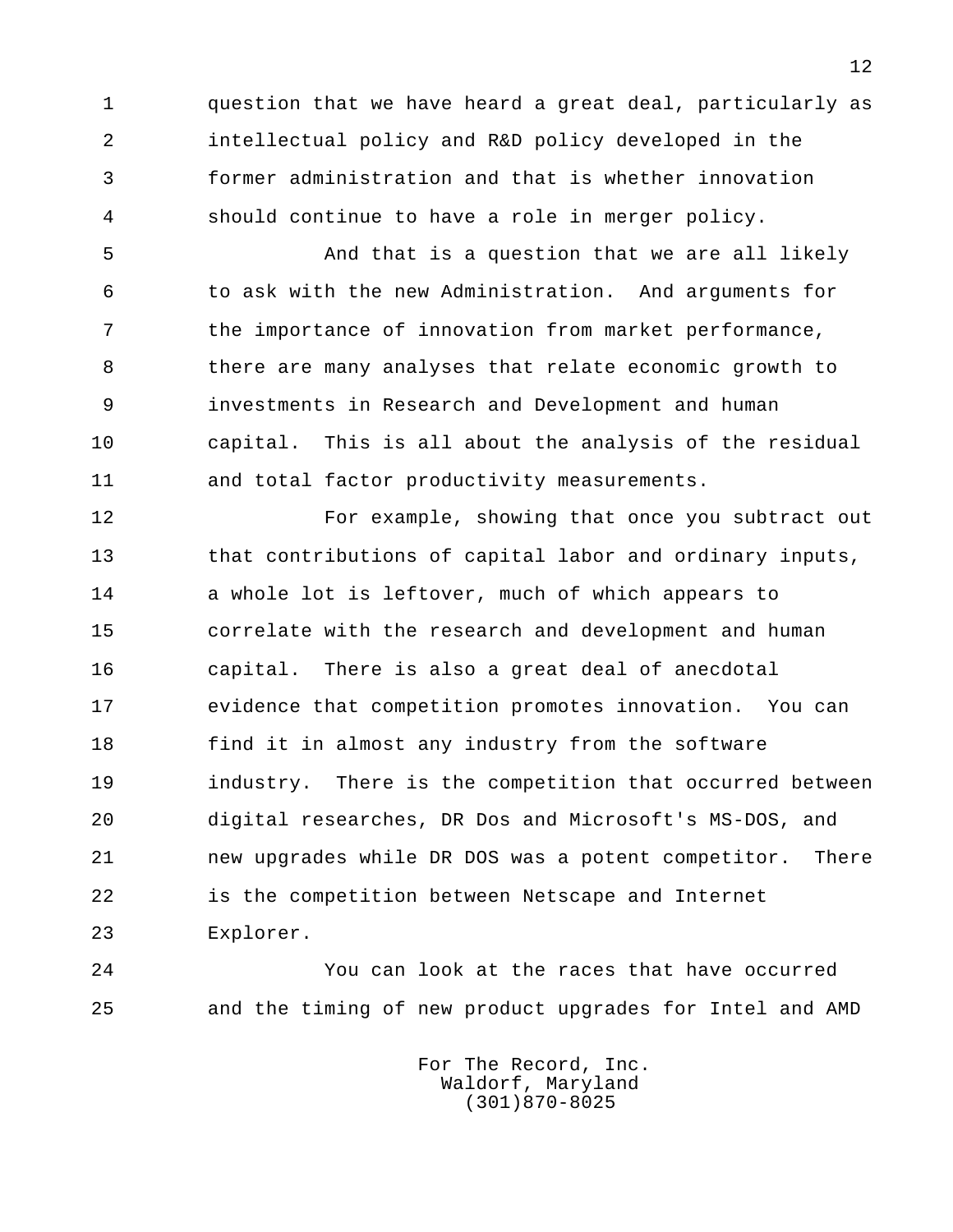1 in the microprocessor area, and other semiconductor 2 components races. Looking at how foreign competition 3 affected labor productivity and other measures of 4 productivity in the automobile industry, also some 5 evidence in Telecom as well. These sorts of stories can 6 be interpreted different ways, of course.

 7 There has generally been a shift towards more 8 development and less basic research in response to 9 competition, but nonetheless a delivery of more product 10 to the consumer.

11 Now some arguments against that we have heard, 12 I would just like to review them for this session. There 13 is the historical Shumpeterian -- Joseph Shumpeter's 14 argument that monopoly promotes innovation, arguing based 15 on appropriation, scale economies, cash flow, all factors 16 that could at least theoretically contribute to more 17 innovation.

18 But, of course, looking at the other side of 19 that, the incremental benefit from innovation can be low, 20 a point that Kenneth Arrow made, I think, in 1962 it was, 21 a very perceptive article. And then the difficulty of 22 identifying sources of innovation -- R&D is typically 23 secret, so it is very hard to see who is doing it and 24 therefore very hard to assess the state of competition. 25 And innovations can come from unexpected sources.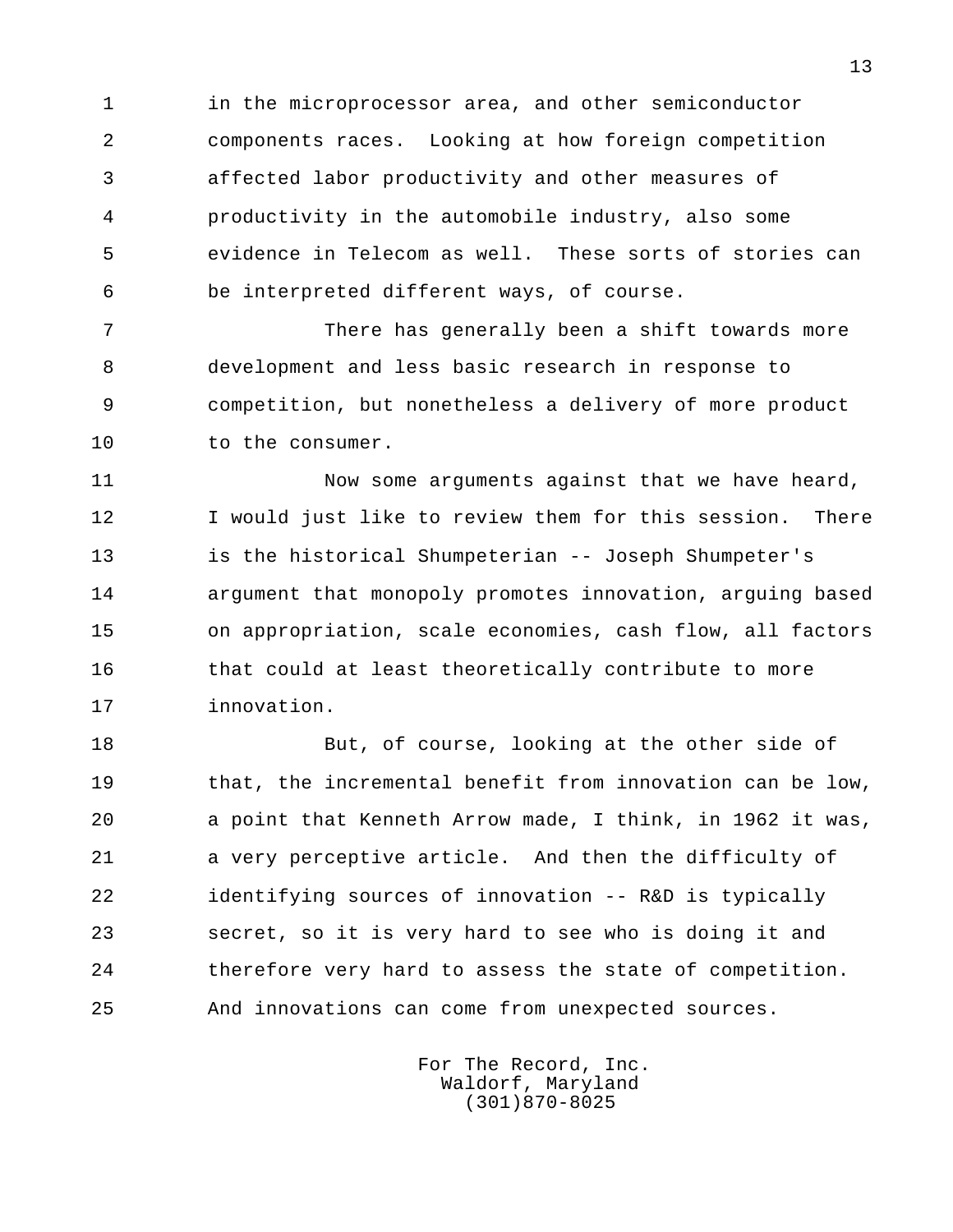1 Another argument against innovation having a 2 role in merger policy is that the link between Research 3 and Development expenditures and innovation can be weak. 4 And what we tend to focus on in merger analysis is 5 accounting the inputs, the research and development, but 6 what we would really like to know is what happens to the 7 outputs, innovation, and they are not the same thing. 8 There is little empirical evidence supporting a link 9 between competition and innovation.

 10 Most of the statistical analysis in this area 11 tends to fall apart, as we look across industries and 12 account for industry characteristics. But on the other 13 hand, there are also really few natural experiments that 14 can be used to assess this relationship between 15 competition and innovation. And it is not at all clear 16 that the kind of cross-sectional statistical analysis 17 that we have looked at can really shed much light on this 18 subject. And therefore, I am not sure it is proper to 19 include it as an argument against.

 20 Now just to review merger enforcement in the 21 first half of the 90's, innovation challenges were few 22 and far between. Of all the merger challenges out of a 23 total of 135, four of those challenges were based on 24 innovation effects, a total of 3 percent lost in the 25 noise.

> For The Record, Inc. Waldorf, Maryland (301)870-8025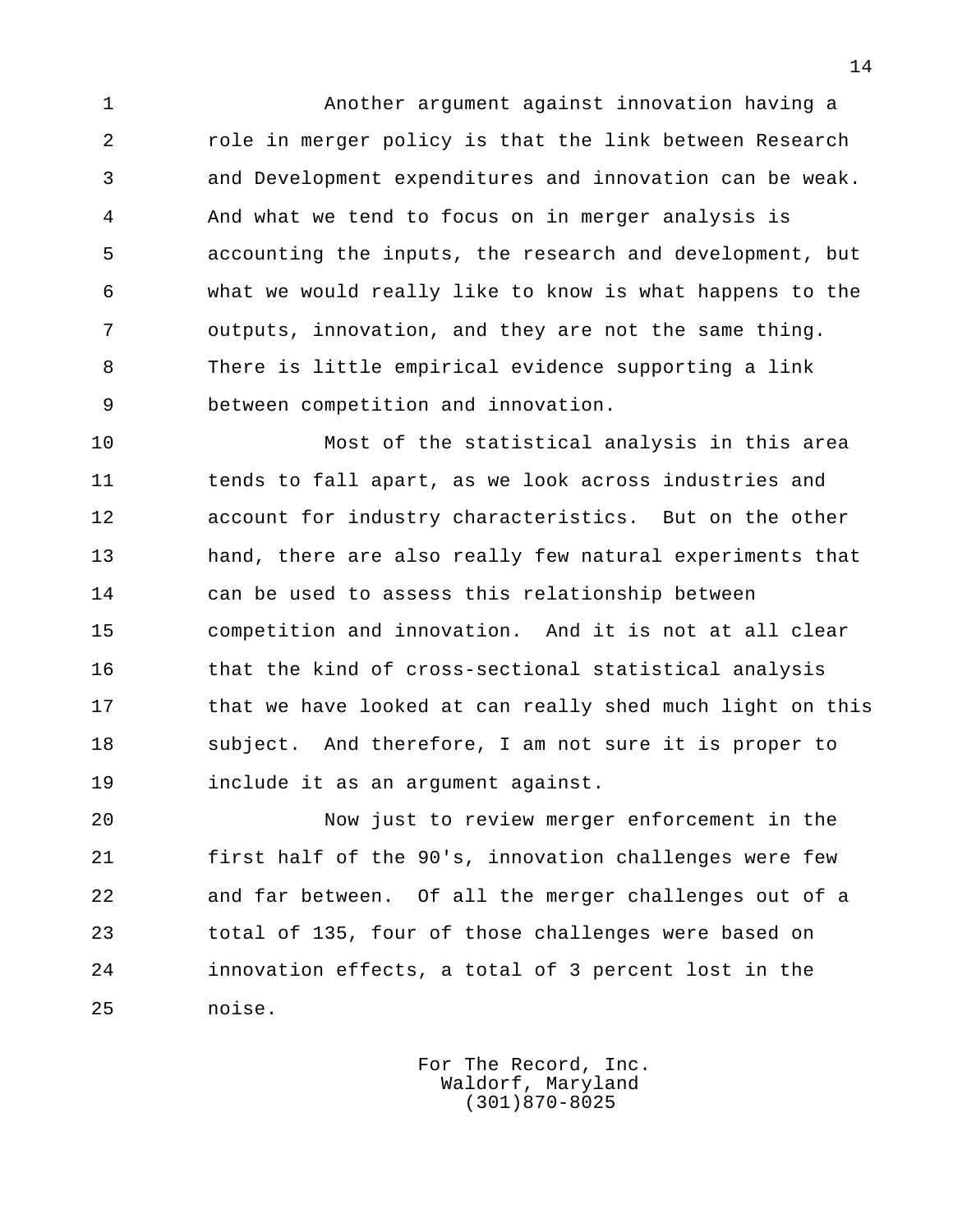1 Then, in the second half of the 90's, that 2 number changed dramatically. The number of merger cases 3 challenges about doubled. That was in line with the pace 4 of merger activity over this period. And the total 5 number of challenges went up to about 18 percent of the 6 total, that is an increase of six times. A total number 7 of challenges that were baseline innovation effects -- 8 alleged innovation effects.

 9 So there was a dramatic shift in the role that 10 innovation played in this latter half of the 90's, but I 11 would argue that much of this was more rhetoric than it 12 was an actual decisive role played by innovation in these 13 cases. And if you take apart the cases and look at them 14 closely, of the 49 challenges, alleging innovation 15 effects in the latter half of the 90's, 35 of them 16 were really add-on effects in industries that almost 17 certainly would have been challenged based on effects 18 in markets for existing goods and services. That is, 19 these were fairly traditional merger cases in which 20 innovation effects were included as another concern from 21 the merger.

 22 Another five of these could have been 23 challenged based on a theory of one-sided potential 24 competition, that is, a market in which one firm is a 25 potential competitor into a market in which the other

> For The Record, Inc. Waldorf, Maryland (301)870-8025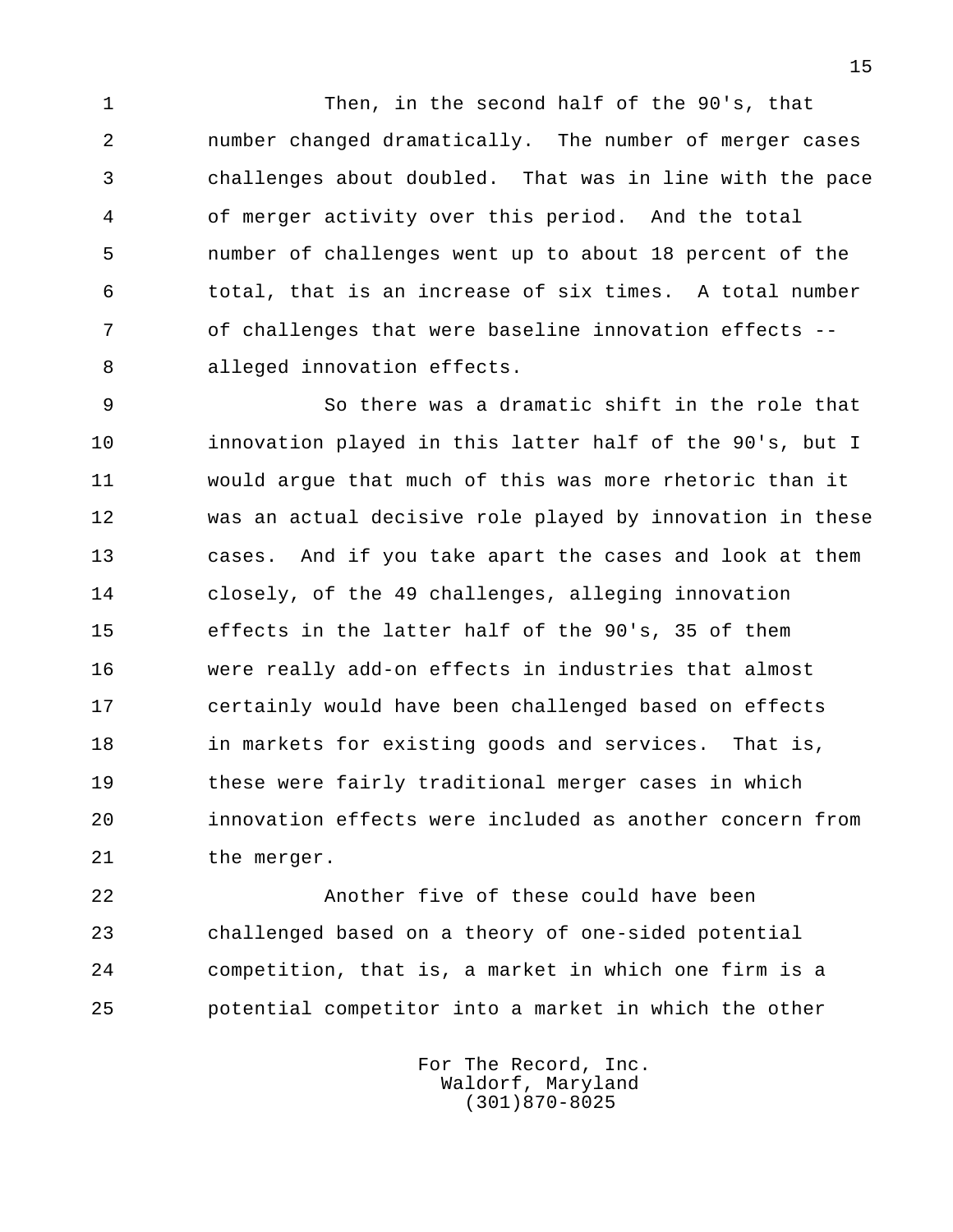1 firm is a significant player. And by our count, about 2 six to eight cases that we would call real innovation 3 cases, which I would also say you can look at as two- 4 sided potential competition cases; that is, Firm A is a 5 potential competitor into a market where Firm B may also 6 be a potential competitor.

 7 So the market does not yet exist and the two of 8 them are potential entrants into that market. One way to 9 look at that is as a very complicated potential 10 competition case. Another way to look at it is as a case 11 on an R&D.

 12 Now I would like to just say where I come out 13 in all of this. I think the evidence is very clear that 14 innovation plays such an important role to the economy 15 that it should be considered in merger analysis. Despite 16 a lot of rhetoric on this subject, the agencies 17 historically have actually been, I would say, quite 18 discrete in their analysis and their use of innovation 19 concerns in merger cases. It has really been limited to 20 only a very few cases in which it has played a central 21 role.

 22 And if you look at these cases in detail, I 23 think most of them are based on quite sound reasoning 24 where the evidence may have to be more anecdotal as to 25 innovation's effect than statistical, but clearly there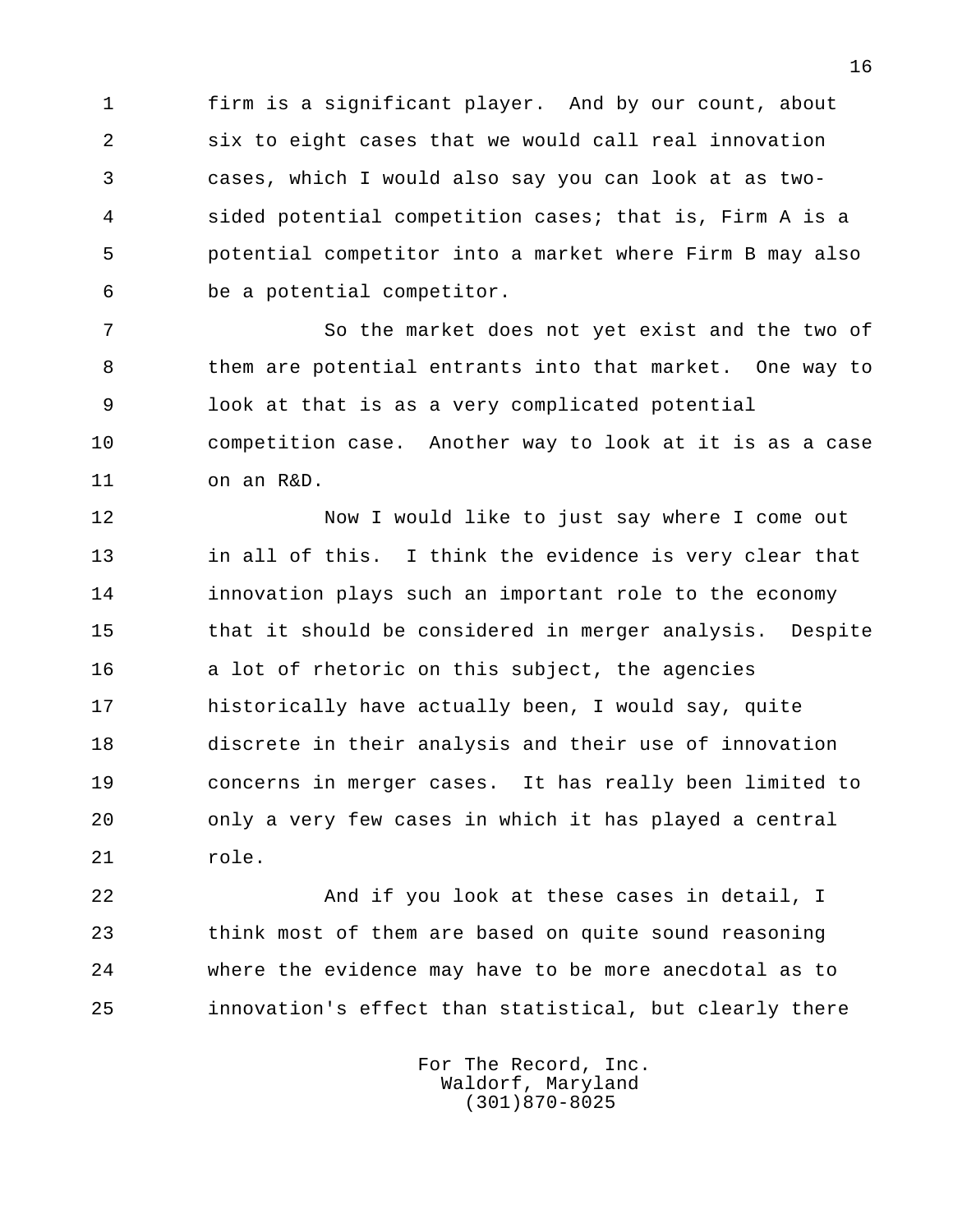1 is need for further study in this area and maybe some 2 follow-up study on the effects of divestitures and 3 remedies in these cases. I have got ten minutes and I 4 think I came under.

 5 MS. DeSANTI: Our next speaker is Professor Dan 6 Rubinfeld. Dan teaches both Law and Economics at the 7 University of California at Berkeley. He also served in 8 June of 1997 through December 1998 as Deputy Assistant 9 Attorney General for Economics in the U.S. Department of 10 Justice Antitrust Division. He also is the author of a 11 variety of numerous articles relating to antitrust and 12 competition policy law and economics, public economics, 13 and two economics textbooks. Dan.

 14 MR. RUBINFELD: Thanks very much, Susan. It is 15 a pleasure to be here. And the organization is just 16 perfect because Rich Gilbert has covered the first nine 17 minutes of my talk. So I could be very quick. And just 18 to vary things, I am going to go low tech and talk from 19 some hand-outs, and I have not enough copies to go 20 around, and it is not crucial you get one, but we will 21 have an auction for the copies that we are distributing.

 22 What I have done in my hand-out is borrow some 23 materials from an article that John Hoven and I have 24 published recently in a book on Dynamic Competition. 25 John is an economist with the economic analysis group of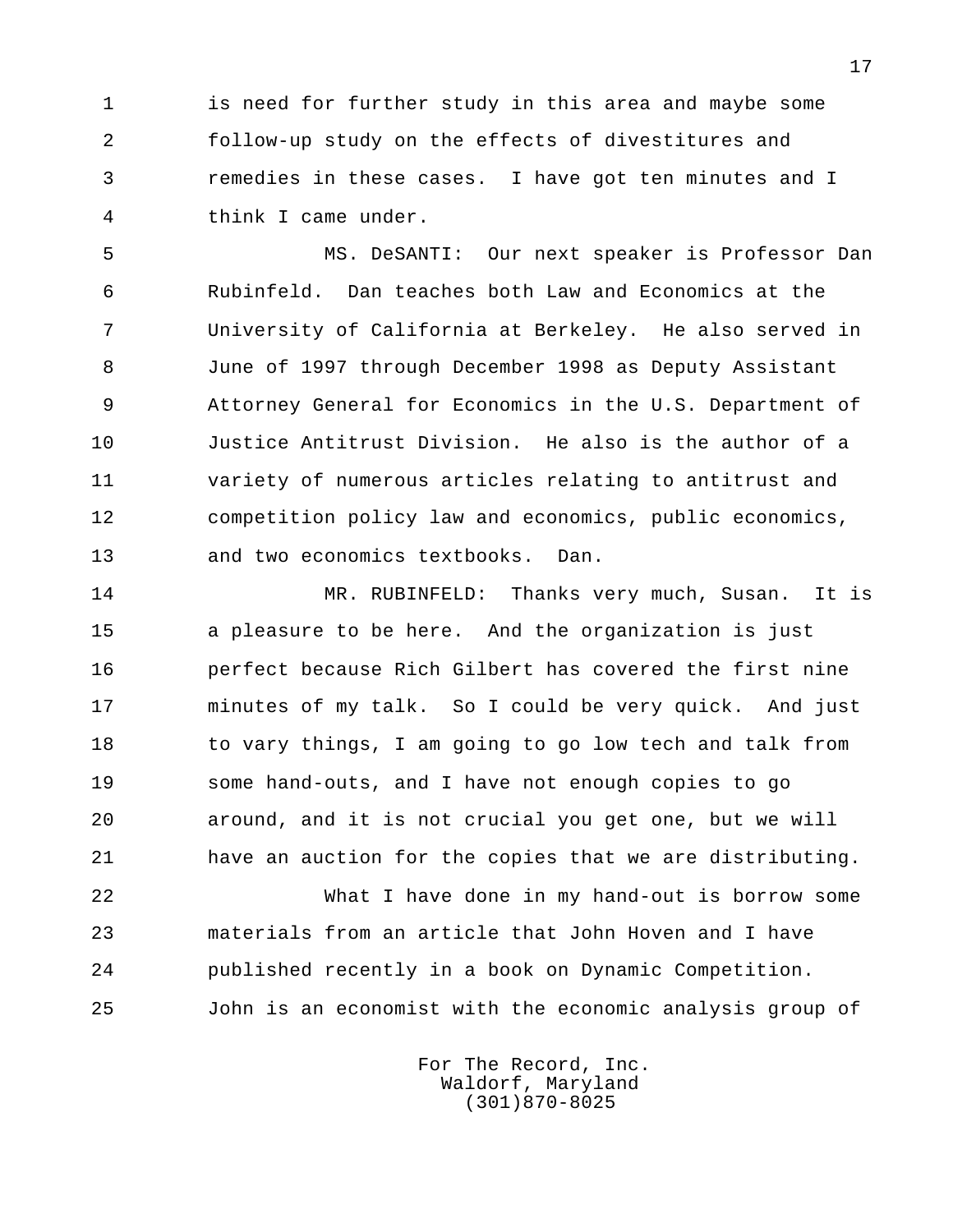1 the Department of Justice. And what we have done is to 2 first highlight all the areas of the various guidelines 3 that the agencies have promulgated that talk about 4 innovation. And I will skip almost all of that because 5 you all know about it.

 6 But I do want to point out that if we look, 7 say, at the horizontal merger guidelines and look at the 8 discussion of anti-competitive effects, it will tell you 9 something about the issue I want to follow-up on, which 10 is the relationship between competition and innovation. 11 If you are going to try to look for the empirical work 12 that supports whether there is such relationship or not, 13 you obviously have to figure out what the theory is you 14 are trying to support.

 15 And the guidelines suggest, at least to me, 16 that with respect to innovation, coordinated effects are 17 probably less likely to be important than unilateral 18 effects because, really, for some of the reasons Rich 19 Gilbert pointed out, with R&D being so secret and 20 monitoring being difficult, it is not likely that you are 21 going to have a coordination in most situations unless it 22 is through an explicit joint venture, and that is treated 23 separately by the guidelines. But I think there are 24 significant unilateral effects that are of two 25 characters.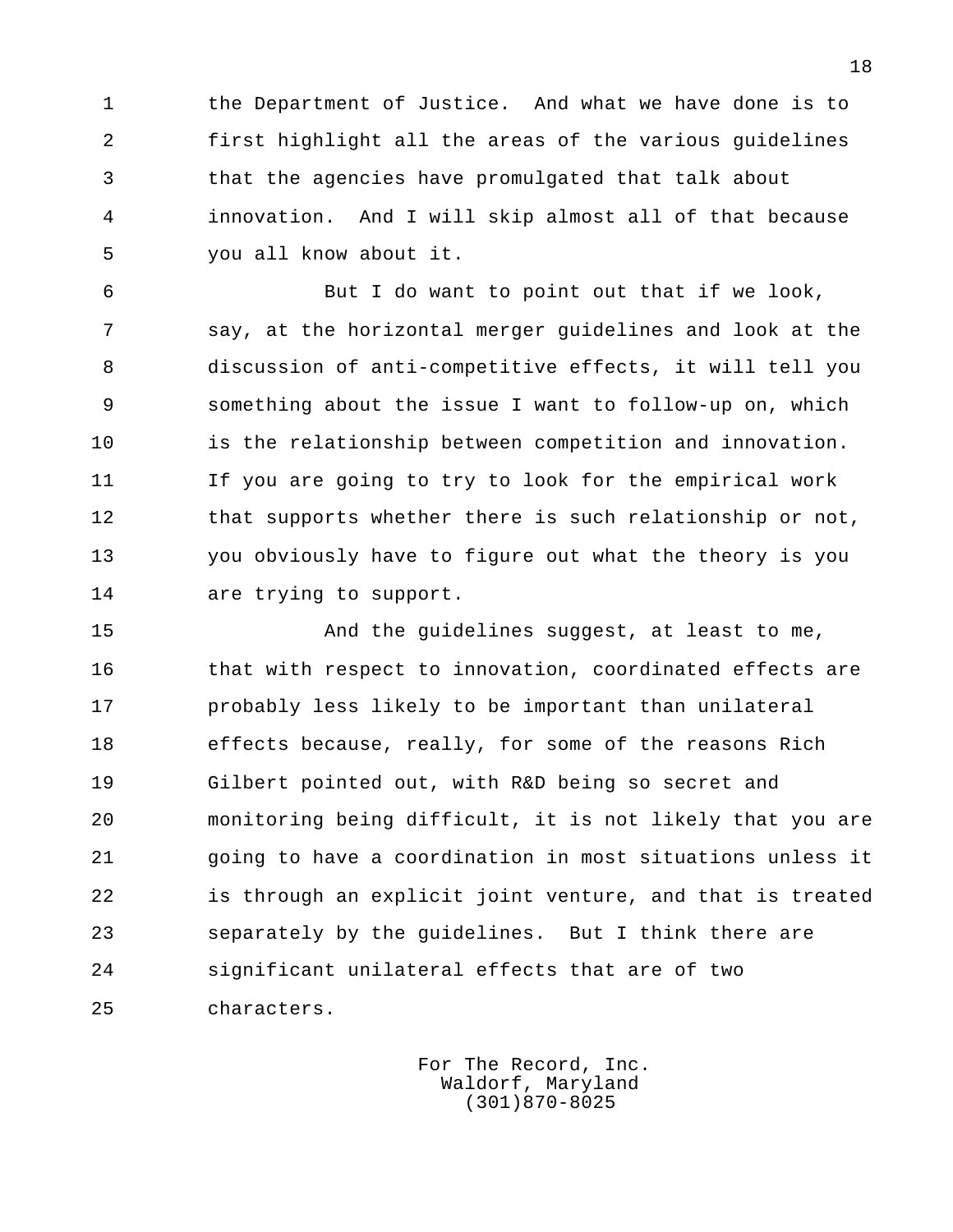1 One is perhaps a traditional argument that says 2 that when emerging firms compete more directly with each 3 other than with other firms with respect to innovation, 4 it can be then shown using standard unilateral effects 5 theory that innovation could be reduced by a loss of 6 competition. There is a second effects theory that 7 builds on the idea that innovation is more likely to be 8 random due to unusual unpredictable events. And it just 9 says that if you have fewer innovators, if you have less 10 diversity, you are likely to have less innovation or 11 higher prices or lower quality products.

 12 Now if you go back and sort of ask yourself 13 what is the empirical basis to support building a 14 unilateral effects theory, as I think Rick suggested, 15 most of the evidence is anecdotal, there is not really 16 solid econometric evidence, but there are a lot of 17 interesting case studies that I think are enlightening, 18 and I will just highlight a few of the issues.

 19 First of all, there is the usual tension that 20 Rich described, that says perhaps monopoly makes sense 21 for innovation because monopolists will recoup all the 22 rewards from innovation; on the other hand, there is a 23 concern that with monopoly, either explicit monopoly or a 24 vertical relationship that results from vertical 25 integration, that there might be the possibility of what

> For The Record, Inc. Waldorf, Maryland (301)870-8025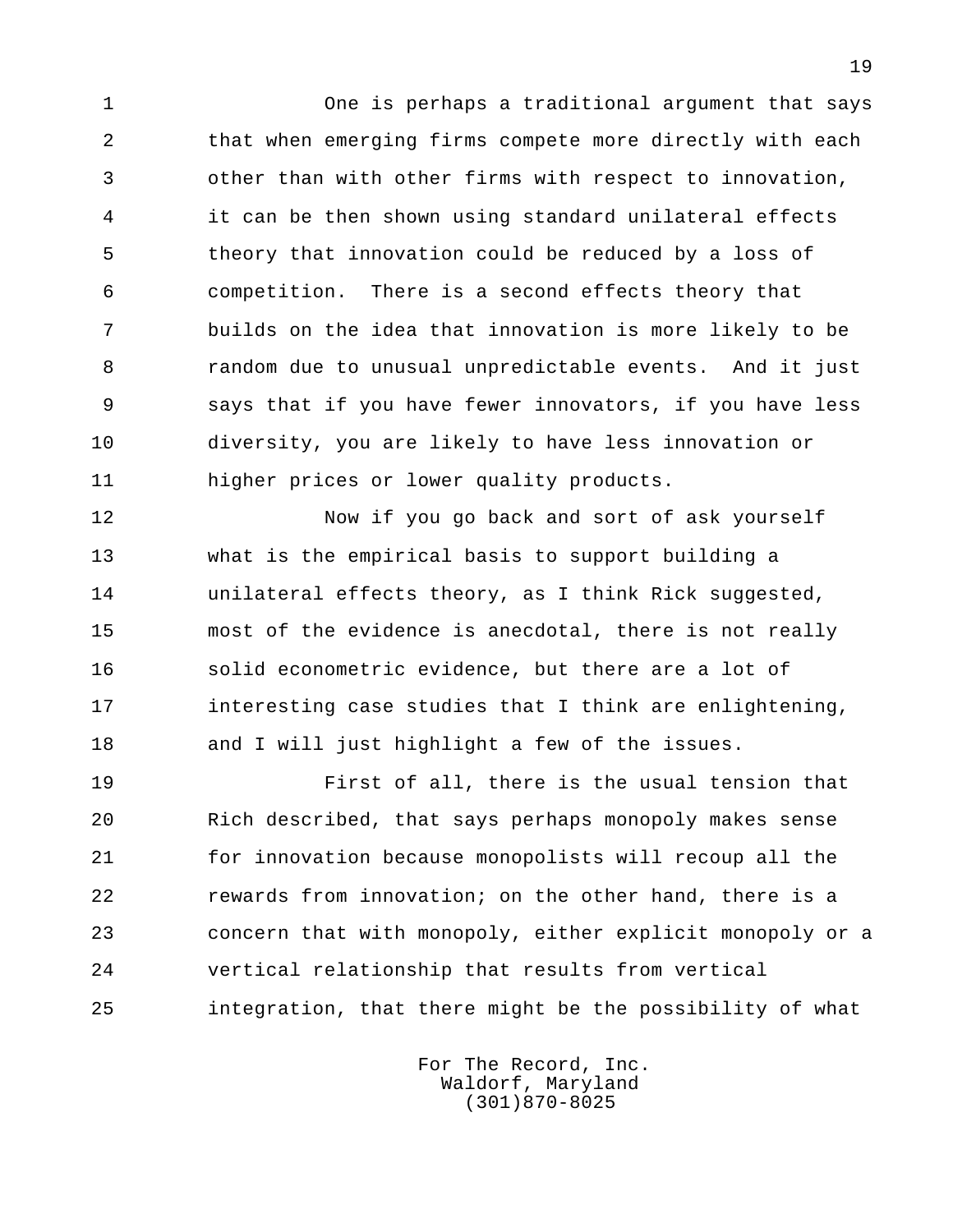1 amounts to vertical foreclosure, that is, the vertically 2 integrated company may have an incentive to keep its 3 innovative research in-house and not to support 4 competitors external to the firm that might actually be 5 innovating in competition with part of the vertical 6 operation. And that is what I am going to call in-house 7 bias.

 8 When you look at the empirical data on rewards 9 from innovation, I think you may get a misleading view 10 because we all know that there is a very skewed 11 distribution of rewards from innovation. The really 12 successful companies are very profitable and most R&D is 13 not terribly successful. You do not want to make either 14 of two mistakes. You do not want to necessarily assume 15 that the successful firm has earned its monopoly rents 16 inappropriately, but you also do not want to necessarily 17 assume that the big companies are the best innovators.

18 The fact is that the empirical evidence shows 19 it is very hard ex ante to know who is going to be 20 successful and innovating and the results vary a lot 21 depending on the structure and nature of the industry. 22 The work I have seen suggests that smaller firms are as 23 research intensive as larger firms, and often more 24 productive.

25 Small firms with substantial innovation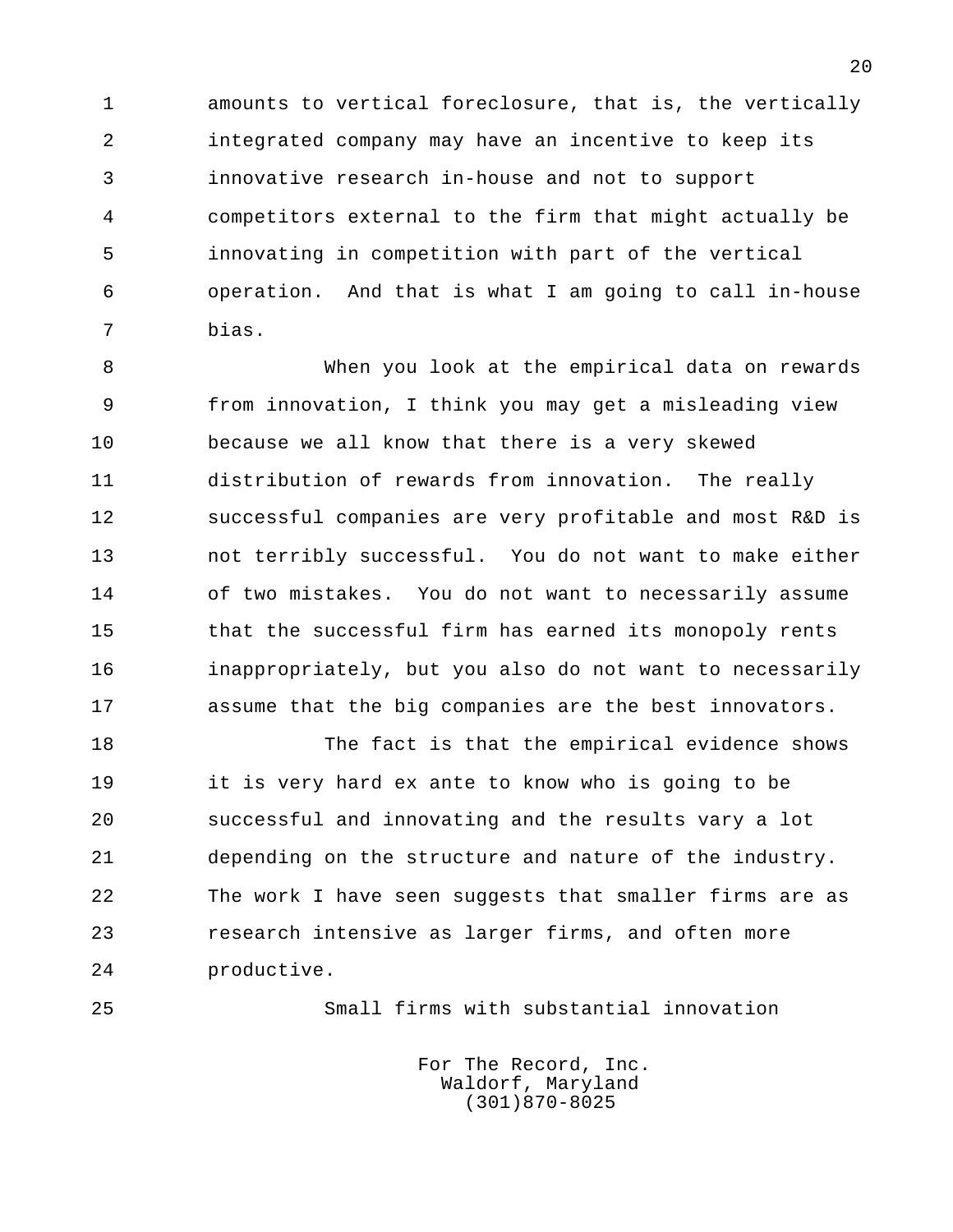1 typically arise in capital intensive industries, or as 2 you would expect, industries where innovation costs are 3 relatively low. And in those industries that are high 4 tech or highly innovative, we tend to see smaller firms 5 playing a big role in innovating.

 6 And finally, there is a study I find compelling 7 that suggests that in the computer and semi-conductor 8 industries, innovations interestingly typically occur 9 both from the large established firms and the small 10 start-up's, but not so much by the smaller firms that are 11 already well on their way. So there is kind of an 12 extreme conclusion either way.

 13 There is evidence, both theoretical and 14 empirical, that suggests that the nature of innovation 15 will depend on whether you are in an industry where the 16 innovation is cumulative, or whether it is likely to be 17 discrete and independent, and with cumulative innovation, 18 there are a lot of issues that will come up here and in 19 the hearings because you typically need some form of 20 collaboration in the form of standard setting or cross 21 licensing agreements, and that may raise coordination 22 issues.

 23 And similarly, if you are looking empirically 24 in innovation in network markets and comparing it to non- 25 network markets, there may be some important differences.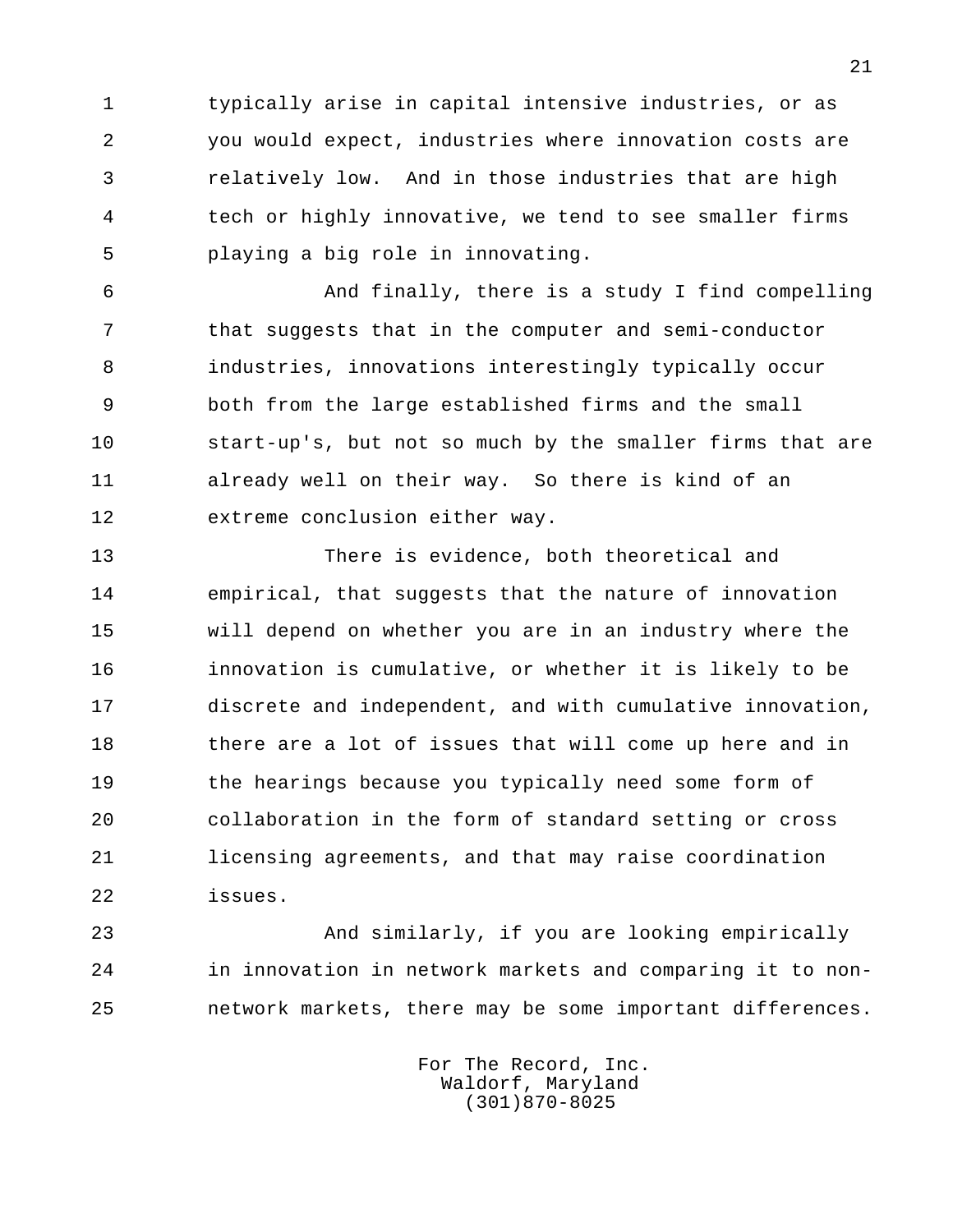1 Network markets, the concern I have, which I think is 2 supported by some of the literature, is that incumbents 3 are likely to innovate, but innovate in ways that 4 reinforce their position as incumbents, whereas new 5 smaller players are likely not to be affected by that 6 incentive.

 7 And I find myself in agreement with the view of 8 Scherer and Ross (phonetic) who say that technological 9 progress thrives best in an environment that nurtures 10 diversity of sizes and perhaps especially that keeps 11 barriers to entry by technologically innovative newcomers  $12 \qquad \qquad$   $1 \text{ow}.$ 

 13 Now I was looking around just based on my 14 experience during the second half of Rich's experiment 15 where there were a lot of innovation cases, and it may 16 surprise you to find that it is not the Microsoft case 17 which I was very involved in, which brings up the most 18 interesting innovative issues, it was actually, in my 19 mind, the proposed merger between Lockheed and Northrop, 20 which is a large defense merger. Since there seem to be 21 a few other defense mergers coming down the pike, it 22 might be useful to take a minute and just sort of 23 highlight a few issues and the details are described in 24 the article that I referred to earlier.

25 The reason Lockheed Northrop is interesting to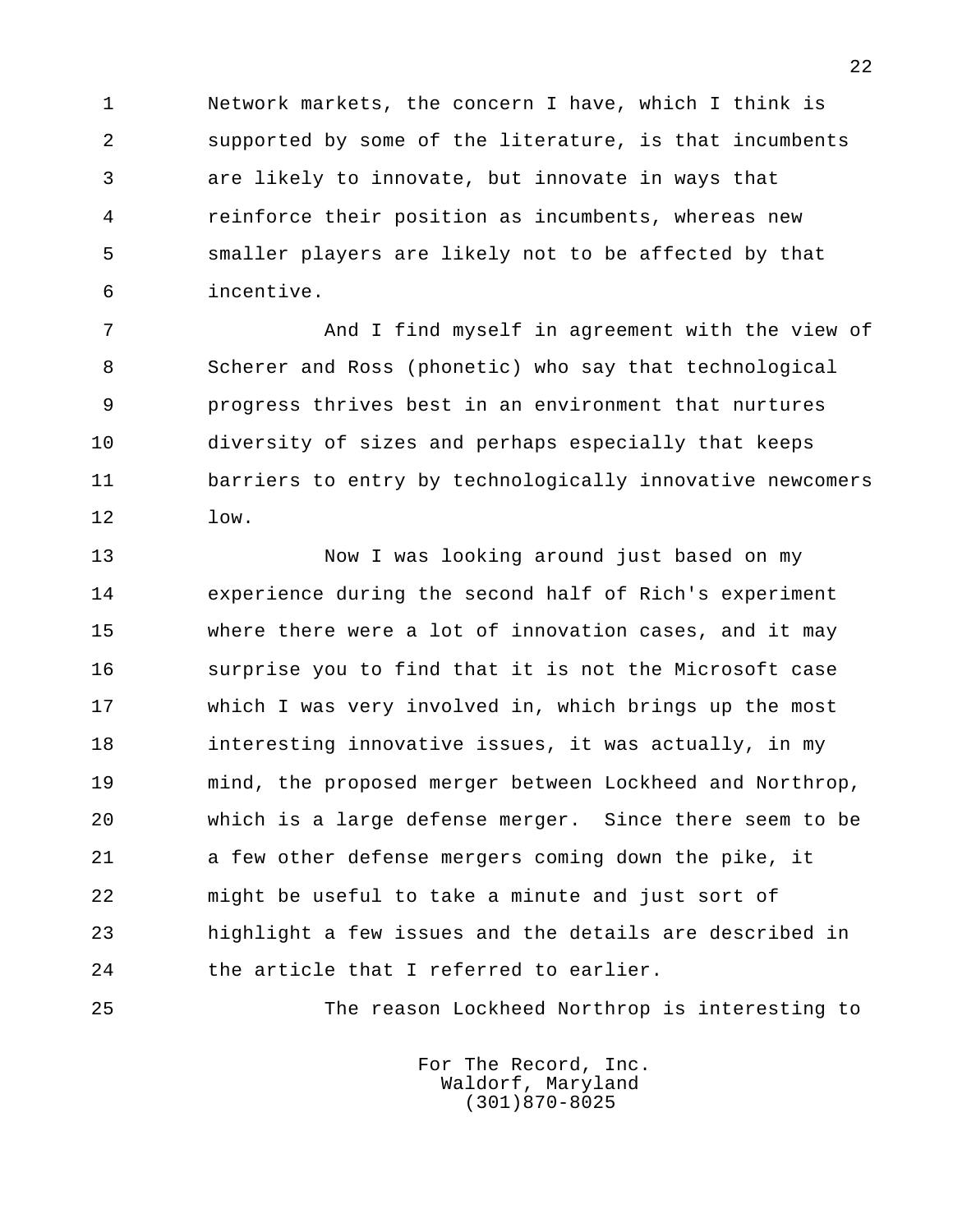1 me is that the Division staff actually developed some of 2 these theories of innovation and actually got some 3 interesting empirical support for those theories. I will 4 not go through the details. It would probably take more 5 than the two or three minutes I have left, but in 6 Lockheed Northrop, there are horizontal issues because 7 there was the proposed merger which did not go through 8 eventually, it was blocked.

 9 The merger would be a merger to monopoly in 10 Airborne early warning radar, electro-optical missile 11 warnings, fibre-optic toe decoys, and directed infrared 12 counter measures. I am sure you all wanted to get all 13 that down. And then it would be three to two in high 14 fixed wing military airplanes and stealth technology and 15 a few other areas. But interestingly, there are also 16 significant vertical issues because Lockheed was dominant 17 in air frames in Northrop in radar.

 18 And the question was would Lockheed and 19 Northrop as a combined firm handle that vertical 20 relationship differently. And the division in developing 21 its case emphasized the advantages of diversity and 22 innovation and empirical evidence to support the view 23 that you need at least a reasonably large number of firms 24 to innovate where the strategy of innovation is highly 25 unpredictable. And they supported the view that often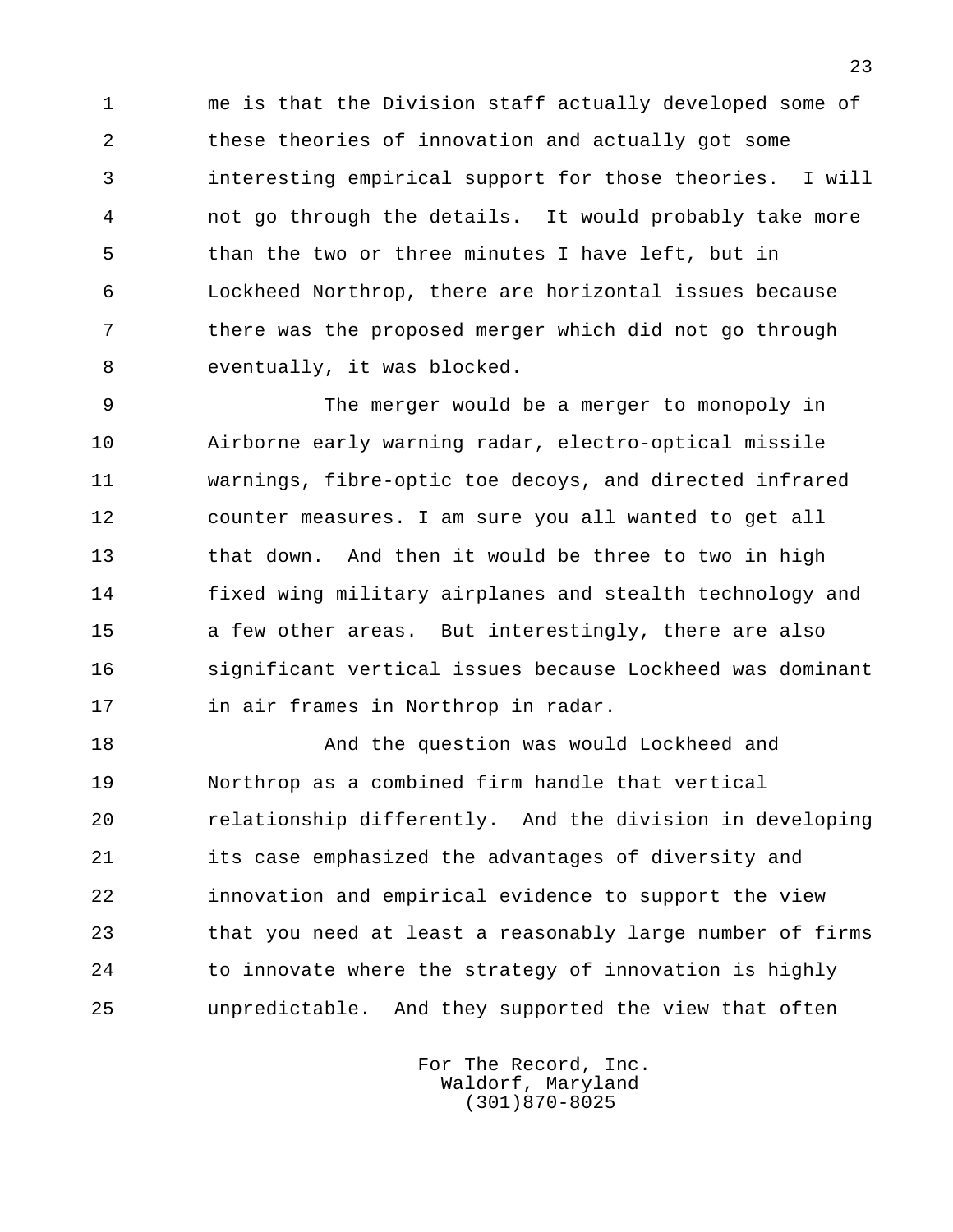1 path breaking innovations in the defense area, at least, 2 are made by niche players and not by the leading 3 incumbents.

 4 And in developing the vertical case, they were 5 very concerned that Northrop Lockheed would have an 6 incentive to deny rivals' access to key technologies and 7 that it would not be willing appropriately to share know- 8 how and trade secrets when in fact certain cooperation 9 with outsiders would be pro-innovation. And the division 10 was concerned that this anticompetitive effects with 11 respect to in-house bias would hurt competition and 12 innovation in air frames and radar.

13 And in the end, interestingly enough, in 14 Northrop Lockheed, it was the innovation arguments that 15 really led, in my view, led the division to decide to 16 block the merger. There were some traditional arguments, 17 but it was the innovation arguments that dominated.

 18 So just to sum up, while the evidence is far 19 from being very clear, it is my view that in many areas, 20 particularly in areas which are dynamic and innovating 21 generally, that competition is good for innovation and we 22 have to be very careful about losing that important 23 social benefit. Thank you.

 24 MS. DeSANTI: Thank you very much, Dan. Our 25 next presenter is Professor Howard Shelanski, who teaches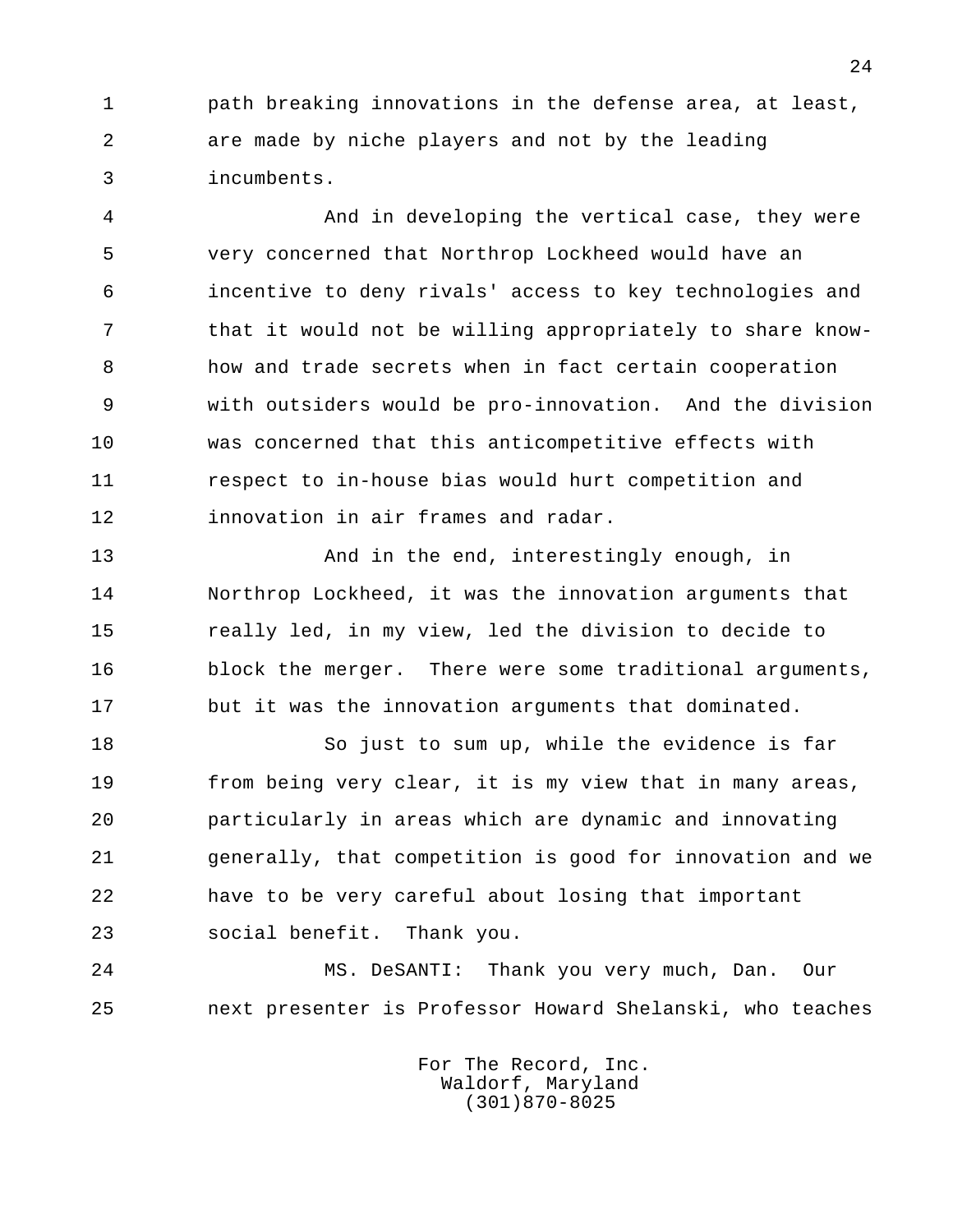1 Antitrust Law and Regulation at the University of 2 California at Berkeley. In 1999 through 2000, Professor 3 Shelanski served as Chief Economist of the Federal 4 Communications Commission. In 1998 through '99, he was 5 Senior Economist to the President's Council of Economic 6 Advisors. And prior to his appointment at Berkeley and 7 his government service, Professor Shelanski practiced law 8 in Washington, D.C. and also served as a law clerk to 9 Justice Scalia of the Supreme Court.

## 10 Howard?

 11 MR. SHELANSKI: Thanks, Susan. Well, if Rich 12 gave nine minutes of Dan's talk, Rich and Dan together 13 have given all of my talk, but I would like to go back 14 and talk in a little bit more detail about why the 15 question of how and to what extent to bring innovation 16 into antitrust policy is such a difficult question.

 17 We have seen starting probably about 15 years 18 ago, a body of scholarship that loudly made the point 19 that innovation was extremely relevant to antitrust 20 policy, and even more strongly making the point that it 21 was relevant to a retreat in antitrust policy. And yet 22 some of the very people who gave us that scholarship now 23 look at what has happened as antitrust listened to them 24 to the extent of embracing innovation, but then in the 25 view of some, took it in precisely the wrong direction,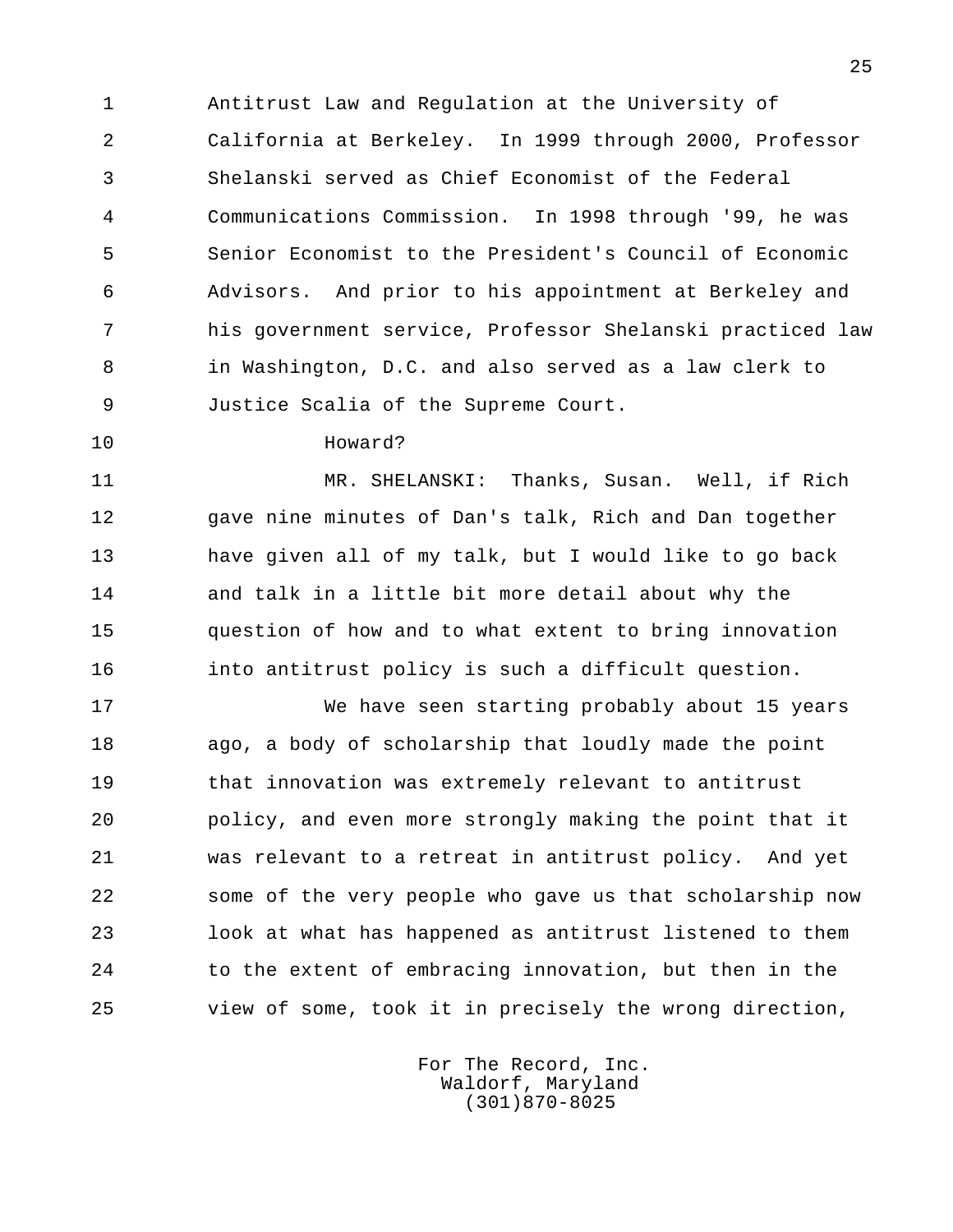1 in the direction of more enforcement.

 2 Now, I think as Rich has made very clear, 3 innovation has come in so far in the cases as an 4 additional set of arguments to be made to enforce or to 5 not enforce. Innovation has not become a completely 6 freestanding and independent objective of antitrust 7 policy; rather, in the course of merger analyses, what 8 the agencies seem to have done is to be on the look-out 9 for protecting innovation, just as they protect 10 competition where a transaction might give rise to harm. 11 Going forward, there is a question of whether that has 12 been a wise policy course, whether it should be 13 continued, or whether the original arguments for retreat 14 in antitrust policy because of its possible negative 15 consequences on innovation should again come to the fore 16 and reverse the course that we have been on.

 17 There is some economic learning that I think is 18 relevant to this and it tells us why it is so hard to, as 19 a general policy prescription, come out with general 20 rules for enforcement with regard to innovation, just 21 like we have some general rules or guidelines for 22 enforcement with regard to market performance along more 23 convention variables like price and output. And I want 24 to talk a little bit about some of this data.

25 The idea that innovation and static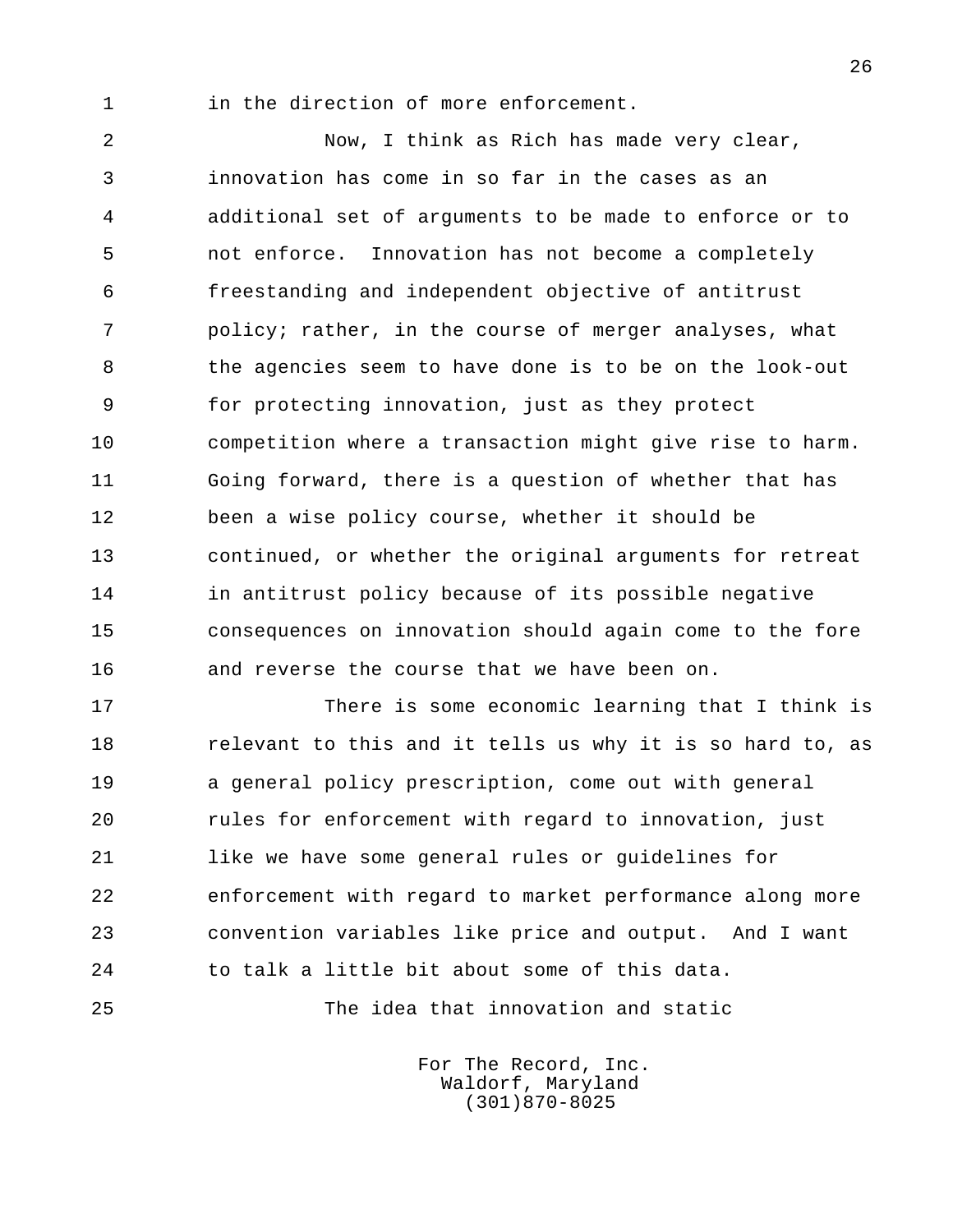1 efficiencies -- static economic efficiency -- might 2 differ in their respective responses to market 3 concentration was suggested long ago by Shumpeter 4 (phonetic), among others, as Dan mentioned. Shumpeter 5 wrote in 1942 that perfect competition is not only 6 impossible, but inferior, and has no title to being set 7 up as a model of ideal efficiency when the goal is 8 economic welfare over time, rather than static economic 9 performance. Fairly strong statement that goes right to 10 the heart of much of the policy premise of modern 11 antitrust law.

12 And Shumpeter really had the view that large 13 firms, and presumably firms of market power, would be 14 superior innovators. There was of course countervailing 15 theoretical arguments, early work by John Kenneth 16 Galbraith, important work by Kenneth Arrow, but some of 17 the most interesting work that flowed from this were 18 efforts empirically to test -- what is called the 19 Shumpeterian hypothesis, and more broadly to test the 20 relationship between market structure and innovation.

 21 I am not going to go deep into the econometrics 22 of these tests in the time that I have here. They are 23 subject to a lot of methodological critique, and I will 24 just refer you to the work of Wesley Cohen at Carnegie 25 Mellon for excellent discussions of those methodological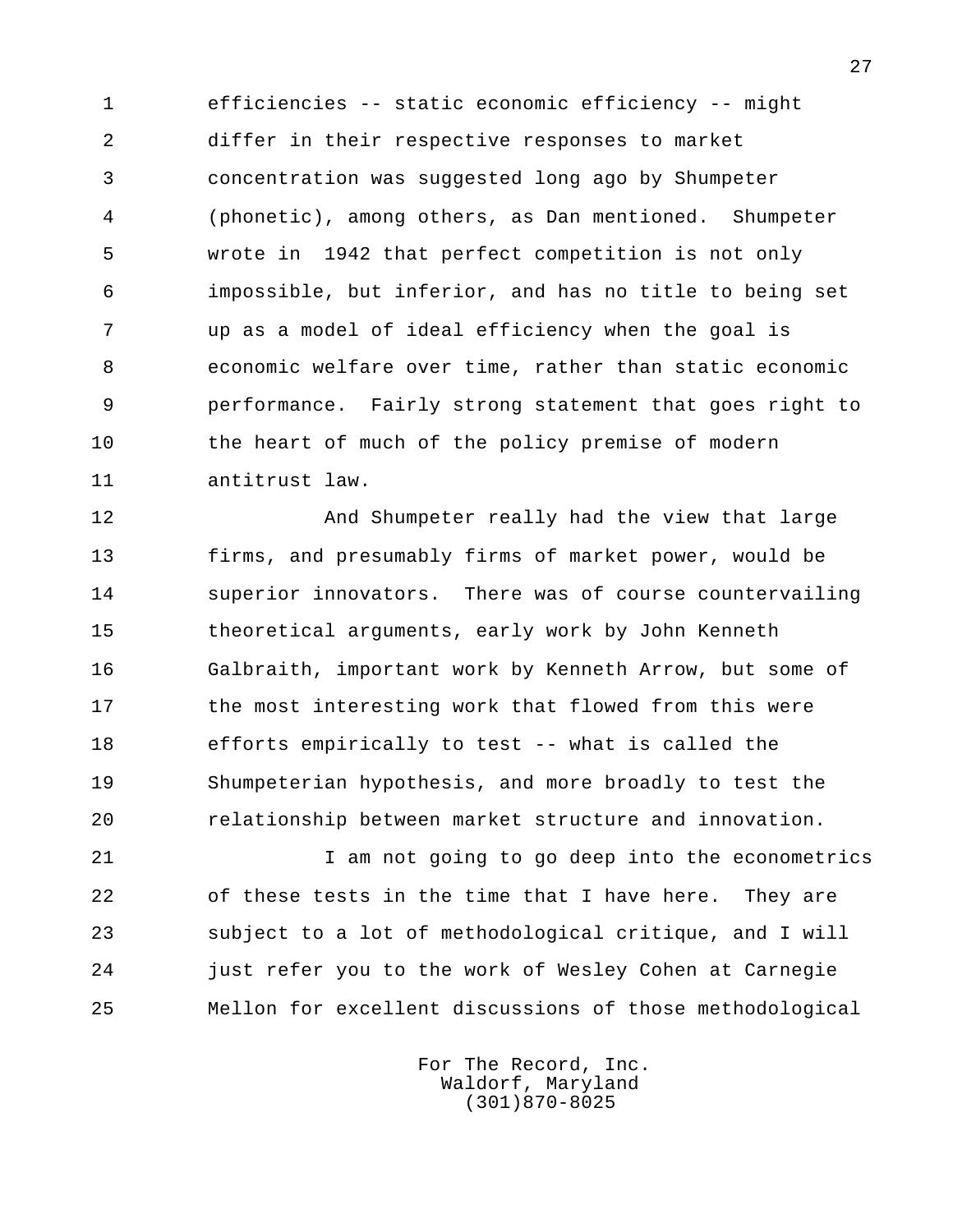1 issues.

 2 One thing that is interesting about the 3 background of empirical information is that with regard 4 to innovation, there has long been a view that not just 5 market share, the conventional focus of antitrust, but 6 firm size, is relevant to innovation. And that is 7 something that comes in in merger policy. When firms 8 merge, an entity that is larger than either of the 9 previous two individual entities generally results -- 10 generally.

 11 Usually in antitrust policy, we do not think 12 about firm size, but because there has been a large body 13 of literature arguing or suggesting that firm size in 14 innovation is relevant, it would seem that the firm size 15 literature at least has some relevance to antitrust 16 policy for mergers.

 17 Following Shumpeter, large enterprises have 18 been praised for their superior ability to attract 19 financial and human capital, bear risks, recoup 20 investment required to sustain R&D activities, etc., 21 small firms, on the other hand, have been touted as being 22 more creative and more nimble in adapting to changes and 23 opportunities than their larger more bureaucratic 24 counterparts. So what do we want for sustained R&D? 25 Numerous early studies found that investment in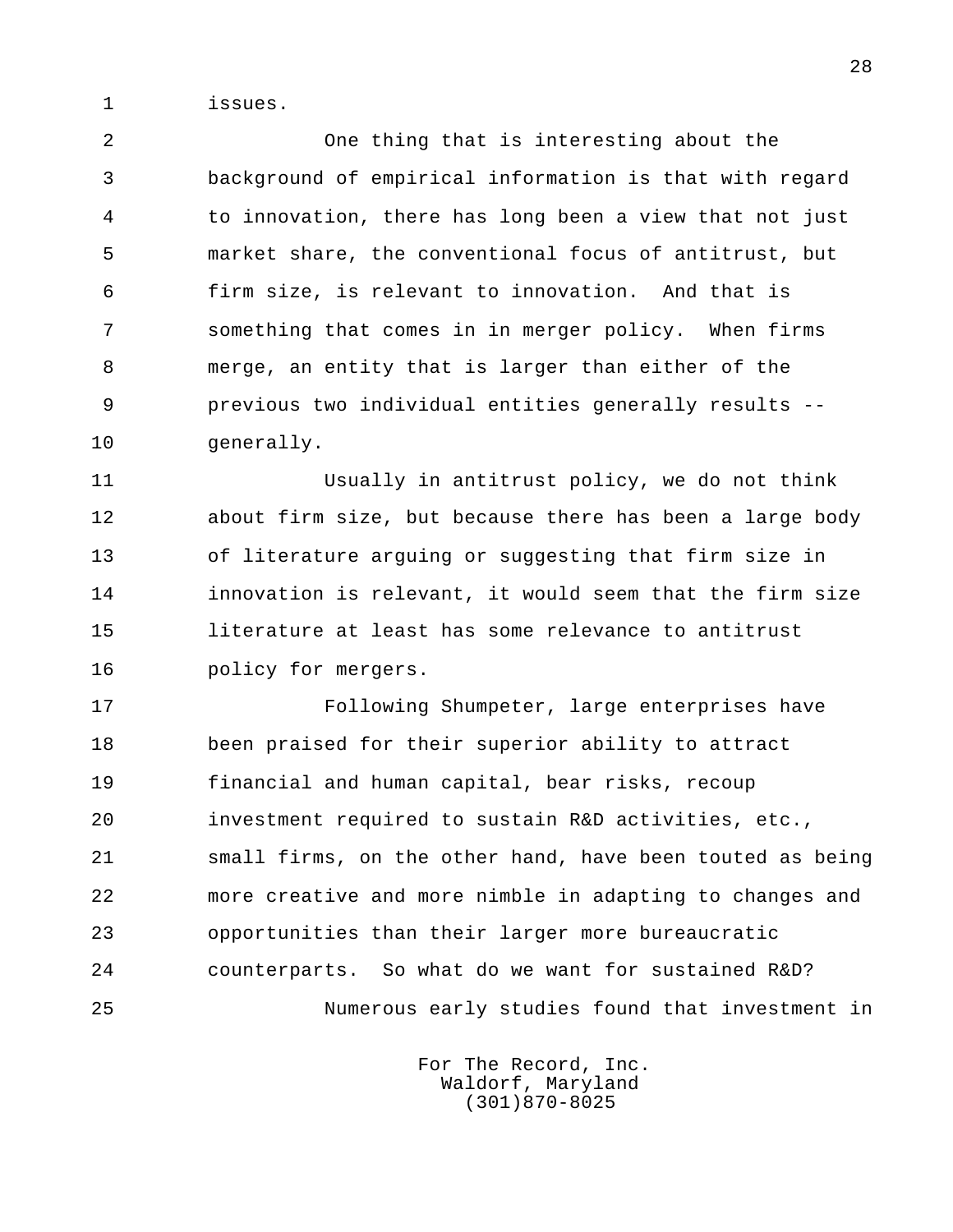1 R&D did increase steadily with firm size, and whether the 2 data was compared across industries or within a 3 particular industry, the evidence generally was accepted 4 to show that R&D investment measured in dollars -- 5 inputs, input dollars into R&D -- were higher 6 proportionally in large enterprises.

 7 Other studies found that very small firms were 8 in fact more innovation intensive than middle size firms 9 and that the steady link between a firm size and 10 innovation actually occurred over a very limited range. 11 And so the data really did not give us any clear sense of 12 whether it was true the larger firms invested more in 13 innovation.

 14 General consensus nonetheless did emerge on two 15 basic points, that large enterprises were more likely 16 than small ones to have ongoing R&D programs, and that 17 among firms that do undertake R&D, bigger firms, tend to 18 make larger R&D investments proportionally. But neither 19 of these conclusions imply that merger policy should 20 begin to attach positive weight to firm size on 21 innovation grounds.

 22 First, the probability that a firm engages in 23 at least some innovative effort approaches 100 percent at 24 even a modest level of firm size, so you do not get a lot 25 of differentiation in the investment above that level of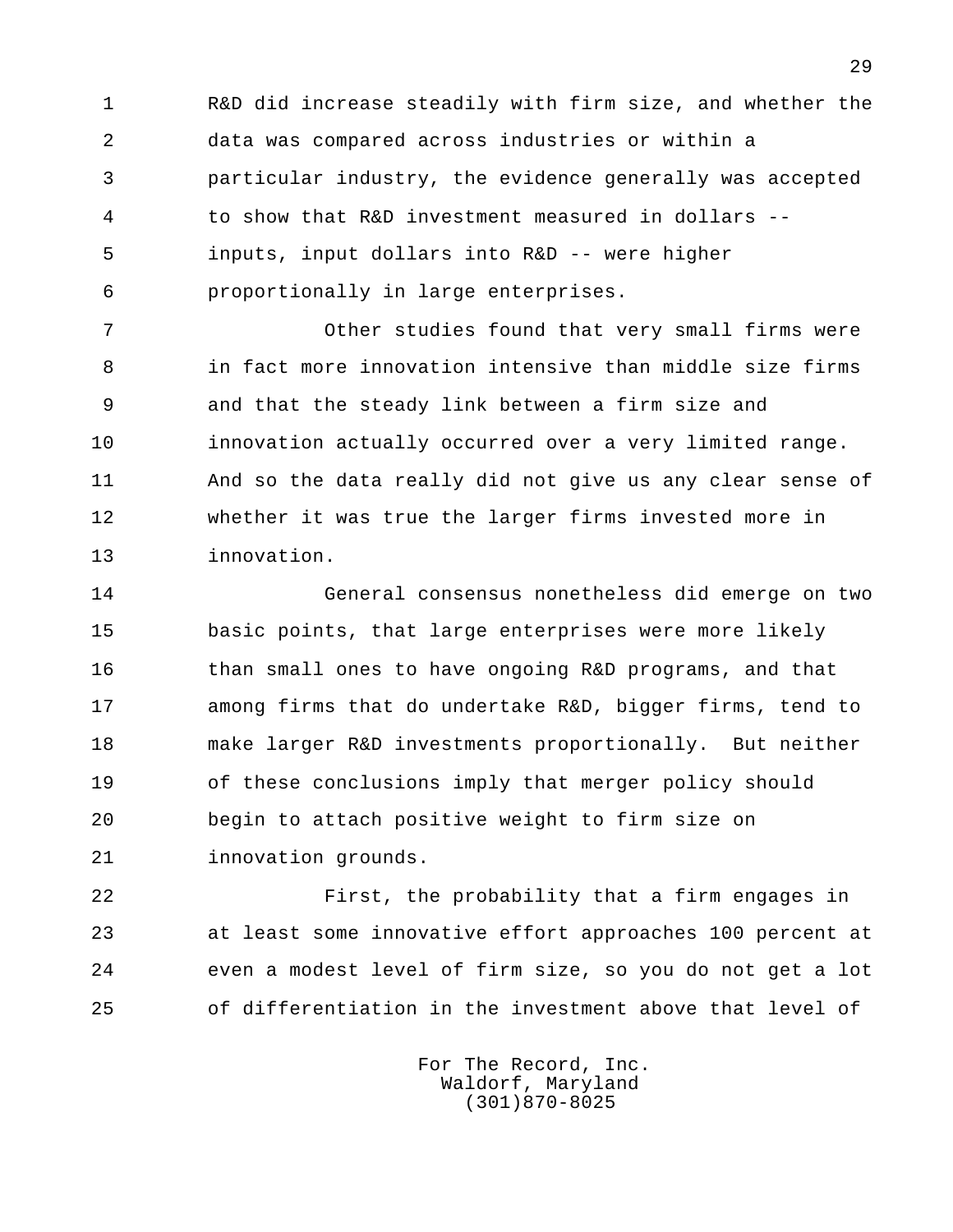1 firm size.

 2 Moreover, empirical studies relying on formal 3 data such as reported R&D expenditures or patent output 4 do not capture informal or sporadic innovation, which may 5 be quite characteristic of small firms. And the 6 presumption that a large enterprise is more likely to 7 undertake some technological development than a small one 8 is supported only weakly. So the presumed benefit of 9 firm size is questionable.

 10 Second, although R&D expenditure is higher in 11 large firms, beyond a threshold level of size, there is 12 little evidence that larger firms' R&D investments are 13 proportionately greater than those made by smaller firms. 14 So there is some proportional increase up to a point, but 15 with very large firms the data is quite unclear. And 16 moreover, these patterns, these consensus patterns vary 17 enormously across industries. I do not have time to go 18 through the various industry specific studies, but the 19 results vary substantially depending on the kind of 20 industry.

21 A third reason we do not want to take the firm 22 size evidence as a reason not to enforce on R&D grounds 23 or innovation grounds is it is very unclear when you pull 24 apart the econometrics of the studies whether the weight 25 that is being put on firm size when you control for other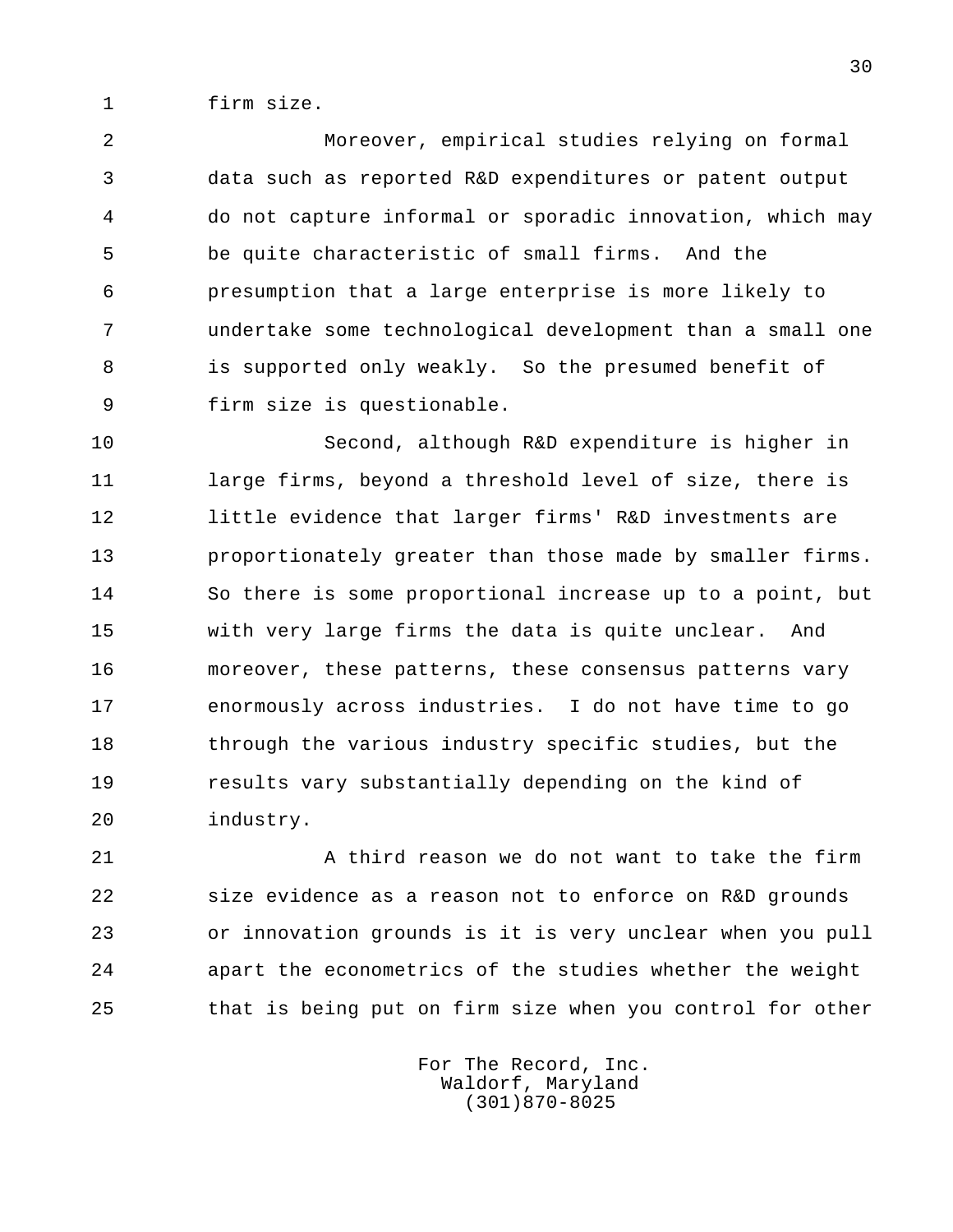1 variables really is statistically significant. There has 2 been a lot of debate over the significance.

 3 And finally, when the focus is shifted away 4 from innovation inputs such as R&D expenditures to 5 outputs such as patents, large firms show no advantage at 6 all. Small firms actually tend to have slightly higher 7 patent rates. Of course, one can wonder how valuable 8 that measure is given that many patents are indeed not 9 worth terribly much.

 10 Okay, switching to the main focus of antitrust, 11 if the firm size literatures were ambiguous and does not 12 give us a reason to retreat from merger enforcement 13 because large firms are good for innovation, what about 14 the market concentration and innovation link?

 15 For the most part, economic theory and 16 antitrust policy favor more competition over less for the 17 purpose of lowering prices, expanding out puts, but the 18 presumption that increased benefits come from increased 19 competition may become less universal when one focuses on 20 innovation activity over time. The presumption at least 21 that competition is good is a less strong one.

 22 Early theoretical explorations of Shumpeter's 23 claim found that when the polar cases of monopoly and 24 perfect competition were compared, it was in fact perfect 25 competition that provided stronger incentive for cost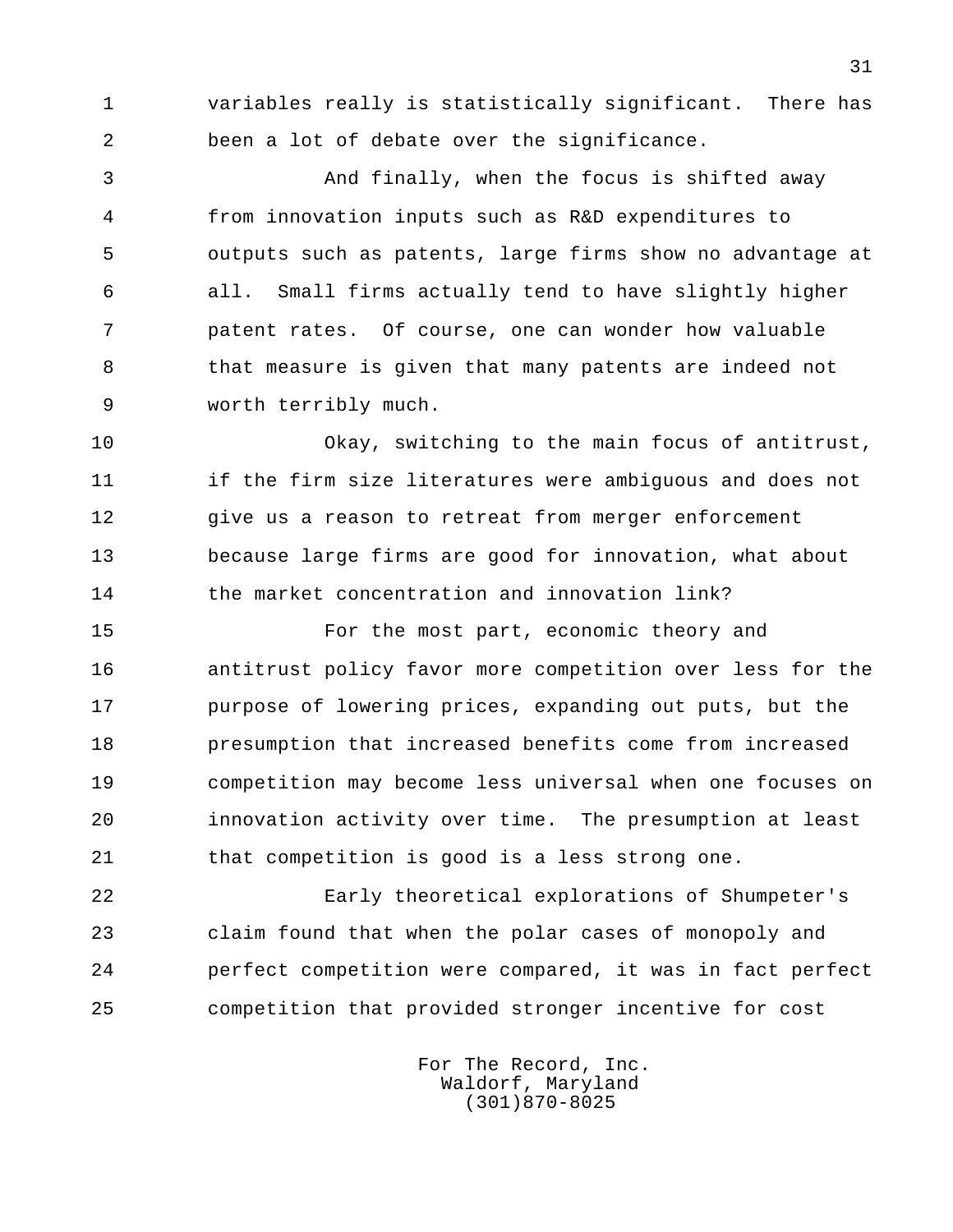1 reducing innovations and that Shumpeter's argument that 2 the large firms would be better over time for innovation 3 was quite questionable. The empirical data do not resolve 4 any of the ambiguity in the relationship between 5 competition and innovation, the Shumpeter argument that 6 large firms and accumulated market power would be 7 beneficial, the more competition-oriented argument that 8 cost-reducing incentives were stronger in a competitive 9 market.

 10 The empirical evidence is really quite 11 ambivalent. Many analyses supported the Shumpeterian 12 view by finding a positive concentration and R&D 13 investment. Others found data that show concentrations 14 have a negative effect on innovation, and when you pull 15 these apart, it depends what other variables the authors 16 of the studies decided to control for and what industries 17 they were studying.

18 A study by Mike Scherer indicated that both 19 could be correct, that competition was good and that 20 market power was good, over a sufficiently large range of 21 market structures because the relationship between 22 innovation and concentration is non-linear. And what he 23 came up with was an idea that showed an inverted U with 24 innovation increasing up to a certain degree of market 25 concentration and decreasing thereafter. And if you go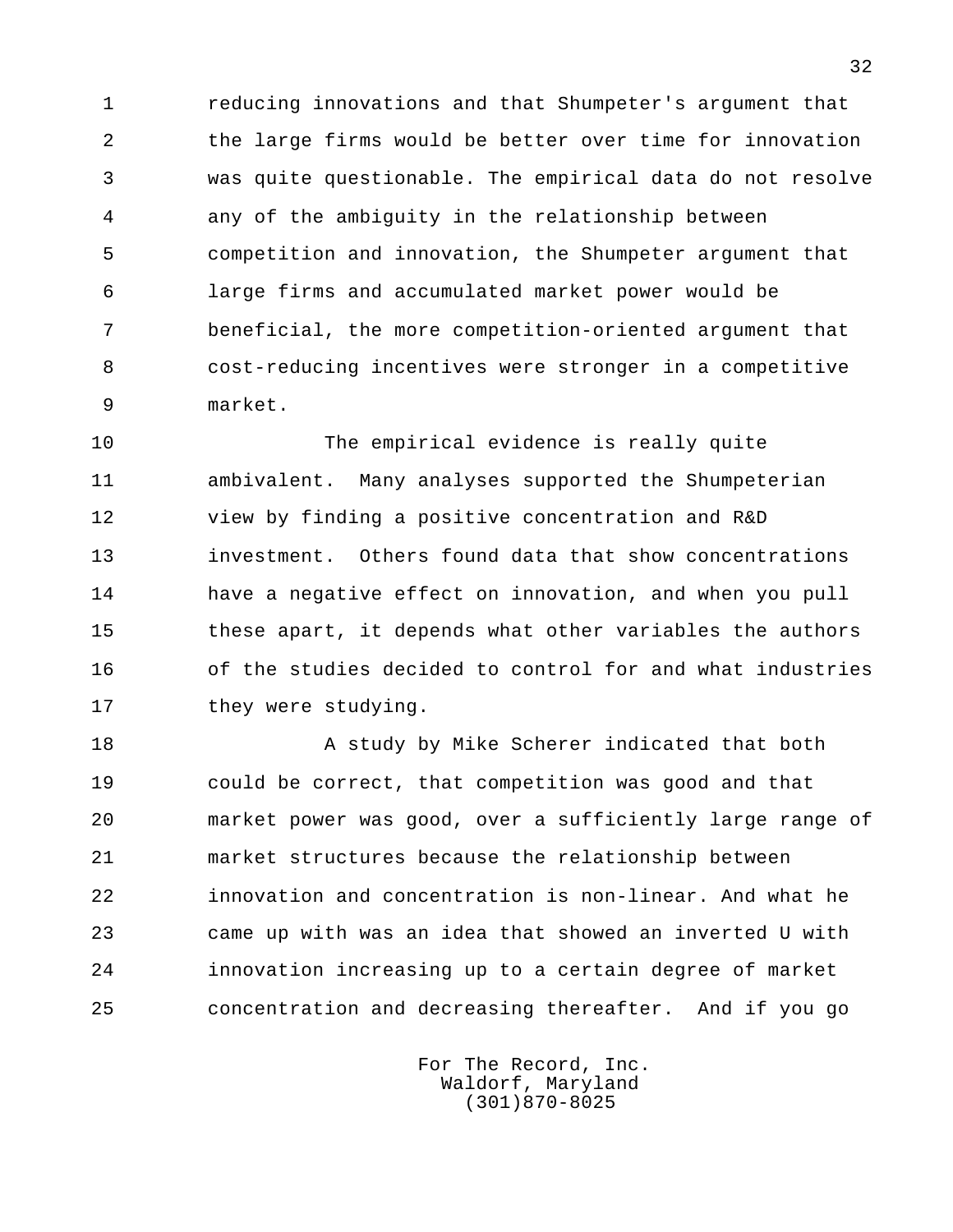1 ahead and do the analysis of all the studies testing the 2 inverted U pattern, it comes out at about exactly where 3 the horizontal merger guidelines are.

 4 So if you believe that worked, the horizontal 5 merger guidelines are not just good for output and price, 6 but they are great for innovation also.

 7 The evidence supporting the idea that 8 accumulations of market power over some range will be 9 beneficial for innovation is not, however, terribly 10 robust. And I will just say that when industry-specific 11 factors start to get factored into these studies, when 12 you look across different industries, and then when you 13 start to factor in the anecdotal evidence of the kind 14 that Rich factored in with the case-specific studies that 15 do not lend themselves terribly well to statistical data, 16 you tend to find that the empirical data is exactly what 17 it seems to be -- terribly ambiguous. This is important 18 for antitrust policy.

 19 What it tells us is there is less consensus and 20 less systematic relationship between market structure and 21 innovation than there is between market structure and 22 more conventional measures of market performance, price 23 and output.

 24 When you take a body of policy that is designed 25 to do one thing, protect competition in the interest of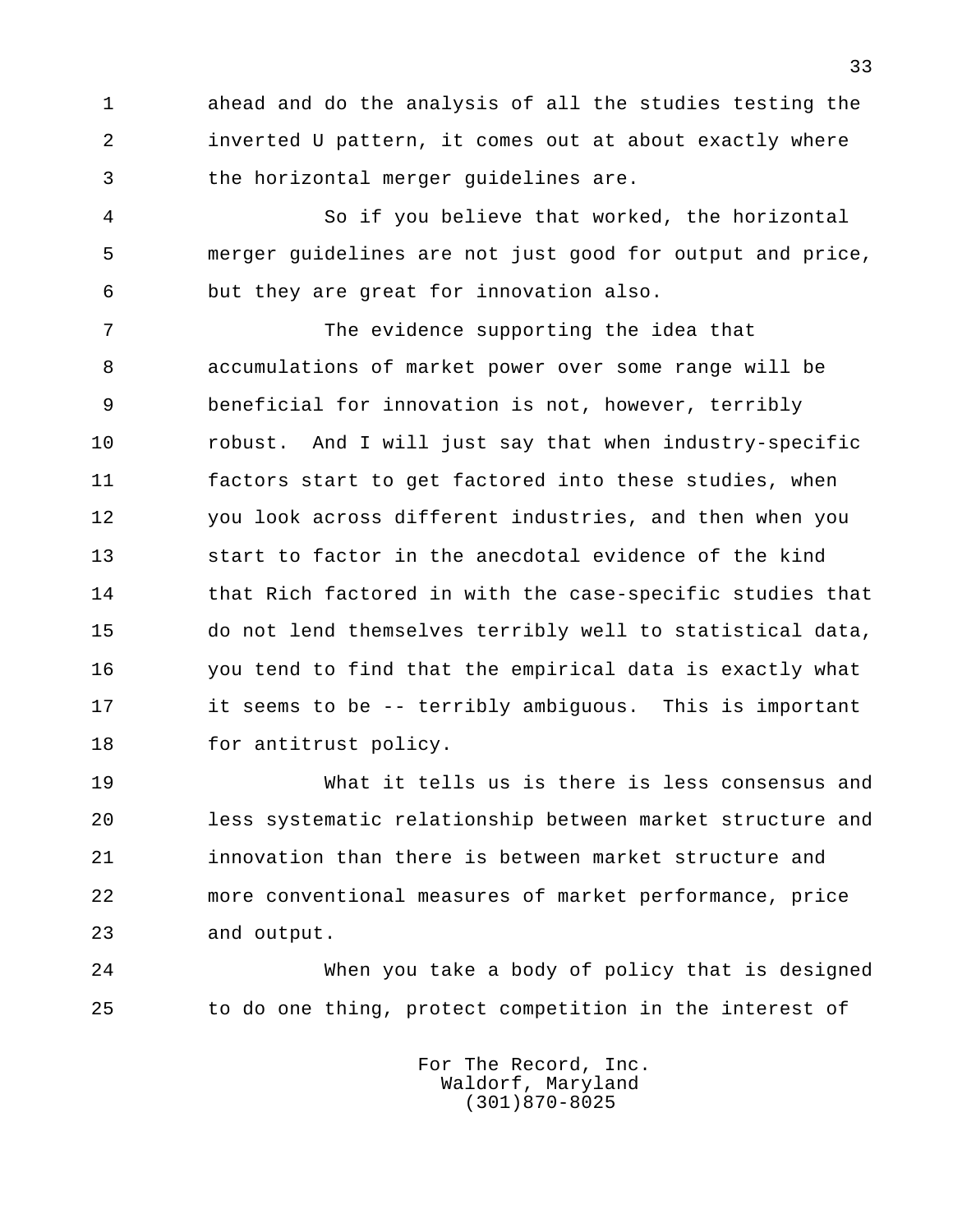1 keeping output high and prices lower for consumers, and 2 where there is a body of economic learning, though not 3 etched in stone and, certainly as we have seen in the 4 past 50 year of antitrust policy subject to change and 5 learning, but when there is a body of learning that 6 supports a presumption in favor of competition to get 7 those consumer benefits, it becomes very hard to expand 8 up out of this policy in a systematic way to factor in a 9 goal like innovation that does not lend itself to such 10 systematic presumptions.

 11 That is what is so hard about bringing 12 innovation into antitrust, and that is why I think the 13 results that Rich showed about very careful case by case 14 analysis is the way the policy will proceed in the future 15 and the way that it should proceed.

 16 MS. DeSANTI: Thank you very much, Howard. And 17 we will now turn to Professor Mark Lemley, who is 18 Professor of Law at the Boalt Hall School of Law and 19 Director at the Berkeley Center for Law and Technology. 20 He teaches Intellectual Property, Computer Law, Patent 21 Law, Electronic Commerce, and he is also of counsel to 22 the law firm of Pepper and Bennass (phonetic).

 23 MR. LEMLEY: Thanks, Susan. First I have to 24 comment. I cannot help but notice that this panel is 25 composed of five Berkeley Professors, one Stanford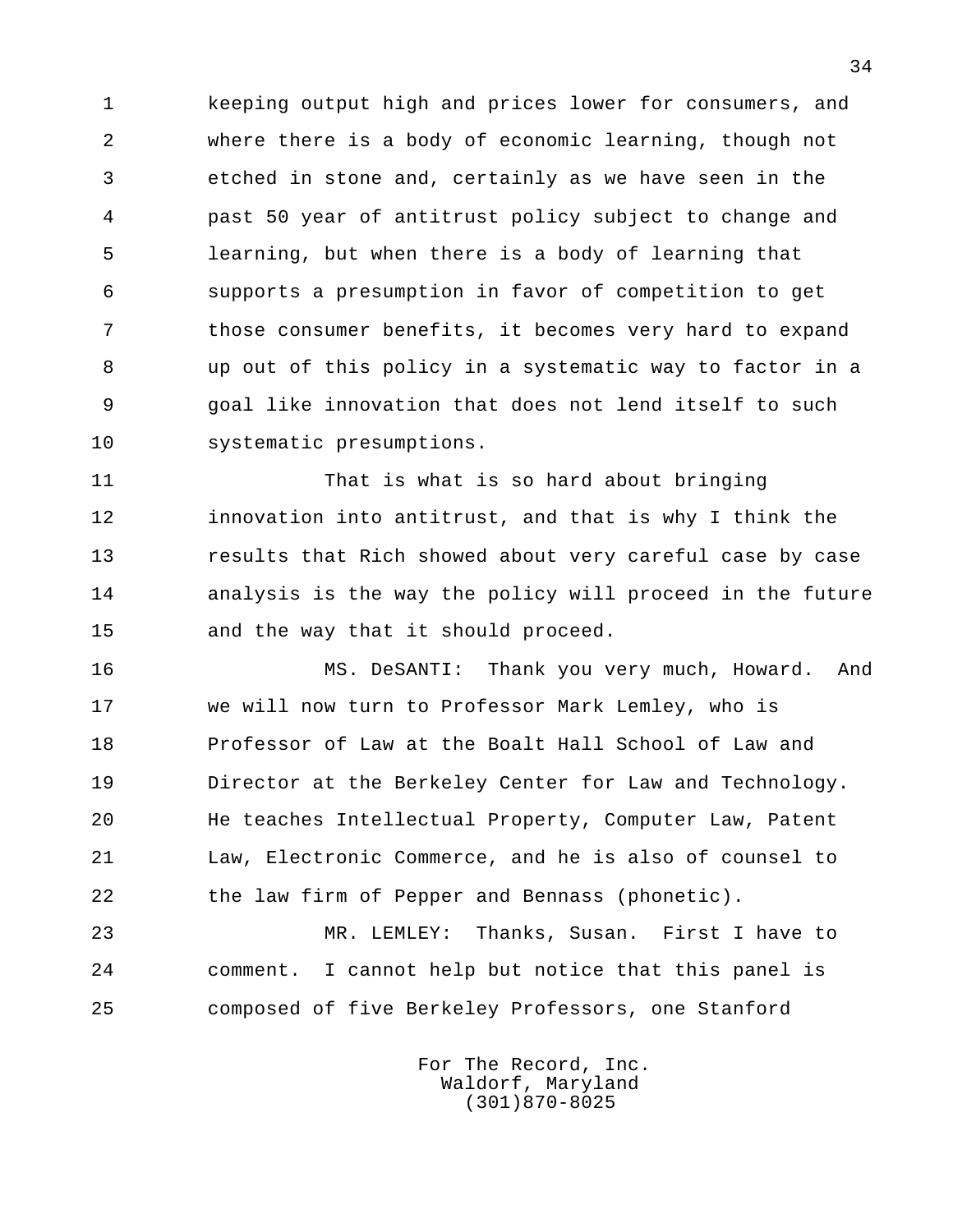1 Professor, and one professor from the rest of the world. 2 And that ratio strikes me at about right. It is 3 consistent with the DOJ's ratio of Chief Economists in 4 recent years. And keep up the good work. All right, 5 what we have talked about so far are the relationship 6 between innovation and market structure and the 7 relationship between innovation and antitrust.

 8 I want to drill down a little bit into some 9 more detail in two respects. One is I want to focus on 10 patents in particular, rather than innovation at large, 11 and the second is I want to focus on industry-specific 12 rather than sort of broad cross-industry measures. And 13 the measure I really bring is one of heterogeneity. 14 There was a tremendous heterogeneity among industries in 15 patent practice and the importance of patents by 16 industry, and I think any antitrust enforcement has got 17 to reflect that.

 18 So let me say a little bit about the various 19 kinds of heterogeneity that exists between different 20 industries and in terms of patents. First off, it is 21 easier to get patents in some industries than others. 22 The empirical evidence suggests that patents in the 23 semiconductor and the electronics industry are obtained 24 more quickly.

25 They cite many fewer prior art references.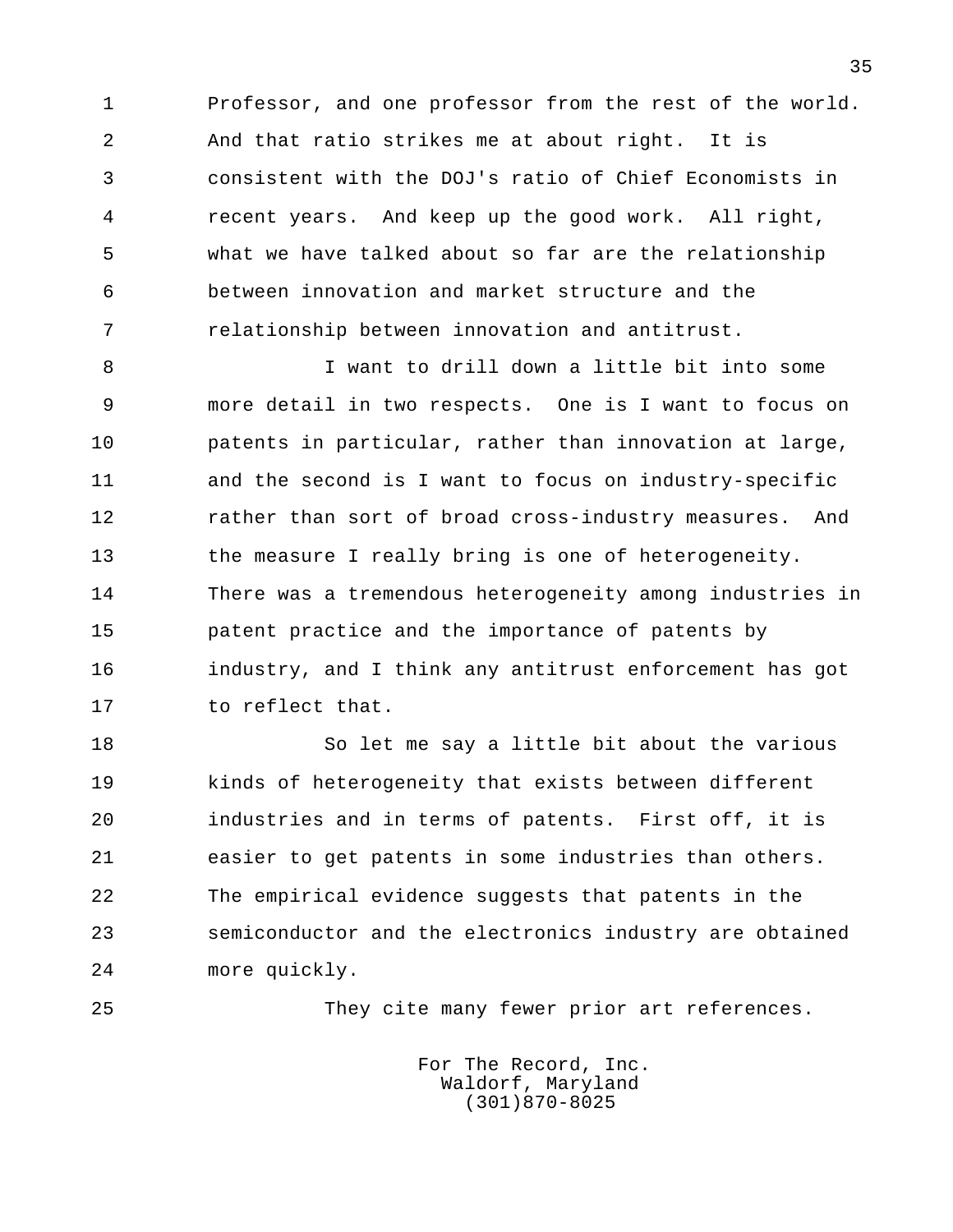1 They are much less likely to involve abandonment and 2 refiling practice. They have fewer claims. They are 3 shorter. By any measure of sort of complexity, those 4 patents are less complex -- the prosecution process is 5 less difficult for the patentee than the patentee in 6 areas like biotechnology, for example, pharmaceuticals, 7 or chemistry.

 8 So the first thing to understand about dealing 9 with patents from an antitrust perspective is that not 10 all patents are created equal and that there are very 11 serious systemic differences between industries in how 12 much effort it takes to get a patent.

13 Second, it seems to me that there is pretty 14 good evidence that there are rather serious differences 15 between industries in how important the incentives of a 16 patent are to encouraging research and development. And 17 here, to take just a stylized example, you can imagine 18 the difference between an industry like a software which 19 has a relatively low R&D cost to duplication ratio, and 20 compare it to an industry like pharmaceuticals which has 21 an enormous R&D cost, and while a relatively higher 22 absolute duplication cost, still a much higher ratio of 23 R&D costs to duplication costs.

 24 What that means is that the exclusivity 25 requirement is much more important if you are a

> For The Record, Inc. Waldorf, Maryland (301)870-8025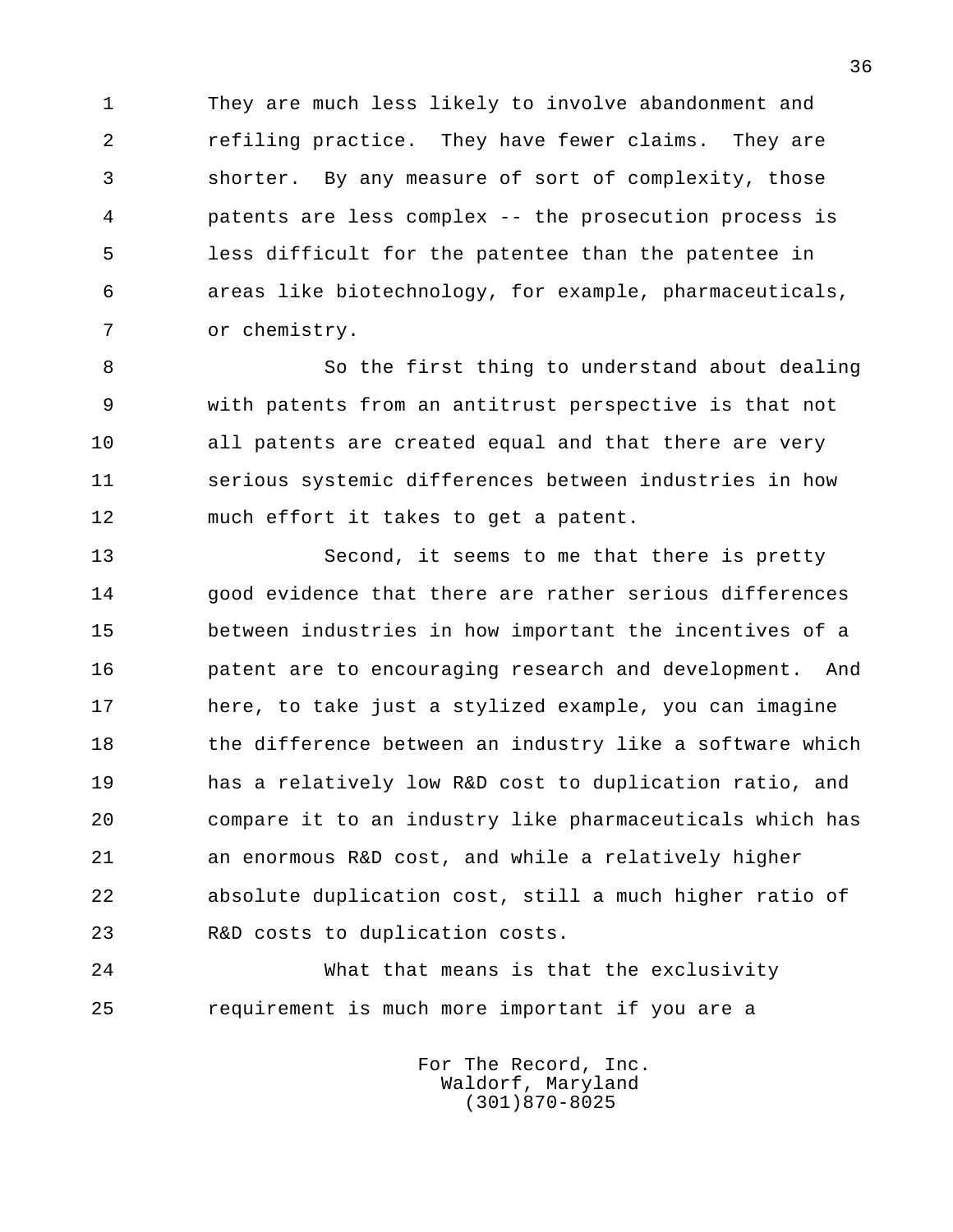1 pharmaceutical company than it is even if you were a 2 software company. You can get by on other factors like 3 first mover advantages, trademark and branding, and so 4 forth, much more easily in some industries with a lower 5 ratio than you can in an industry like pharmaceuticals.

 6 Third, it seems to me that industries are 7 heterogeneous with respect to the role of improvement and 8 cumulative innovation, that some industries again one 9 might point to Pharmaceuticals as an example, or many 10 mechanical inventions are really sort of self-contained 11 inventions. And the power or the value of a particular 12 patent captures most of the value of that product.

 13 By contrast, if you take an industry like 14 software or the Internet, or an industry like 15 semiconductors, the role of cumulative innovation is much 16 9 greater. That plays into, I think, something that our 17 other commentators have raised, which is the importance 18 of broad vs. narrow patents.

 19 If you give broad patent protection in an 20 industry in which cumulative innovation is important, you 21 are in effect gambling that one initial innovator will be 22 able to effectively coordinate improvement, will be able 23 to effectively act as a central planner for all 24 subsequent innovation. That gamble strikes me for 25 reasons that Ken Arrow, among others, have written about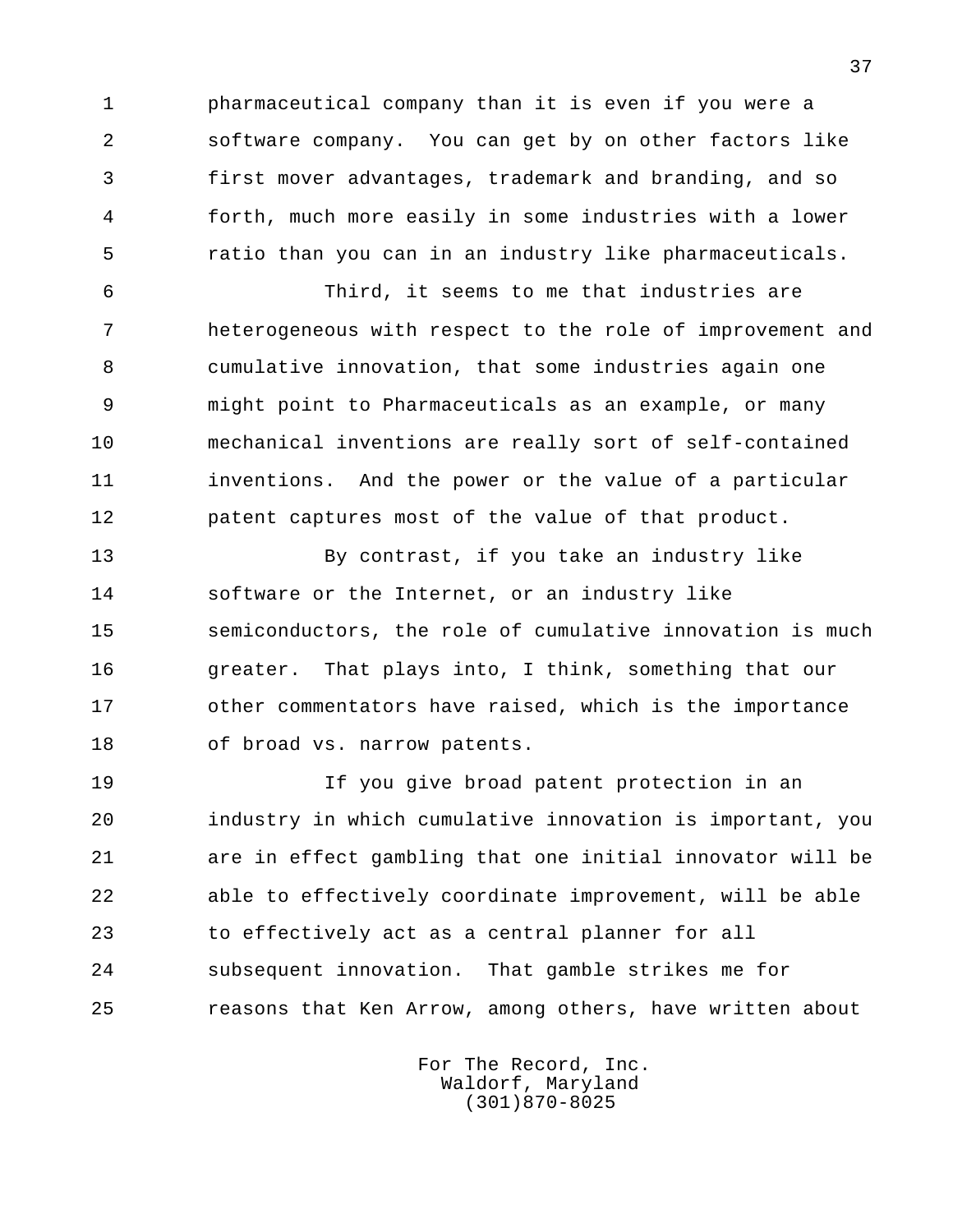1 as an unwise one where innovation is particularly likely 2 to be cumulative. The more it is that people have to 3 build on each other, the more problematic strong initial 4 grants of rights are because they rely on an assumption 5 of efficient licensing, which turns out in practice not 6 to be particularly robust.

 7 And to give just one example, it seems to me 8 that we are much better off with respect to the Internet 9 by virtue of having had competition to create new types 10 of technologies than we would have if we had given AT&T 11 in the 1970's sort of broad patent rights that gave it 12 control over networks and said, "Okay, let AT&T 13 coordinate the development of computer networks."

 14 Fourth, and perhaps most significantly, patents 15 are heterogeneous with respect to what I call the patent 16 to product ratio. In Pharmaceuticals, for the most part, 17 and with some notable exceptions, a patent covers a 18 product. What I patent is a chemical, which I actually 19 deliver as a drug, similarly in many chemistry type 20 inventions, what I patent is a product.

 21 The ratio of the number of patents to the 22 number of products is about 1:1. The ratio gets a little 23 higher in industries like Biotechnology where you have 24 patents on upstream research and development tools, or in 25 software where you might have a number of different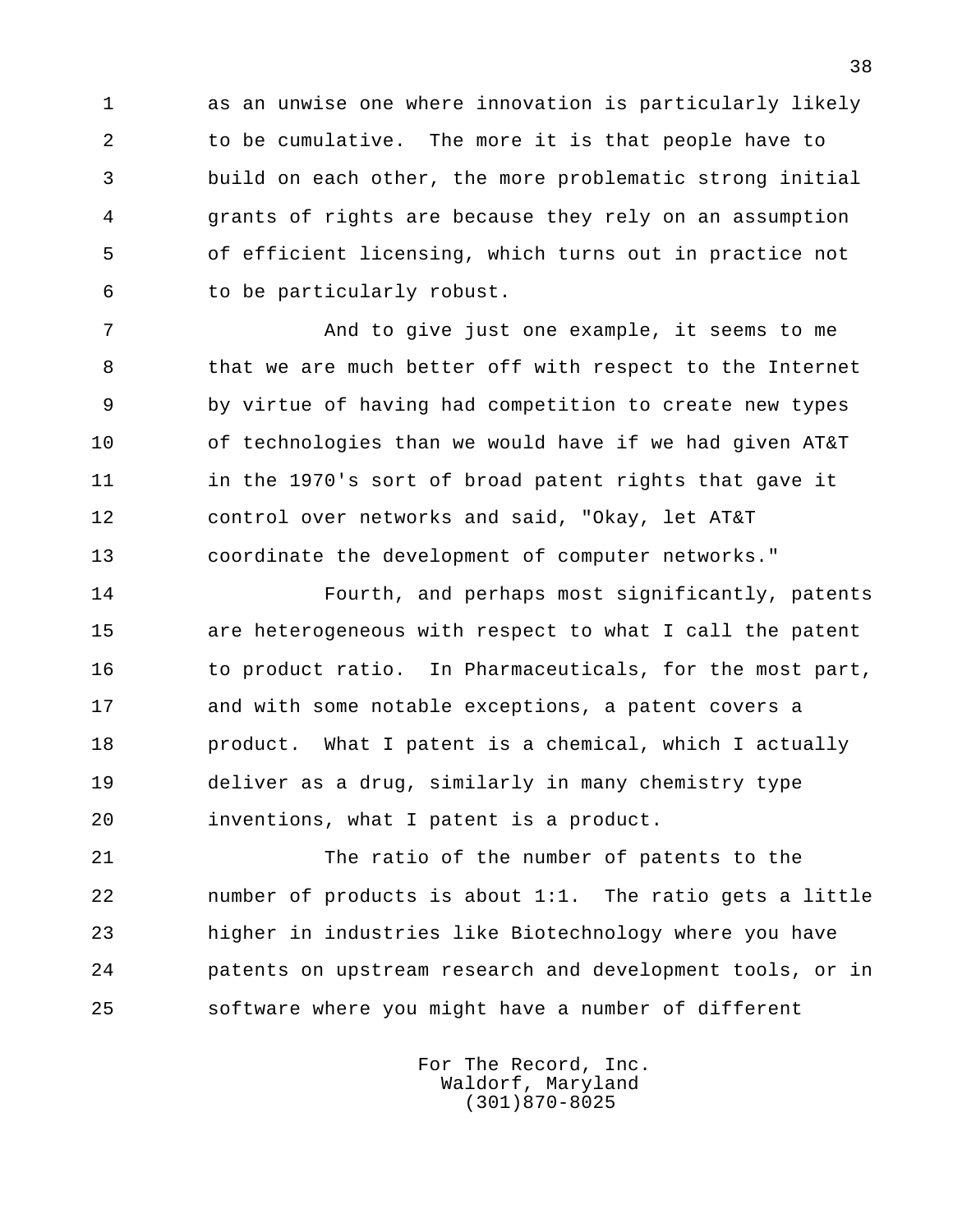1 inventions that are put together into a computer program. 2 It gets astonishingly high, something on the order of 3 1,000-1 when you get to semiconductors. You cannot 4 produce a new microprocessor without infringing hundreds 5 if not thousands of patents because the inventions are 6 not semiconductors. Nobody gets a patent on a 7 semiconductor chip.

8 They are small changes in process, they are 9 small changes in product, they are circuit design 10 innovations, they are little pieces of the innovation. 11 What this means is that in those industries with a high 12 ratio like semiconductors, blocking patent problems and 13 hold-up problems are much greater than they are in other 14 industries. Now, there is more of course to 15 heterogeneity, but I wanted to say a little bit about the 16 implications of it.

 17 First off, you are going to hear from a lot of 18 people over the course of the week who represent various 19 industries. And you will hear, I predict, very different 20 things about the patent system. You will have people 21 from the computer networking field come here and tell you 22 that patents do their firms no good at all, and if you 23 could get rid of them, life would be good. You will have 24 people who come in from the Pharmaceutical and the 25 Biotech industries who will tell you that patents are the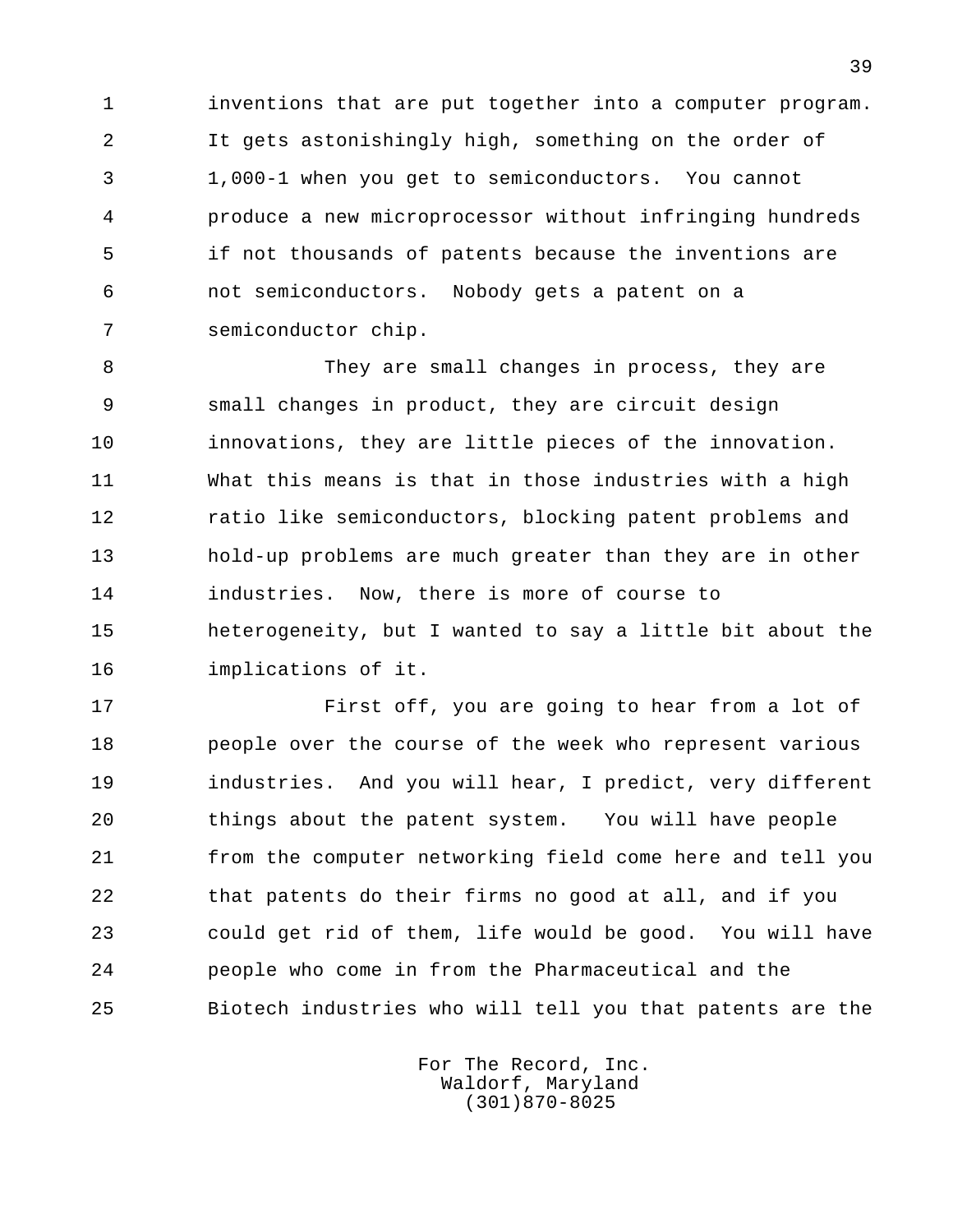1 lifeblood of their industry and that if you do anything 2 to restrict the power of patents, you are going to shut 3 down R&D.

 4 Both of these statements can be true because 5 each of these industries is looking at one part of the 6 elephant. And I think it is important for the agencies 7 to focus on the fact that you cannot have a policy with 8 respect to patents. You have got to have an industry- 9 specific approach.

 10 Now, patent law has some difficulty itself 11 having an industry-specific approach. We have at least 12 nominally a unitary set of patent laws. We have got a 13 set of non-obviousness rules or enablement rules which, 14 while it does in practice differ a little bit from 15 industry to industry, it is supposed to be legally 16 neutral.

 17 But the antitrust agencies, it seems to me, can 18 and should take this industry specificity into account in 19 determining whether or not they ought to be enforcing the 20 antitrust laws vigorously where patents are at issue. 21 Now one way which they might take it into account, you 22 might say, "Well, gosh, if patents are really important 23 in the pharmaceutical industry, but they are really 24 problematic in software, we ought to enforce antitrust 25 heavily in software and leave them alone in the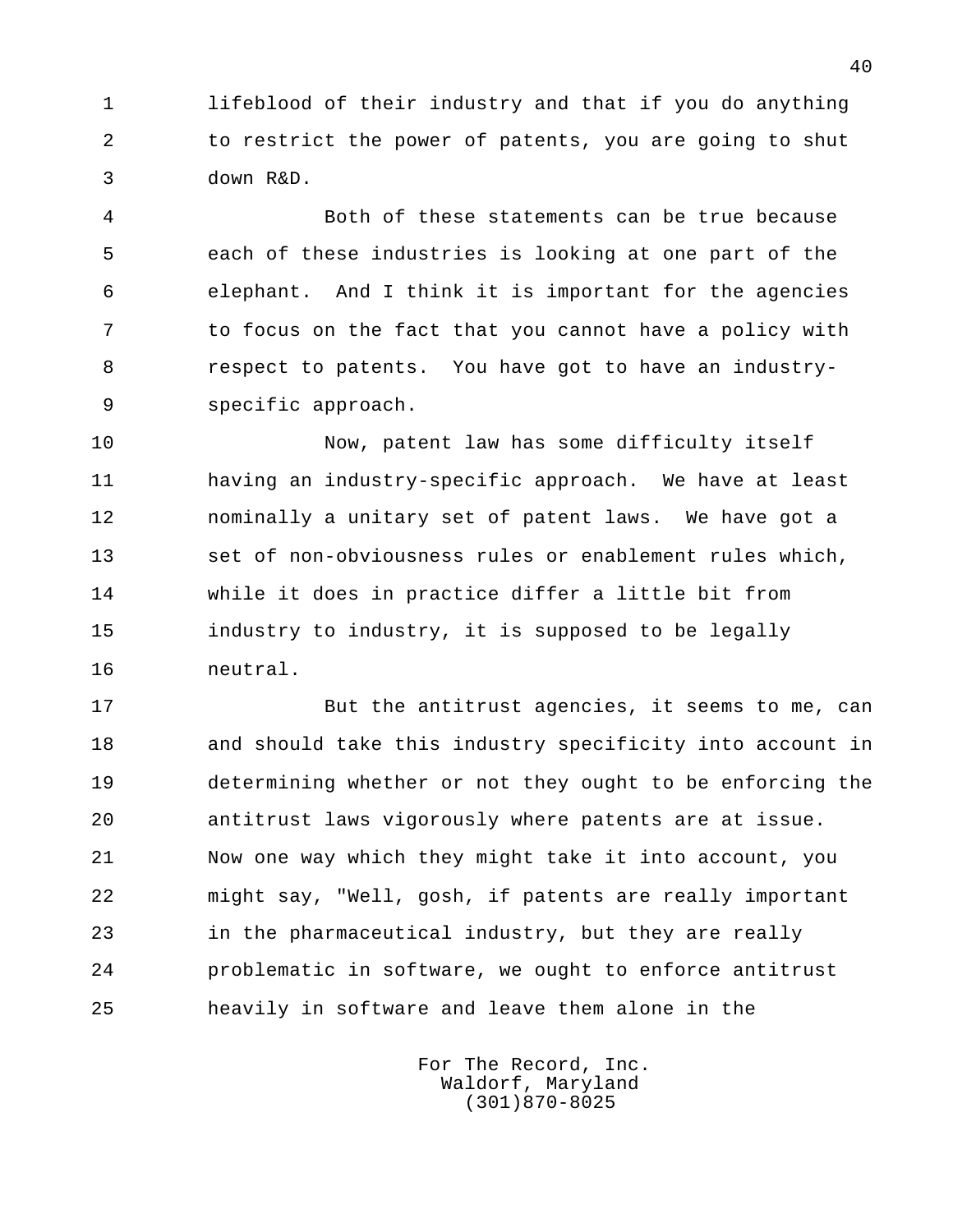1 pharmaceutical industry." I am not sure it is that 2 simple, right?

 3 You might for example take patents more 4 seriously in an industry like pharmaceuticals within 5 their scope. Give them greater deference, not try to 6 push on them, but still be more worried about effects to 7 leverage those patents outside their effective scope, or 8 to use them to promote cartels as happened in a number of 9 recent cases involving patents owning pharmaceutical 10 companies agreeing with generics effectively to extend 11 the life of their patent. Right?

 12 So the fact that patents are more important 13 does not mean that the Antitrust Division should 14 necessarily stay away, but it may mean that we want to 15 change the focus of the inquiry to focus in particular on 16 efforts to extend patents there, while we might think 17 more about other market clearing mechanisms in areas like 18 semi-conductors and computer software.

 19 And that takes me to the final point I want to 20 make which is I do not think the antitrust agencies can 21 or should ignore the fact that a patent is not a 22 guarantee. The empirical evidence suggests that patents 23 issue all the time with very little examination at the 24 PTO, that there is no opportunity effectively for 25 competitors to object to a patent or submit prior art,

> For The Record, Inc. Waldorf, Maryland (301)870-8025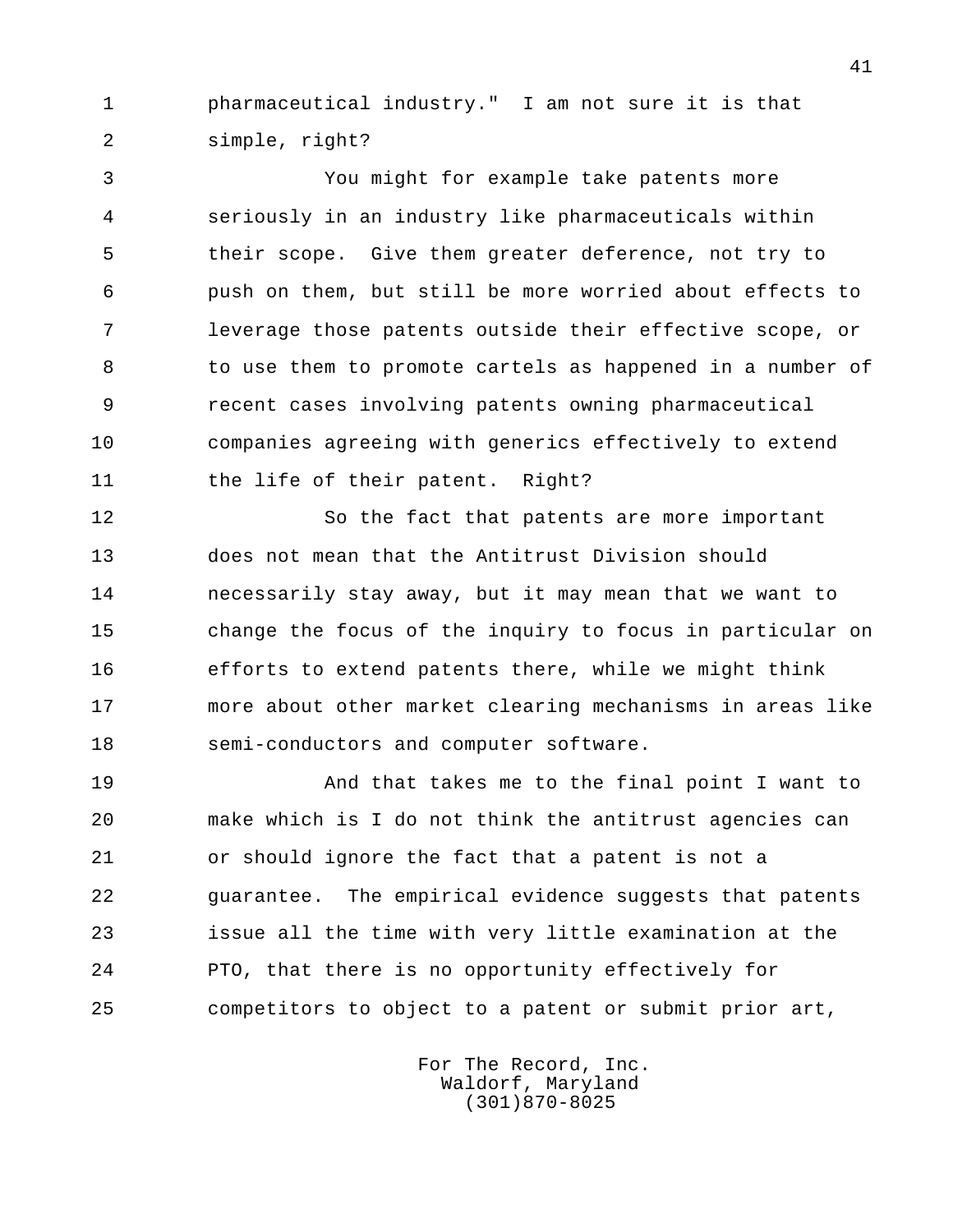1 there is no requirement that even patent applicants 2 search for prior art and disclose it to the Patent and 3 Trademark Office and, not surprisingly, as a result, 4 about 45 or 46 percent of all patents ultimately 5 litigated turn out to be invalid.

 6 Now it seems to me that the agencies ought not 7 ignore this fact. It is not enough as a sort of defense 8 to an antitrust claim for a company to assert, "Look, we 9 have a patent," and therefore that is the end of it. I 10 think the antitrust agencies ought properly to inquire 11 into whether patents are likely to be held valid and into 12 what the effective scope of that patent is likely to be.

13 And it is often a scope that is narrower than 14 is asserted by intellectual property owners, not for the 15 purpose of attacking the ownership of the patent itself, 16 but for purposes like determining whether a licensing 17 transaction between two competitors, in which two patents 18 are cross licensed, is in fact really a sham transaction 19 or really a cross license of blocking patents. If the 20 standard is merely do we own patents, virtually any 21 company is going to be able to come up with a patent that 22 they can assert as an immunity from any inquiry into 23 their cross licensing activity.

 24 At the same time, it seems to me that you do 25 have to respect valid patents within their scope, that

> For The Record, Inc. Waldorf, Maryland (301)870-8025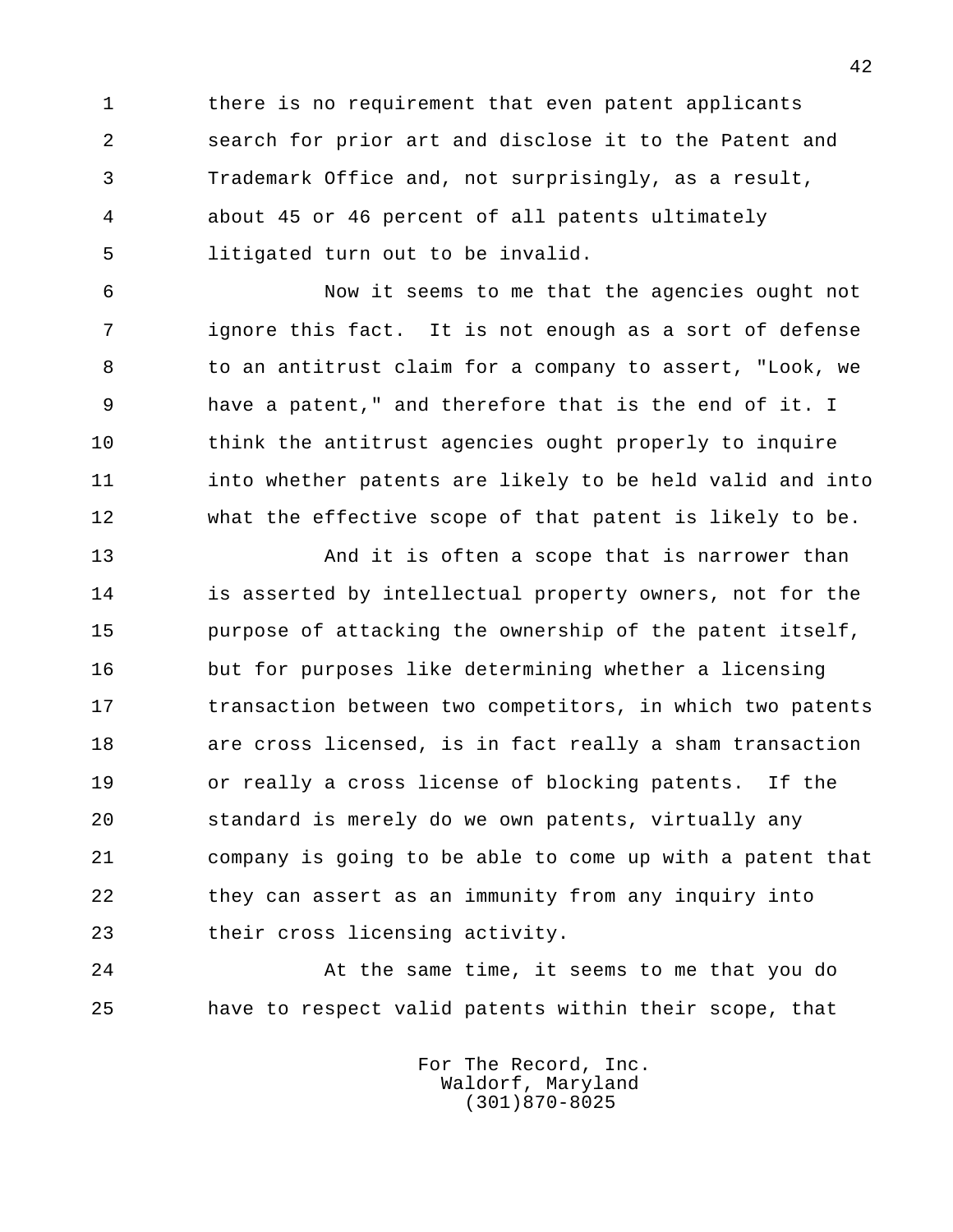1 the antitrust laws ought not be going after unilateral 2 refusals to license patents, but instead ought to be 3 focusing attention on plus factors or plus conduct -- 4 agreements involving the use of patents that might extend 5 their scope, or conditions that are placed on a license 6 so that it is not truly unilateral and unconditioned, 7 right?

8 So that the effect of this, it seems to me -- I 9 guess what I would suggest is both with respect to 10 different industries and with respect to different 11 patents even within an industry -- it is not enough to 12 treat patents as a unitary phenomenon, you have got to 13 drill down and you have got to focus on the actual 14 characteristics of the industry and the actual 15 characteristics of the patent to try to decide how 16 important it is to innovation and how antitrust law ought 17 to treat it.

18 MS. DeSANTI: Thank you very much. We have a 19 wealth of material all ready on the table for discussion 20 and where I would like to go from here is to ask some 21 questions, but also get discussion going among our 22 panelists.

 23 Please, Professor Varian, Professor Arrow, 24 Professor Arora, join us.

25 I know that there are many points that you have

 For The Record, Inc. Waldorf, Maryland (301)870-8025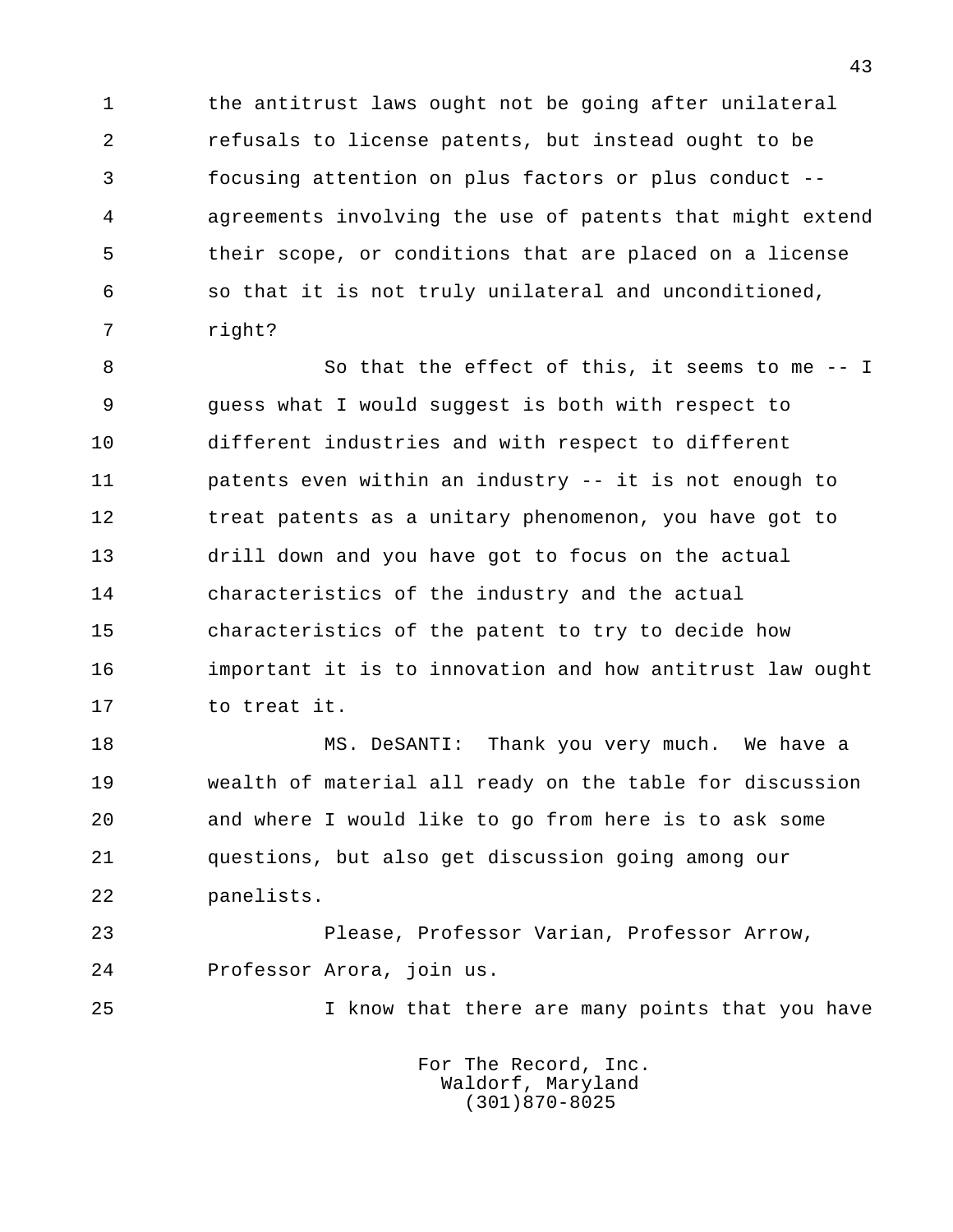1 that are overlapping with the issues that we have already 2 raised, and just turn your name tag on its side, and then 3 we will be sure to know when people have things that they 4 want to contribute. I would like to for starters go back 5 and explore a little of the notion that anecdotal 6 evidence is what we have got at this point, that the 7 firmest of it in support of a role for competition in 8 terms of promoting innovation.

 9 I guess one question is, does that mean we 10 should be looking for case studies? Or does it mean that 11 the same kind of careful fact by fact analysis that we 12 typically do in merger analysis and in non-merger 13 analysis, for that matter, is the right way to go. 14 Professor Arrow?

 15 MR. ARROW: I would like to ask one question of 16 each of two of the speakers, just for clarification. One 17 is Professor Rubinfeld, Dan, you referred to the 18 difficulties of collaboration in R&D, suggesting in a 19 competitive situation of an independent R&D, that it is 20 not likely to lead to problems of collaboration. You say 21 that. Am I quoting you correctly? Why do we have such a 22 high frequency of strategic alliances?

 23 We seem to have a lot of collaboration on the 24 research side, there are already many examples, I do not 25 know statistically what a large fraction it is -- how do

> For The Record, Inc. Waldorf, Maryland (301)870-8025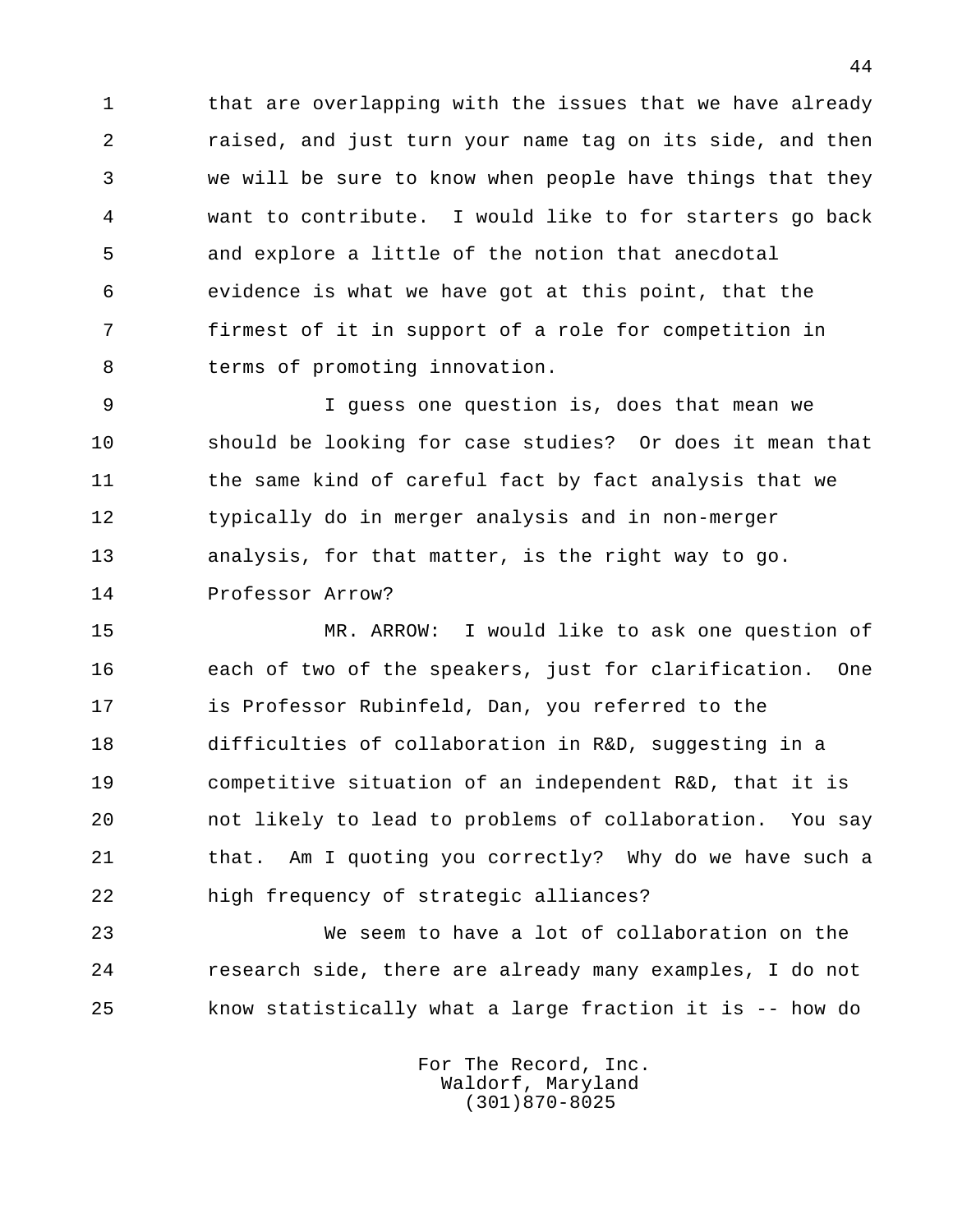1 strategic alliances on -- to what extent are they 2 compatible with competition? Why send out a cloak core 3 conspiracy and Smith Alliance or whatever? He talked 4 about merriment and diversion, but maybe --

 5 MR. RUBINFELD: You know, I think that is a 6 good question and others may want to comment. My overall 7 sense is that there are many areas where, in the end, 8 because of compatibility issues, or whatever, there is 9 going to be a need for a strategic alliances, but that it 10 best evolves if a lot of the core innovative work is done 11 independently and the strategic alliance may resolve 12 standard setting problems, or marketing, or other 13 problems.

 14 But if the strategic alliance is doing R&D, it 15 may work in some cases, but it strikes me as risky to at 16 least have it broad industry-wise for strategic alliance 17 at that stage. Joint R&D ought to be done on a smaller 18 scale by one or two or three firms, but not on at a broad 19 industry level. The problem --

20 MR. ARROW: You mean for competition?

21 MR. RUBINFELD: Right.

 22 MR. ARROW: You used the word "risky." It 23 creates a risk of a monopolistic --

 24 MR. RUBINFELD: Yes, yes, a risk of anti- 25 competitive effect. And the problem is, once you start

> For The Record, Inc. Waldorf, Maryland (301)870-8025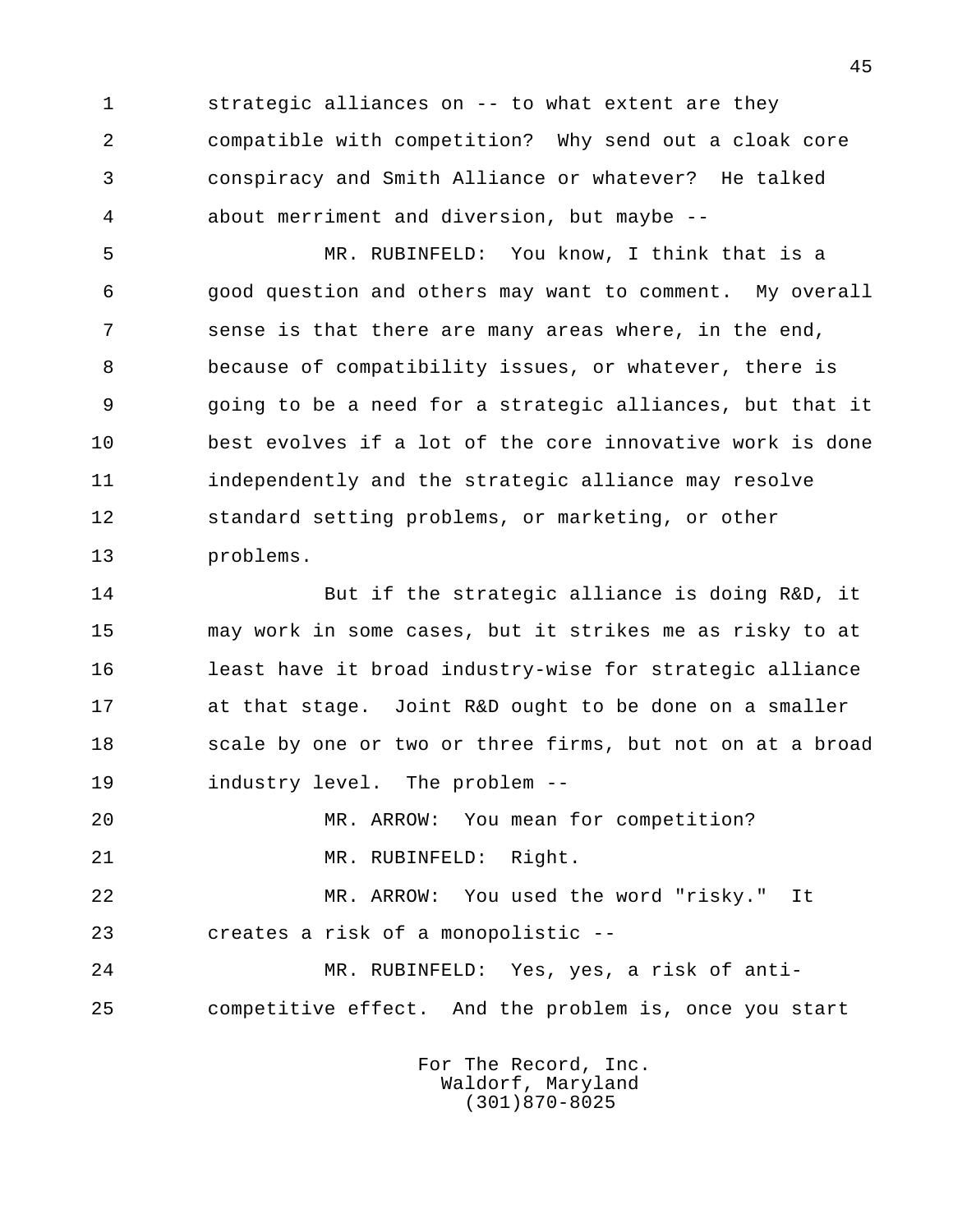1 to deal with the standard setting compatibility issues, 2 you have created a real tension because obviously the 3 standard setting body, if it is, say, a patent pool that 4 is going to achieve some real benefits of achieving 5 compatibility, but there is a risk that it will control 6 blocking patents and deter others who are not part of the 7 pool. And that is a standard tension that the guidelines 8 are worried about. But I think that comes at a later 9 stage than the innovation.

 10 MR. ARROW: I have a question for Professor 11 Shelanski. This point struck me a long time -- you 12 referred again to Shumpeter as saying, you know, 13 monopolies are oversized with innovation, but it struck 14 me that you reached simply to Camfrey (phonetic). He's 15 close on a lot of things. One of them seems to be that 16 the monopoly that is encouraged with innovation works the 17 other way. It is the prospect of monopoly that 18 encourages innovation -- existing monopoly. I do not 19 think he ever says -- maybe he says -- but it does seem 20 to follow from his logic.

 21 (Tape blank for these portions. Transcript not 22 available.)

 23 MR. SHELANSKI: Entry barriers are going to be 24 an extremely important part of the analysis. For any 25 point that you are thinking about, let us say having an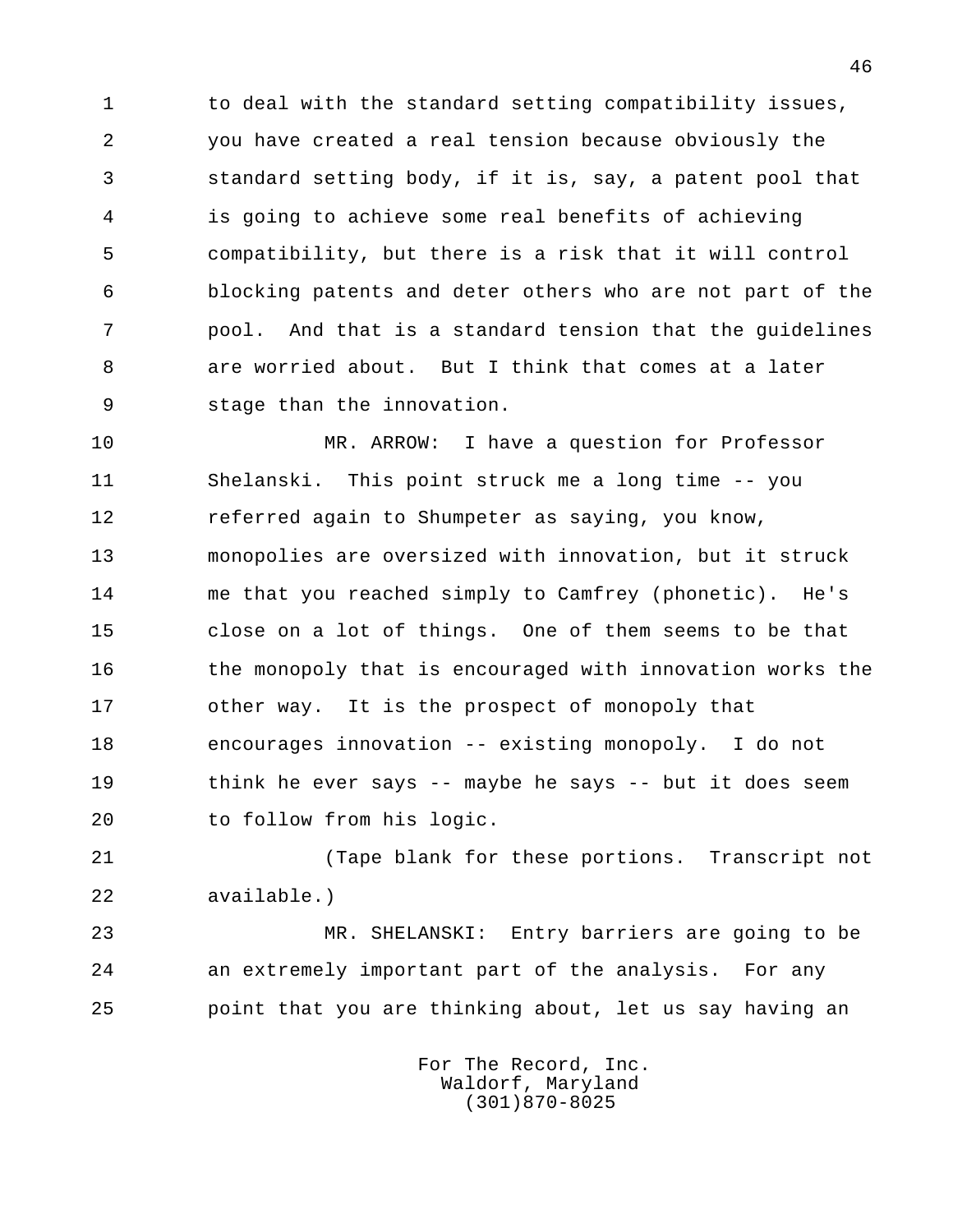1 unusual remedy, or making innovation part of the 2 enforcement decision, I think that -- in some ways, this 3 goes back to the very first question you asked -- the 4 inquiry is going to be very case-by-case and very 5 industry-by-industry.

 6 In Aerospace where there are huge entry 7 barriers, you are obviously not going to be able to 8 presume fringe firms and unpredictable sources of 9 innovation. In Biotech it may be a very very different 10 story depending on the level of innovation you are 11 looking at, you know, basic science vs. final product.

12 But that is going to factor in there the same 13 way any of the other considerations are going to factor 14 in, the likelihood of licensing, the likelihood of 15 multiple sources being foreclosed and consolidated. You 16 are going to look at a firm-specific analysis in the 17 first place just like you do for efficiencies. What is 18 uniquely tied to this merger? What is going to result 19 here? And an industry-specific analysis.

 20 And I think when it comes to entry barriers, it 21 is going to be the same kind of thing. Are we worried 22 about innovation as between these two firms when there 23 are low entry barriers? No, we are not. There is 24 nothing merger-specific that is going to create new entry 25 barriers that we are not going to follow through with the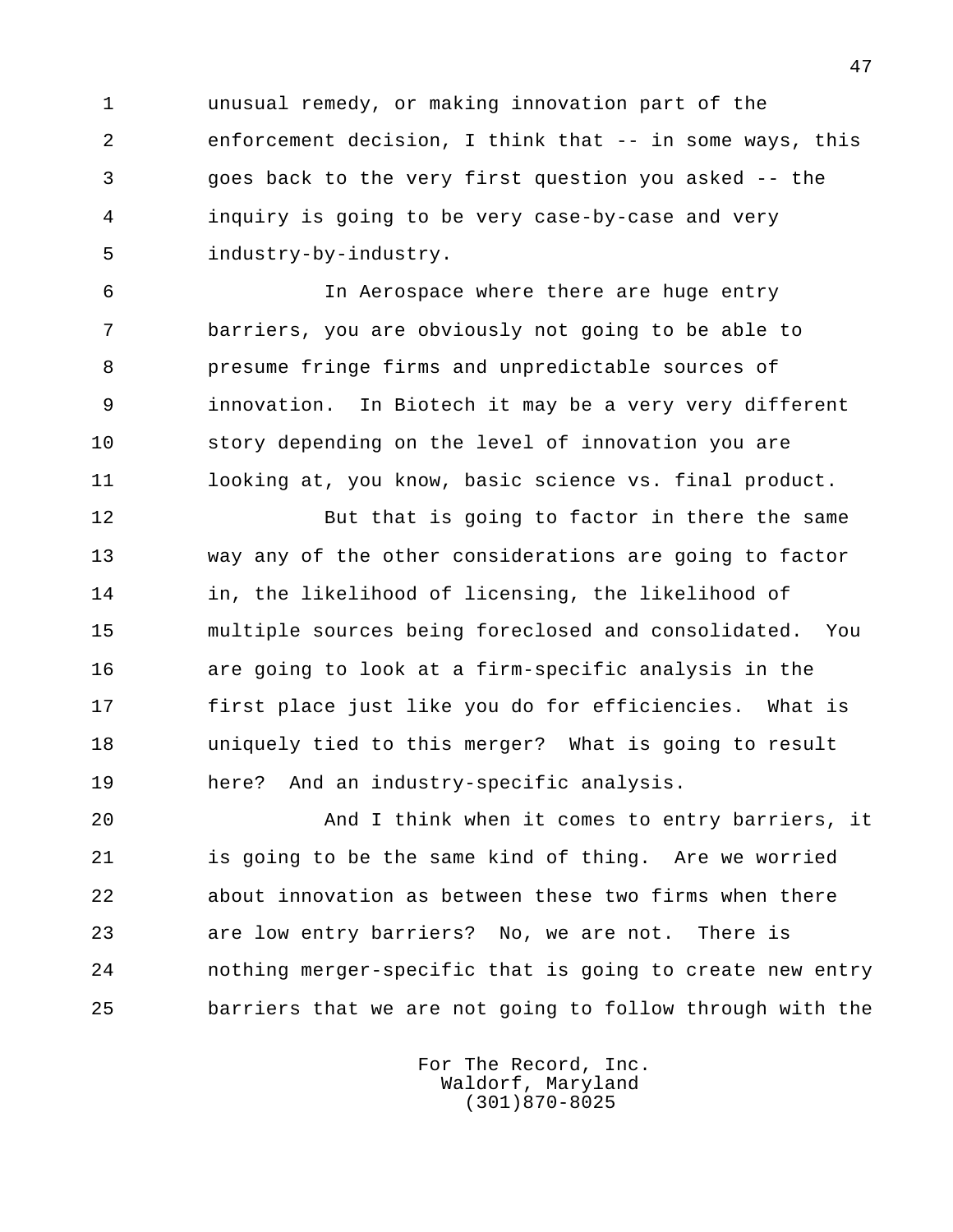1 innovation concern. If it is an industry in which there 2 are high entry barriers, you will have a very different 3 analysis for that particular case.

 4 So I think it does matter. The cross-licensing 5 issue does tie in, though, to the entry barrier question 6 because if you are presuming that innovation that 7 requires complimentary assets is going to occur from 8 fringe firms, you are obviously going to make some 9 presumptions about what the merging firms are going to do 10 with their combined intellectual property and whether 11 they are more or less likely to cross-license separate 12 firms or as a combined entity. But it all comes back to 13 the case-by-case analysis.

14 And just the other point that I wanted to make 15 very quickly in responding to Hal's point about what kind 16 of innovation. I think that is also very important. 17 Cost-cutting innovation is perhaps less of a concern in 18 the entry barriers context and may raise less concerns 19 overall. It seems non-controversial to say it is a 20 theoretical matter, that even monopolists have an 21 incentive to reduce costs.

 22 The problem empirically is that any true 23 monopolist -- most true monopolists we have had in this 24 century have been regulated and have had rate regulatory 25 regimes that deter them or make it uninteresting for them

> For The Record, Inc. Waldorf, Maryland (301)870-8025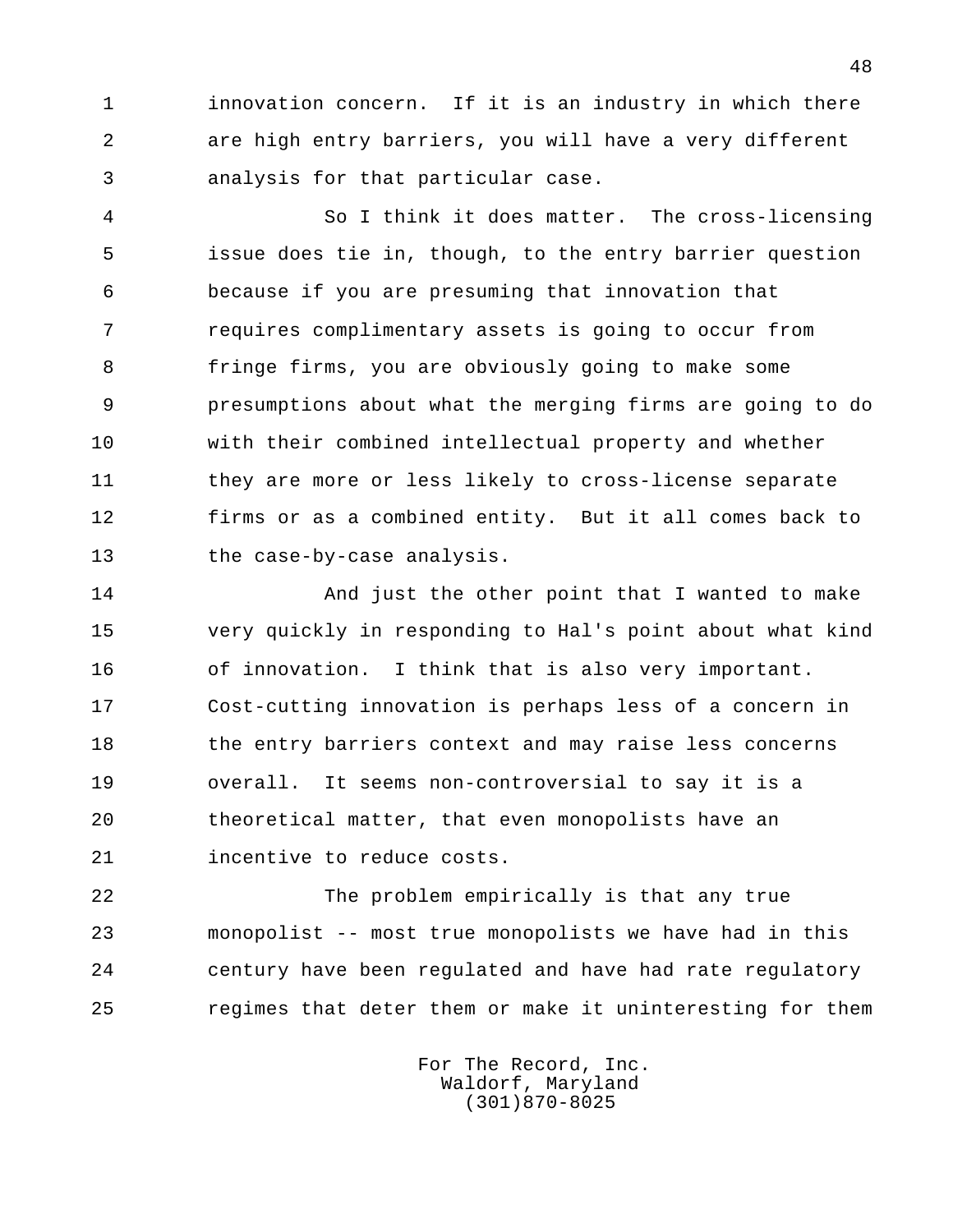1 to cut costs. That is less so now. We may start to see 2 evidence, but we do not have to worry about cost cutting 3 innovation. But when you are talking about product 4 improvement in an innovation or product or production, 5 that is a different and more complicated story.

6 MS. DeSANTI: Rich?

 7 MR. GILBERT: Well, Susan, I know that you know 8 the answer to this question about innovation and entry 9 barriers and all because I remember working on the IP 10 Guidelines and you were sitting there and talking about 11 asset specificity.

 12 And one of the key characteristics identified 13 in the Guidelines is that a necessary condition to worry 14 about innovation in a merger case is the ability to 15 identify assets that are specific for the R&D that the 16 merging companies are performing because, otherwise, you 17 do not know where the innovation is going to come from 18 and there are all kinds of stories of innovations coming 19 from very unexpected places. And the cases that are 20 brought, that have been brought, are ones where the R&D 21 is extremely asset specific like pharmaceutical R&D where 22 you just know there is a pipeline and the issue is who is 23 in the pipeline to innovate with respect to some 24 therapeutic class of drugs.

25 But I want to also add another point to this,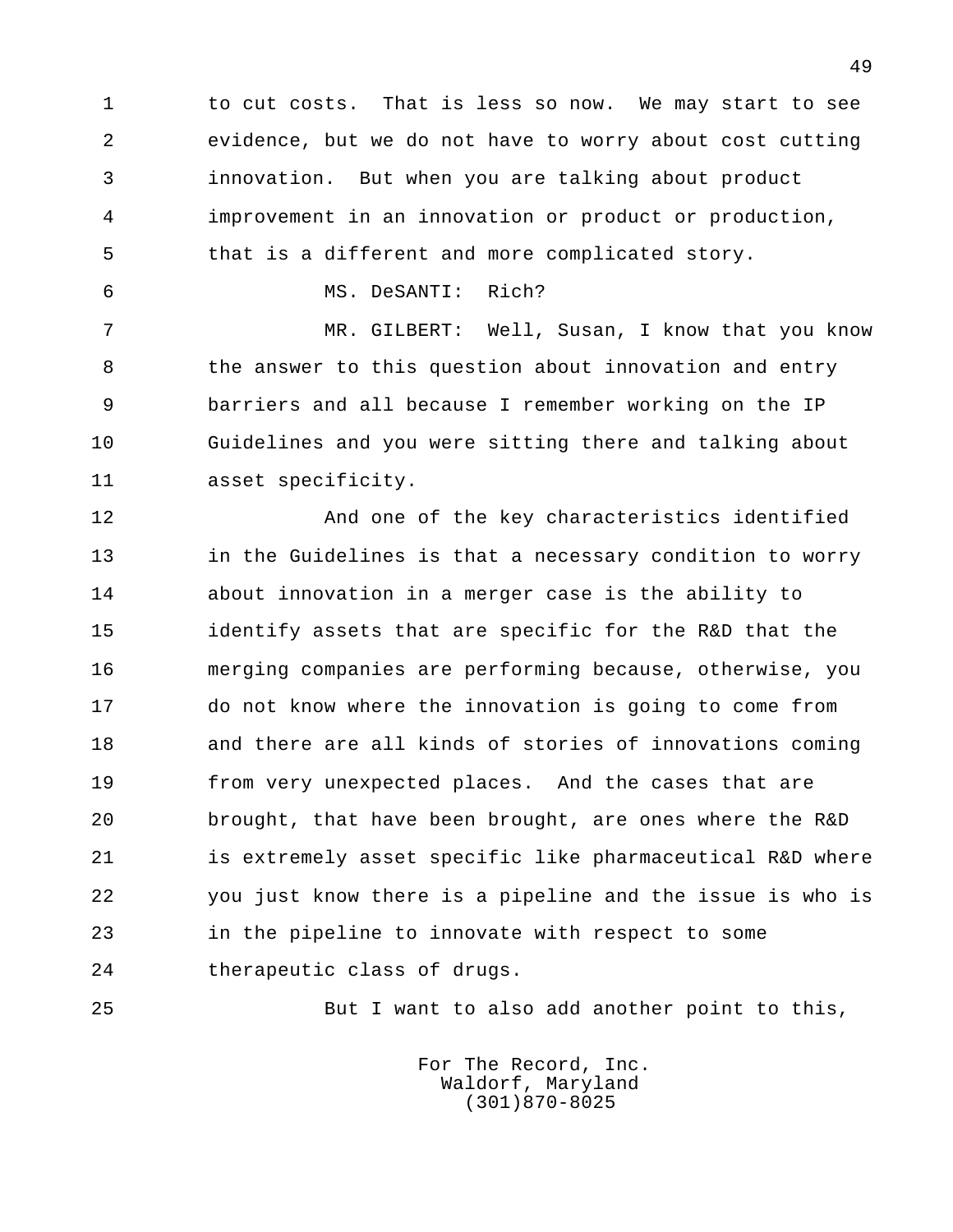1 which is if you observe competition or lack of 2 competition in R&D, you should be very careful about 3 making inferences about entry barriers from that. For 4 example, you could have situations where the dynamics of 5 R&D result in only two firms engaged in R&D even though 6 anybody can do it because there could be lots of learning 7 economies or experienced economies that lead to drop-out 8 behavior if you are not far enough along the experience 9 curve.

 10 You can have preemption where some firm 11 preempts the R&D that others do -- it might lead to a lot 12 of R&D being done, but it still leads to the observation 13 of high concentration, even if perhaps you had a very low 14 entry barrier, so you have to be real careful about 15 inferring entry barriers from observing R&D competition. 16 That is true for price competition as well, but 17 particularly true for R&D competition.

 18 MS. DeSANTI: Thanks, Rich. And Dan, I see you 19 are ready to follow-up, but let me ask you to talk about 20 core competencies as to some of the specific assets that 21 may be at issue in looking at entry barriers and 22 innovation, in addition to whatever else it is that you 23 are going to talk about.

 24 MR. RUBINFELD: Okay, well, I was going to say 25 one thing in that regard. In areas like the defense

> For The Record, Inc. Waldorf, Maryland (301)870-8025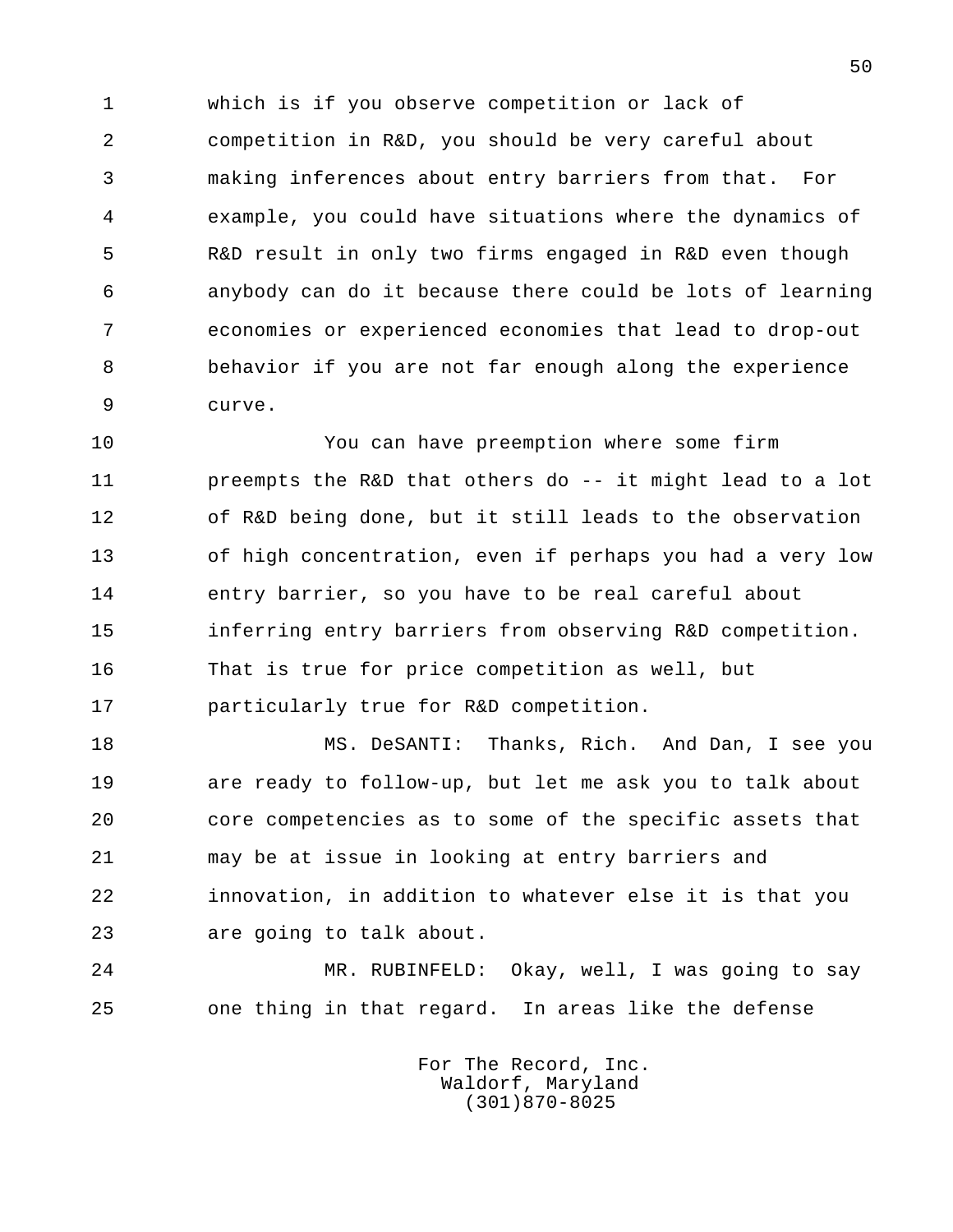1 merger that I was talking about earlier, there is not 2 much stuff. There were significant barriers to entry in 3 almost all areas.

 4 But one area where core competency became 5 important was looking at prime contractors. And those 6 are the folks that really have to contract with DOD to 7 **produce weapon systems.** They are having to put together 8 sort of a whole set of subsystems, so they have to be 9 sort of knowledgeable in a number of different areas. 10 And one of the problems in looking at a merger was to 11 make sure that post-merger there would be enough folks 12 around who could fill this role of being prime 13 contractors.

14 And the barrier to entry there is not a patent 15 or anything, or a license, it is really just the know-how 16 that comes with having that core competency. And so the 17 agency worried a lot about the possibility that, if they 18 did not maintain enough firms that had that core 19 competency that there would be created a significant 20 barrier to entry and that would have very harmful effects 21 on innovation.

 22 The other view about the markets was very 23 difficult for the agencies because all of the effects I 24 am talking about occur over a long period of time. And 25 it has always troubled me that the guidelines typically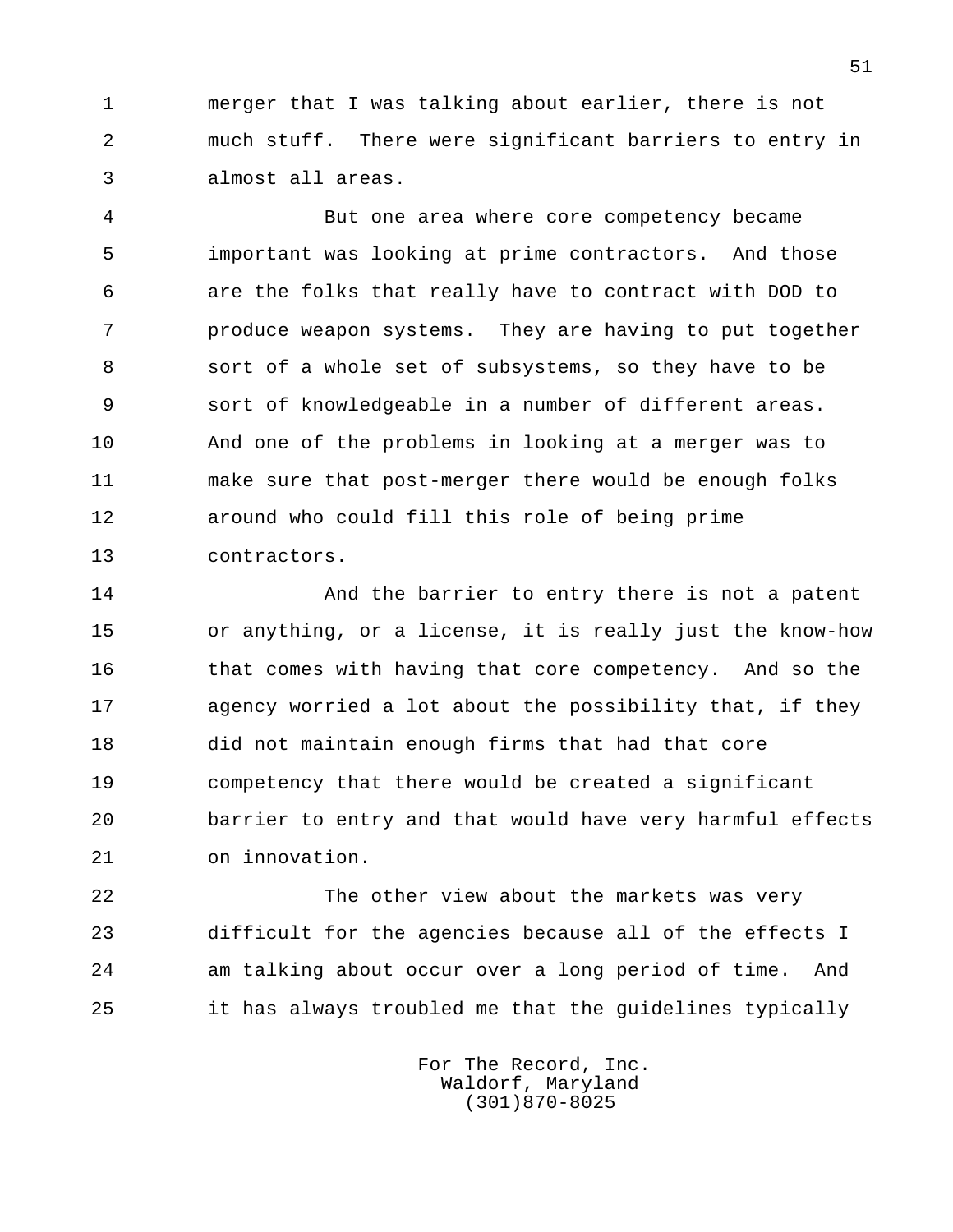1 sort of take about, say, a two-year perspective. And 2 when we worry about entry, we worry about entry that 3 might be viable within two years. The kind of entry we 4 are talking about here is, if it is going to arise, will 5 probably take place over a longer period of time. And if 6 it is lost, if you create a barrier because you lose 7 know-how, it is going to be lost for a long period of 8 time.

 9 So these decisions about whether to support or 10 not a merger are going to have huge long term effects 11 that are going to be difficult to out-do. It is just not 12 easy to go out there and certainly in an area like 13 Defense and say, "We have decided to have a new firm in 14 the industry, so DOD is going to issue a contract to a 15 new firm." It just does not work that way. These 16 competencies have to be developed over very long periods 17 of time.

18 MS. DeSANTI: Ray, you are patiently awaiting 19 to raise your question.

 20 MR. CHEN: Thanks. I just have one short 21 question. I am just interested in learning more about 22 the heterogenous effect of patents in various industries 23 that Professor Lemley commented on. And while there is 24 no doubt that, in the past, say, 20 years, the pace of 25 technological change in various industries like software,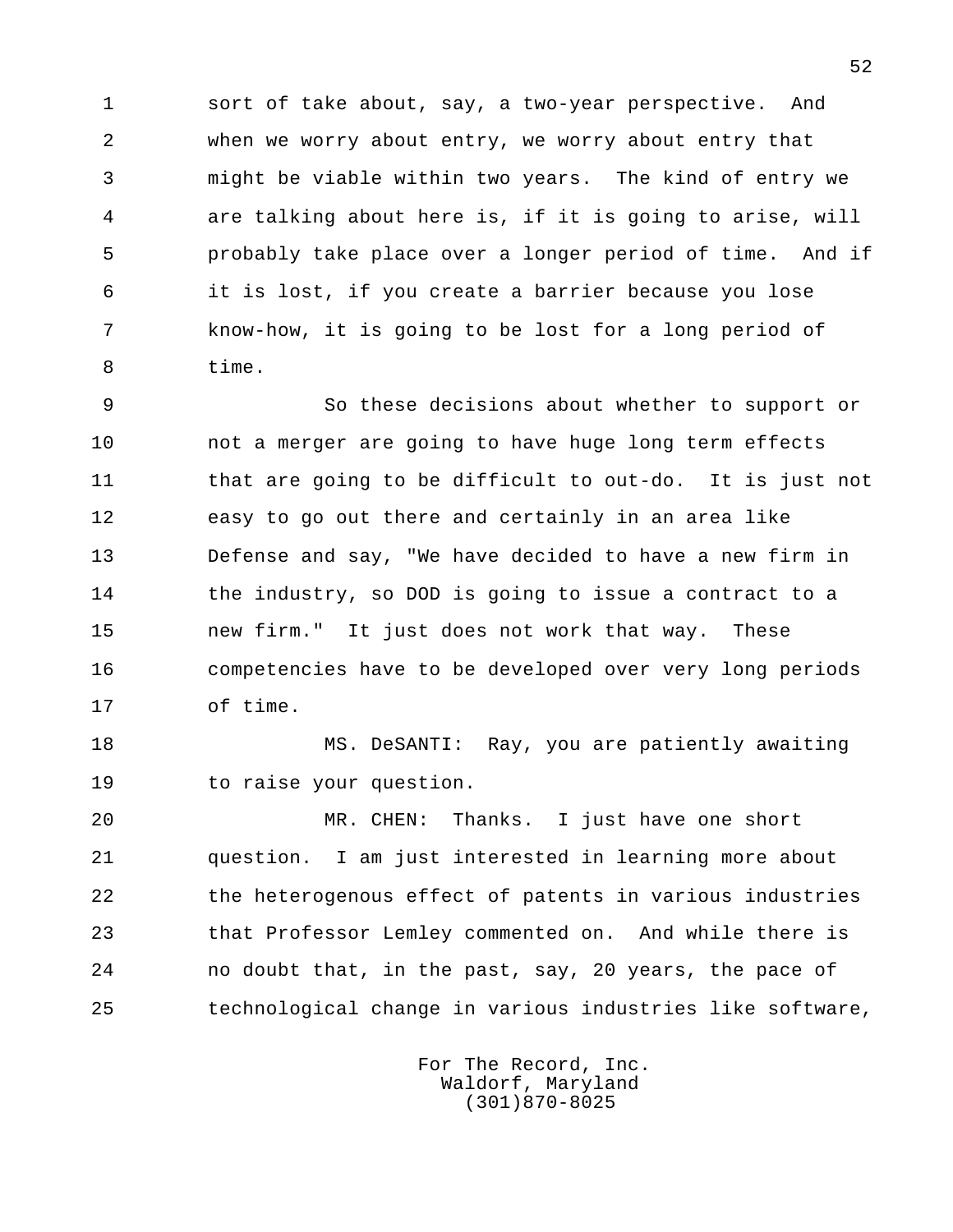1 hardware, or semi-conductor processing has been fast and 2 furious, it sounds like later on this week we will be 3 hearing a variety of anecdotal stories.

 4 But I guess what I was wondering about is, is 5 there any empirical evidence or studies that have been 6 conducted so far for a particular industry on whether 7 patents have had a deleterious effect on innovation or 8 somehow have exceedingly high transaction costs for that 9 particular industry? Or maybe a different way to put it 10 is, maybe any studies for a particular industry that 11 patents do not have as beneficial of an effect as in 12 other industries?

 13 MR. LEMLEY: Well, I mean, let me take the 14 questions in reverse. I mean, there is certainly 15 evidence suggesting that intellectual property owners 16 value their intellectual property differently by 17 industry. The classic work is Levin, Clavorick, Nelson & 18 Winter in the 80's and updated by Wesley Cohen 19 (phonetic), et al. at Carnegie Mellon in the late 1990's. 20 And that evidence strongly suggests that, if you ask 21 licensing managers and technology managers how important 22 are patents to you as an appropriability mechanism 23 relative to other appropriability mechanisms -- trade 24 secrecy, first mover advantages, whatever else there may 25 be -- you get very different answers by industry.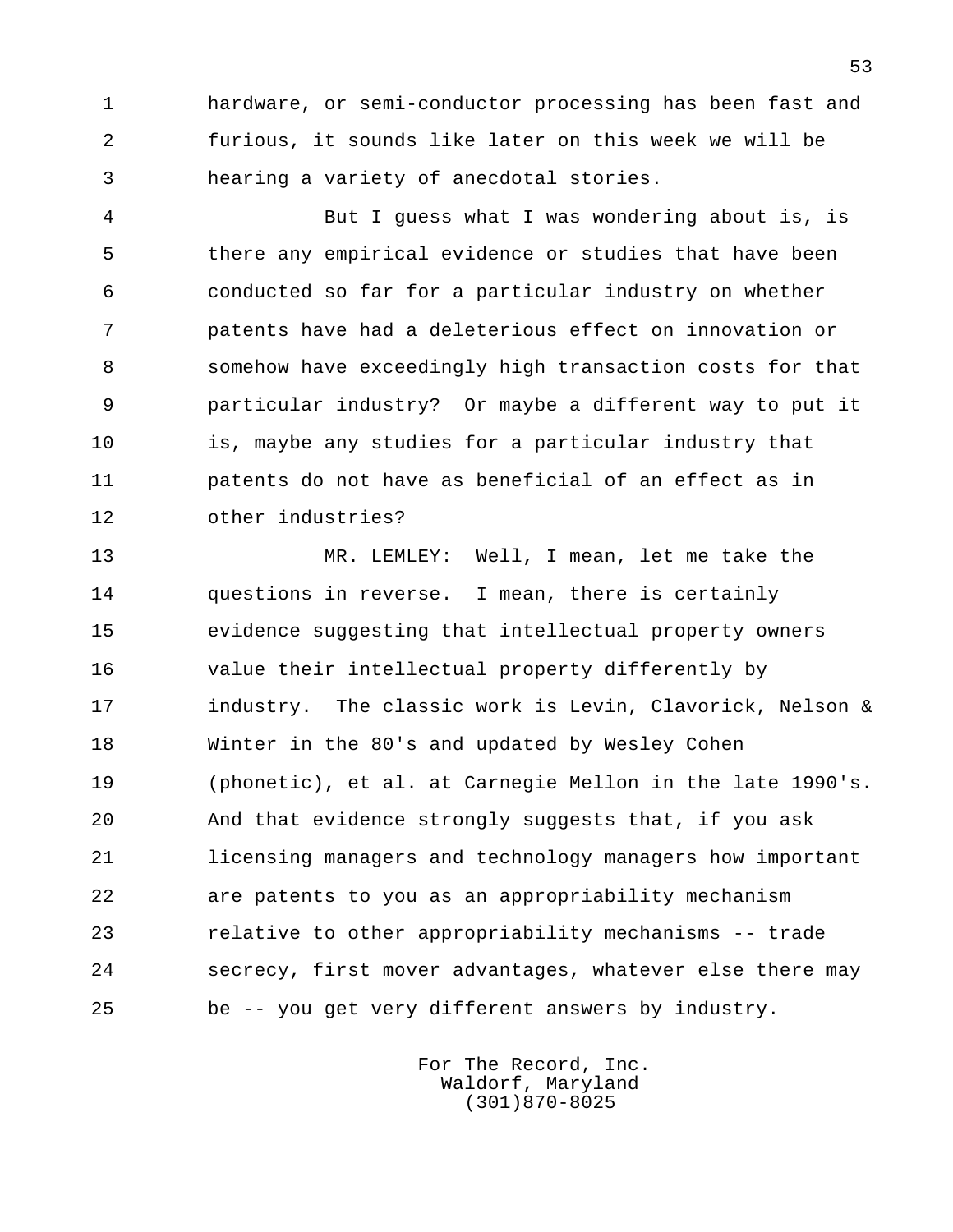1 So, I mean, that strongly suggests, I think, 2 that industry owners, even companies who are acquiring 3 intellectual property rights -- right? -- or acquiring 4 them even in industries in which they may not think they 5 are particularly important as appropriability mechanisms. 6 Now, evidence going the other way I am going to defer to 7 anybody else on the antitrust side who knows the answer 8 to that question.

 9 I mean, I do not know of empirical studies that 10 suggest that the costs of patents are particularly 11 greater in one industry than another. I know of 12 anecdotal evidence, right, that suggests particular 13 problems with hold-up in some industries and so forth, 14 but if others want to jump in on that?

 15 MS. DeSANTI: Ashish, I am sure you have things 16 to say on this, and then we will take our break.

17 MR. ARORA: Sure. I want to report on a study 18 with Wesley Cohen (phonetic) and other colleagues at 19 Carnegie Mellon where we tried to ask exactly this 20 question, which is could we quantify the impact of 21 patents on R&D. Specifically, we were interested in 22 investments in R&D. And what we measured is what we call 23 the patent premium, which is what is the incremental pay- 24 off to being able to file a patent for an invention vs. 25 not being able to file it. And, as Mark pointed out, and

> For The Record, Inc. Waldorf, Maryland (301)870-8025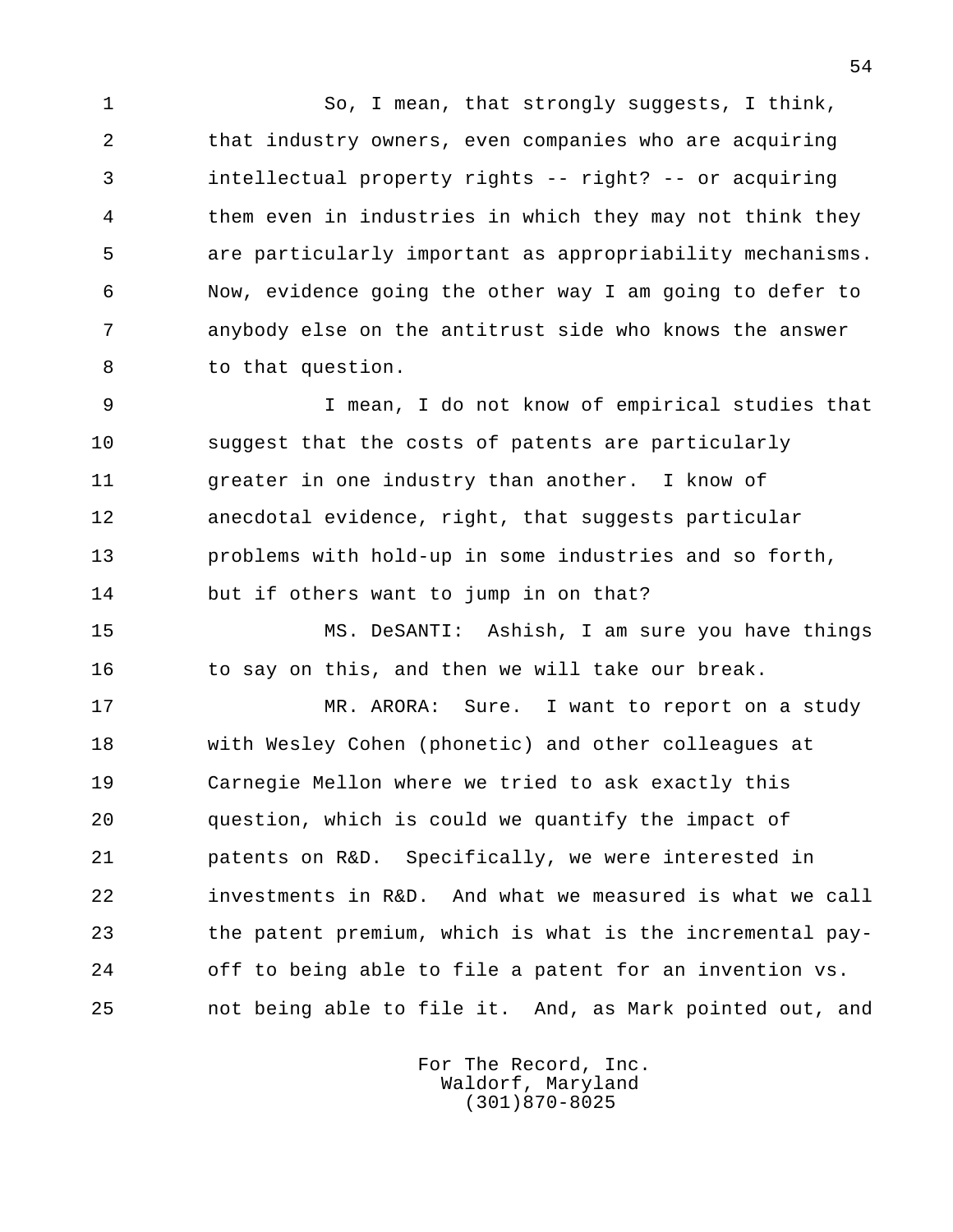1 consistent with our studies, there is a great deal of 2 variation across industries.

 3 Here is some of what we find. The average pay- 4 off for all inventions, whether patented or not, is less 5 than -- is negative. So, in other words, for the typical 6 invention filing a patent, you would actually lose money, 7 not even counting the direct costs of filing, the filing 8 fees and so on.

 9 For patented invention, the incremental pay-off 10 varies between 120 percent incremental pay-off to about 11 180 percent, depending on how exactly you do the 12 analysis. If you are interested in cross industries, for 13 the unpatented invention, there is tremendous variation 14 across industries. Semiconductors is on the order of, 15 you know, negative 50 percent. So you would lose for the 16 typical invention 50 percent.

 17 But conditional on filing a patent, in other 18 words, for patented inventions, it is about 180 percent 19 for semiconductors, about 200 percent on average for 20 biotech, so that gives you a sense of what the impact, 21 what the patent premium is. Probably a more direct way 22 to answer your question is to say, "Well, what would 23 happen if we increased this premium by ten percent? What 24 impact would there be?"

25 And our preliminary estimates suggest that a

 For The Record, Inc. Waldorf, Maryland (301)870-8025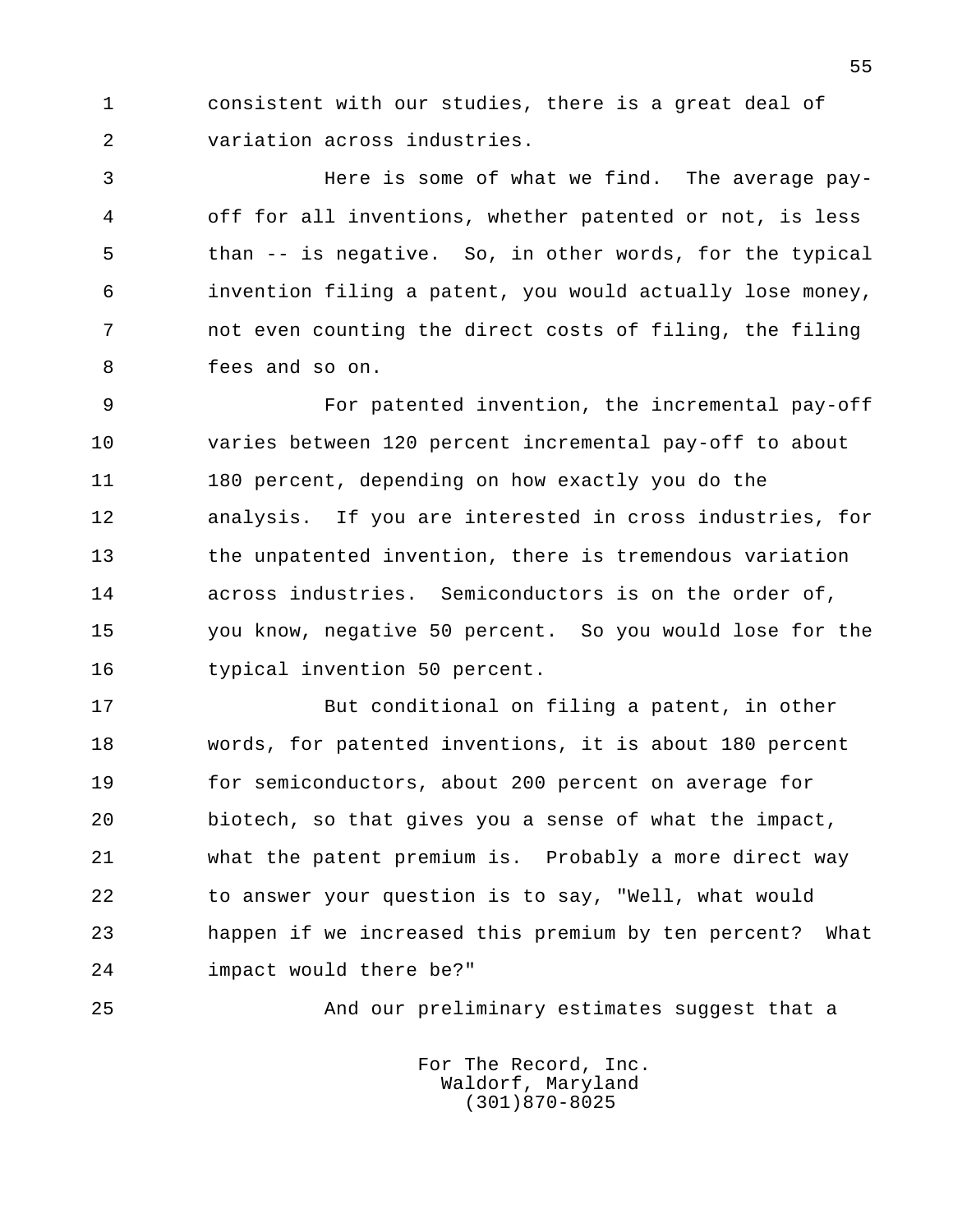1 ten percent increase in premium would increase R&D by 2 three and a half percent, patenting by nine and a half 3 percent, and so patent per R&D would increase by six 4 percent. And that is roughly consistent with what we 5 have seen over the last 20 years. There has been a 6 steady increase in patent per R&D dollar. Once again, 7 this varies greatly across industries.

8 So for semiconductors, the impact on patenting 9 would be much greater, and the impact on R&D is 10 relatively small, it is 2.5 percent. If you look at 11 Biotech, a ten percent in premium would increase R&D by 12 five percent, and would increase patenting by eight 13 percent.

 14 So patents per R&D would grow by much less in 15 Biotech than they would in semiconductors which is, 16 again, consistent with what I think we see: in the 17 aggregate, patent per R&D dollar has increased far more 18 rapidly in the IP sector than in the health care sector. 19 And I would be happy to sort of talk more about this if 20 folks are interested.

 21 MS. DeSANTI: Thanks. Okay, let us take a ten- 22 minute break and come back at 3:10.

 23 (Whereupon, a brief recess was taken.) 24 MS. DeSANTI: Thank you very much for your 25 patience as we work through our technical issues. We are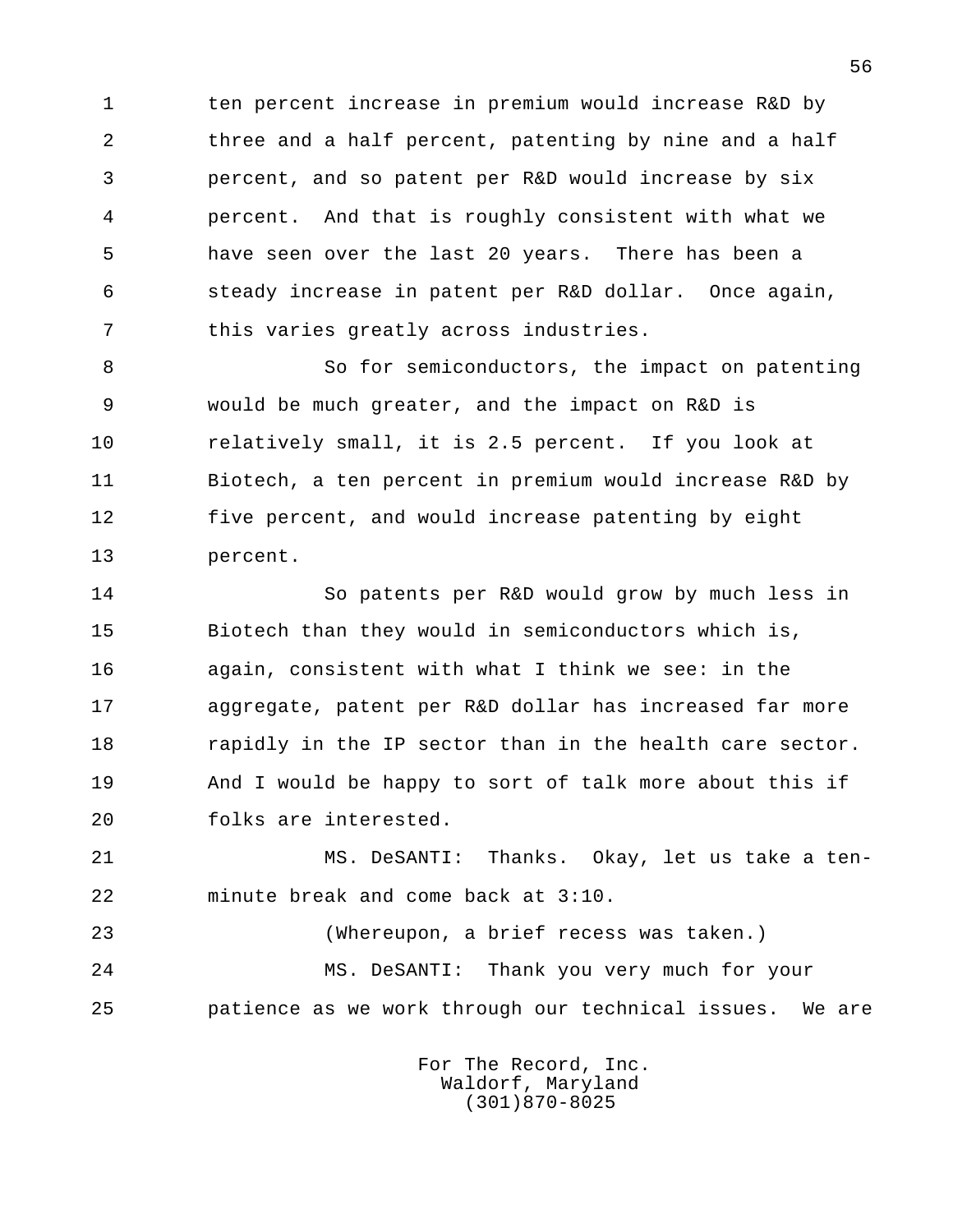1 going to start once again, this time with Professor 2 Kenneth Arrow, who is a Nobel Prize winning Economist, 3 now a Professor Emeritus at Stanford, author of 22 books, 4 230 papers, served in numerous academic societies. 5 Professor Arrow.

 6 MR. ARROW: Thank you. First off, a remark, 7 one thing that every analysis of patent for the 8 discussions here, in other words, any model of patents 9 whatever I know of, leads to one conclusion -- that the 10 optimal patent provisions -- the length, breadth, 11 whatever you want, depends on circumstances and are 12 different from industry to industry and even within 13 industry they differ according to the nature of the thing 14 and so forth in time.

15 So we have a problem, on the other hand, I 16 suppose, is a demand for adjudicability and so forth 17 creates the problem that you are likely to have a kind of 18 procrustean bed into which you have to fit the bright 19 line, I guess, in order to fit these things. So there is 20 a tremendous amount of heterogeneity.

 21 I have been thinking about -- this discussion 22 arose from a case -- some thoughts about the nature of 23 what everybody calls "Dynamic Competition." It suggests 24 ways of modeling, some theorists I am going to -- I am 25 not going to try to present the details here, these are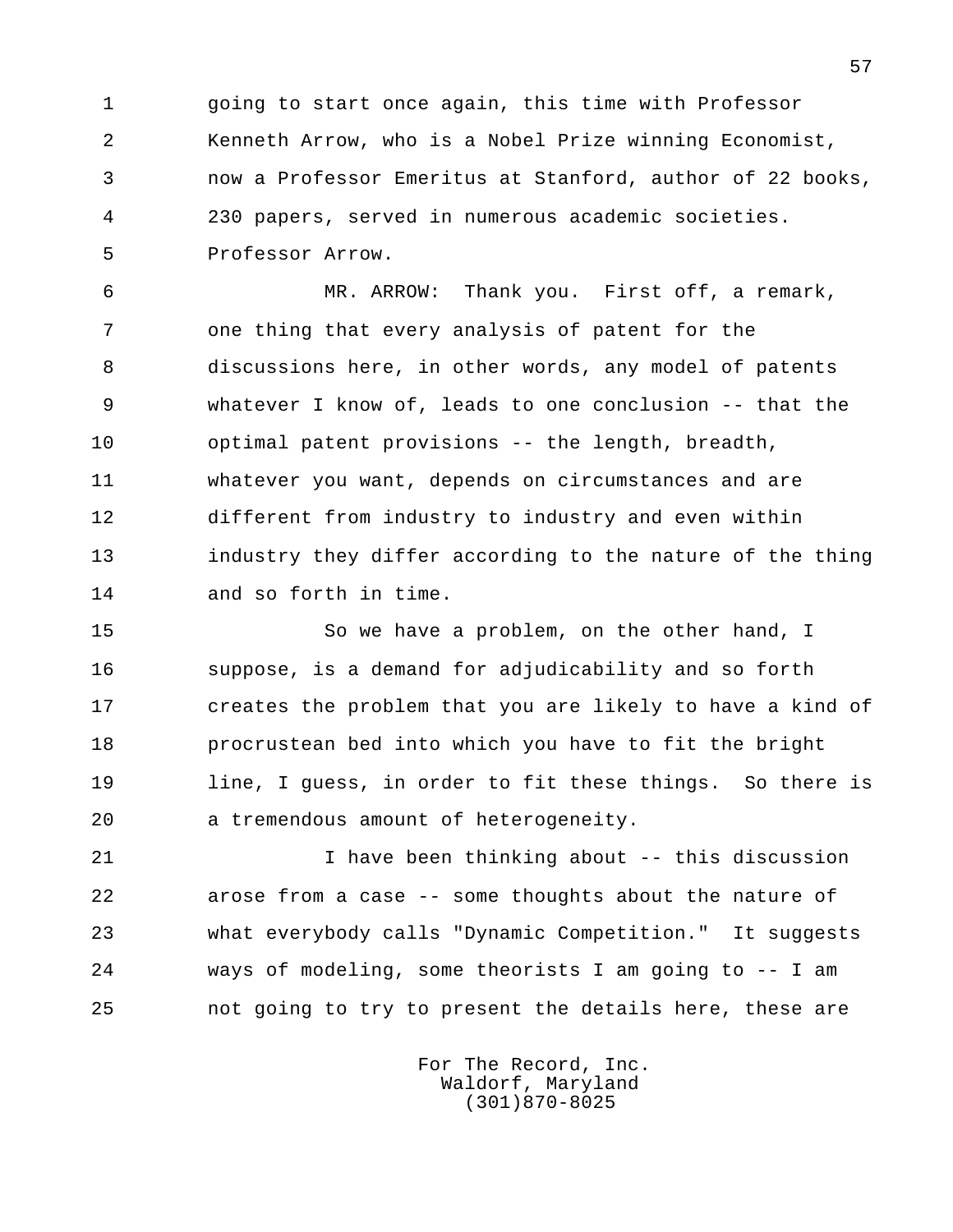1 still in process, but the general idea. This work has 2 been going on with Andrew Rosenfeld, the lawyer and 3 economist.

 4 Now this is going to apply only to a certain 5 set of circumstances and is not by any means a universal 6 -- I mean, it is universal in a sense, but not universal 7 in any sense, let me put it that way. The real question 8 is how important they are and maybe at the end of class 9 we will come to the end fitting into some of the 10 discussion earlier, and there may be some questions as to 11 the relevance of this concept in the patents field.

 12 Now one of the things I do like to assume is 13 that diversity is good. Now if you have differing 14 sources of R&D -- I am using the word "sources," but they 15 might be "firms," "Laboratories," and whatever that 16 measurement is -- if there is a problem to be solved at 17 the next stage of the quality ladder of products that 18 different groups will come at it differently, somewhat 19 differently.

 20 I mean, obviously there is a correlation in 21 them because one of the things is there is kind of a 22 basic knowledge that everybody in the industry possesses, 23 and this knowledge is changing over time. It is changing 24 endogenously in part because the solving of the previous 25 problems isn't out; it is also changing exogenously, at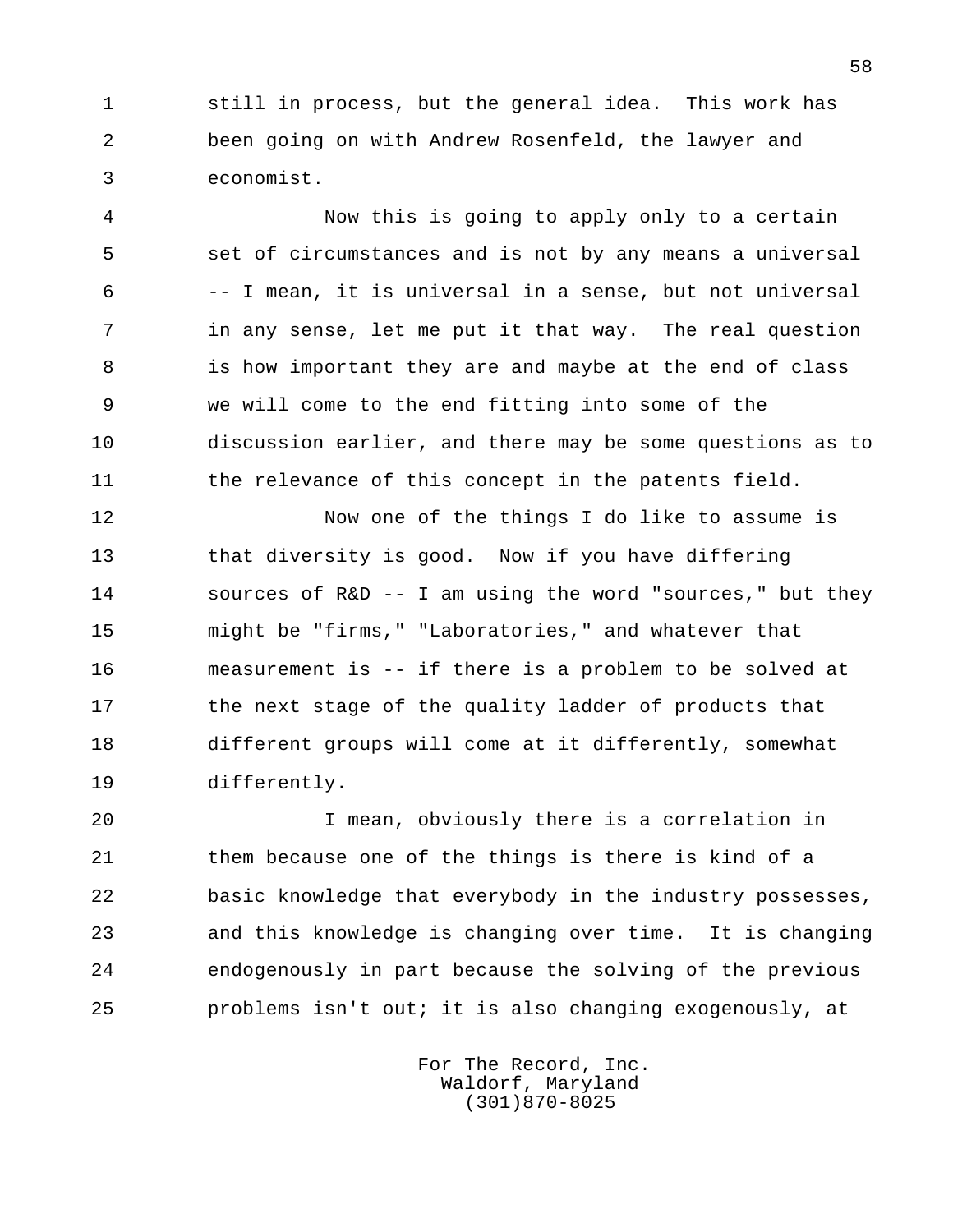1 least exogenous to the industry because basic R&D and 2 basic research has changed the perimeters and so forth. 3 And there are many interactions between these two causal 4 connections in any one way.

 5 But at any one moment, there are a big number 6 of firms tackling this and some will have a better chance 7 of getting anything at all. If one goes to get it, they 8 will get somewhat different things, and maybe better 9 solutions. I am going to be more or less assuming these 10 solutions are arrayed on the single quality dimension. 11 Actually, that is over-simplifying because we may have 12 several dimensions of quality and may have different 13 issues in the market, but let me just assume they are 14 single-quality things.

 15 Now, I am going to assume -- and this is 16 confining myself to industries in which at any one moment 17 of time there is no competition, or the competition is 18 very limited. There are increasing returns in 19 production, increasing returns in innovation themselves, 20 the network effects -- so there is a variety of 21 industries in which we expect at any one moment to have a 22 dominant firm or a few dominant -- or at least very very 23 limited competition for classically understood reasons, 24 but essentially in one form or another you have got 25 increasing returns.

> For The Record, Inc. Waldorf, Maryland (301)870-8025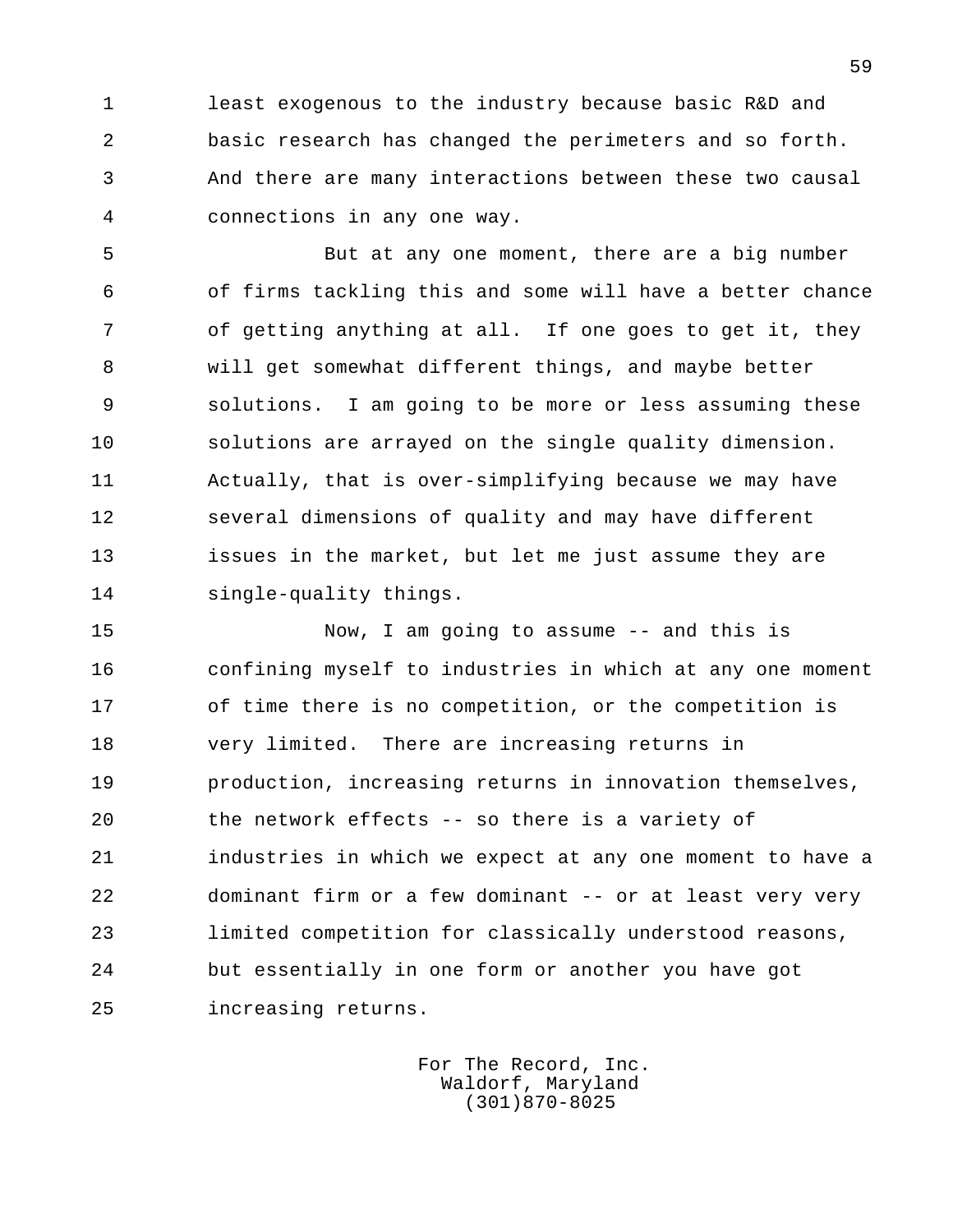1 But the idea of dynamic competitions, while 2 there is monopoly all the time, there can be new 3 monopolists and the existing monopoly is not necessarily 4 a persistent one, and the entry is by innovation. 5 However, we do want to add one more thing and this is 6 where, in particular, patents are a possibility, but it 7 is not only patents, and that is the idea that there is 8 an entry barrier. Whatever firm is in existence has an 9 advantage. It could be, you know, installed base, or it 10 could be patents which block further innovation.

 11 Now the question whether that is a real 12 obstacle or not has been discussed earlier and I do not 13 know that it is true. The case which stimulated me was 14 one in which there were very elaborate discussions and 15 there was a blocking patent, and in the middle of the 16 case it was settled. I do not know what the agreement 17 was. It was a licensing agreement. So in fact, it did 18 not block. It threatened to block.

 19 Obviously the blocking was used as a basis for 20 the settlement, the disagreement point in a national 21 bargaining situation, but it nevertheless -- I said 22 national -- you can be sure it was under the joint game, 23 I am not saying to society as a whole, although in this 24 case it probably was. But joint game certainly to the 25 two participants.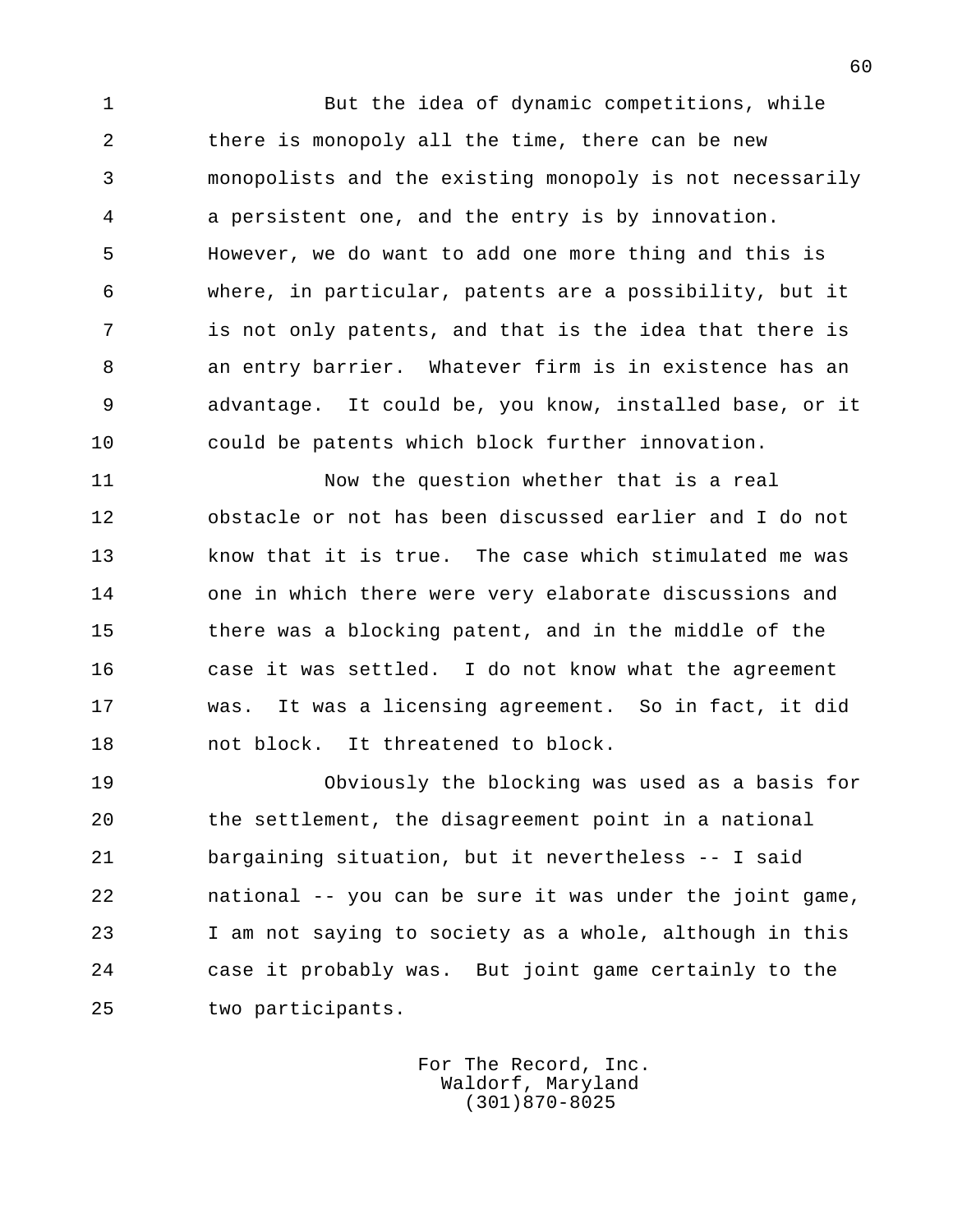1 So the question where the blocking -- there has 2 certainly has been a lot in the literature and it is not 3 purely an empirical question -- to what extent blocking 4 patents are real. Do we really get the anti-commons, 5 tragedy in the anti-commons that people have talked 6 about.

 7 Certainly I have seen a number of articles 8 alleging this occurs in Biotechnology, particularly with 9 what is thought of as being an overly generous patent 10 policy in that field. Others say -- there seemed to be 11 some consensus this morning that this is not true, that 12 you will eventually get into licensing agreements, some 13 kind of joint ventures which overcome. I do not know if 14 it is true. There are other entry barriers and the 15 analysis will be valid in general for entry barriers, but 16 the question whether it is relevant to patents, I am 17 afraid, is something I will have to leave open.

18 The model is that essentially at any one 19 moment there is a monopoly, it is incumbent. The firms 20 try to essentially invest in R&D and try to develop any 21 equipment. The investment yields a random return. 22 Nobody knows what quality of product they will come 23 across.

 24 Now if the best entrant -- now there are a 25 number of entrants, this is why what is relevant is the

> For The Record, Inc. Waldorf, Maryland (301)870-8025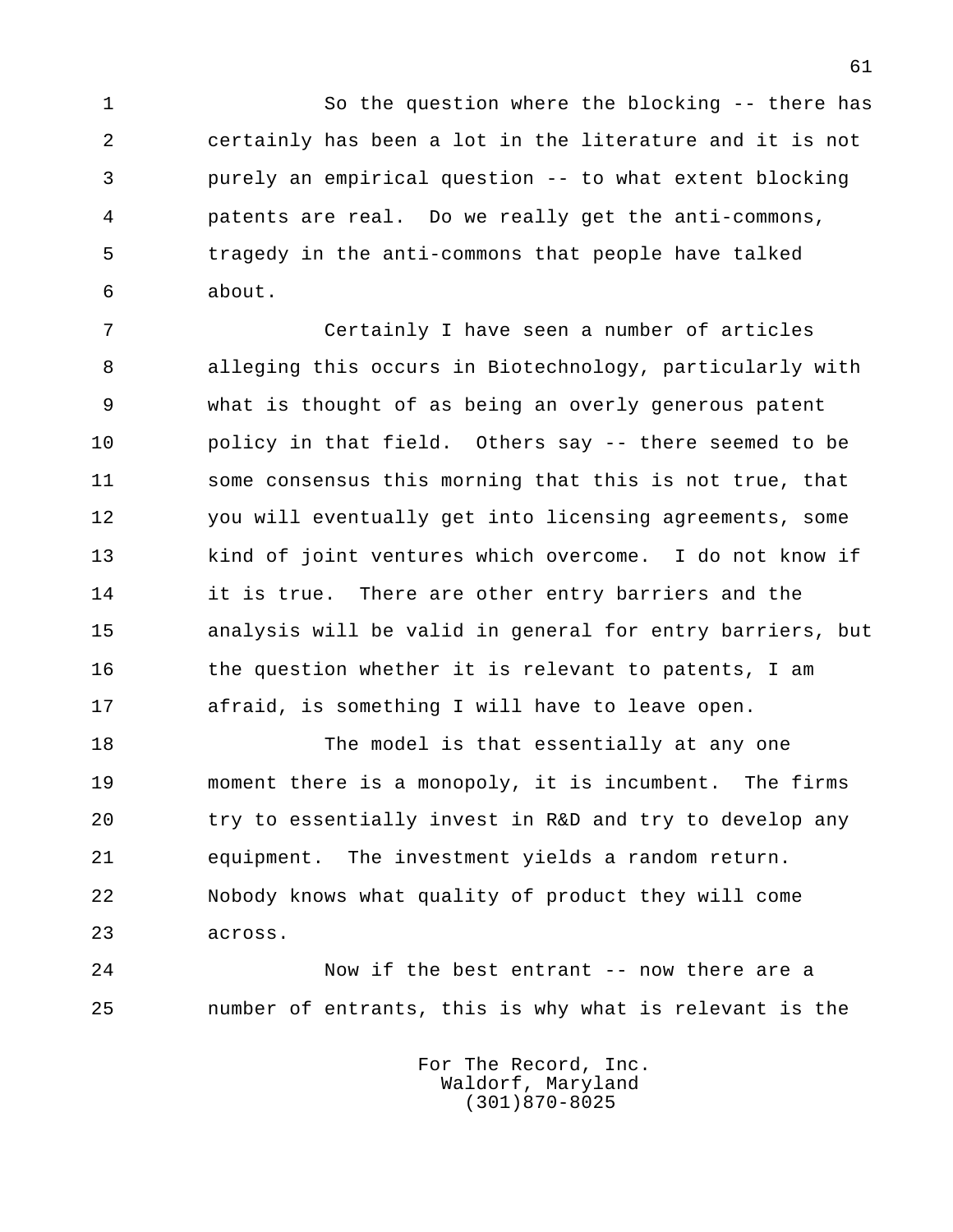1 best entrant -- so essentially the model is one of what 2 is called "order statistics" in statistical theory. You 3 take the maximum of some random variables. If the best 4 entrant's quality exceeds the incumbent's quality by more 5 than the entry barrier, then it wins monopoly for the 6 next period which of course includes return that is now 7 the incumbent, which gives it some advantage in the 8 future.

 9 Now it seems to me this sort of captures a lot 10 of things. And I think it captures a big class of cases 11 where entry barriers are relevant. One can think of 12 antitrust cases. It is clear to me that this model fits 13 a lot of cases. Whether it fits patents, I am not so 14 sure. And that is an empirical question. In principle, 15 blocking patents as though they should do this, but there 16 are some issues which seem to be in dispute, but perhaps 17 there is a consensus that it is not big.

18 As the best entrant -- and the best entrant 19 wins the monopoly, of course, if it is sufficiently good. 20 If it is not sufficiently good, if it does not exceed the 21 quality of the incumbent who is also doing some research 22 possibly -- may or may not be -- the incumbent raises the 23 quality.

 24 Now, I will be very brief here since the 25 implications, I think, are fairly clear. In the first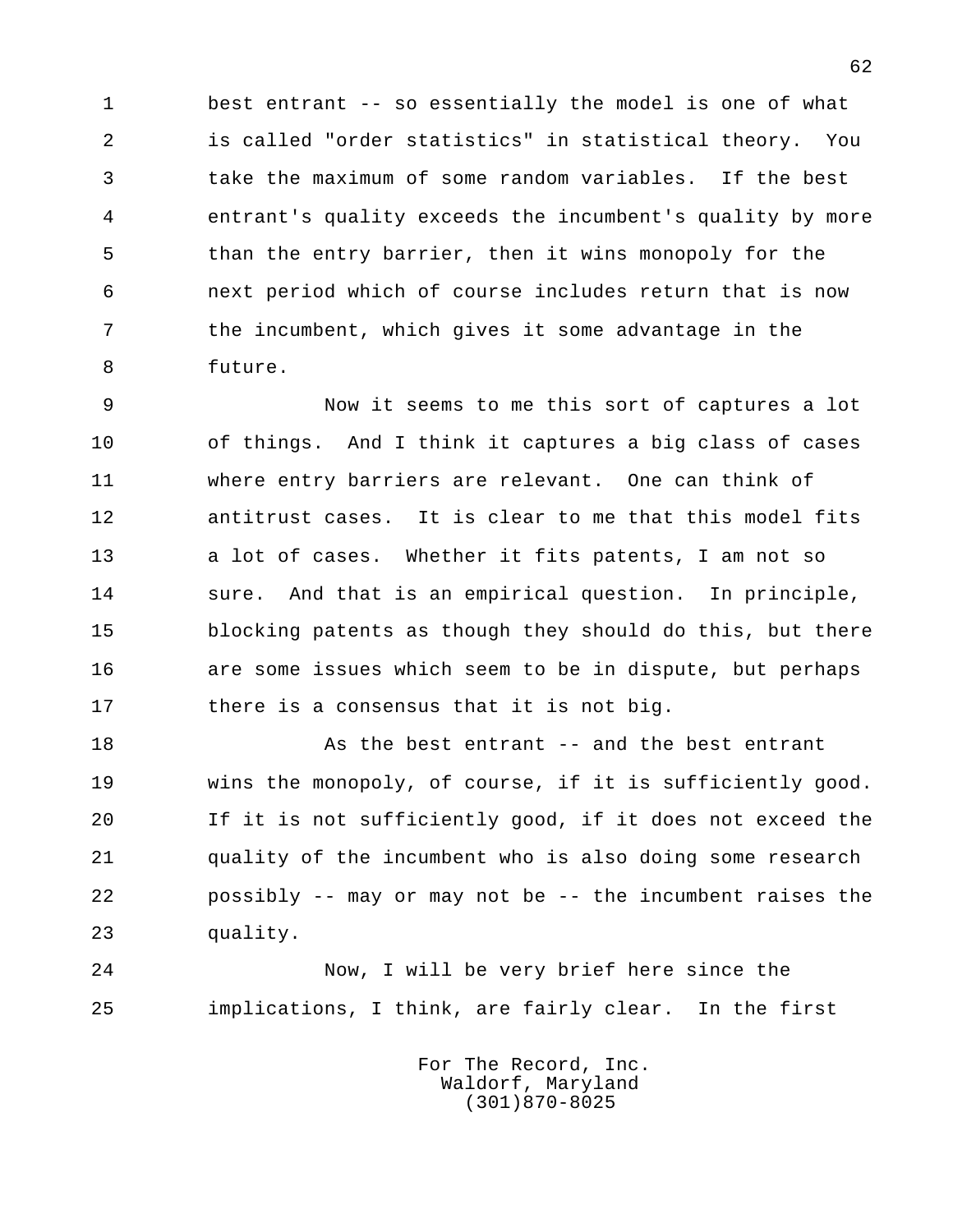1 place, proposing that some firms do try to enter, well, 2 the probability that the incumbent will change -- it 3 would be a new incumbent -- increases with the number of 4 entrants, and decreases with the size of the entry 5 barrier. The higher the entry barrier, the less probable 6 it is that the incumbent will be displaced.

7 Now this member -- this probability, of course, 8 is known to the potential entrants. I am assuming 9 everybody understands the situation. And of course, 10 well, the best entrant is -- the incumbent loses and the 11 best entrant wins, which means that the firms -- 12 conditional on the incumbent being ousted, there probably 13 is only one over N that will succeed. So presumably the 14 firm takes that into account in deciding whether there 15 will be incentive to enter.

 16 So if the number of firms is large enough, no 17 additional firms will enter. It also gives a measure of 18 the incentives on the existing firm to do research. The 19 more firms try to enter, the less the incentive on the 20 existing firm because the probability of winning is less. 21 So there could be an excessive competition.

 22 Now I said something clear enough under C, but 23 I didn't realize I left out a point which I thought about 24 that somehow did not get in here, which is the role of 25 the entry barrier. Suppose the entry barrier increases?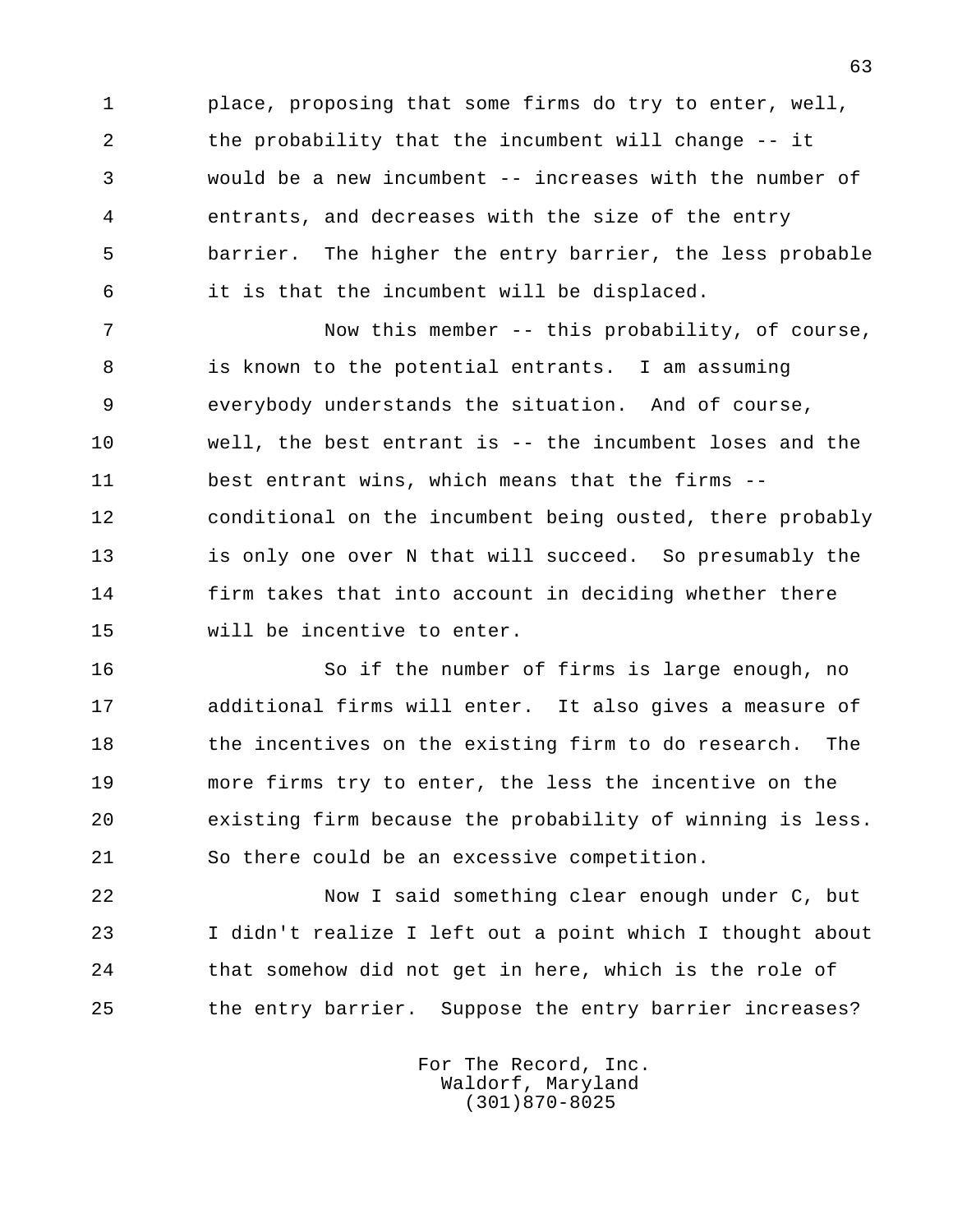1 Well, this will decrease -- it would appear, in the first 2 place, that this will decrease potential competition. 3 That, unfortunately, needs a little more analysis, as I 4 realized, and is a point I had thought of and somehow did 5 not incorporate it into this.

 6 Namely, the potential competitor is buying -- 7 with some probability -- is buying incumbency; therefore, 8 if you win, part of the reward is that you are the 9 incumbent for the next period. So there is a delicate 10 balancing act here in terms of which of the improvements 11 -- because you are buying, that of course is the logic 12 behind patents in the first place, that if you win, you 13 get a monopoly. The difficulty here is if you have 14 blocking patents.

 15 In other words, the problem of that here is you 16 have patents where you have many patents so that the next 17 stage, even though you win the competition, so to speak, 18 you need to have access to the patents. So the patent -- 19 let us say -- I am going period-by-period, so I will 20 assume the patent period is more than one period, so it 21 just does not expire each time. So the patent period is 22 let's say two periods.

 23 Then, if the innovation has new elements, it 24 also needs something from the old patent -- this is the 25 thing that I think Suzanne Scotchmer and Jerry Green have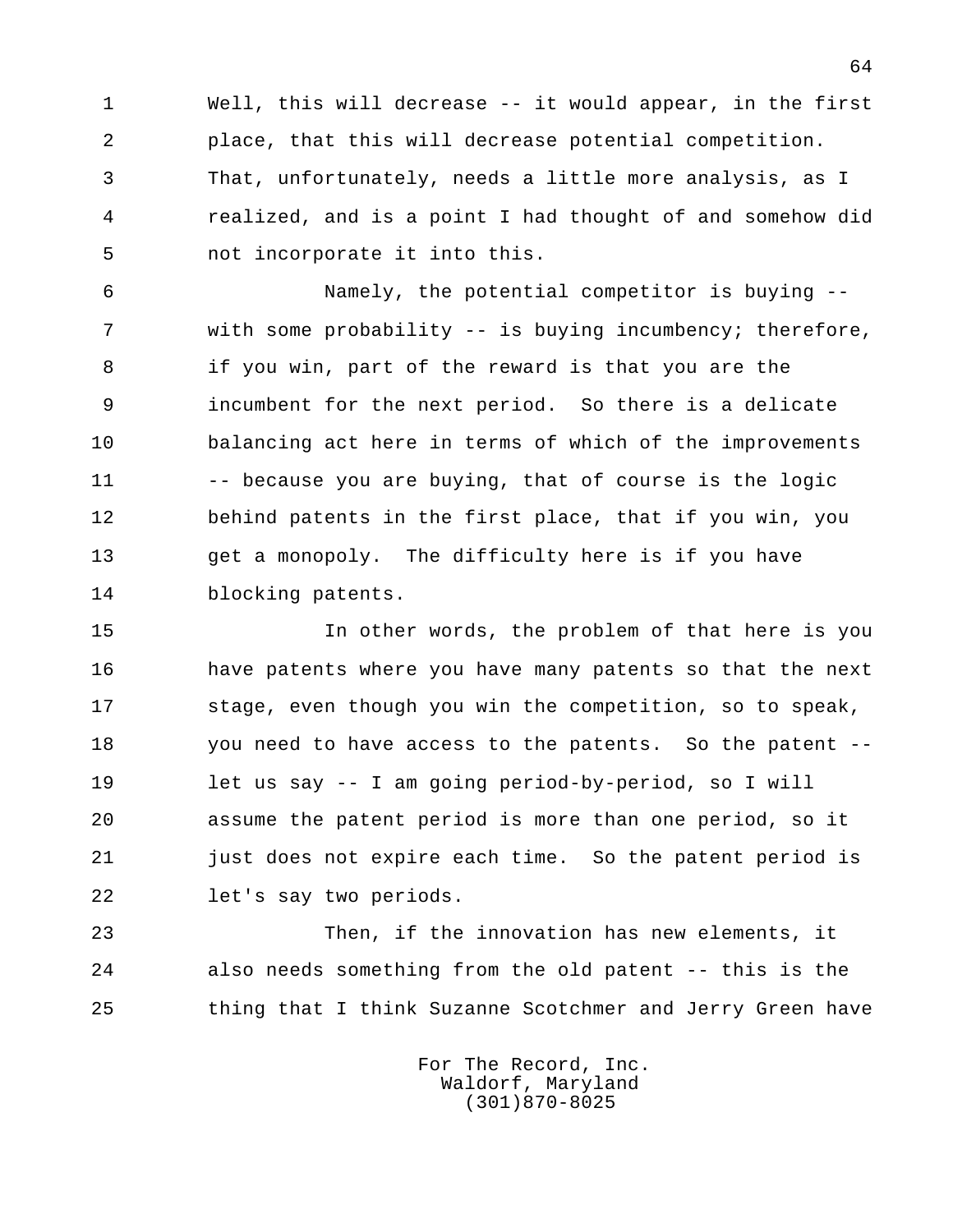1 worked on -- is that there is a blocking or a payment, 2 which is a little bit of a blocking, by the way, even if 3 it gets unscrambled, it is something of a blocking too, 4 now that I think of it -- I mean, it is a partial 5 blocking. So the existing patents will just scourge out.

 6 On the other hand, the counterpart is that, if 7 you do win, you have acquired that monopoly power, so 8 there is an offsetting figure here which I must say -- I 9 am sure you could work out the answer. Once you set up 10 the model, you can do these things by simulation, if 11 nothing else, you could work out the answer. The trouble 12 is, it is going to be a very very circumstance- dependent 13 answer.

 14 The only general observation I thought I would 15 make is the following. We have set up certain rules on 16 patents, saying, "We have agreed -- somehow we have come 17 to a social decision, a joint social judgment, that a 18 monopoly for 17 years is the appropriate reward."

 19 Now if it turns out that the existing patent 20 gives you an advantage in keeping your incumbency, and 21 therefore it in effect means the effect of a patent is 22 longer than the planned period, and therefore, although 23 it might seem to say that we should take action to 24 prevent patents from being used to extend themselves 25 beyond the period originally entitled. Thank you.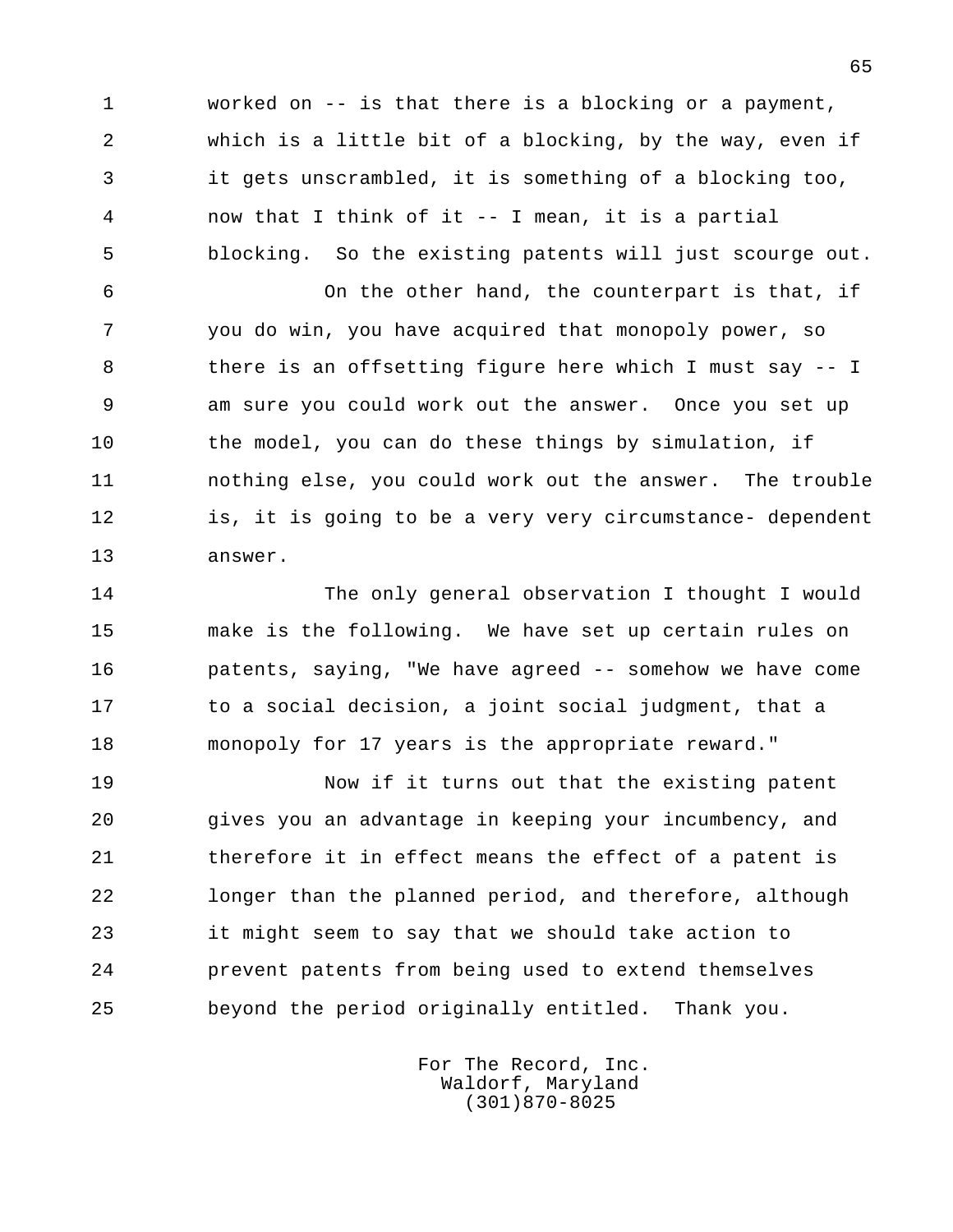1 MS. DeSANTI: Thank you very much, Professor 2 Arrow. Next we will hear from Professor Ashish Arora. 3 He is an Associate Professor of Economics and Public 4 Policy at Carnegie Mellon University in Pittsburgh, a 5 representative of another university, but he is also 6 currently a visiting Associate Professor of Economics at 7 Stanford University. He is also the Research Director of 8 the Software Industry Center at Carnegie Mellon. His 9 research focuses on many things, including the economics 10 of technological change.

 11 MR. ARORA: Thank you, Susan. I bring you 12 greetings. When Mark Lemley skipped out, I greeted him 13 for the rest of the world. I appreciate the chance to 14 participate in these hearings. Let me begin by sort of 15 picking up on what I thought were sort of the expressed 16 theme of this hearing, which is sort of IP in the 17 Knowledge Economy and this phrase, the Knowledge Economy, 18 has always troubled me because it sort of suggests that 19 we were earlier living in the Ignorance Economy.

 20 And so, if you sort of think about the process 21 of modern economic growth, the systematic application of 22 science, as Kuznets portrayed, to economic ends is the 23 hallmark of modern economic growth. So by that 24 reckoning, we have been in the Knowledge Economy for at 25 least 200 years.

> For The Record, Inc. Waldorf, Maryland (301)870-8025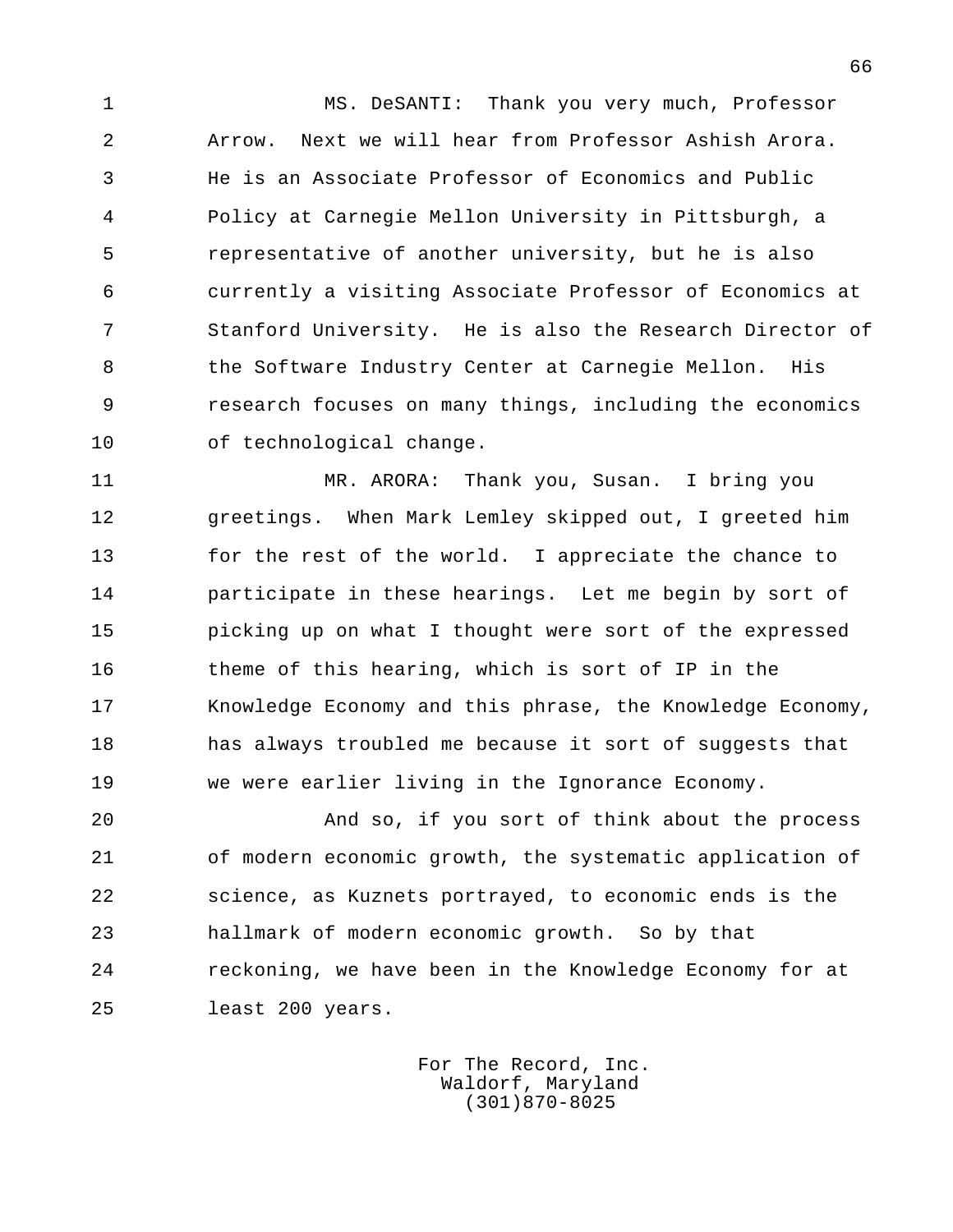1 So what sense, then, remains of the not calling 2 the present decade the Knowledge Economy? Let me offer 3 one and see if you agree, which is the increasingly 4 independent identity of knowledge as an economic 5 commodity, in other words, as a tradeable economic 6 commodity. And if you will indulge me with that, what it 7 leads to is thinking about the possibilities of markets 8 for such knowledge, which I am going to call "Market for 9 Technology" as a shorthand. And as an important 10 implication of having such markets is the possibility of 11 specialization and knowledge production. 12 And as you will readily appreciate, 13 intellectual property then is an important institutional 14 counterpart of thinking about knowledge as a tradeable 15 economic commodity. 16 What I want to do in this presentation is make 17 two points. I am going to try and sort of give you some 18 sense of what we know about the existence and size of 19 markets for technology, and the second thing is I am 20 going to try and convince you that where there exists,

 21 such markets have very important consequences for the 22 themes that have interest in competition and welfare. 23 And let me skip through that.

 24 Here is a simple typology, if you like, from 25 Markets for Technology. The two columns, I think,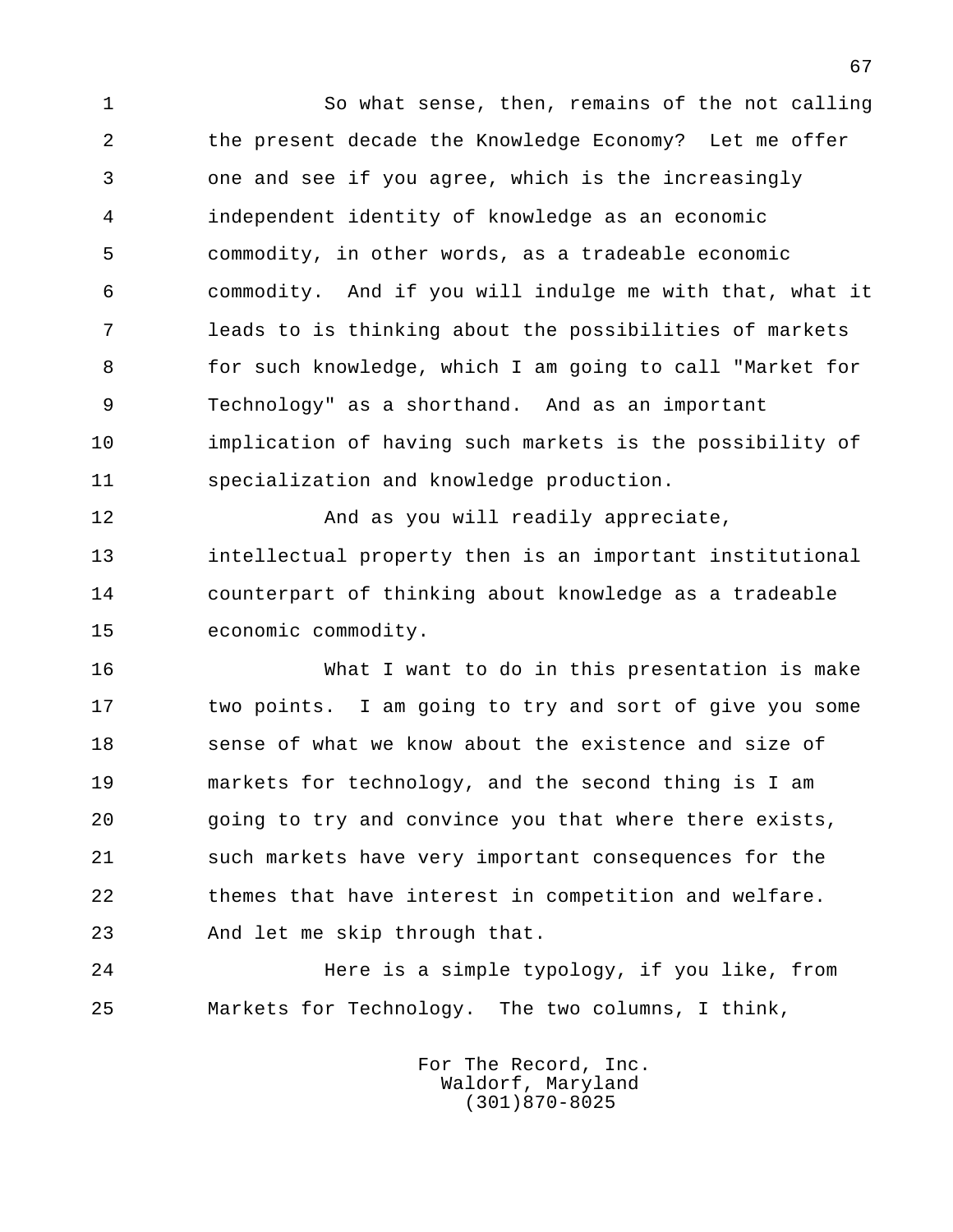1 correspond well with the existing FTC DOJ Guidelines. 2 The first column, you could think of as markets for 3 technology, and the second column of what the Guidelines 4 call the "Markets for Innovation," or the "Innovation 5 Markets." And within each of those, you could think 6 about horizontal transactions, which is licensing or 7 transactions with potential rivals and vertical 8 transactions which . And it sometimes is we tend to 9 think about either the top left or the bottom left boxes 10 as the most interesting, but it may well be that we 11 should think about these other boxes as well.

12 **And I** suspect each of these transactions and 13 each of these raise somewhat different sets of concerns 14 if you are thinking from the point of view of antitrust, 15 and some of these have already been raised. Let me skip 16 to the second bullet. The first task, if I am going to 17 talk to you about Markets for Technology, is to give you 18 some sense of how big they are. And you can measure them 19 a couple of different ways.

 20 You can look at the royalty flows from the 21 stock of existing deals, or you could look at the value 22 of deals in any particular year. And whichever way you 23 look at them, you get slightly different numbers and, as 24 you will readily appreciate, you should expect to get 25 different numbers if you are counting the value of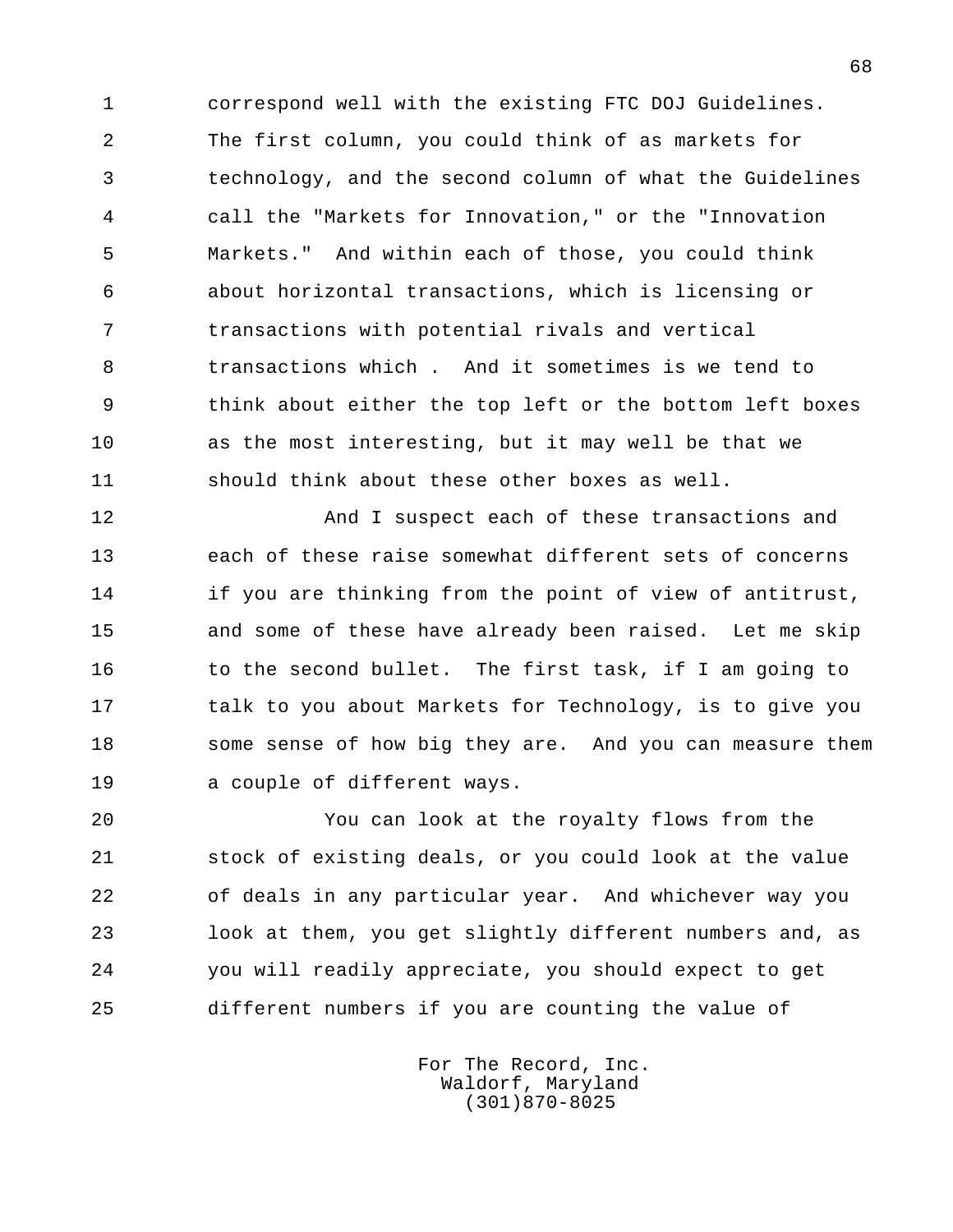1 royalty flows or the value of the deals. But take it on 2 faith that these numbers are sort of consistent.

 3 And if you want to think about how big these 4 numbers are, it is somewhere between ten and 15 percent 5 of civilian R&D. And by the way, these are estimates for 6 all the rich countries taken together, so not just the 7 U.S., so ten to 15 percent of civilian R&D in the OECD 8 countries, which is not huge, but not trivial either. 9 Moving to Consequences, this is a very interesting slide.

 10 If you look at the last row and the bottom 11 right number, that tells you what fraction of the world 12 exports of chemicals are accounted for by countries other 13 than the rich countries. And according to this table, it 14 is 33 percent. I have looked at some other sources and 15 the numbers are somewhat smaller, but regardless of how 16 you choose to measure chemicals or exports and so on, or 17 how you count multinationals, there is no disguising the 18 fact that there has been a tremendous increase in entry 19 into the world market for chemicals by what you might 20 call developing countries.

 21 And these are -- well, you can think about 22 China, Korea, Taiwan and India. Those are the four 23 prominent ones that account for a lot of this number. 24 The question is, how did this happen? Obviously there 25 are lots of explanations and the one that I am going to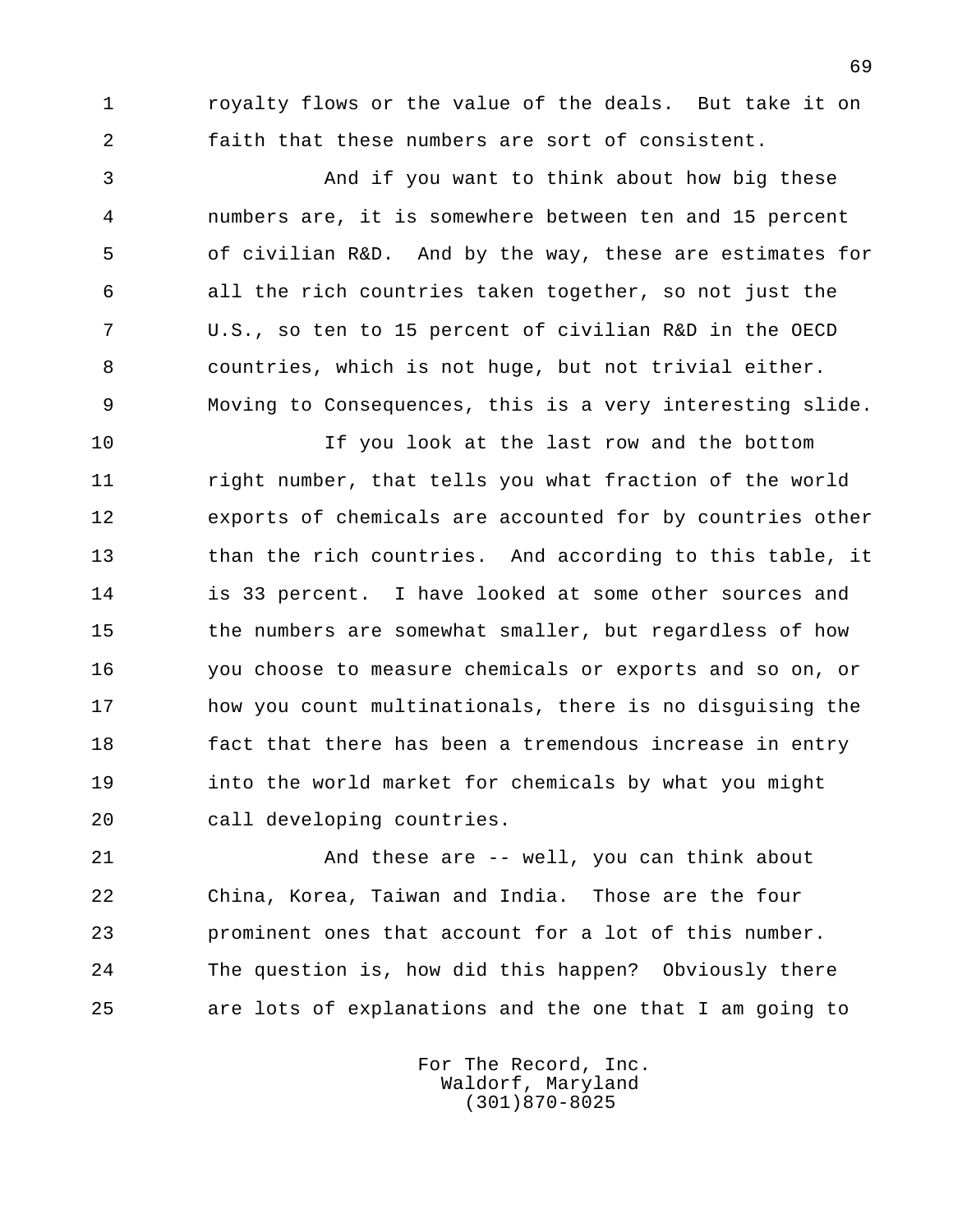1 focus on is by no means the only one, but what I would 2 like you to look at -- the one that I am concerned about 3 is where do these entrants get their technology from.

 4 And what is interesting, if you look at the 5 second column, that says the share of licenses from SEF's 6 -- SEF's are Specialized Engineering Firms. These are 7 firms that specialize in the business of plant 8 construction design and providing technology and know- 9 how, and frequently act as agents for other chemical 10 firms that want to license their intellectual property. 11 Actually, if you go to the third column, you can see 12 almost none of the technology is internal to the third- 13 world countries. Almost all of it comes from the 14 outside. And a very significant chunk comes from other 15 chemical producers and a little bit less comes from these 16 specialists -- technology producers.

17 **Let me go back to the theme that I mentioned,**  18 which is that the vertical structure of the industry, the 19 fact that there is this group of firms that are 20 specializing in plant construction and in supplying 21 process technologies, these are almost all chemical 22 process technologies, is very significant. And I would 23 submit to you that they have played a very important role 24 in hastening technology diffusion from the rich countries 25 to the poor countries.

> For The Record, Inc. Waldorf, Maryland (301)870-8025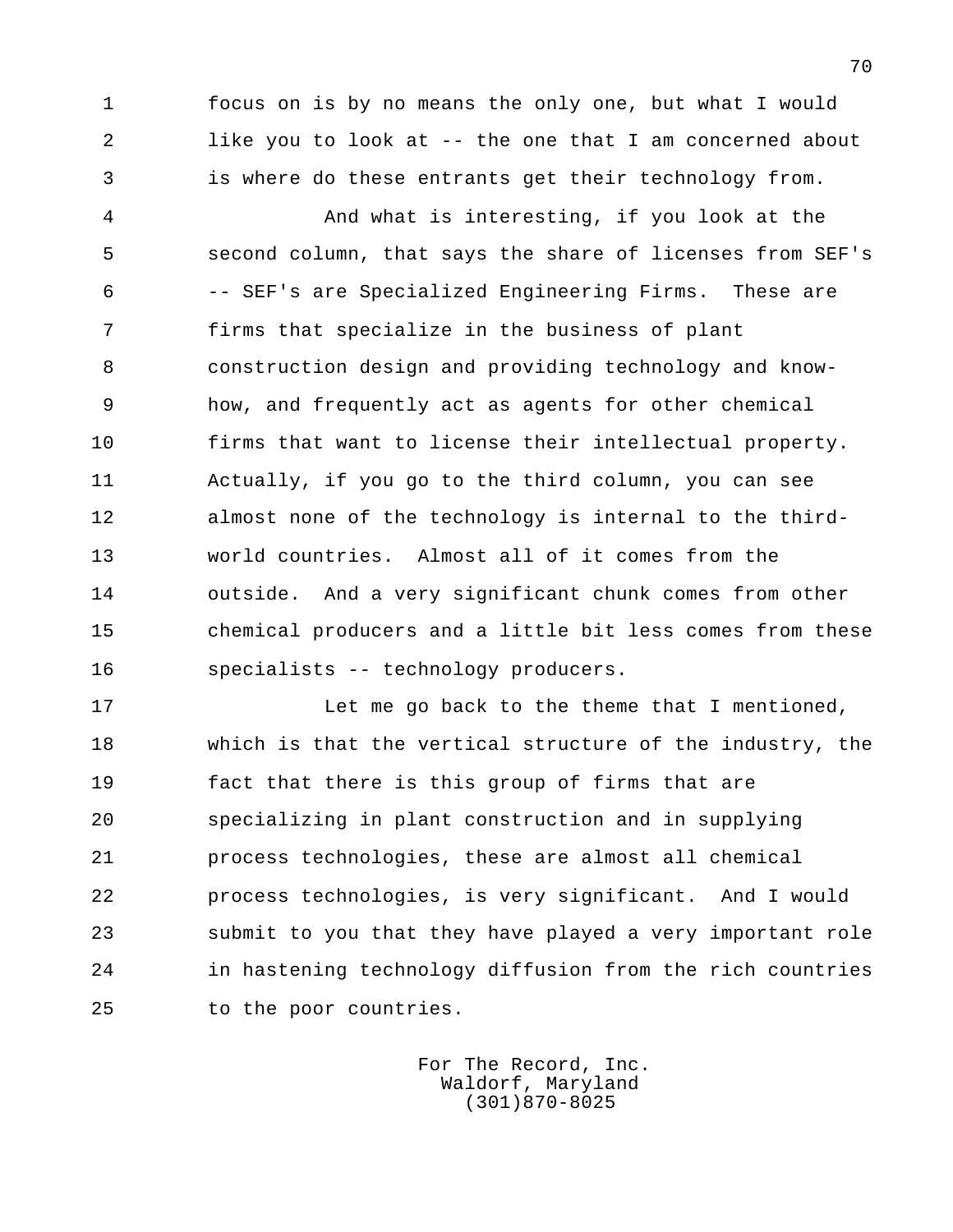1 What is also interesting if you just look at 2 the rich countries alone and you divide the producers 3 there between large -- the top 100 chemical producers and 4 the rest -- the small first-world firms look a lot like 5 third-world firms in terms of their reliance on outside 6 sources of technology and in the reliance on the 7 specialized technology suppliers for technology.

8 The bottom line from that chart is, where you 9 have functioning markets for technology and where you 10 have these firms that specialize to some extent in 11 technology generation, but to a much greater extent in 12 selling technology and providing the complimentary know- 13 how and services that need to go with it, that you get 14 tremendous social gains in terms of rapid technology 15 diffusion and entry.

 16 As some of you know, the chemical industry is 17 highly competitive and the competitive pressures that 18 force a far-reaching restructuring in the industry and 19 the U.S. and other European countries. More broadly, 20 if you think about markets for technology, what they do 21 is -- we talked about whether small companies are more 22 innovative than large companies -- one way to think about 23 markets for technology is they find you a way out of this 24 dilemma.

25 You know, you can do -- and Professor Arrow has

 For The Record, Inc. Waldorf, Maryland (301)870-8025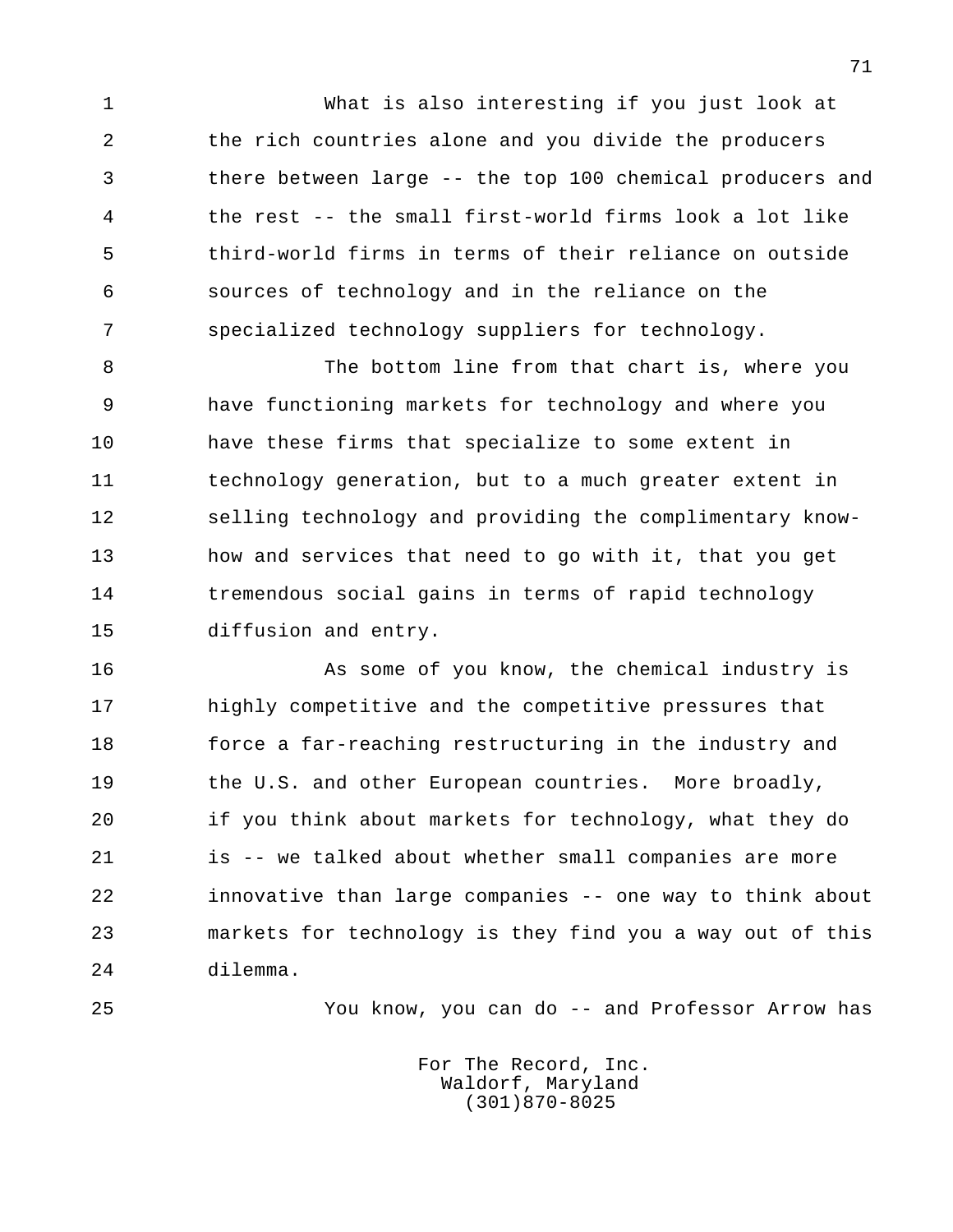1 written on this as well -- is that you can get a kind of 2 division of labor where firms can specialize in those 3 aspects of innovation where they have a competitive 4 advantage and, in particular, small companies do not need 5 to acquire the extensive downstream complimentary assets. 6 For R&D intensive companies, having such a market 7 provides an additional option -- they can always choose 8 to license. And from a social point of view, having such 9 markets has additional benefits in terms of awarding 10 duplicate of R&D.

 11 So, to conclude, having markets for technology 12 is, I think, a very important component for having this 13 kind of vertical specialization and division of labor in 14 innovation. And when you have such a division of labor, 15 in particular that tends to lower entry barriers even in 16 the downstream product markets. The other part that --17 Susan, am I over my time limit?

18 MS. DeSANTI: No.

 19 MR. ARORA: Okay. So let me come back to then 20 the other theme, which is what role do patents play in 21 such markets for typology. And I will submit to you that 22 patents play an important role. They enhance the 23 efficiency of knowledge transfer and they help structure 24 the kinds of licensing contracts that I have talked 25 about.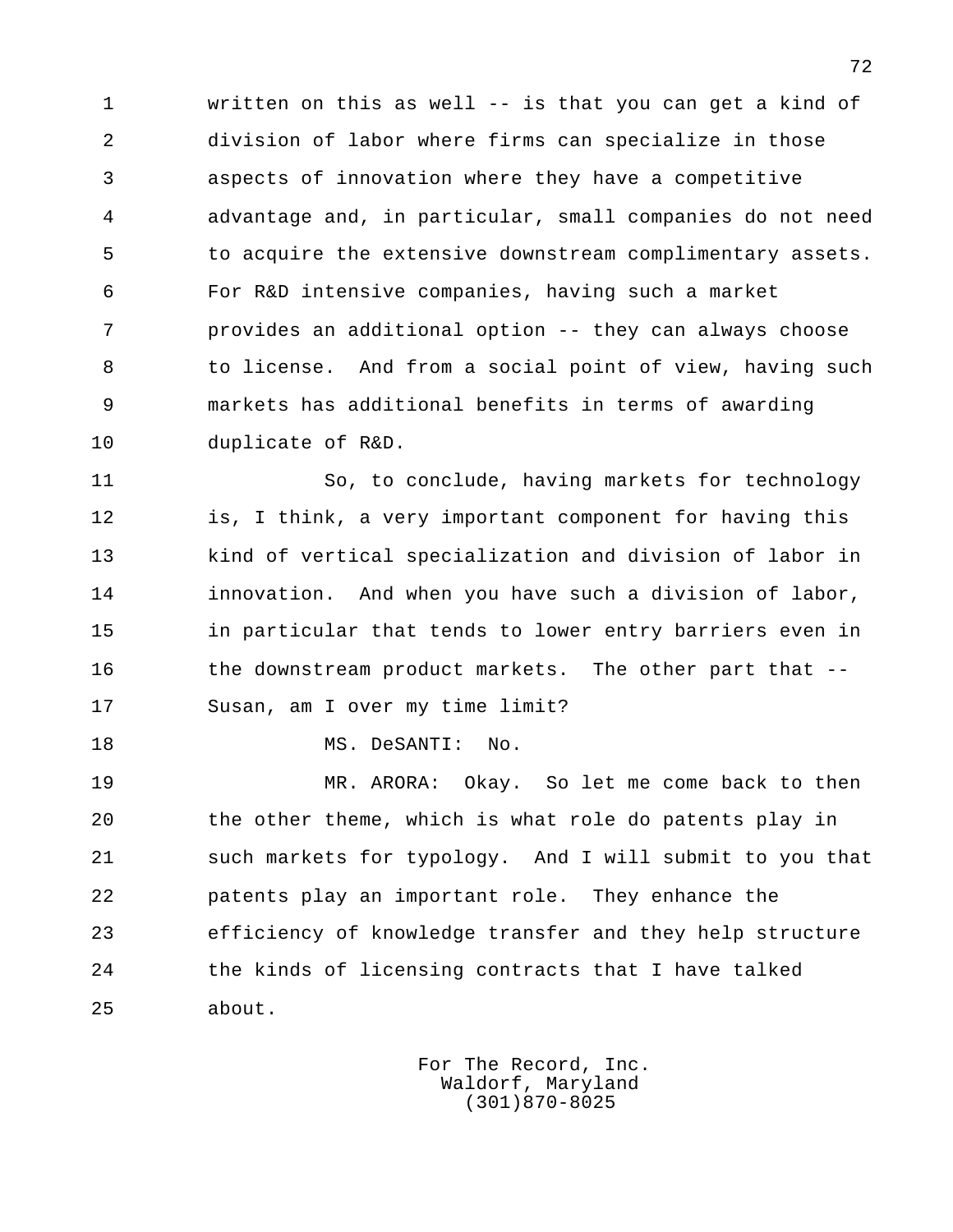1 And let me conclude by saying that -- I do not 2 want to sound as if there are no downsides -- I think 3 there are a number of issues that have to do with the 4 role of intellectual property rights and the market for 5 technology. These have already been raised.

 6 This question of blocking patents that 7 Professor Arrow talked about and Mark Lemley talked 8 about, and others did, and semiconductors and biotech, 9 what kinds of social costs are involved in coming to 10 terms or making these kinds of arrangements to get access 11 to the technology through this market, and in particular 12 what are the social costs involved when these 13 transactions break down?

14 **And moreover, there is some evidence that**  15 suggests that legal costs -- litigation costs -- may be 16 especially burdensome for small innovative firms. There 17 are specific concerns about whether the patents are 18 playing the roles that they are supposed to play and, in 19 particular, whether they are sort of adequately 20 disclosing what they are supposed to disclose.

 21 And the last bullet, I think, is perhaps not 22 relevant for the immediate topic, but is relevant for 23 where we are, which is what impact markets for technology 24 in general will have on academic norms and academic 25 research. Thank you.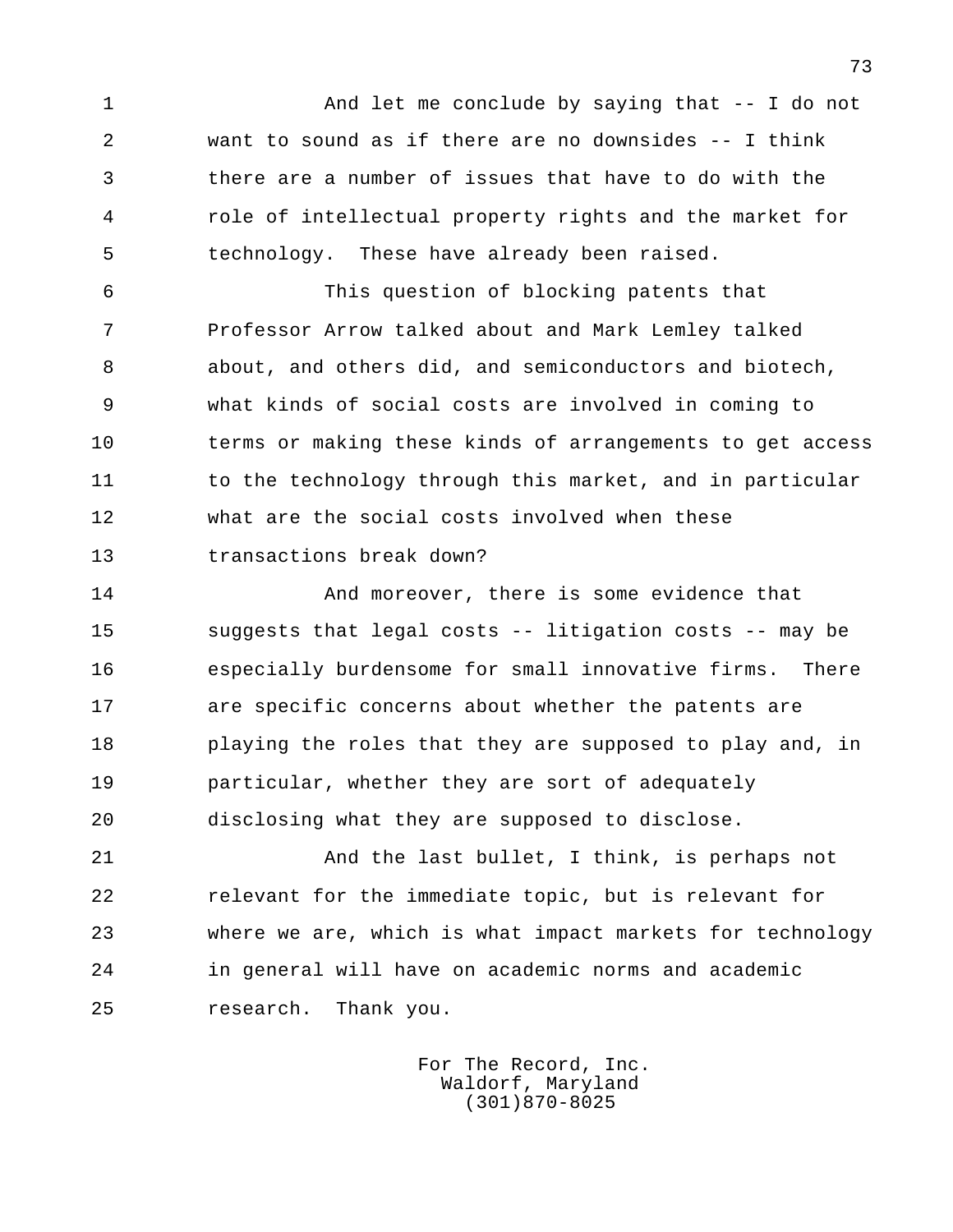1 MS. DeSANTI: Thank you very much. For our 2 final speaker, we move to Professor Hal Varian, who is 3 the Dean of the School of Information Management and 4 Systems at the University of California at Berkeley. He 5 also holds joint appointments in the Haas School of 6 Business and the Department of Economics and occupies the 7 Class of 1944 University Professorship. He has written 8 numerous papers and books on Economic Theory, 9 Econometrics, Industrial Organization, and the Economics 10 of Information Technology.

11 MR. VARIAN: Thank you. Let us see if I can 12 operate this. You know, I am a believer in this 13 principle that power corrupts and Powerpoint corrupts, 14 absolutely! But nevertheless, I decided to use that 15 technology for this demonstration. I knew that I was 16 coming at the end of the talks this afternoon, so I 17 decided that, rather than being repetitive, I would try 18 to be provocative.

 19 So what I have put together are some PBI's, 20 Partially Baked Ideas, about the subject matter and maybe 21 a little bit orthogonal to some of the ideas that have 22 come so far but, as you will see, there are also several 23 overlaps.

 24 So I want to go back to the basics, really, and 25 sketch out the typical analysis. And if you look at the

> For The Record, Inc. Waldorf, Maryland (301)870-8025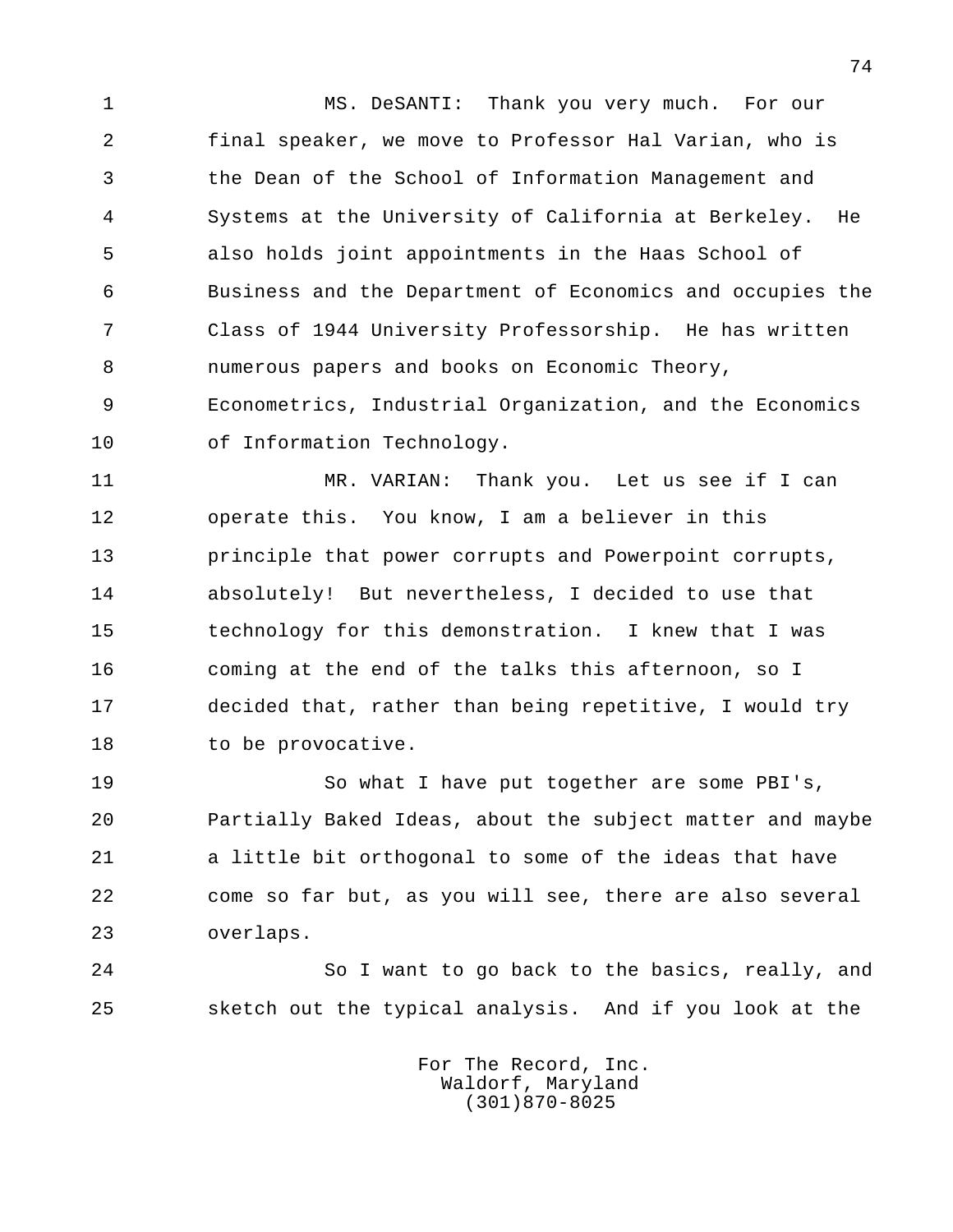1 text books, I could recommend a few, but if you look at 2 the text books, they start generally with monopoly and 3 then they say, "Well, what are the losses? Prices are 4 too high, output is too low." And then they might say, 5 "Well, where did the monopoly come from?" And it might 6 come from government regulation or it might come from 7 returns to scale, or it might come from bad behavior.

8 And then they say, "Well, how do you remedy 9 it?" Well, you might deregulate if it is a government 10 and you might regulate if it is returns to scale. I 11 always thought it was kind of amusing that you could both 12 deregulate and regulate as a cure to monopoly. And then 13 you might adjudicate if it comes from bad behavior. So 14 that is pretty much a summary of what we see in the 15 textbook analysis.

16 But the problem with this, I think, is in many 17 cases -- and you might even say most cases these days -- 18 firms compete to acquire the monopoly. So there is the 19 discussion we have had today about patents where you are 20 competing and in many cases there are patent races to 21 acquire monopoly, there is lock-in, where you could 22 acquire a position where you have some monopoly power, 23 but of course there is a competitive stage to acquire 24 that power because there are switching costs.

25 Their network effects or demand-side of

 For The Record, Inc. Waldorf, Maryland (301)870-8025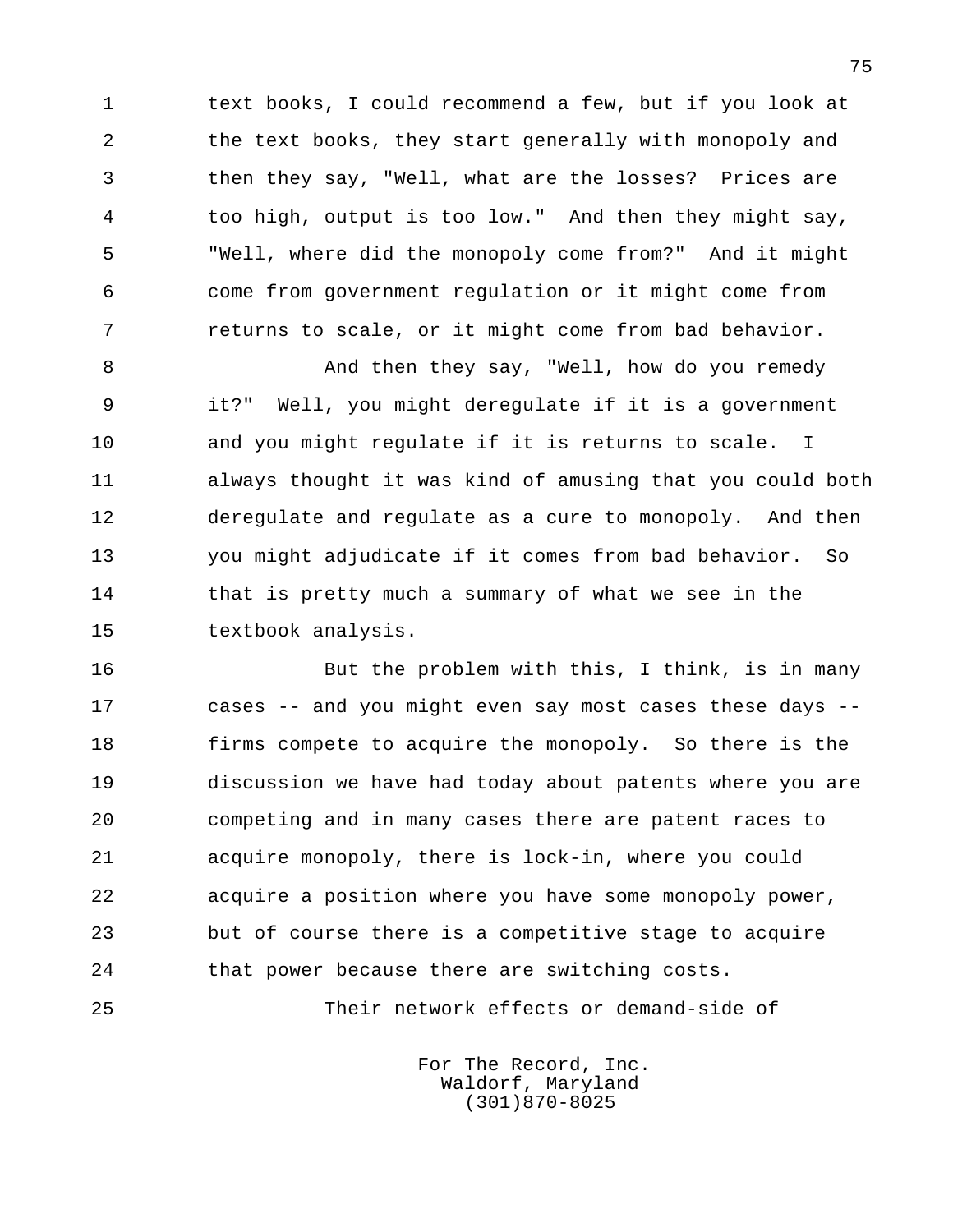1 economies of scale, supply-side of economies of scale, 2 competing for proprietary standards, and what the 3 textbooks tend to leave out is this competitive stage, 4 the prior stage of monopoly. And I think this is what 5 professor Arrow is addressing a little bit earlier. And 6 of course, if competition is very intense in all these 7 cases, the profits are completely competed away. Of 8 course, we still have the dead-weight loss, even though 9 the profits could be competed away.

 10 But even with dead-weight loss, I think there 11 is a big problem with the standard analysis because the 12 concept is pretty clear -- it is the value of the lost 13 output that results from price being greater than 14 marginal costs, but of course, in a lot of industries 15 that we are concerned with today, if you have a flat 16 price, it has got to be greater than marginal cost 17 because of the returns to scale component. And 18 additionally, it is very very common to see firms 19 engaging in various kinds of price discrimination.

 20 In fact, here is a pet peeve of mine, that if 21 you look at a lot of this efficiency condition, people 22 say price equals marginal cost, price equals marginal 23 cost, but that is not really true. It should be marginal 24 price equals marginal cost. Right? That is what you 25 want for efficiency, that the willingness to pay by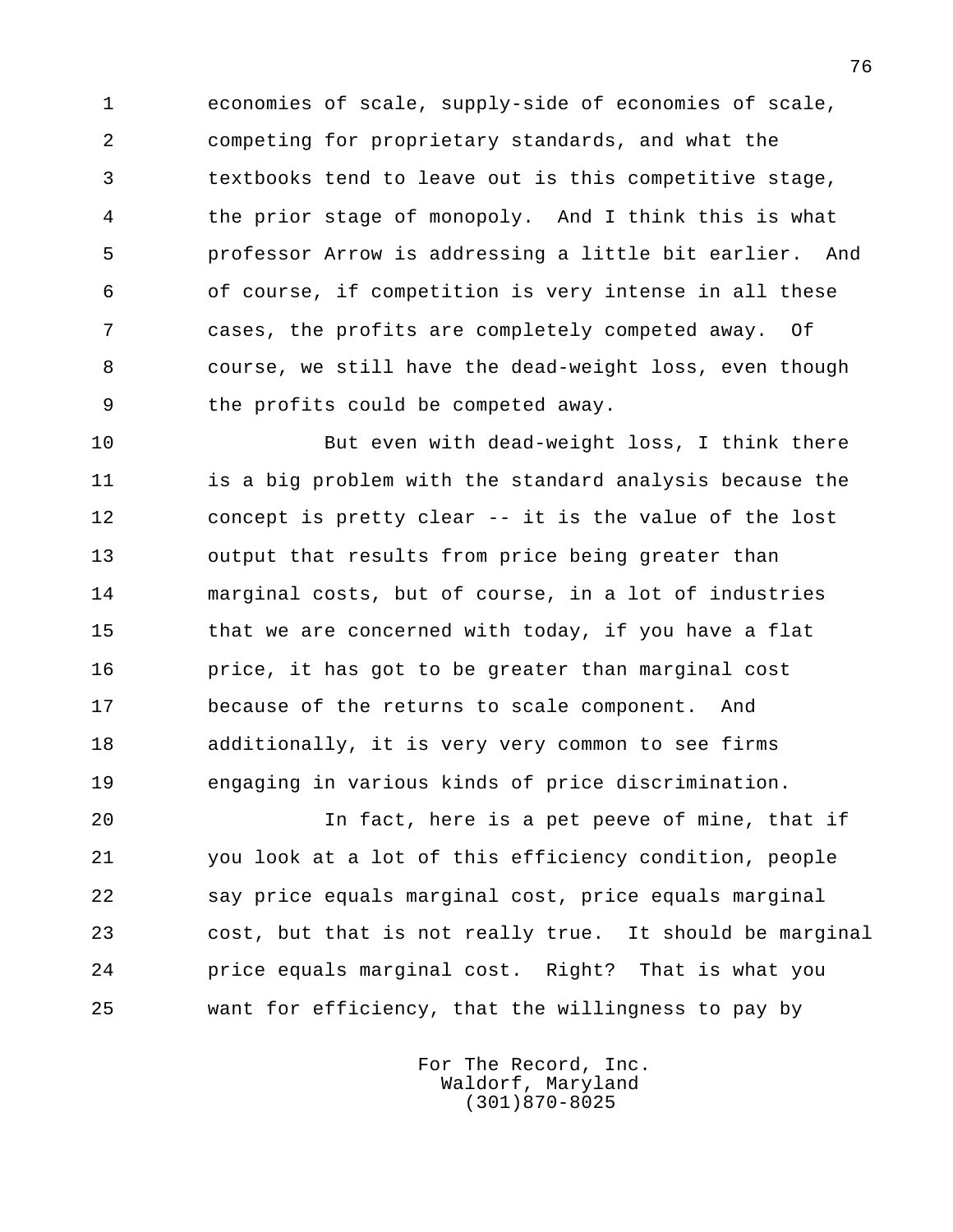1 marginal consumer for the marginal unit should equal the 2 marginal cost of production.

 3 And in many cases, the real efficiency loss 4 does not end up being so much an output loss, but rather 5 the quality distortions that you get from attempts to 6 satisfy the soft selection constraints.

 7 So take my favorite example of looking at 8 movies and videos and so on, it might cost you \$30 to 9 take your family out to see the movies, but if you wait 10 for six months, you can see it at home for \$3.00 or 11 \$4.00. And so the marginal cost which is something that 12 I think pretty much approximates the marginal cost of 13 providing that particular product, so the marginal cost 14 is really the six months that you have to wait rather 15 than the output distortions.

 16 Now that is the kind of thing that I think is 17 more and more present and, of course, there are many many 18 other cost monopolies besides just the output distortion. 19 I am going to talk about that a little bit later on. And 20 of course, those factors have always been around, but 21 they are of growing importance because of the ease and 22 the incentive to engage in this kind of price quality 23 discrimination.

 24 So it has certainly been facilitated by 25 improved monitoring technologies, more and more

> For The Record, Inc. Waldorf, Maryland (301)870-8025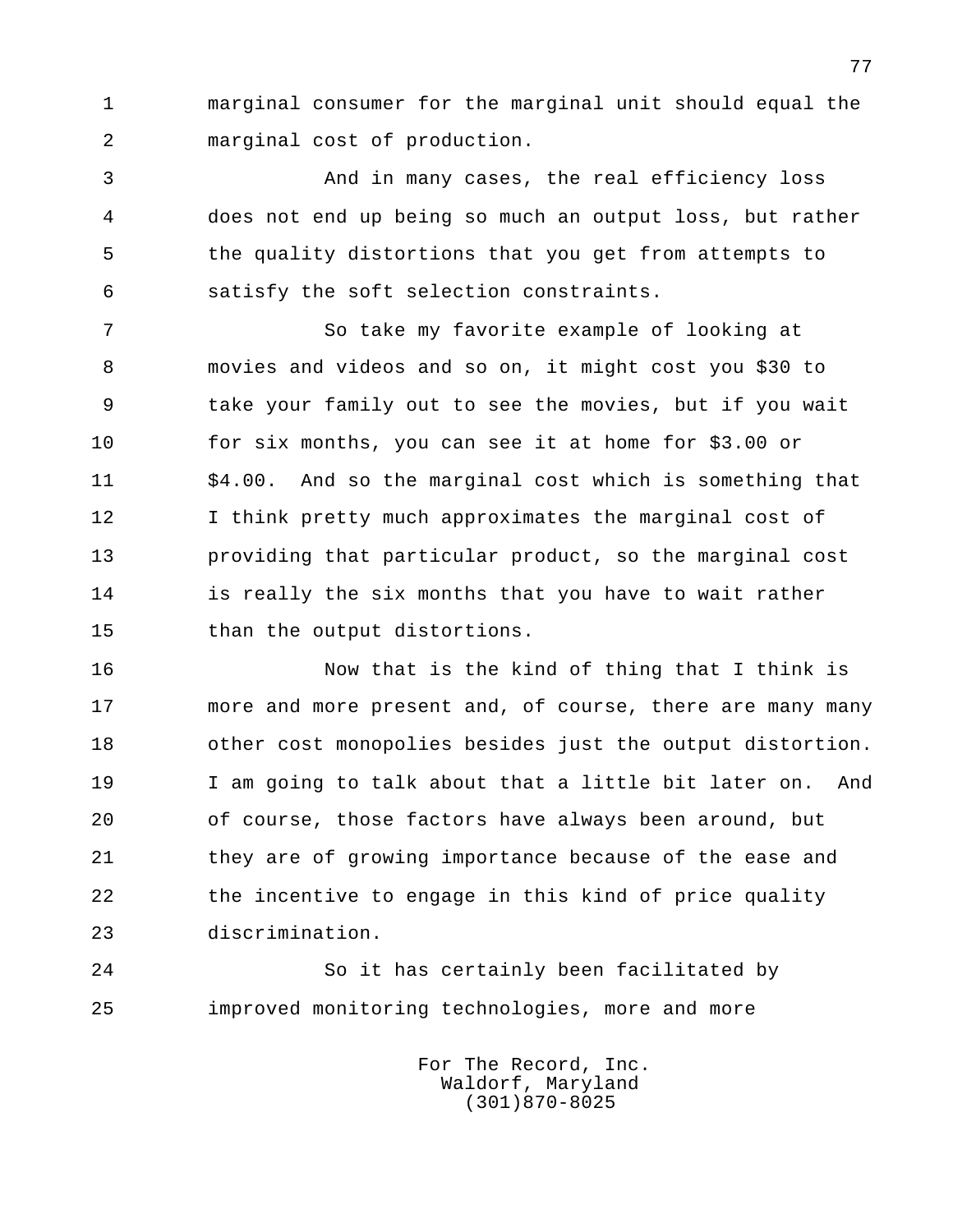1 transactions are computer mediated, more and more 2 merchants have records of purchase history, loyalty clubs 3 that trend towards licensing for both information goods 4 and physical goods, and I think more and more cases where 5 price is going to depend on conditions of use.

 6 So, for example, if you go to the supermarket 7 and you are in the loyalty club, you get coupons, and 8 those coupons depend not only on what you have bought in 9 the past, but even on what you are buying now. If you go 10 on-line, of course, there are all sorts of price 11 discrimination. I will give you all a good reason to be 12 here this afternoon, despite the beautiful day outside, 13 by giving you a tip on how to buy on-line.

 14 So whenever you want to buy anything, what you 15 should do is go to your search engine and type in Amazon 16 coupon, or Buy.com coupon, and nine times out of ten, you 17 come up with a coupon for \$10 or \$25 off, so you 18 immediately save \$10 or \$25 right there just by using 19 that coupon. I also discovered another kind of cute 20 thing.

21 A while ago I was at Amazon and I put a product 22 in my wish list -- they have got a wish list there -- and 23 the next thing you know, a day later, I got an e-mail 24 saying, "Hey, we will give you \$10 off anything on your 25 wish list." And if you think about it, it's kind of cute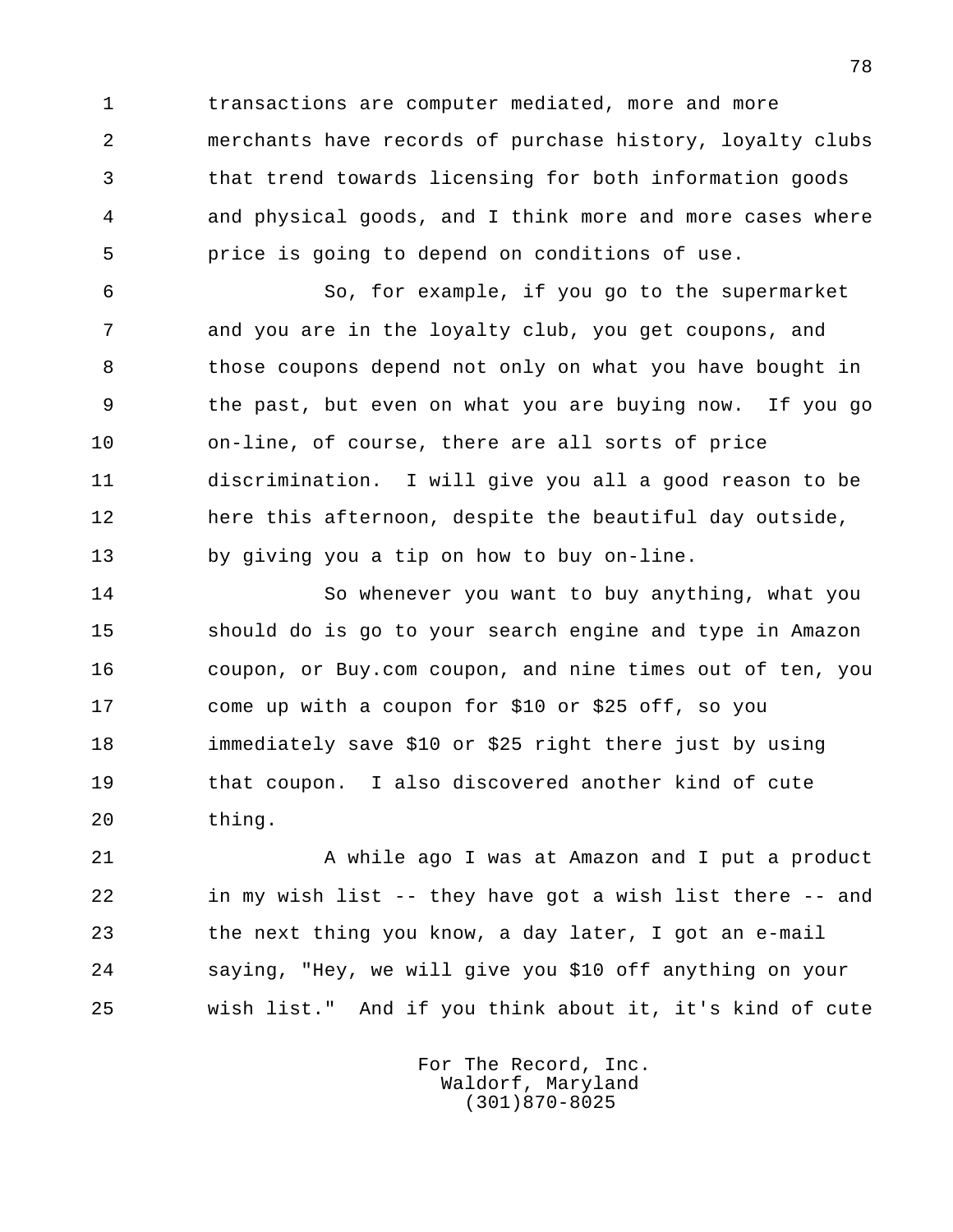1 because, to say that it is on your wish list says, "Well, 2 I want to buy it, but I am not quite ready to pay that 3 price." So, of course, in that case, they like to make 4 you another offer.

 5 So you are doing a kind of iterated negotiation 6 in that case. And, of course, it is not a secret that 7 Microsoft and other software companies would like to sell 8 software by the services or by subscriptions, it depends 9 on conditions of use, they have recognized that durable 10 goods monopoly problem is a real issue and there are even 11 more exotic technologies on the horizon like RF bar codes 12 which I think will dramatically affect the way goods are 13 sold.

14 RF bar codes are little bar codes that generate 15 radio frequencies so you can walk by something and see 16 how much stuff is, what the prices are. And you could 17 also potentially price products by the products that are 18 consumed with, so you can extract some of the value of 19 the complimentarities. So in any event, there are lots 20 of different technologies that are going to allow very 21 dramatic forms of price discrimination.

 22 Of course, when you are in an industry with 23 high fixed cost and low marginal cost, you are extremely 24 interested in price and product differentiation to avoid 25 kind of head to head competition that would benefit or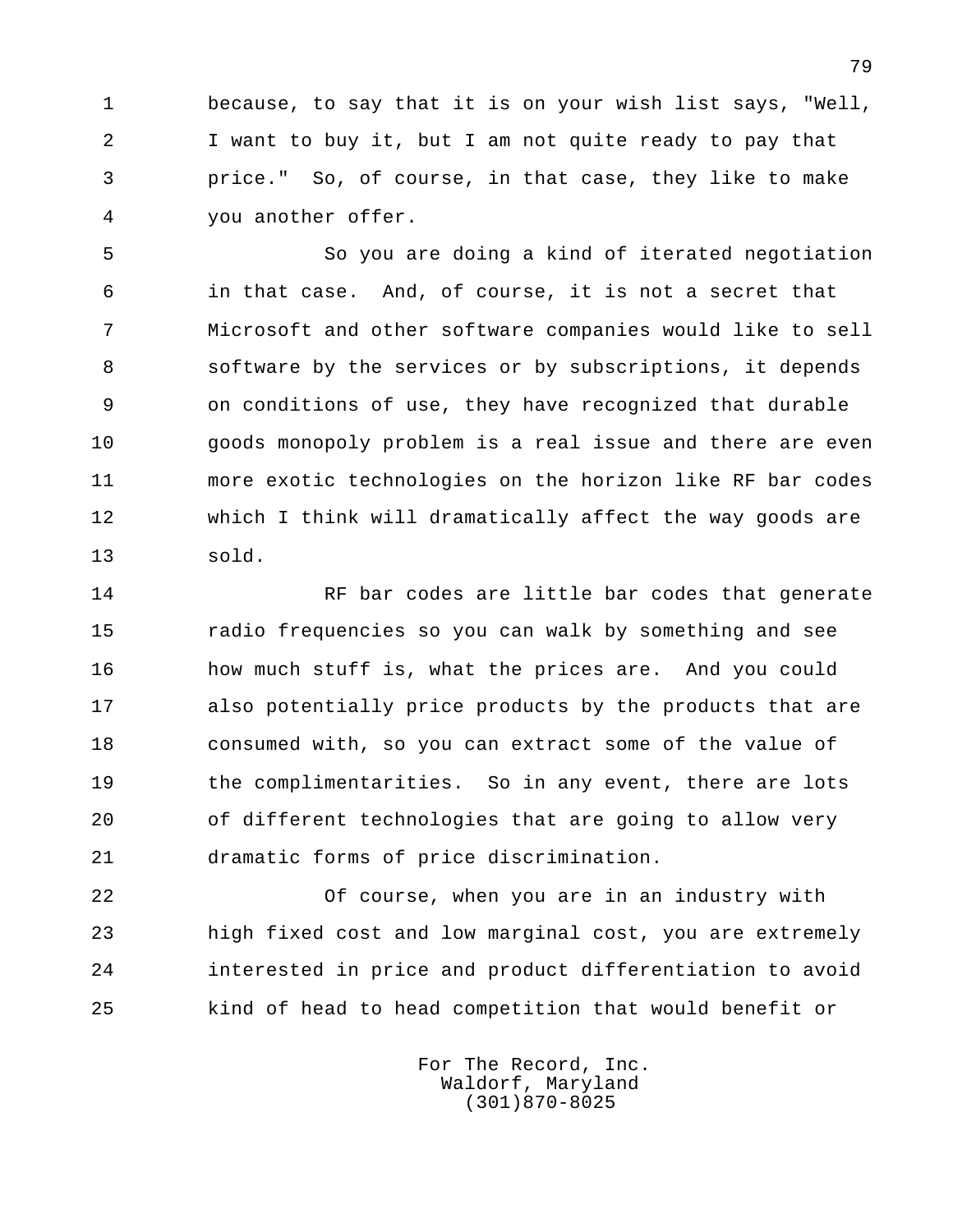1 cost both of you. And here are a few diagrams from Econ 2 1. I mean, that is the ideal perfect competition.

 3 The color code here is "Green is Good" and Blue 4 is Bad," at least for non-economists. And black is real 5 bad. We all agree black is bad. So you have got the 6 consumer surplus, the producer surplus, and the dead- 7 weight loss. That is the picture you usually see.

8 But then, if you compete for the monopoly, 9 well, at least sometimes the competition -- maybe that 10 all gets passed along to the consumers and so you will 11 have the dead-weight loss, but the consumers get a great 12 deal. And then, if you have a perfectly discriminating 13 monopolist, well, everything is producer-surplus, but if 14 you have firms that compete to become perfectly 15 discriminating monopolists, which I think is a very real 16 case, well, then, it is great because all the benefits go 17 back to the consumers.

 18 So, in fact, I think you might want to call 19 this the -- maybe this is apologies to Ken Arrow -- this 20 is the third theorem of Welfare Economics -- that if 21 firms that compete to become a price discriminating 22 monopolist, then you should get an efficient outcome and, 23 in fact, consumers get the bulk of the gains. Now that 24 is obviously an extreme case, but so is perfect 25 competition and perfect monopoly.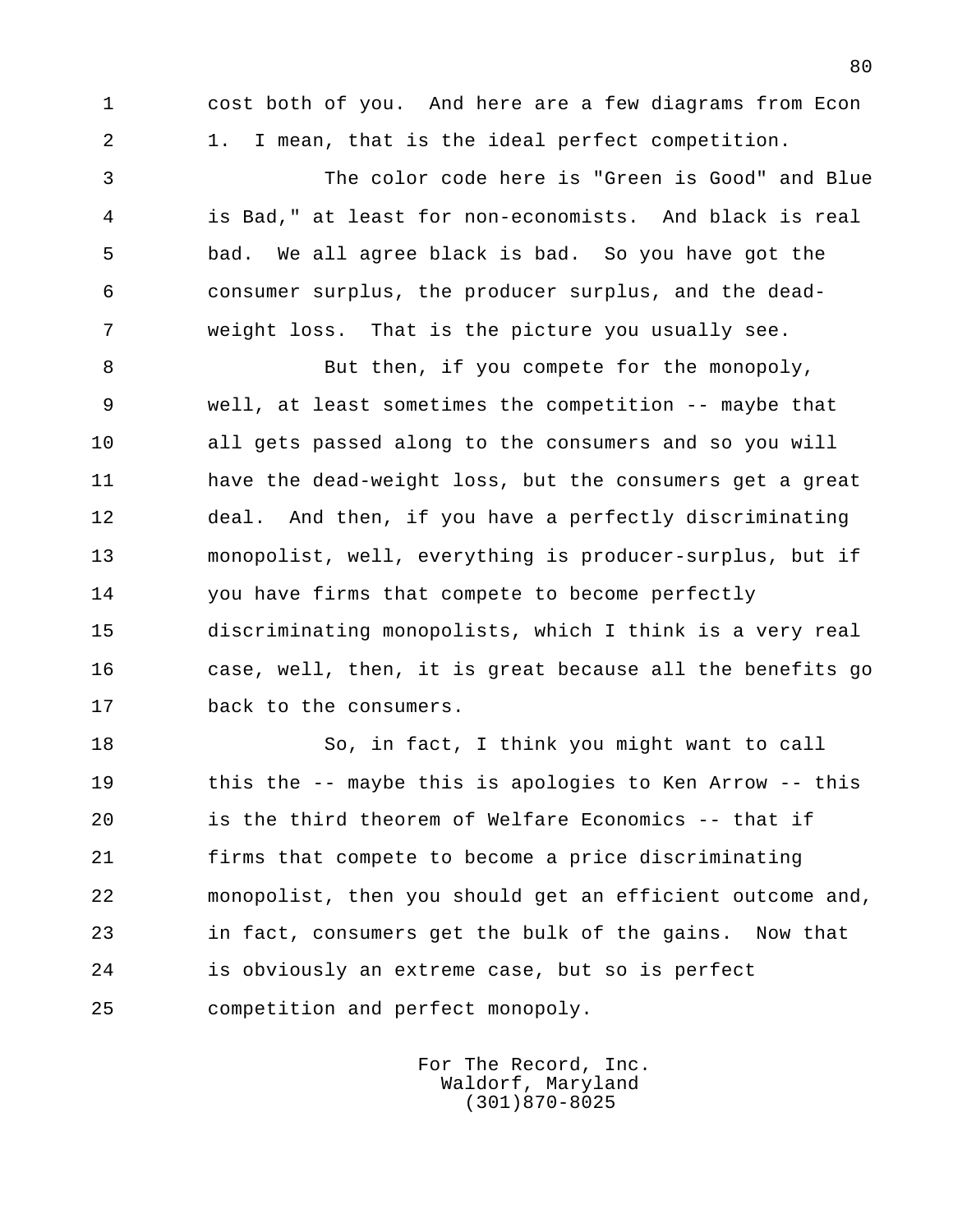1 In fact, somebody told me this was just too 2 perfect because it has got to be perfect competition for 3 a perfectly price discriminating, perfect monopoly. So 4 it is three orders of perfection here.

 5 But I think you ought to take it seriously, 6 particularly when you try to look at an analysis of what 7 happens in increasing returns industries, or industries 8 with a lock-in or network effects, and it is important to 9 look at the entire history of competition in the industry 10 and also, of course, to evaluate the impact of price 11 discrimination appropriately.

12 And in that last factor, I think, there is a 13 real conflict between the way the Law views price 14 discrimination and the way Economics views price 15 discrimination. And so instead of Law and Economics, you 16 know, see there I wrote "Law vs. Economics" in that 17 particular case. But then it is also important to 18 recognize that, being a really extreme case of that sort, 19 there are lots of problems with that analysis.

 20 And I think seeing what is wrong, I mean, 21 taking that as your baseline case and then critiquing it 22 I think leads to some of the same insights that we have 23 heard generated today in the other discussion. One is 24 that just the output effect is really small potatoes 25 compared to a lot of the other social costs of monopoly.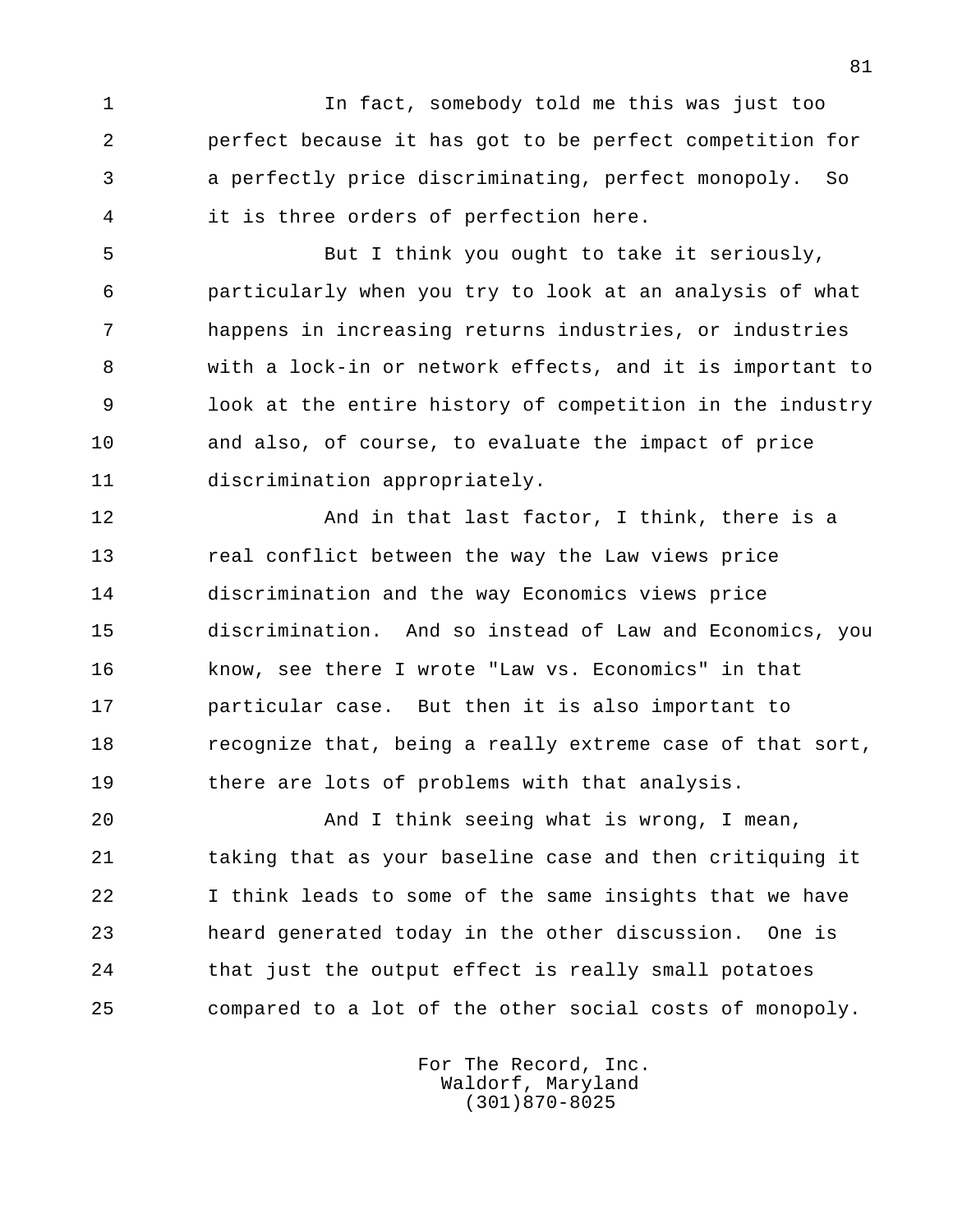1 But the trouble is, the output effect is clear-cut -- if 2 monopolists, at least the non-price discriminating 3 monopolists, produces too little output, whereas if you 4 look at quality and choice of innovation it can go either 5 way. Maybe you can have too high a quality.

 6 I mean, people have argued that AT&T, for 7 example, maybe due to regulation incentives, or maybe due 8 to quality as an entry barrier, had too high a quality of 9 their product. Or it can have too low. Maybe your 10 favorite example is some other telecommunication 11 companies might go in there. And innovation? Well, we 12 have heard a lot about that.

13 And I think what we have heard is, on the one 14 hand, on the other hand, the monopoly has the money, so 15 they have got the money to invent to put into R&D, they 16 have got an incentive to save cost, and they have perhaps 17 an incentive to do something to quality. But they 18 certainly do not have an incentive to destroy revenue to 19 do really disruptive innovations.

 20 I thought about this a few weeks ago. I went 21 to a conference on Moore's law and Intel demonstrated a 22 Terahertz transistor -- 1,000-gigahertz. So now we have 23 gigahertz chips. And just this morning there was an 24 announcement where IBM says that it is going to have a 25 100-gigahertz chip, but this was ten times that, so this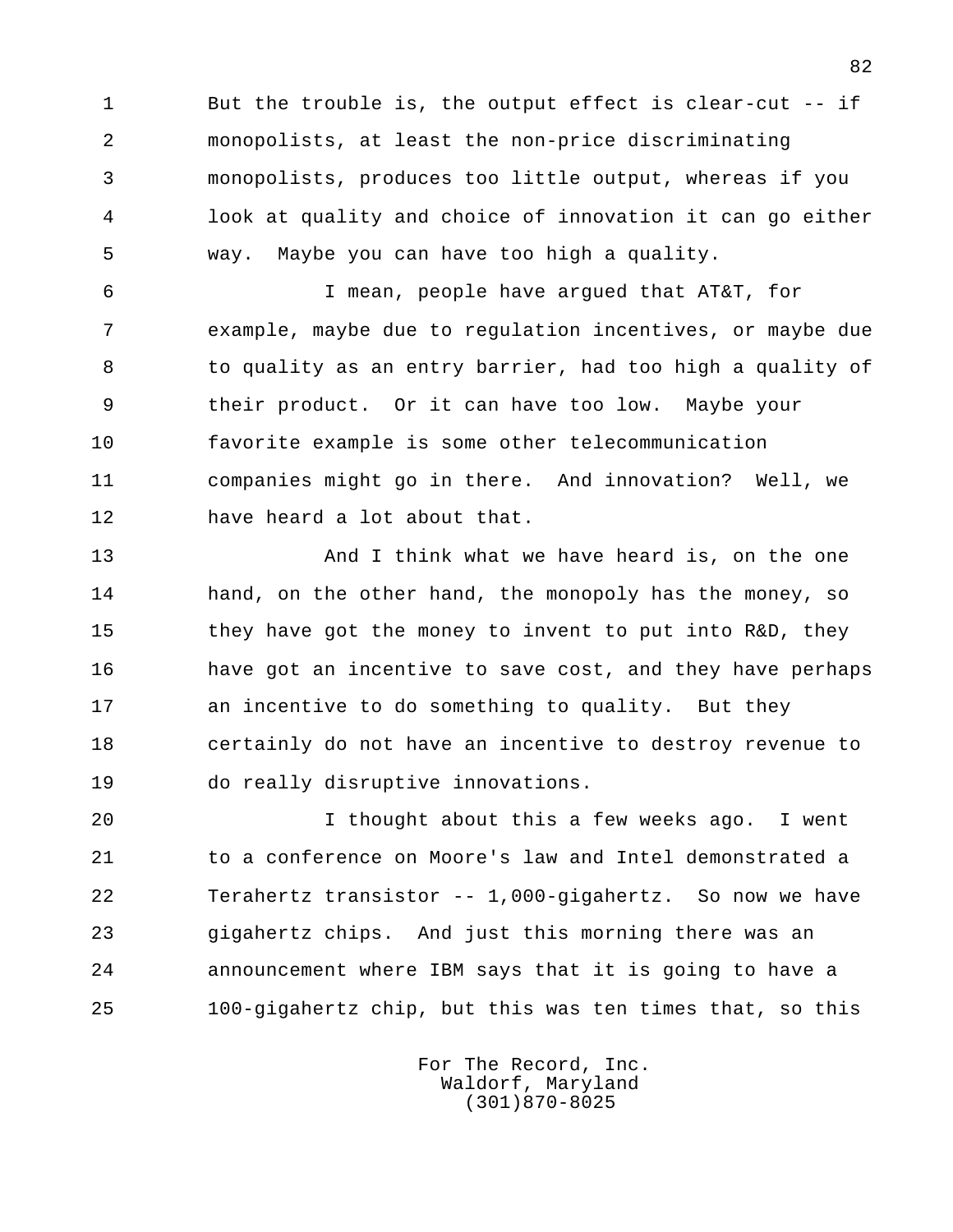1 is a Terahertz transistor.

 2 And they are putting huge amounts of money into 3 innovating in that particular approach to semiconductors, 4 but then we have people over in the EECS that are 5 printing integrated circuits on potato chip bags with 6 ink-jet printers, which is really a rather dramatically 7 different technology, especially if you look at the 8 difference between fixed cost and variable costs for how 9 those technologies play out.

 10 And Intel just is not a player in that 11 particular industry, even though I think it has got quite 12 dramatic possibilities for changing not so much the 13 traditional semiconductor market, but in fact opening up 14 all sorts of new markets to semi-conductors that are 15 currently not available.

 16 So the other thing is that competition to 17 acquire the monopoly does not always benefit consumers. 18 You might have rent dissipation. And it is kind of funny 19 when you look at the literature, if you look at rent 20 seeking literature, it says all the expenditures to 21 acquire the monopoly are a social cost, but if you look, 22 say, at lock-in literature, all the expenditures to 23 acquire monopoly benefit consumers because it is all 24 modeled as first-period consumption.

25 And if you cut your prices in order to get

 For The Record, Inc. Waldorf, Maryland (301)870-8025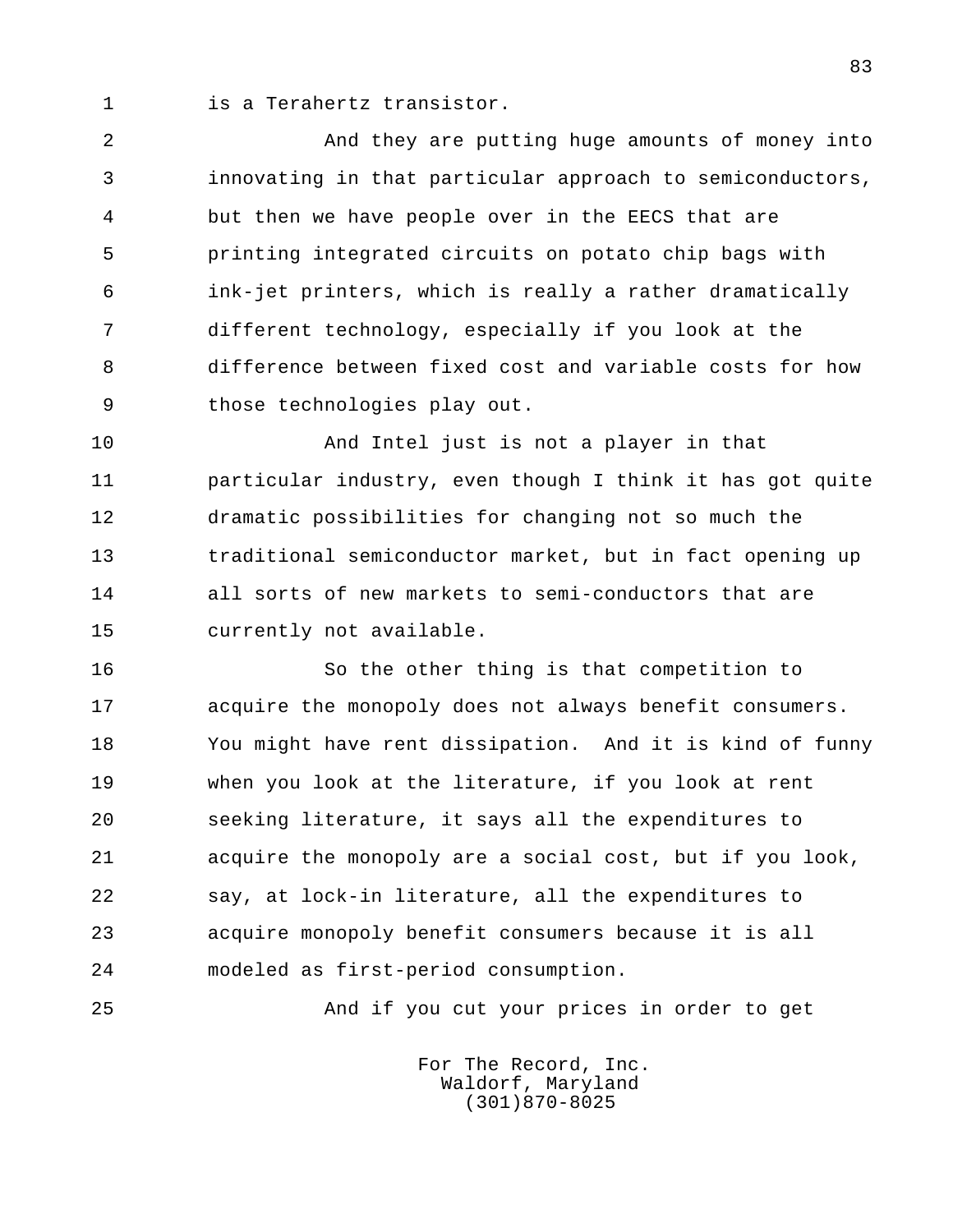1 those consumers locked-in second period, but of course 2 there could be lots of other ways to compete that do not 3 necessarily benefit consumers, by lobbying and 4 regulation, and doing all sorts of things of that sort. 5 Of course, there is also path dependence, luck, strategy, 6 mistakes. You can look at a lot of situations where 7 little changes made a big impact in the Operating Systems 8 -- Steve Balmer.

 9 In the race between OS-2 and Microsoft Windows, 10 there was apparently a bug in OS-2 where if you hit 11 certain keys at the same time, the whole Operating System 12 would crash. And Steve Balmer went around Comdex showing 13 every booth what keys to hit to crash OS-2, which I think 14 was a particularly interesting pivotal event in the war 15 between those two operating systems.

 16 And of course there is also the preemption 17 races of duplication of effort issues that go on when you 18 look at competition to acquire monopoly. So this is the 19 kind of patent race stuff.

 20 Finally, there is path time consistency and I 21 think that is a very interesting point because when the 22 monopoly phase goes away, will the consumer still be 23 willing to pay? And there is a big difference between a 24 one-year cell phone contract where you say, "I will give 25 you a phone if you sign up for a year," and pay high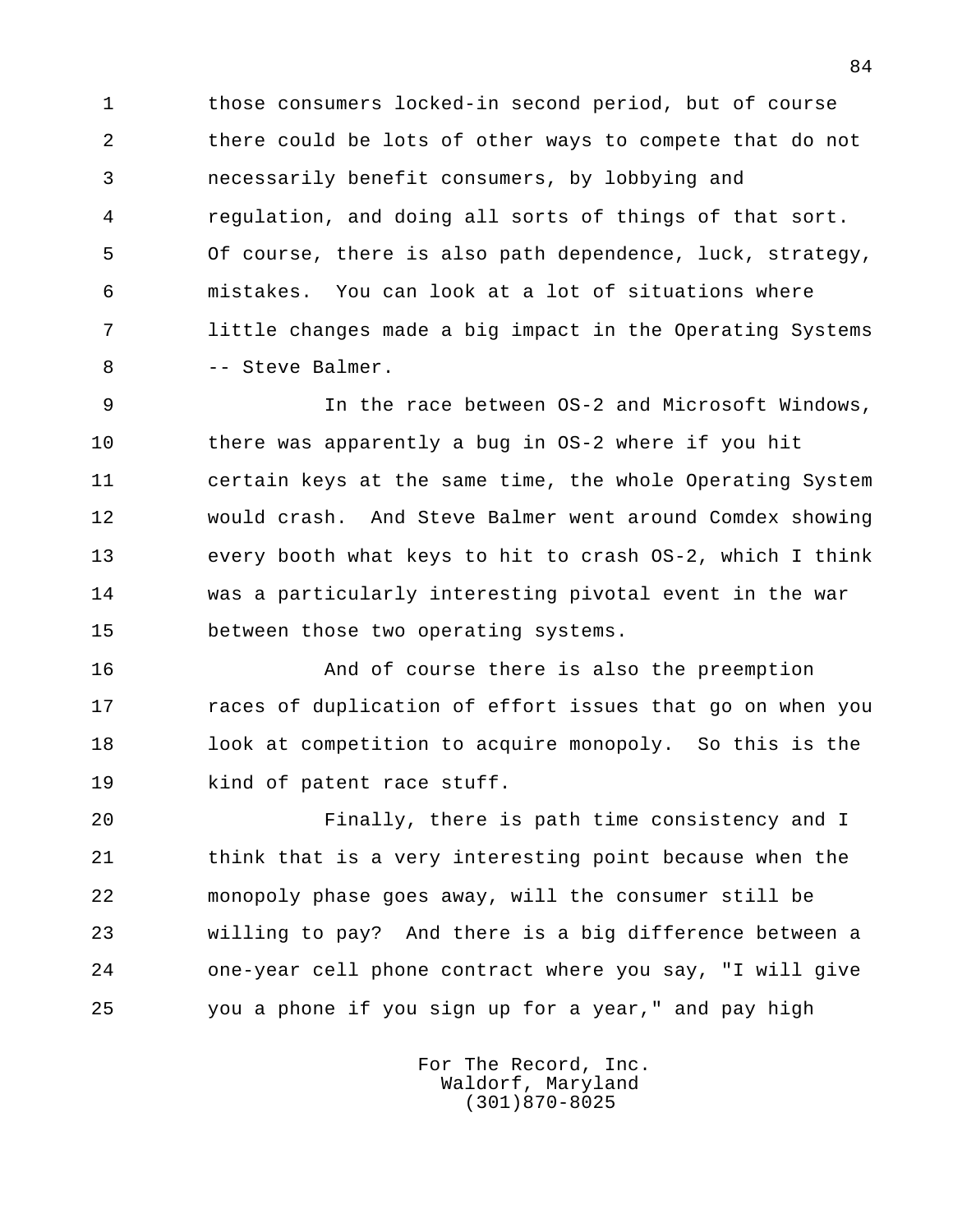1 prices for that year.

2 A three-year ink jet printer life where you pay 3 a high price up front, you get locked into using a 4 proprietary cartridge, or the last example were you 5 should pay a higher price for Excel because it only cost 6 \$50 back in 1985 where we were at a price war with Lotus  $7 \t 1-2-3.$ 

 8 Or you look at another kind of nice example 9 which is what is going to happen with those 3-G licenses 10 in Europe where companies that pay huge amounts of money 11 to acquire these third-generation wireless licenses and 12 maybe in ten years, after slugging down the marketplace, 13 you will get a monopoly or maybe a duopoly where there is 14 a lot of pricing power going forward and are the 15 antitrust authorities really going to stand by while 16 the companies say, "Well, we bid for this back in 1998 17 and now you are saying you want to take away the profit 18 flow that comes from that particular highly competitive 19 phase of the monopoly." And maybe, again, we might 20 say, "Well, if they are really good at price 21 discriminating, maybe there is not a lot of social cost 22 to that either."

 23 So I think it is an issue we really have to 24 think about going forward in these cases. But the most 25 important issue, I think, is the tactics to acquire,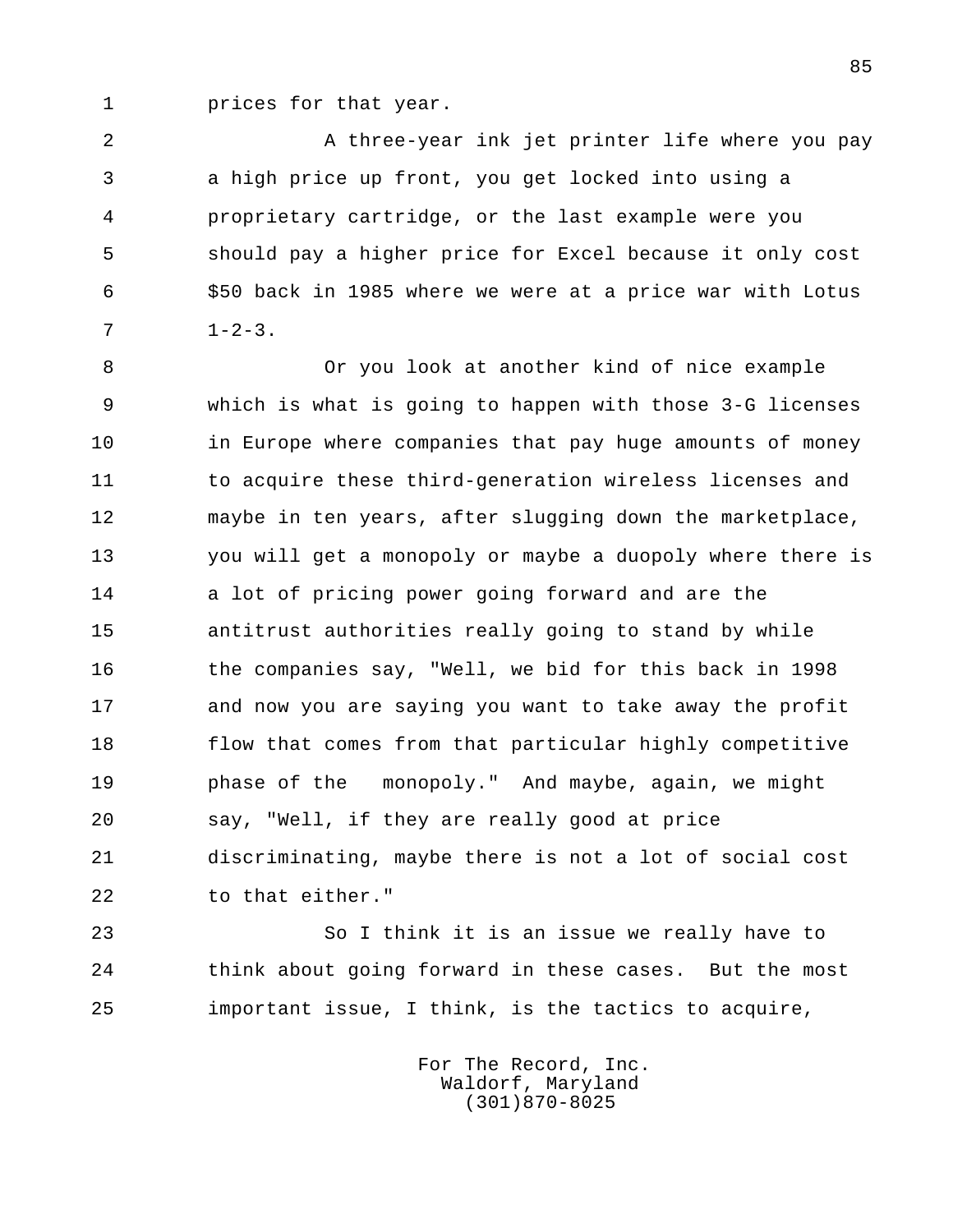1 maintain, and extend the monopoly where, of course, the 2 problem is not even in these partial-equilibrium examples 3 I gave with a single market. It is not so much the cost 4 in that market that is the problem as the attempts to 5 extend or protect that monopoly using socially 6 detrimental tactics. So the best player wins, not always 7 the incumbent.

8 So maybe we want to look at that model a little 9 differently where we could have full efficiency and even 10 dramatic consumer benefits in a particular market because 11 of this dynamic monopoly or competing for a monopoly 12 story that I have been telling. But it still could be 13 bad because of the spill-over effects into adjacent 14 markets. So I think that is also a fairly critical issue 15 to look at.

 16 So in summary, I think the textbook case is 17 less and less relevant to the real world for many of 18 these examples because price is inevitably going to be 19 greater than marginal cost in lots of industries of 20 interest. Appropriate analysis of price discrimination 21 is critically important.

 22 We have to keep this in the back of our mind, I 23 think, or maybe in the front of our mind that you want 24 the marginal price to equal marginal cost. And I like to 25 see a more systematic treatment of competition to acquire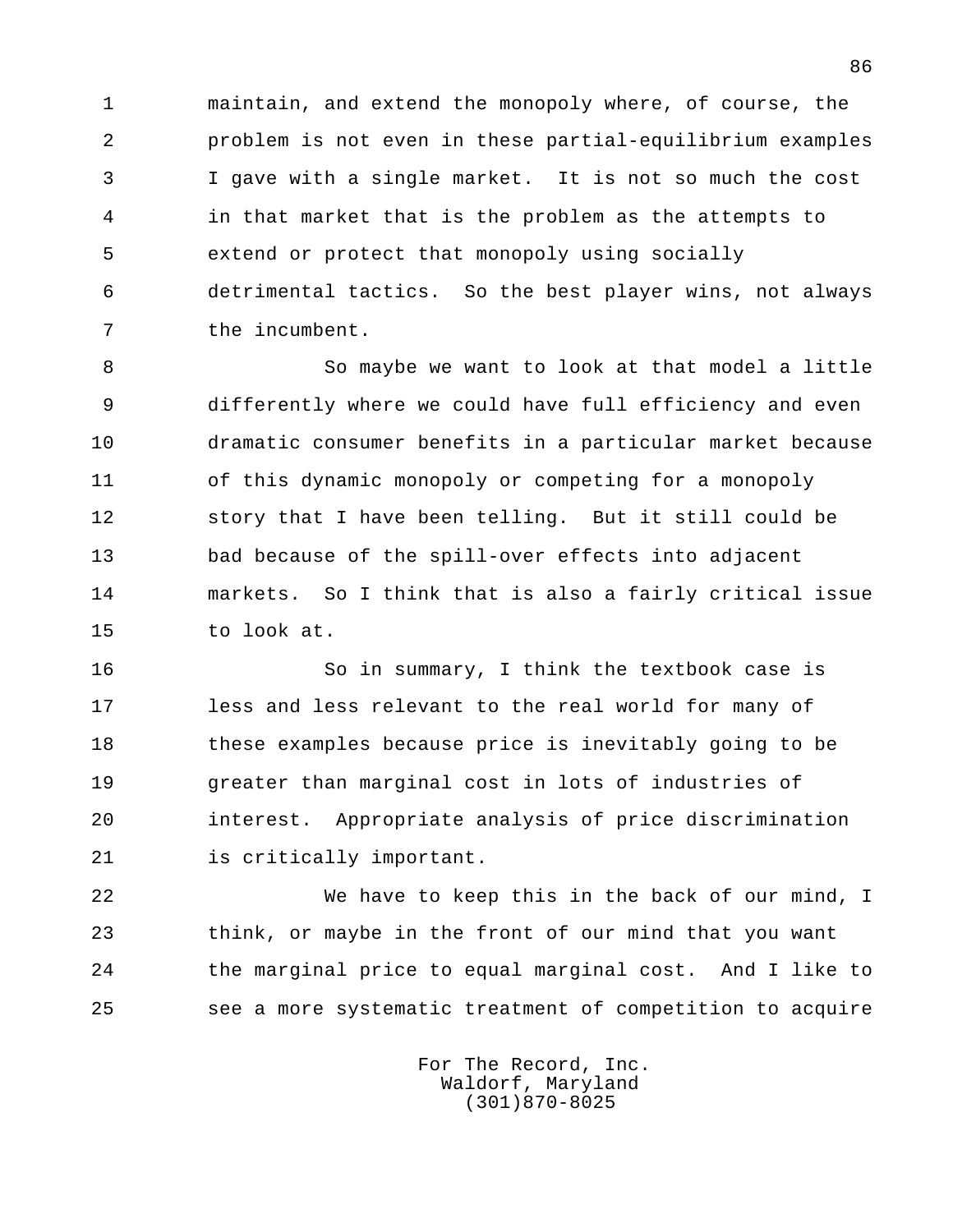1 monopoly because right now when you look at the 2 literature it is really very divided. There are many 3 many different cases you could look at and nobody has 4 really pulled those cases together in a systematic way. 5 And finally it is the impact on innovation quality and, I 6 think, future competition and leverage issues that are 7 really the critical issues in looking at monopoly and 8 antitrust going forward.

 9 MS. DeSANTI: Thank you very much. Well, we 10 have even more issues on the table now for discussion. 11 Rich, do you want to start off?

 12 MR. GILBERT: Yeah. I have a question for 13 Ashish. You referenced -- you made a statement earlier 14 about how it was hard to find a licensing situation that 15 was not working by some definition. But now, we have had 16 consent decrees. We have had consent decrees with AT&T, 17 IBM, and Xerox. And most observers of these consent 18 decrees say that they have had profound impacts on the 19 evolution of those markets -- of the software markets of 20 the telecommunications market, of the development for 21 xerography. It seems that these statements are in 22 contradiction, or these observations are in 23 contradiction.

 24 MR. ARORA: I do not -- I mean, I agree with 25 your observation and I do not think they are in

> For The Record, Inc. Waldorf, Maryland (301)870-8025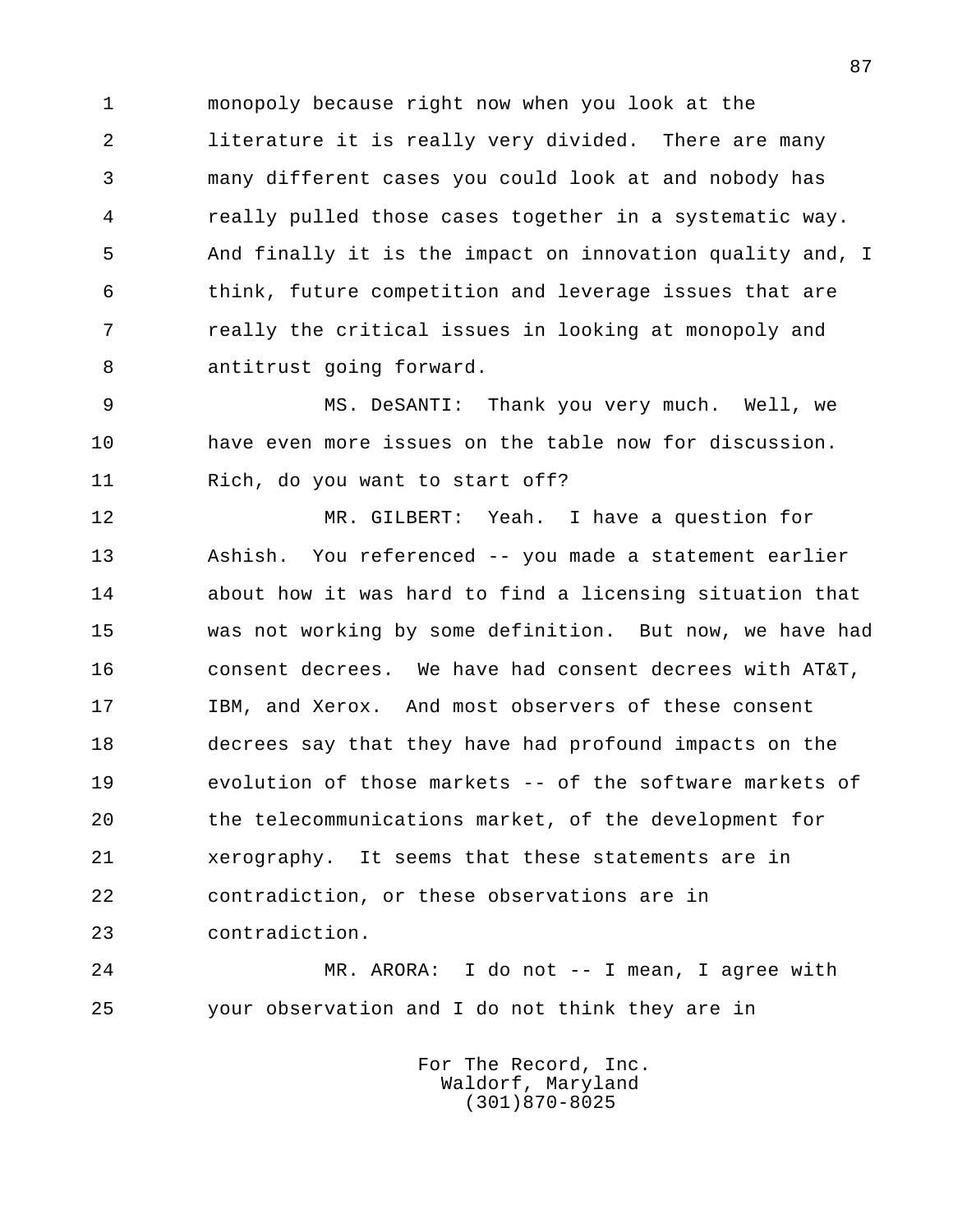1 contradiction, but let me clarify.

 2 My statement was simply that transaction costs, 3 while they are important, they do not appear to be large 4 enough to block most of the sort of licensing 5 arrangements that people want. I did not mean to imply 6 that owners of intellectual property would always license 7 that intellectual property. And what you are saying is 8 that when certain firms were forced to license their 9 intellectual property -- I assume those are the consent 10 decrees you are talking about -- that they can have very 11 profound impact.

 12 And I would agree that what they would 13 essentially do would be to allow a great deal of entry 14 into those and related markets. And I also agree with 15 Professor Rubinfeld's observation on the importance of 16 diversity. I think that can be a really important social 17 benefit.

18 MR. GILBERT: So is this the dog that does not 19 bark? I mean, maybe we are not finding a lot of problems 20 because the ones who have problems do not exist.

 21 MR. ARORA: So to some extent, the idea of 22 intellectual property does include the right to do what 23 you want to do with it, including not license it to 24 somebody else. You might imagine situations where the 25 ownership of the intellectual property, in order to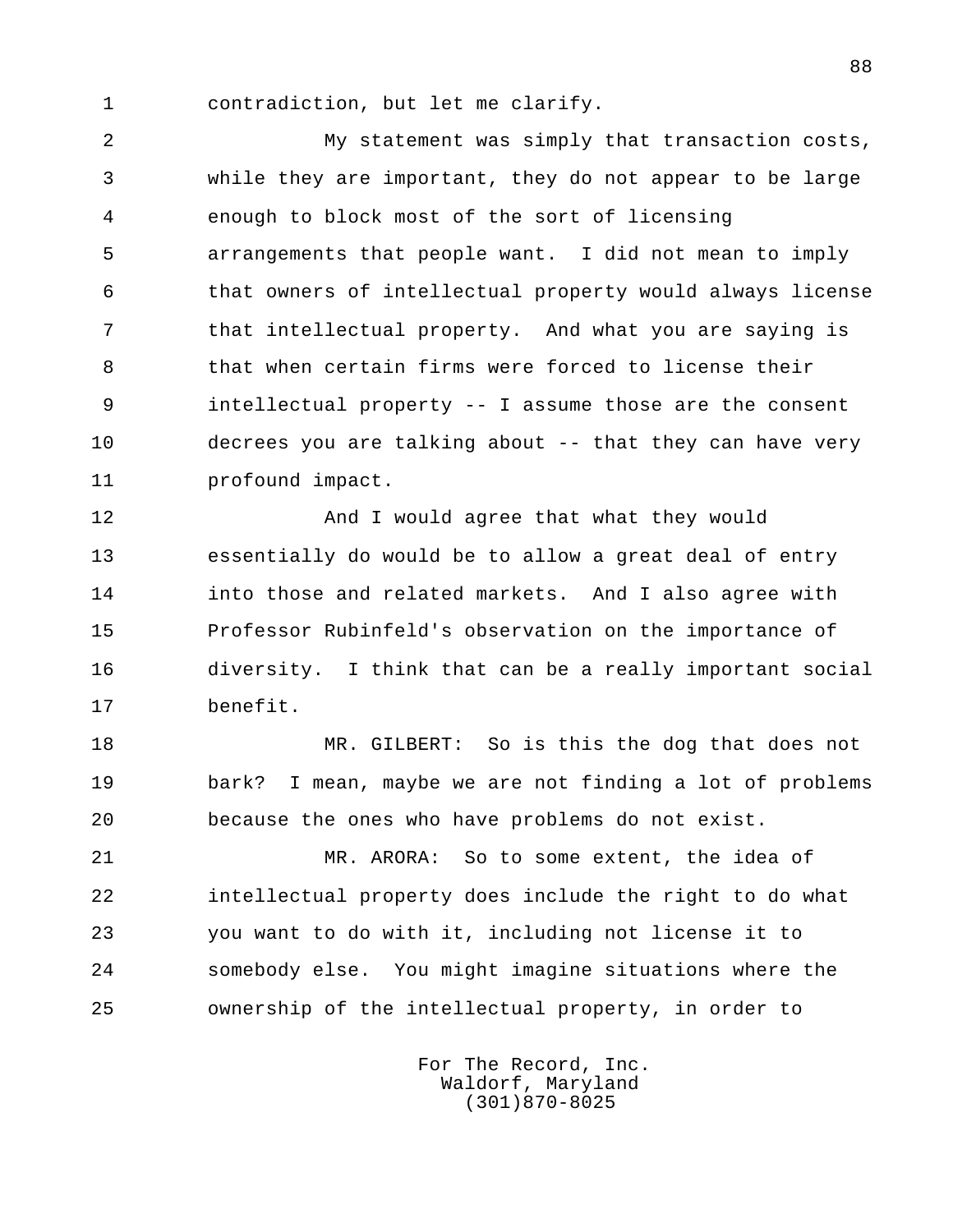1 derive value from that, it has to be commercialized. You 2 know, the knowledge is of a kind where it is best used by 3 a large number of users.

 4 Research tools is a classic example of that. 5 And that is where we were looking for breakdown failures. 6 So we did come across a number of cases of the following 7 kind: somebody had developed a new therapeutic protein, 8 you know, that they were going to do for something. And 9 they refused to license to anybody else.

 10 I do not consider that to be a breakdown in the 11 market for technology because, by its nature you would 12 expect this to be very tightly controlled in terms of 13 exclusivity. And refusal to license that protein to 14 somebody else where you would imagine that the uses will 15 be rivaled -- privately rivaled -- seems perfectly 16 consistent with the idea of intellectual property. That 17 is what a patent is supposed to allow you to do.

 18 When the IPO owner has a lot of market power, 19 then the antitrust considerations come in and you might 20 get a different outcome.

 21 MS. DeSANTI: I would like to put a couple of 22 questions on the table and see if people could comment on 23 these in the remaining few minutes that we have. One is 24 this question of short run vs. long run competition and 25 what should be the focus, Hal, this is one of the points

> For The Record, Inc. Waldorf, Maryland (301)870-8025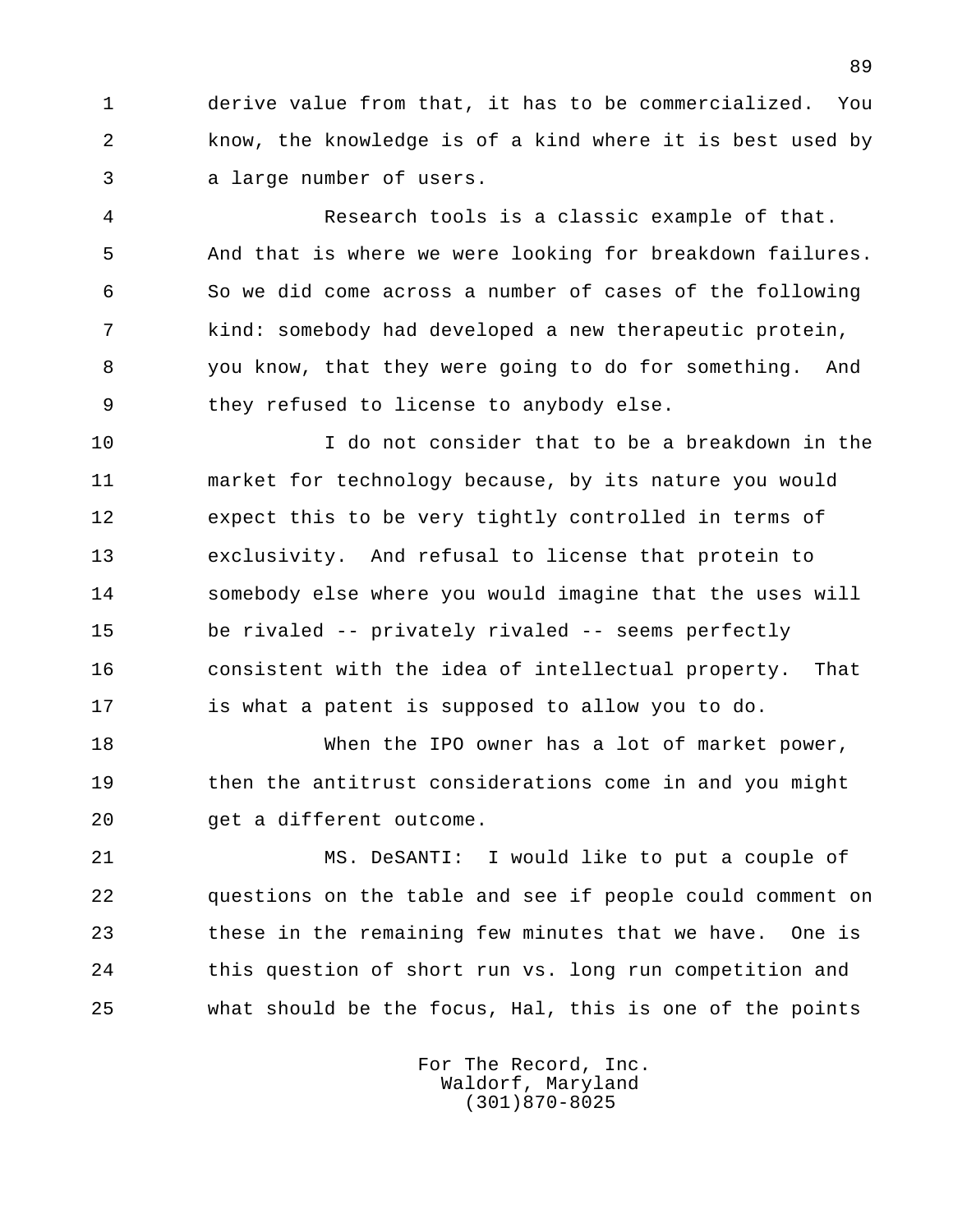1 you were bringing up at the end. Implicit in your 2 competition for the monopoly point, I think some people 3 have said:

 4 What the antitrust enforcers should pay 5 attention to is competition to acquire the monopoly; once 6 the monopoly occurs, then you simply leave it alone and 7 then pay attention to the next phase of the competition 8 for the monopoly.

 9 But is it not correct that 1) that is not a lot 10 difference in the sense that antitrust law generally 11 says, you know, "If you acquire a monopoly because of 12 your talent and all of that, then you are allowed to do 13 that. What we look for is bad conduct...," which is 14 always hard to identify, "...in connection with acquiring 15 the monopoly or maintaining the monopoly." But at any 16 rate, my question goes to do you presume that, in some 17 long-range basis, antitrust would forego further 18 enforcement?

 19 And I want to contrast that with Dan. I took 20 some of your points -- and tell me if I am misreading 21 you, but I took some of your points as saying, "When it 22 is innovation, we need to look far into the future." And 23 I am wondering, is there a tension here in terms of the 24 time frame in which antitrust should be looking at, "What 25 is the conduct with which we are concerned?" Anybody?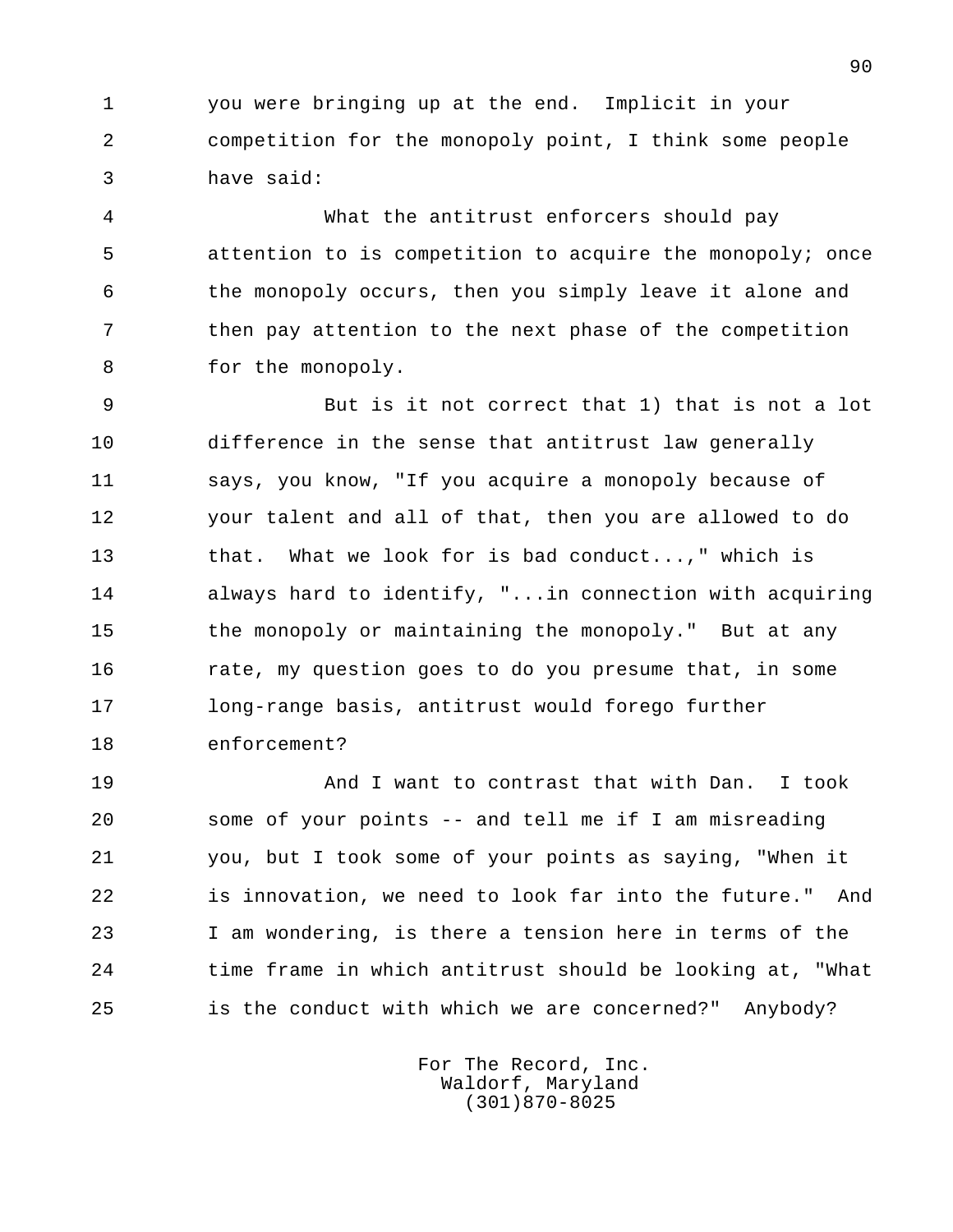1 MR. ARROW: Implicit in my presentation that I 2 was thinking that, as a recurring event, that you do not 3 have a once and for all monopoly. And the forces of -- 4 for the reasons that Hal mentioned -- the forces of 5 competition may lead to a monopoly under increasing 6 returns and all these other things. But we do not want 7 that to be permanent in any situation because of the 8 demand for diversity -- or conditions change. And 9 particular technological conditions change, maybe demand 10 conditions too.

 11 And you certainly do not want -- a permanent 12 existing monopoly is always sure to create situations in 13 which there is gross inefficiency and it would have been 14 better to prevent it in the first place. I mean, I 15 realize that the nature of the law is such that you look 16 for offenses rather than policy, but if you are asking 17 what the economic aspects of the matter are, I would say 18 that anything which leads to a permanent monopoly or a 19 long-lasting monopoly, is a bad thing. That has bad 20 effects on innovation and so forth.

 21 So I think there is a very strong feeling that 22 all things be equal, some weight should be given to the 23 idea preventing a monopoly from perpetuating itself, or 24 at least making it more costly to perpetuate itself. 25 MR. RUBINFELD: Can I jump in? In the spirit

> For The Record, Inc. Waldorf, Maryland (301)870-8025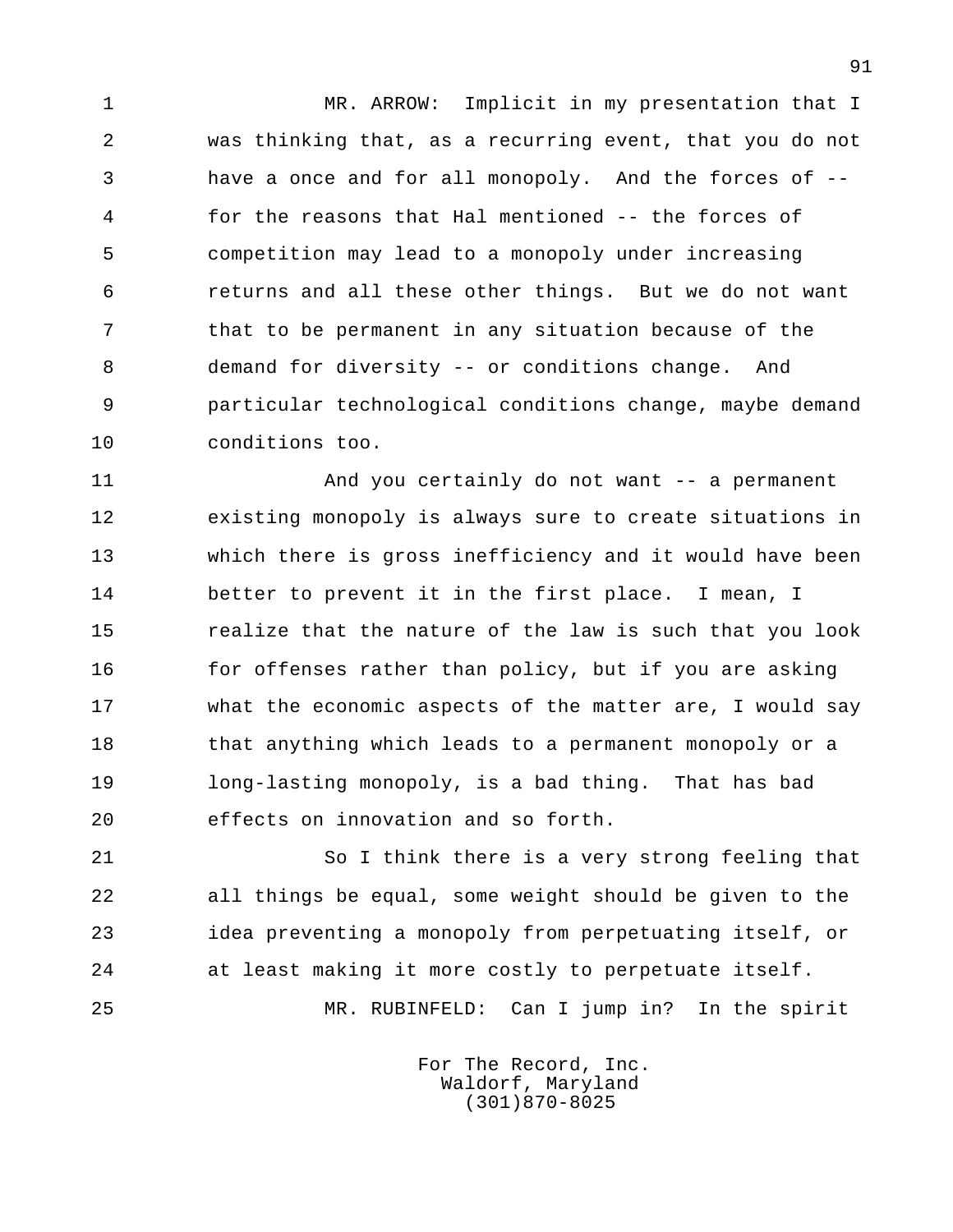1 of Hal Varian, I want to try to be provocative to the end 2 of the day, so I will just make a few comments. First of 3 all, with a lot of innovation, I think the stakes for the 4 antitrust enforcement are increased on both sides. The 5 benefit of encouraging the right kind of innovation is 6 that you move along a very different dynamic path. And 7 that can generate huge benefits.

8 The cost, if it is the wrong path, can be huge, 9 particularly because typically innovations, at least in 10 high tech, are not reversible. We cannot go back and, if 11 we find a problem five years down the road, and say, 12 "Let's just break up a company and put them back where 13 they were." So the stakes are really huge and I would 14 say generally vastly larger than in many of the static 15 kinds of mergers we look at.

 16 So the bottom line is, for the reasons Ken 17 suggested in his comments, we really have to have a 18 longer time horizon because if we have an industry where 19 we are encouraging innovation which leads to a monopoly, 20 and that monopoly will then have an incentive to engage 21 in innovations which protect its monopoly position, the 22 benefits and costs of that are just going to be 23 phenomenal.

 24 We just cannot -- whether one should intervene 25 is a difficult question, but I do not think we should

> For The Record, Inc. Waldorf, Maryland (301)870-8025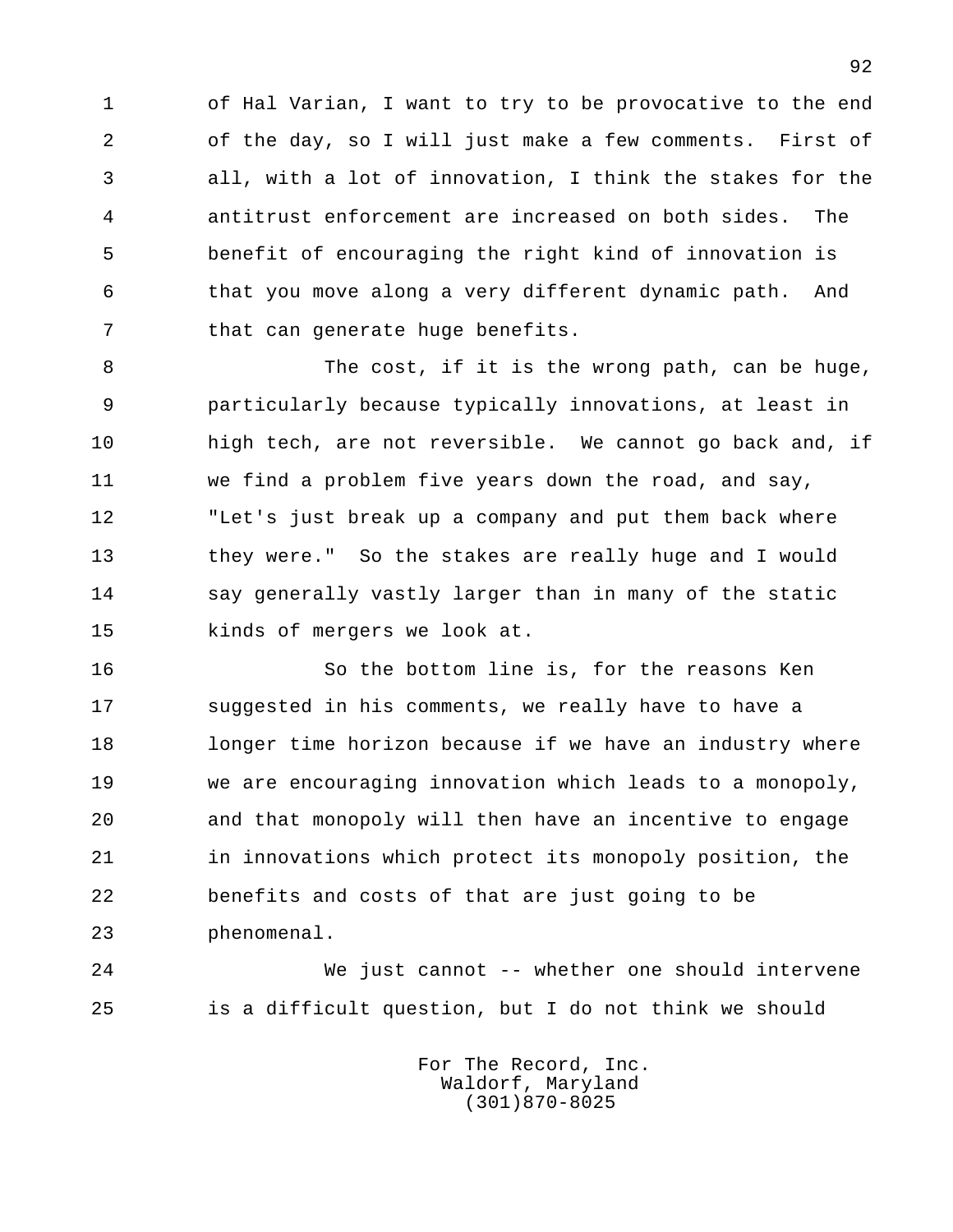1 just put it off by saying it is too far in the future to 2 worry about. And I want to also say that the framework 3 and model that Ken was describing, all those issues which 4 I think are on the table are just compounded if we are 5 talking about a standard-setting world where we want to 6 encourage standard-setting because of all the benefits it 7 can bring about -- innovation and otherwise.

 8 On the other hand, we have to understand that 9 when we help to support these standard-setting bodies, we 10 also create incentives which could deter entry for 11 parties that are playing in the game.

 12 So everything Ken said in his story, I think, 13 is just compounded and made much more significant if we 14 are talking about competition for the market where we are 15 talking about standard-setting, which is why I am going 16 to be very interested to see what happens with the look 17 at the Music-net and Press-Play joint ventures in the 18 audio-streaming area. I think those are really 19 interesting issues and they are going to sort of put the 20 test to the division in this case, Sue, to sort of sort 21 out all these issues.

22 MS. DeSANTI: Hal?

 23 MR. VARIAN: Yes, I was going to say on this 24 diversity point, it is also important to look at 25 incentives to invent around because if we take the Xerox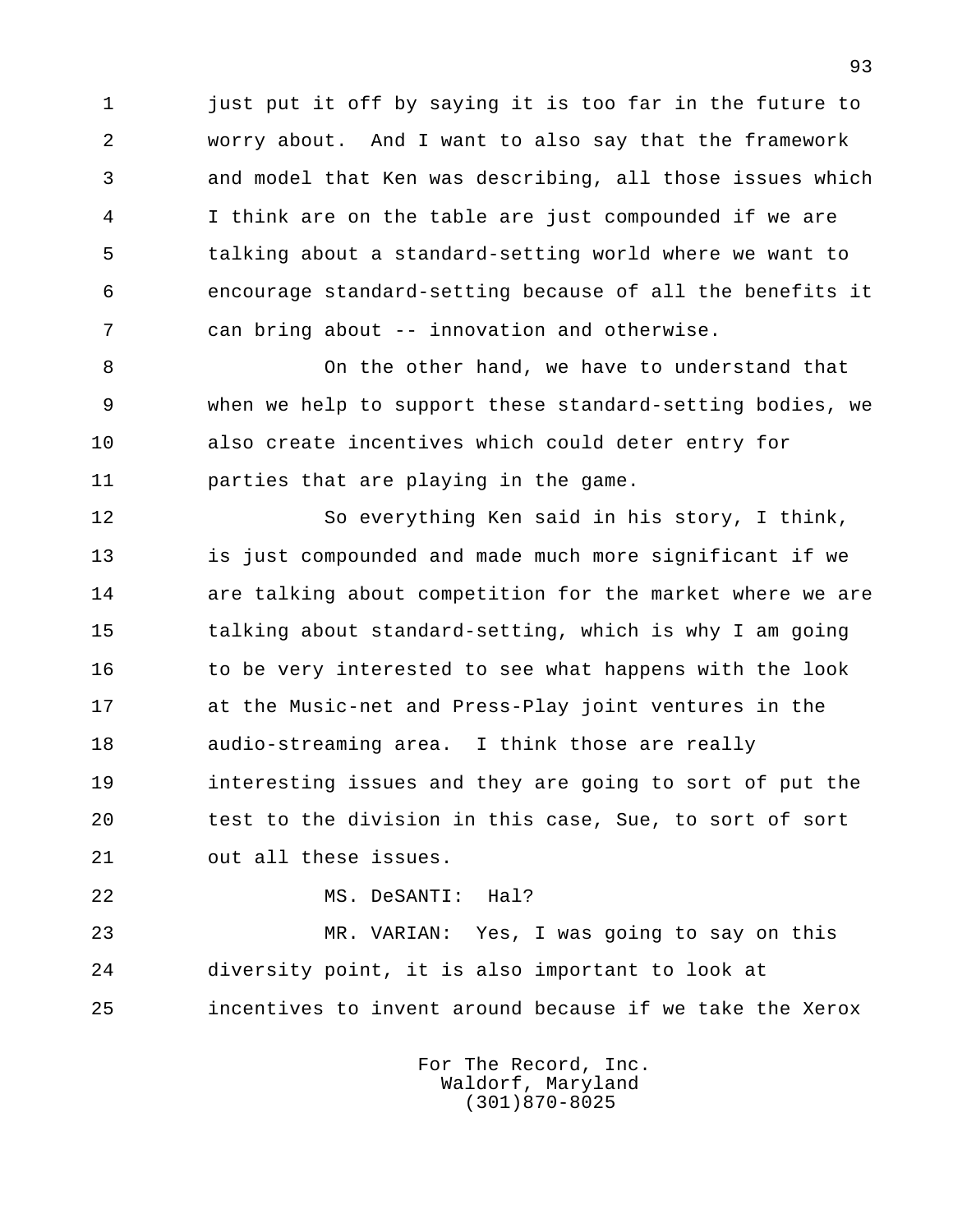1 case that you brought up -- or I guess Rich brought it 2 up, sorry -- I mean, one could argue that there was a 3 great patent, there was a huge amount of effort that went 4 into invent around that patent, looking at various 5 technologies.

 6 One technology was ink-jet technology which 7 never quite did it in the copier market, but ended up 8 being the right solution and a cost-effective solution in 9 the printer market. And of course it dominates 10 xerography in the color-printing market because it is 11 much easier to color print with ink-jet than with black 12 and white. And we might never have gone down that road 13 if Xerox had licensed its patent more liberally in the 14 early days.

 15 So there was something you said for exploring 16 the design space and it is not so clear that, if you 17 believe in diversity, it is not so clear that licensing 18 helps you have more diversity, it helps you have less 19 diversity. But it may give you more cost-effectiveness. 20 So it is a trade-off here as well.

21 And, oh yes, I wanted to say a point about the 22 point Dan just made about what should we do in these 23 industries where you have got a monopolist who maybe 24 acquired the monopoly fair and square, or competed for 25 the monopoly and ended up with it because of scale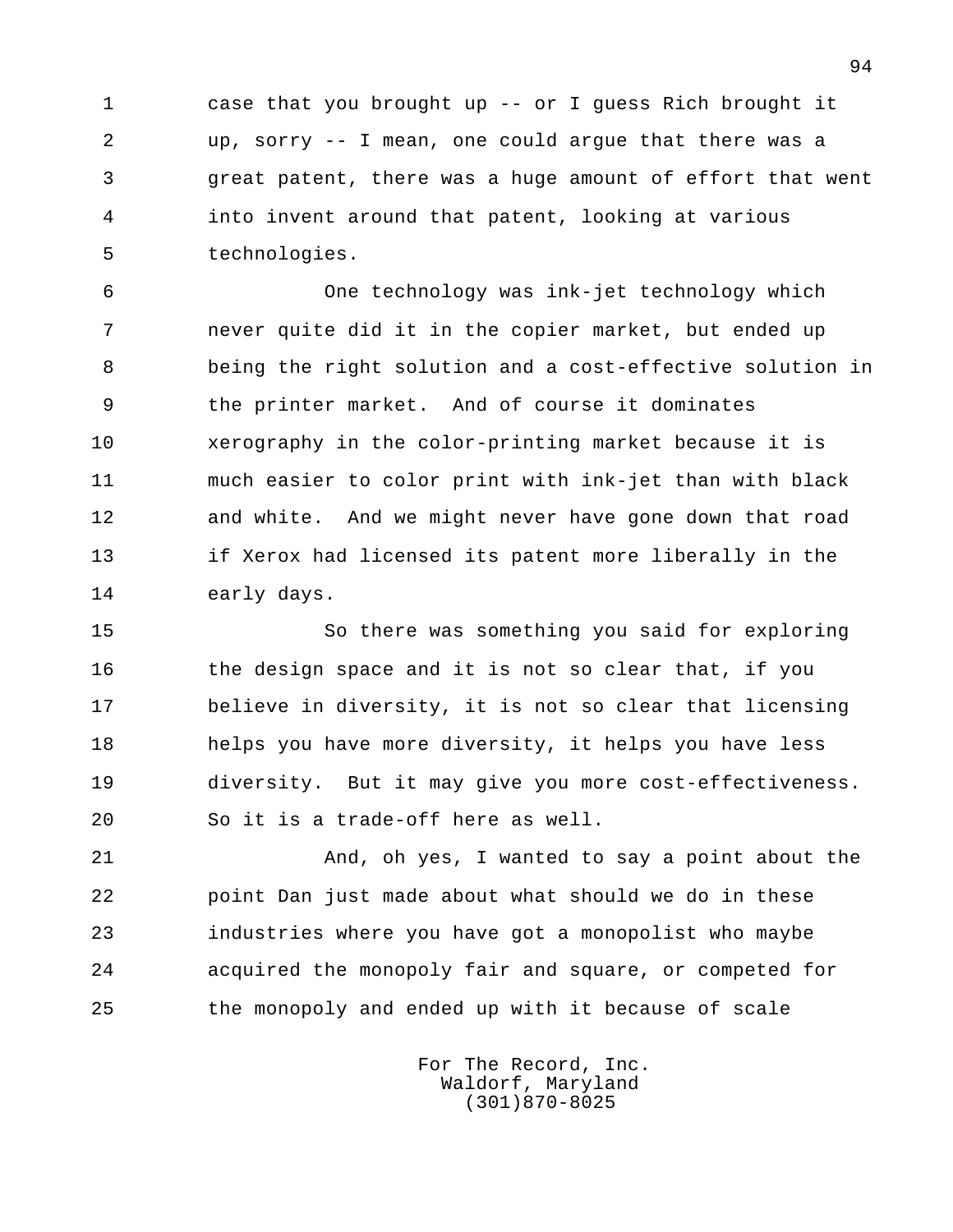1 returns. I think you want to think about merger policy 2 very differently for those cases because, even if the 3 monopolist acquired that monopoly fair and square, the 4 danger then is extending that monopoly to other 5 industries and having undue leverage. 6 And I think you would want to analyze that 7 situation very very differently than you would other 8 kinds of mergers. 9 MS. DeSANTI: Rich, would you like to make our 10 final comment? 11 MR. GILBERT: Oh, gosh, if you put it that 12 way. 13 MS. DeSANTI: You began, we'll let you 14 conclude. 15 MR. GILBERT: I am not sure I want to do 16 that. 17 MS. DeSANTI: It better have great import, yes. 18 MR. GILBERT: I was just thinking about in the 19 context of this quality letter, or quality letter 20 competition and the acquisition to obtain a monopoly as 21 being part of the analysis of the subsequent monopoly -- 22 I hate to bring these things too close to home -- but the 23 question I come to think of is would we want to change 24 our policies with respect to Microsoft under the basis 25 that, well, Microsoft had to compete to get this position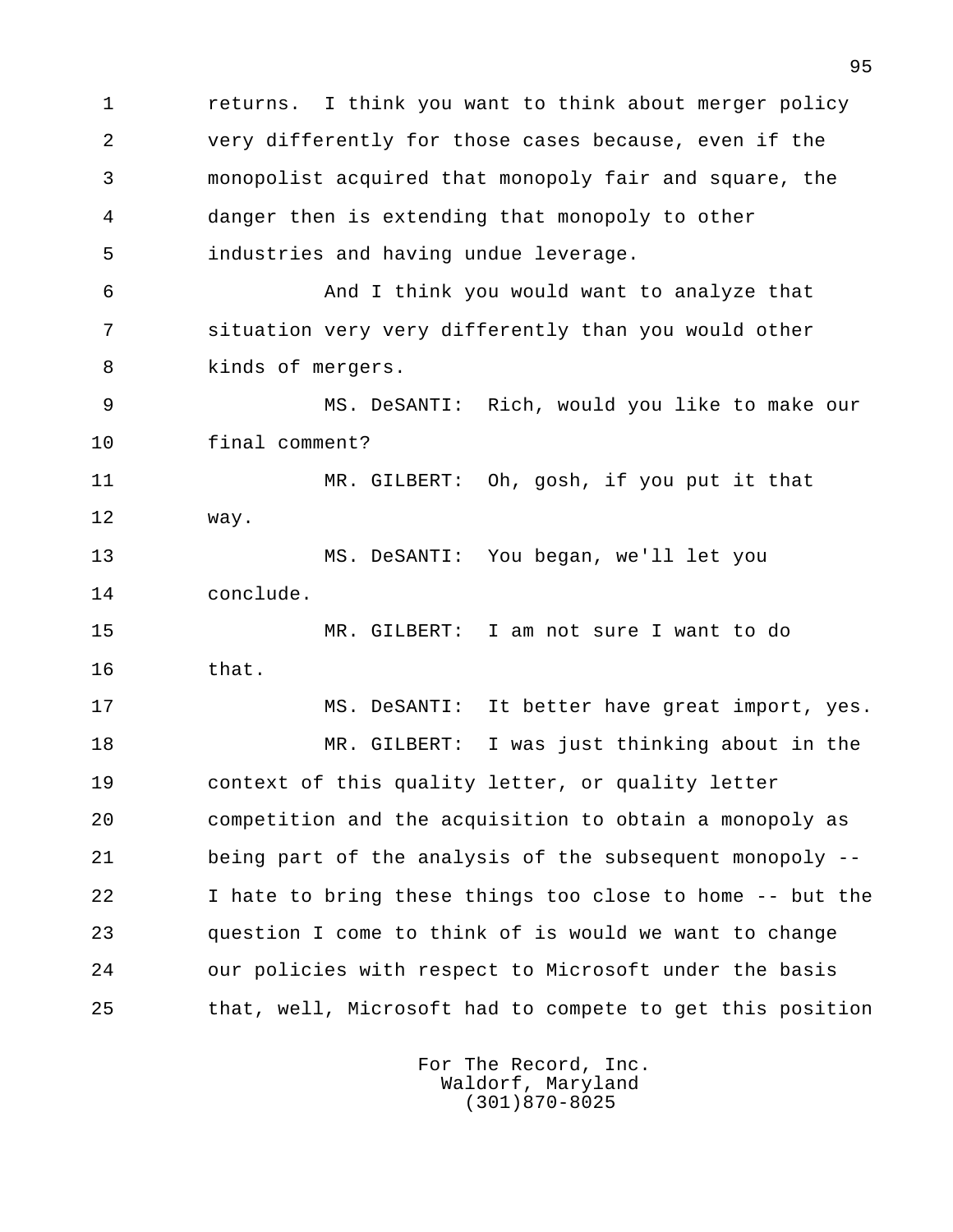1 and therefore the consumers got some of the benefits.

 2 I think one of the difficulties here is that we 3 rarely see an industry where it has a very regular 4 pattern of competing for a market and then experiencing 5 the benefits, and then something happening and competing 6 again. And I think when that does happen, it is a fairly 7 mature market.

8 So you have to separate that from these events 9 which often look pretty exogenous events or random events 10 that create a market in the first place, or create 11 dominance in the first place.

 12 MR. VARIAN: Absolutely. I mean, I mean I 13 would say the Microsoft example is exactly what I was 14 thinking of when I raised some of those questions. And 15 it is interesting, I think, that Microsoft is running 16 into a problem of a maturing market in its core market 17 and a durable goods monopoly problem, in my opinion.

 18 And then the question is how do you extend that 19 power they have to other areas? And that seems to me to 20 be the most critical issue. It is not so much the 21 monopoly in the Operating Systems market that is the 22 problem as it is the extension of monopoly. I think I am 23 one of the few people that can speak freely since I am 24 not involved in this case, but that is my analysis, at 25 least.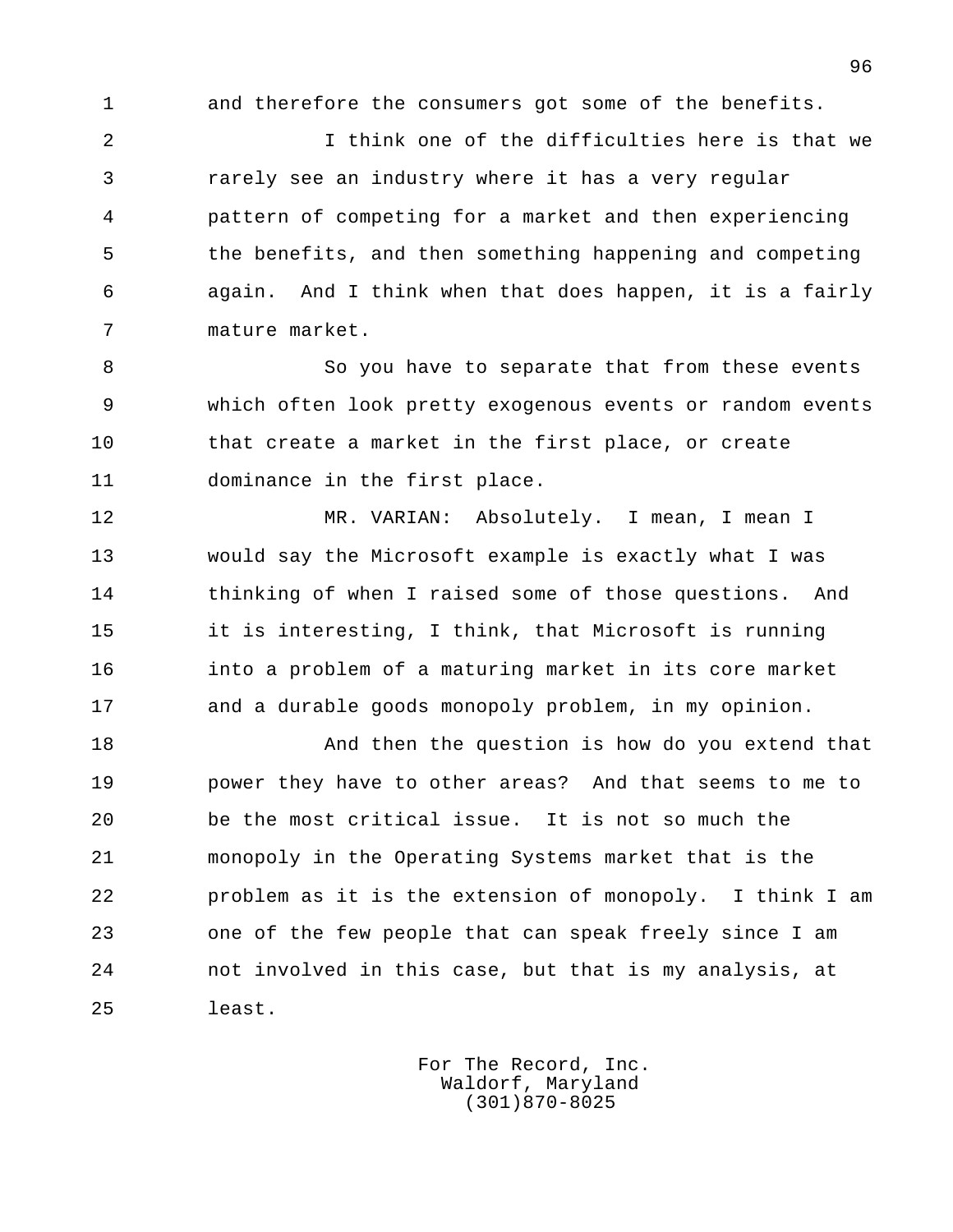1 MS. DeSANTI: Yes, well, I was not going to say 2 anything about Microsoft, but this has provoked me to 3 think of one more question for all of you. As I think 4 about everything that you are saying, for the most part, 5 I believe that it fits within what I understand to be 6 current antitrust theory and application at the Federal 7 Antitrust Enforcement Agencies.

 8 I am not aware of huge differences and I am 9 wondering if any of you have any areas in which you think 10 that there needs to be a radical change, or whether you 11 perceive it differently than I do.

 12 MR. RUBINFELD: I just think as long as we 13 lock-in the Berkeley position at the Antitrust Division, 14 we will do fine. But beyond that, no, I actually think 15 seriously that we basically have -- the set-up is fine. 16 We have the tools we need. I do not think anything is 17 radically different myself.

18 MS. DeSANTI: Yes, Rich?

 19 MR. GILBERT: This question of whether 20 intellectual property or, indeed, demands a different 21 framework for analysis is one that has been around for a 22 long time. And I think it is clear that the framework of 23 the analysis is the same, but I think there are lots of 24 issues -- and I imagine you will hear lots of issues 25 throughout the rest of the week and the rest of your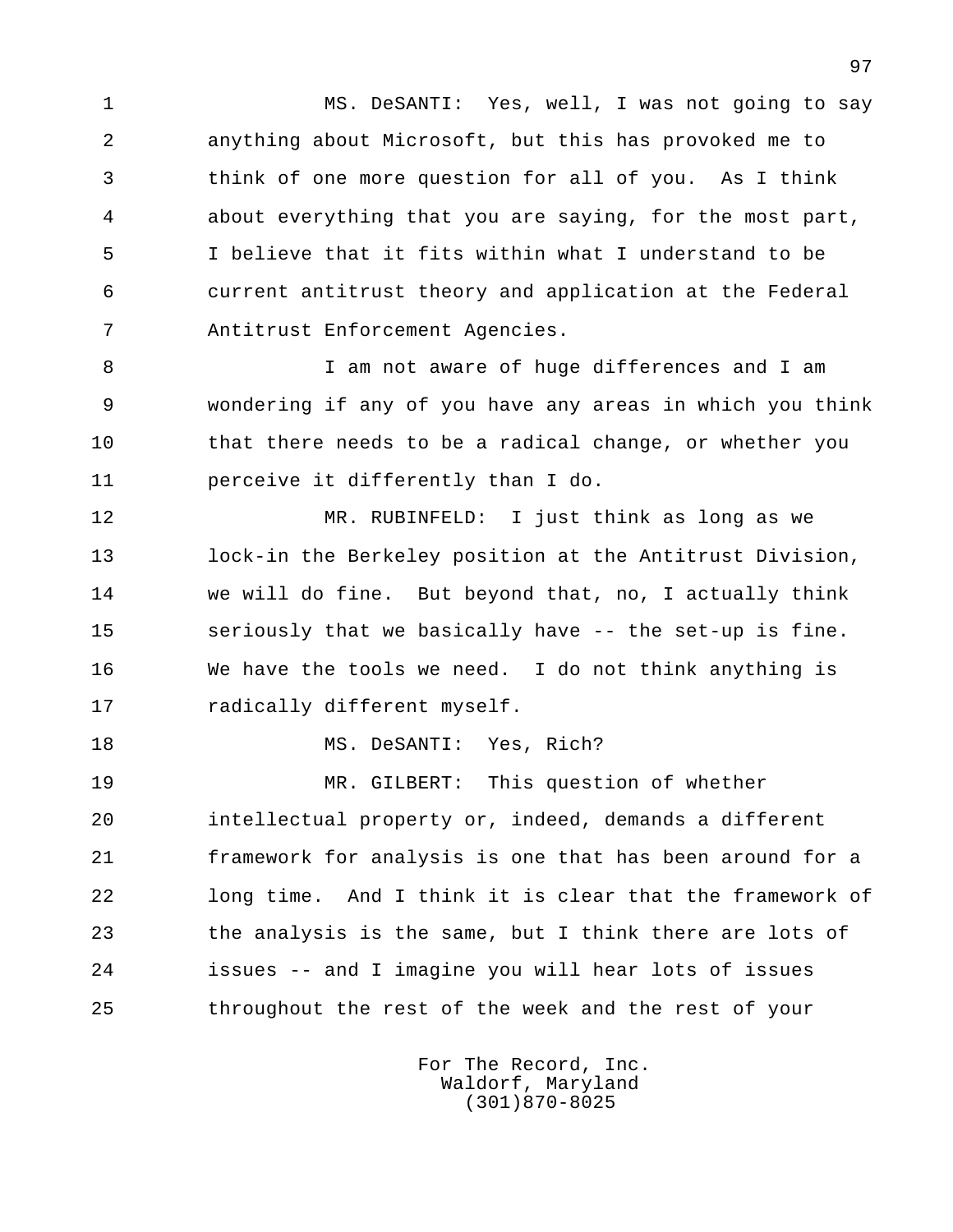1 hearings -- where there will be arguments for looking at 2 things significantly differently. 3 I think these issues are unsettled and still 4 may require some different thinking. 5 MS. DeSANTI: Well, on the unsettled note, 6 then, will you please all join me in thanking our panel 7 of very distinguished speakers. We will start tomorrow 8 at 9:00 a.m. with a panel that will explore innovation 9 and patents. Thank you very much. 10 (Whereupon, the workshop was adjourned.)  $11$  -  $-$  -  $-$  -  $-$  -  $-$  12 13 14 15 16 17 18 19 20 21 22 23 24 25